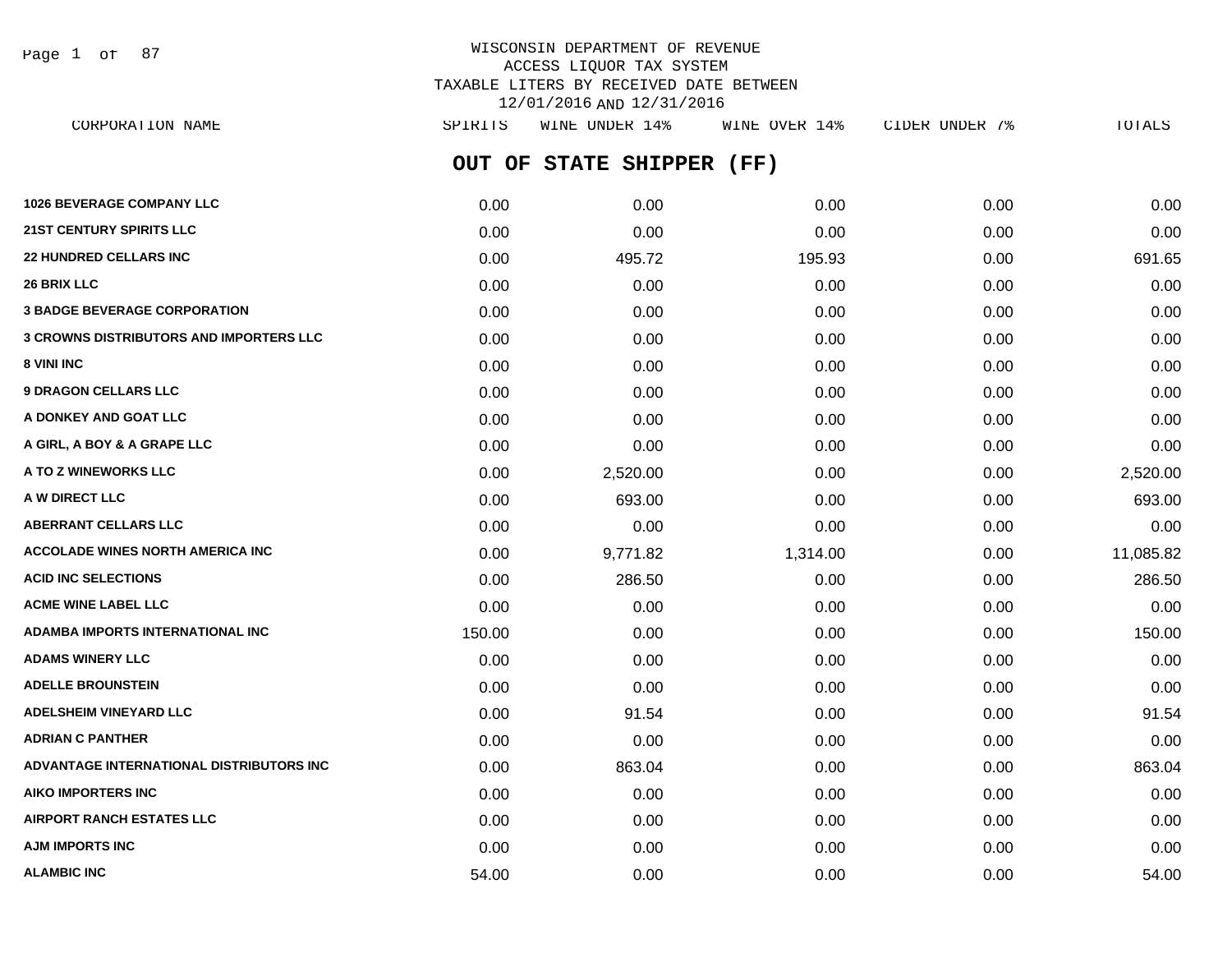Page 2 of 87

| CORPORATION NAME                       | SPIRITS | WINE UNDER 14% | WINE OVER 14% | CIDER UNDER 7% | <b>TOTALS</b> |
|----------------------------------------|---------|----------------|---------------|----------------|---------------|
| ALEXANDRIA NICOLE CELLARS LLC          | 0.00    | 0.00           | 0.00          | 0.00           | 0.00          |
| <b>ALLIED IMPORTERS USA LTD</b>        | 0.00    | 0.00           | 0.00          | 0.00           | 0.00          |
| <b>ALLORO VINEYARD INC</b>             | 0.00    | 126.00         | 0.00          | 0.00           | 126.00        |
| <b>ALLTECH'S BEVERAGE DIVISION LLC</b> | 0.00    | 0.00           | 0.00          | 0.00           | 0.00          |
| <b>ALPHA &amp; OMEGA WINERY LLC</b>    | 0.00    | 0.00           | 0.00          | 0.00           | 0.00          |
| ALPHA MARKETING NETWORK INC            | 0.00    | 0.00           | 0.00          | 0.00           | 0.00          |
| <b>ALTAMAR BRANDS LLC</b>              | 0.00    | 0.00           | 0.00          | 0.00           | 0.00          |
| <b>ALTAMURA WINERY INC</b>             | 0.00    | 0.00           | 0.00          | 0.00           | 0.00          |
| <b>AMAVI CELLARS LLC</b>               | 0.00    | 0.00           | 0.00          | 0.00           | 0.00          |
| <b>AMBRABEV LLC</b>                    | 0.00    | 0.00           | 0.00          | 0.00           | 0.00          |
| <b>AMERICAN BEVERAGE CORP</b>          | 0.00    | 4,003.00       | 0.00          | 0.00           | 4,003.00      |
| <b>AMERICAN ESTATES WINES INC</b>      | 0.00    | 0.00           | 0.00          | 0.00           | 0.00          |
| AMERICAN NORTHWEST DISTRIBUTORS INC    | 0.00    | 0.00           | 0.00          | 0.00           | 0.00          |
| AMERICAN VINTAGE BEVERAGE INC.         | 945.00  | 0.00           | 0.00          | 0.00           | 945.00        |
| <b>AMERICAN VINTNERS LLC</b>           | 0.00    | 0.00           | 0.00          | 0.00           | 0.00          |
| <b>AMERICAN WINE TRADE INC</b>         | 0.00    | 630.00         | 0.00          | 0.00           | 630.00        |
| <b>AMICUS CELLARS LLC</b>              | 0.00    | 720.00         | 0.00          | 0.00           | 720.00        |
| <b>AMIR PEAY</b>                       | 0.00    | 0.00           | 0.00          | 0.00           | 0.00          |
| <b>AMUSE BOUCHE LLC</b>                | 0.00    | 0.00           | 9.00          | 0.00           | 9.00          |
| ANCHOR DISTILLING COMPANY LLC          | 0.00    | 0.00           | 0.00          | 0.00           | 0.00          |
| <b>ANCIEN WINES INC</b>                | 0.00    | 0.00           | 63.00         | 0.00           | 63.00         |
| <b>ANCIENT PEAK INC</b>                | 0.00    | 0.00           | 0.00          | 0.00           | 0.00          |
| <b>ANDERS-LANE ARTISAN WINES LP</b>    | 0.00    | 0.00           | 0.00          | 0.00           | 0.00          |
| ANDERSONS CONN VALLEY WINERY INC       | 0.00    | 0.00           | 0.00          | 0.00           | 0.00          |
| <b>ANDIS WINES LLC</b>                 | 0.00    | 0.00           | 99.00         | 0.00           | 99.00         |
| <b>ANDREW T BECKSTOFFER</b>            | 0.00    | 0.00           | 0.00          | 0.00           | 0.00          |
| <b>ANGELA OSBORNE</b>                  | 0.00    | 0.00           | 0.00          | 0.00           | 0.00          |
| <b>ANHEUSER-BUSCH COMPANIES LLC</b>    | 0.00    | 0.00           | 0.00          | 18,614.41      | 18,614.41     |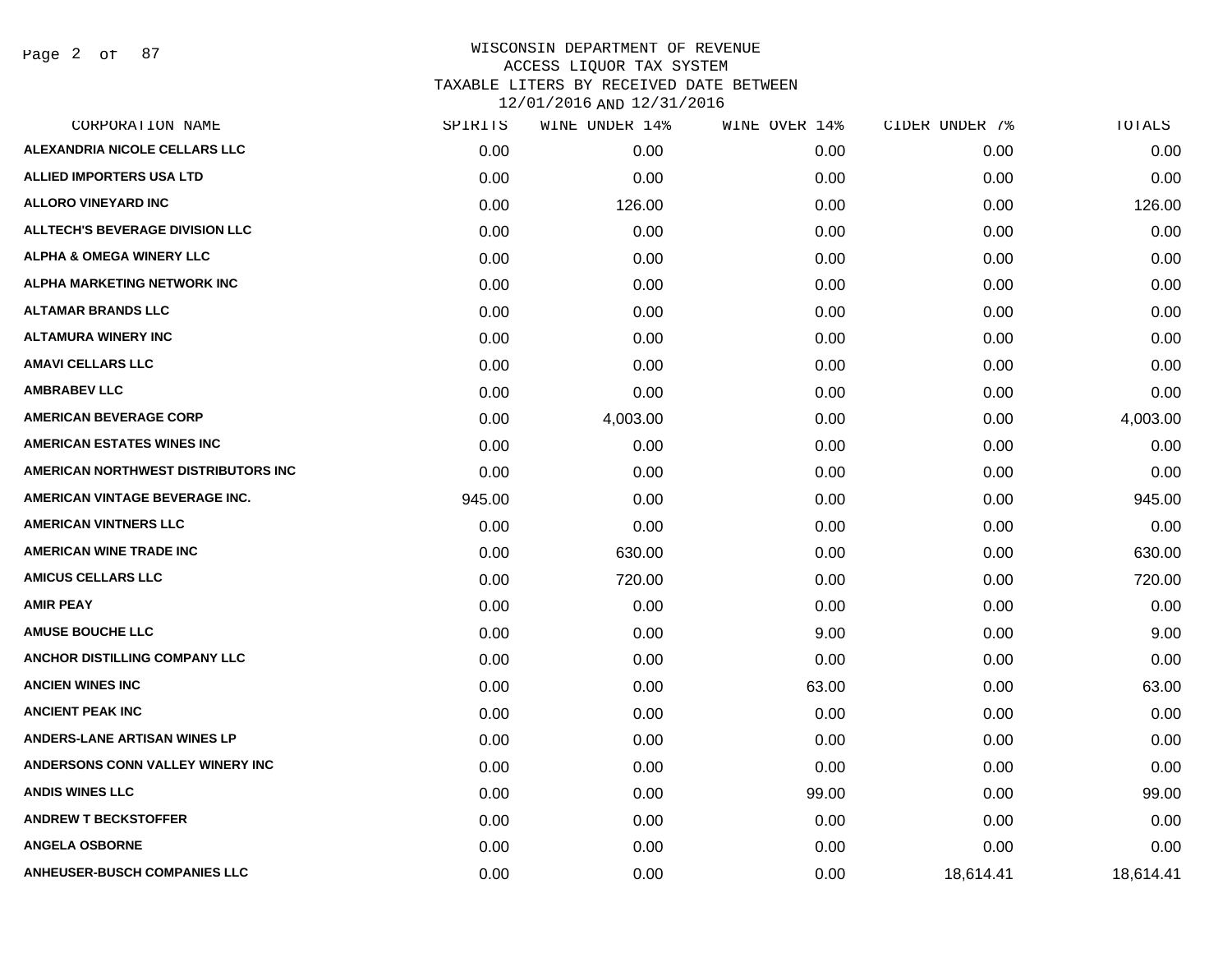Page 3 of 87

| CORPORATION NAME                                | SPIRITS | WINE UNDER 14% | WINE OVER 14% | CIDER UNDER 7% | TOTALS   |
|-------------------------------------------------|---------|----------------|---------------|----------------|----------|
| <b>ANNE HUBATCH</b>                             | 0.00    | 45.00          | 126.00        | 0.00           | 171.00   |
| <b>ANTHONY BOZZANO</b>                          | 0.00    | 0.00           | 0.00          | 0.00           | 0.00     |
| <b>ANTHONY M TRUCHARD</b>                       | 0.00    | 0.00           | 83.21         | 0.00           | 83.21    |
| <b>ANTHONY ROAD WINE CO INC</b>                 | 0.00    | 9.00           | 0.00          | 0.00           | 9.00     |
| <b>ANTIPODEAN WINES LLC</b>                     | 0.00    | 0.00           | 0.00          | 0.00           | 0.00     |
| <b>APOSTROPHE BRANDS LLC</b>                    | 630.00  | 0.00           | 0.00          | 0.00           | 630.00   |
| <b>APPELLATION TRADING COMPANY LLC</b>          | 0.00    | 0.00           | 0.00          | 0.00           | 0.00     |
| <b>APRIORI CELLAR LLC</b>                       | 0.00    | 0.00           | 0.00          | 0.00           | 0.00     |
| <b>AQUA PUMPKIN INC</b>                         | 0.00    | 0.00           | 0.00          | 0.00           | 0.00     |
| <b>ARCHANA A DAVE</b>                           | 0.00    | 0.00           | 0.00          | 0.00           | 0.00     |
| AREL GROUP WINE & SPIRITS INC                   | 0.00    | 0.00           | 0.00          | 0.00           | 0.00     |
| <b>ARETE WINES LLC</b>                          | 0.00    | 0.00           | 0.00          | 0.00           | 0.00     |
| <b>ARIETTA INC</b>                              | 0.00    | 0.00           | 0.00          | 0.00           | 0.00     |
| <b>ARNOT-ROBERTS LLC</b>                        | 0.00    | 0.00           | 0.00          | 0.00           | 0.00     |
| <b>ARTISANAL IMPORTS INC</b>                    | 0.00    | 0.00           | 0.00          | 0.00           | 0.00     |
| <b>ASCENT WINES INC</b>                         | 0.00    | 486.00         | 0.00          | 0.00           | 486.00   |
| <b>ASSOCIATED BREWING COMPANY</b>               | 189.00  | 0.00           | 0.00          | 0.00           | 189.00   |
| <b>ASV WINES INC</b>                            | 0.00    | 999.00         | 0.00          | 0.00           | 999.00   |
| <b>ATHENEE IMPORTERS &amp; DISTRIBUTORS LTD</b> | 0.00    | 0.00           | 0.00          | 0.00           | 0.00     |
| <b>ATOMIC BRANDS INC</b>                        | 0.00    | 0.00           | 0.00          | 0.00           | 0.00     |
| <b>AUGUST WINE GROUP LLC</b>                    | 0.00    | 0.00           | 0.00          | 0.00           | 0.00     |
| <b>AUSTRAL WINES LLC</b>                        | 0.00    | 0.00           | 0.00          | 0.00           | 0.00     |
| <b>AV BRANDS INC</b>                            | 0.00    | 850.50         | 711.00        | 0.00           | 1,561.50 |
| AVV WINERY CO LLC                               | 0.00    | 126.00         | 1,012.50      | 0.00           | 1,138.50 |
| <b>AXIOS INC</b>                                | 0.00    | 405.00         | 337.50        | 0.00           | 742.50   |
| <b>B &amp; I OVERSEAS TRADING INC</b>           | 81.00   | 0.00           | 0.00          | 0.00           | 81.00    |
| <b>B UNITED INTERNATIONAL INC</b>               | 0.00    | 22.54          | 464.32        | 40.54          | 527.40   |
| <b>B. NEKTAR LLC</b>                            | 0.00    | 0.00           | 0.00          | 0.00           | 0.00     |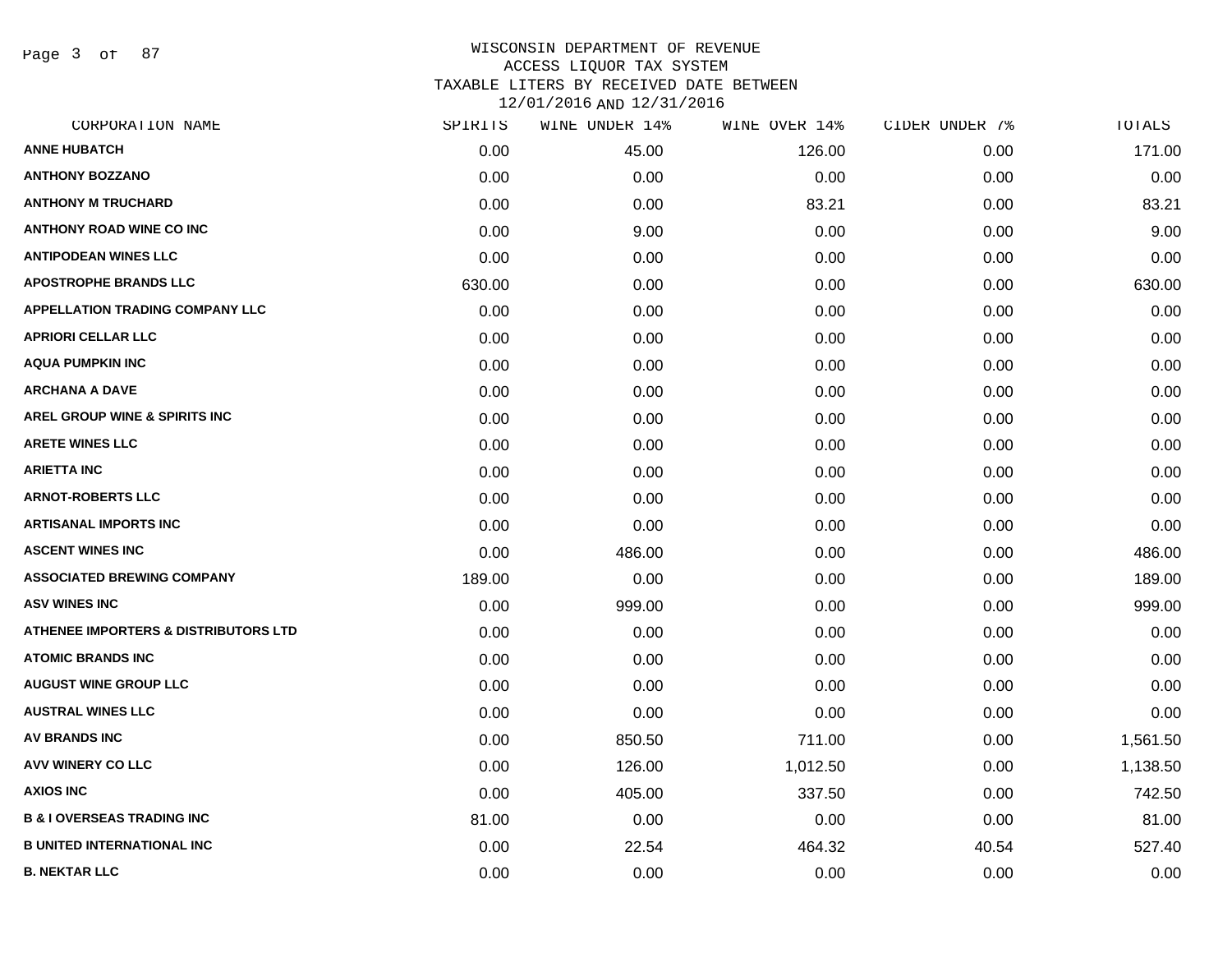Page 4 of 87

#### WISCONSIN DEPARTMENT OF REVENUE

#### ACCESS LIQUOR TAX SYSTEM

TAXABLE LITERS BY RECEIVED DATE BETWEEN

| CORPORATION NAME                           | SPIRITS    | WINE UNDER 14% | WINE OVER 14% | CIDER UNDER 7% | TOTALS     |
|--------------------------------------------|------------|----------------|---------------|----------------|------------|
| <b>BACARDI USA INC</b>                     | 197,235.90 | 6,029.73       | 435.00        | 0.00           | 203,700.63 |
| <b>BACCHUS TECHNOLOGIES LLC</b>            | 0.00       | 936.00         | 171.00        | 0.00           | 1,107.00   |
| <b>BACIO DIVINO CELLARS LLC</b>            | 0.00       | 0.00           | 31.50         | 0.00           | 31.50      |
| <b>BADGER MOUNTAIN INC</b>                 | 0.00       | 3,032.95       | 0.00          | 0.00           | 3,032.95   |
| <b>BALCONES DISTILLING LLC</b>             | 0.00       | 0.00           | 0.00          | 0.00           | 0.00       |
| <b>BALIUS CELLARS LLC</b>                  | 0.00       | 0.00           | 0.00          | 0.00           | 0.00       |
| <b>BANFI PRODUCTS CORPORATION</b>          | 18.00      | 999.00         | 13.50         | 0.00           | 1,030.50   |
| <b>BANSHEE WINES LLC</b>                   | 0.00       | 1,983.00       | 1,980.00      | 0.00           | 3,963.00   |
| <b>BANVILLE &amp; JONES WINE MERCHANTS</b> | 0.00       | 105.73         | 0.00          | 0.00           | 105.73     |
| <b>BANZAI BEVERAGE CORPORATION</b>         | 0.00       | 0.00           | 0.00          | 0.00           | 0.00       |
| <b>BARGETTOS SANTA CRUZ WINERY INC</b>     | 0.00       | 0.00           | 0.00          | 0.00           | 0.00       |
| <b>BARLOW VINEYARDS LLC</b>                | 0.00       | 0.00           | 189.00        | 0.00           | 189.00     |
| <b>BARNARD GRIFFIN INC</b>                 | 0.00       | 0.00           | 0.00          | 0.00           | 0.00       |
| <b>BARNETT VINEYARDS LP</b>                | 0.00       | 0.00           | 0.00          | 0.00           | 0.00       |
| <b>BATCH 206 DISTILLERY LLC</b>            | 0.00       | 0.00           | 0.00          | 0.00           | 0.00       |
| <b>BATTAGLIA DISTRIBUTING CORP INC</b>     | 0.00       | 0.00           | 0.00          | 0.00           | 0.00       |
| <b>BAUM WINE IMPORTS INC</b>               | 290.25     | 9,953.50       | 318.00        | 0.00           | 10,561.75  |
| <b>BAVARIAN LION WINERY LLC</b>            | 0.00       | 0.00           | 0.00          | 0.00           | 0.00       |
| <b>BAYWOOD CELLARS INC</b>                 | 0.00       | 0.00           | 0.00          | 0.00           | 0.00       |
| <b>BCTLD LLC</b>                           | 0.00       | 0.00           | 0.00          | 0.00           | 0.00       |
| BE SAFE WINE IMPORTS LLC                   | 0.00       | 0.00           | 0.00          | 0.00           | 0.00       |
| <b>BEATBOX BEVERAGES LLC</b>               | 0.00       | 0.00           | 0.00          | 0.00           | 0.00       |
| <b>BEATBOX BEVERAGES LLC</b>               | 0.00       | 0.00           | 0.00          | 0.00           | 0.00       |
| <b>BEAUX FRERES LLC</b>                    | 0.00       | 0.00           | 0.00          | 0.00           | 0.00       |
| <b>BENDISTILLERY INC</b>                   | 0.00       | 0.00           | 0.00          | 0.00           | 0.00       |
| <b>BENESSERE VINEYARDS LTD</b>             | 0.00       | 0.00           | 0.00          | 0.00           | 0.00       |
| <b>BENNETT LANE WINERY LLC</b>             | 0.00       | 0.00           | 0.00          | 0.00           | 0.00       |
| <b>BENOVIA WINERY LLC</b>                  | 0.00       | 0.00           | 0.00          | 0.00           | 0.00       |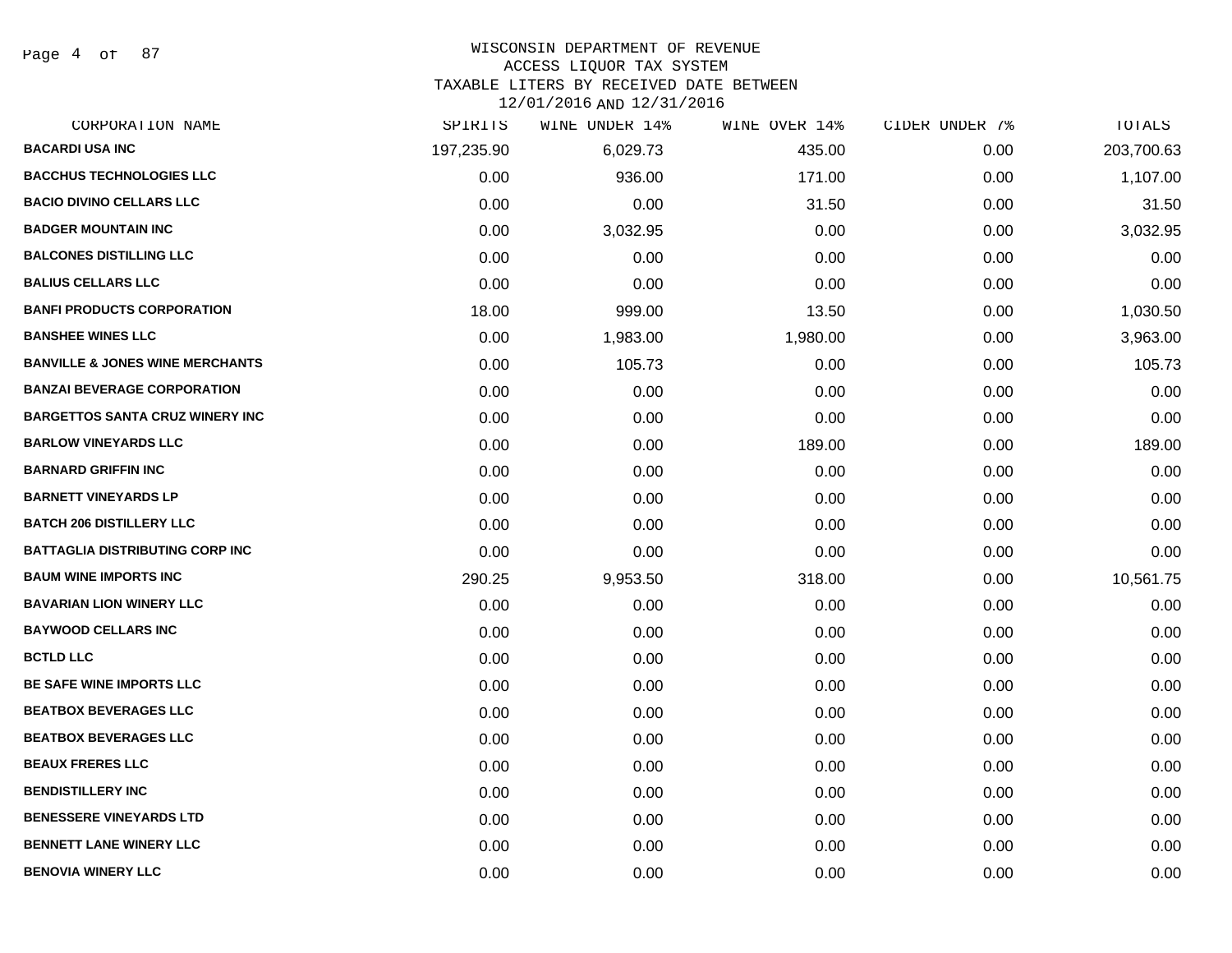Page 5 of 87

| SPIRITS | WINE UNDER 14% | WINE OVER 14% | CIDER UNDER 7% | TOTALS     |
|---------|----------------|---------------|----------------|------------|
| 0.00    | 126.00         | 0.00          | 0.00           | 126.00     |
| 0.00    | 0.00           | 0.00          | 0.00           | 0.00       |
| 0.00    | 0.00           | 0.00          | 0.00           | 0.00       |
| 0.00    | 0.00           | 0.00          | 0.00           | 0.00       |
| 0.00    | 473.00         | 473.00        | 0.00           | 946.00     |
| 0.00    | 0.00           | 0.00          | 0.00           | 0.00       |
| 0.00    | 0.00           | 0.00          | 845.44         | 845.44     |
| 0.00    | 0.00           | 0.00          | 0.00           | 0.00       |
| 0.00    | 0.00           | 0.00          | 0.00           | 0.00       |
| 0.00    | 126.00         | 0.00          | 0.00           | 126.00     |
| 0.00    | 0.00           | 0.00          | 0.00           | 0.00       |
| 0.00    | 0.00           | 0.00          | 0.00           | 0.00       |
| 0.00    | 504.00         | 0.00          | 0.00           | 504.00     |
| 135.00  | 0.00           | 0.00          | 0.00           | 135.00     |
| 0.00    | 0.00           | 895.50        | 0.00           | 895.50     |
| 0.00    | 0.00           | 108.00        | 0.00           | 108.00     |
| 0.00    | 0.00           | 0.00          | 4,611.30       | 4,611.30   |
| 0.00    | 0.00           | 0.00          | 0.00           | 0.00       |
| 0.00    | 0.00           | 0.00          | 0.00           | 0.00       |
| 0.00    | 0.00           | 0.00          | 0.00           | 0.00       |
| 0.00    | 252.00         | 72.00         | 0.00           | 324.00     |
| 0.00    | 0.00           | 0.00          | 0.00           | 0.00       |
| 0.00    | 0.00           | 0.00          | 0.00           | 0.00       |
| 0.00    | 11,088.00      | 4,536.00      | 0.00           | 15,624.00  |
| 0.00    | 0.00           | 0.00          | 0.00           | 0.00       |
| 0.00    | 72.00          | 0.00          | 0.00           | 72.00      |
| 0.00    | 0.00           | 0.00          | 142,971.93     | 142,971.93 |
|         |                |               |                |            |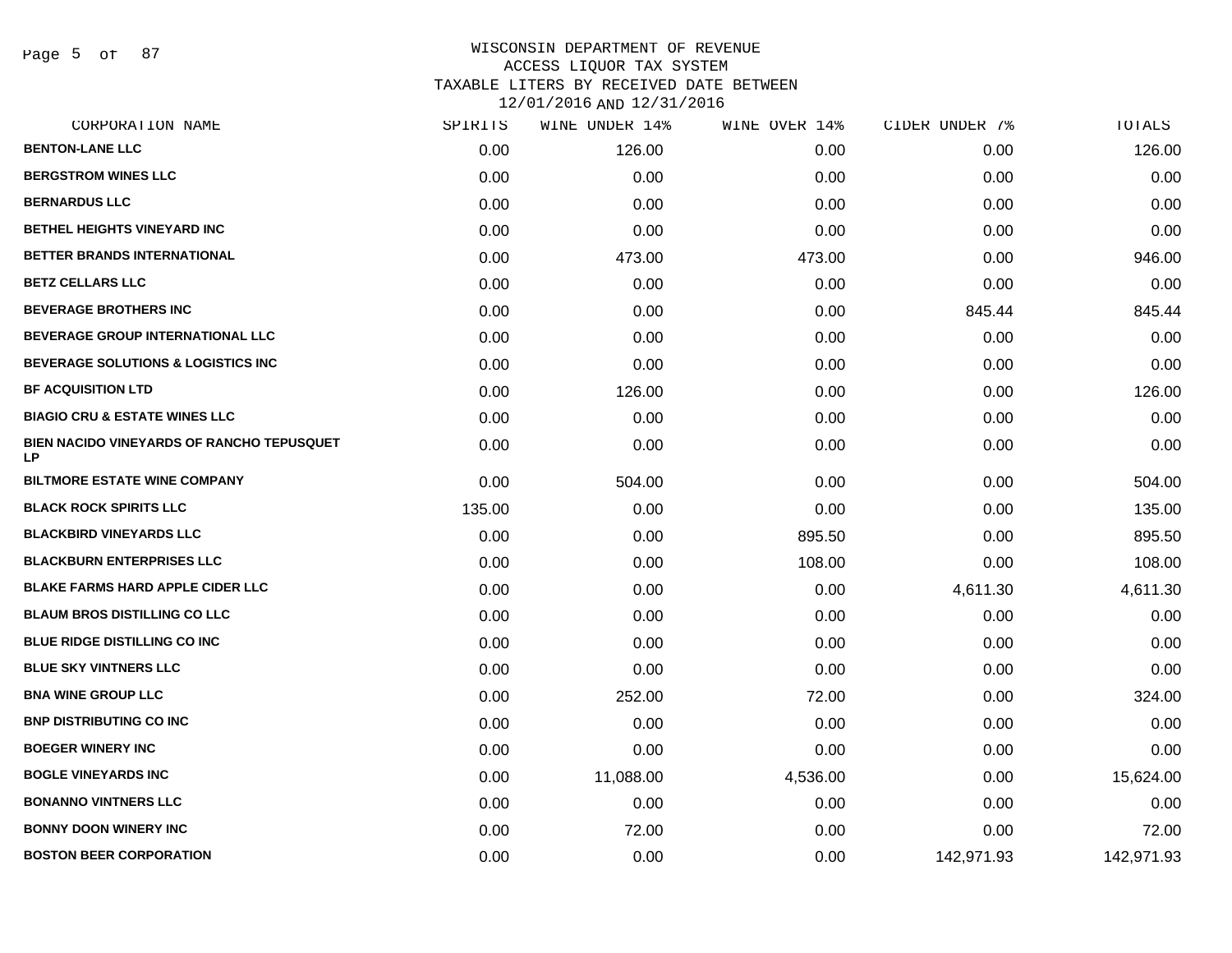| CORPORATION NAME                               | SPIRITS    | WINE UNDER 14% | WINE OVER 14% | CIDER UNDER 7% | TOTALS     |
|------------------------------------------------|------------|----------------|---------------|----------------|------------|
| <b>BOUCHAINE VINEYARDS INC</b>                 | 0.00       | 0.00           | 0.00          | 0.00           | 0.00       |
| <b>BOUNDARY BREAKS LLC</b>                     | 0.00       | 0.00           | 0.00          | 0.00           | 0.00       |
| <b>BOUTINOT USA INC</b>                        | 0.00       | 0.00           | 0.00          | 0.00           | 0.00       |
| <b>BRASSFIELD ESTATE WINERY LLC</b>            | 0.00       | 126.00         | 315.00        | 0.00           | 441.00     |
| <b>BRAZOS WINE IMPORTS LLC</b>                 | 0.00       | 531.00         | 0.00          | 0.00           | 531.00     |
| <b>BREWER-CLIFTON LLC</b>                      | 0.00       | 0.00           | 0.00          | 0.00           | 0.00       |
| <b>BRICKELL WINES LLC</b>                      | 0.00       | 0.00           | 0.00          | 0.00           | 0.00       |
| <b>BRIDGEVIEW VINEYARDS INC</b>                | 0.00       | 261.00         | 0.00          | 0.00           | 261.00     |
| <b>BROADBENT SELECTIONS INC</b>                | 0.00       | 678.00         | 189.00        | 0.00           | 867.00     |
| <b>BRONCO WINE COMPANY</b>                     | 0.00       | 124,187.05     | 562.50        | 0.00           | 124,749.55 |
| <b>BROTHERS INTERNATIONAL FOOD CORPORATION</b> | 0.00       | 0.00           | 0.00          | 0.00           | 0.00       |
| <b>BROVO SPIRITS LLC</b>                       | 0.00       | 0.00           | 0.00          | 0.00           | 0.00       |
| <b>BROWN-FORMAN CORPORATION</b>                | 307,199.70 | 44,751.71      | 2,592.00      | 0.00           | 354,543.41 |
| <b>BRUTOCAO CELLARS LP</b>                     | 0.00       | 44.25          | 0.00          | 0.00           | 44.25      |
| <b>BUEHLER VINEYARDS INC</b>                   | 0.00       | 252.00         | 90.00         | 0.00           | 342.00     |
| <b>BULGARIAN MASTER VINTNERS LLC</b>           | 0.00       | 0.00           | 0.00          | 0.00           | 0.00       |
| <b>BULLY HILL VINEYARDS INC</b>                | 0.00       | 0.00           | 0.00          | 0.00           | 0.00       |
| <b>BUONA VITA LLC</b>                          | 0.00       | 0.00           | 0.00          | 0.00           | 0.00       |
| <b>BUONCRISTIANI WINE CO LLC</b>               | 0.00       | 0.00           | 0.00          | 0.00           | 0.00       |
| <b>BURGESS CELLARS INC</b>                     | 0.00       | 0.00           | 0.00          | 0.00           | 0.00       |
| <b>BUZZBALLZ LLC</b>                           | 1,382.40   | 0.00           | 0.00          | 0.00           | 1,382.40   |
| <b>BUZZBOX BEVERAGES INC</b>                   | 0.00       | 0.00           | 0.00          | 0.00           | 0.00       |
| <b>BYRON T DOOLEY</b>                          | 0.00       | 0.00           | 0.00          | 0.00           | 0.00       |
| <b>C &amp; C WINE SERVICES INC</b>             | 0.00       | 0.00           | 126.00        | 0.00           | 126.00     |
| <b>C MONDAVI &amp; SONS</b>                    | 0.00       | 11,196.00      | 342.00        | 0.00           | 11,538.00  |
| <b>CABERNET CORP</b>                           | 0.00       | 1,080.00       | 27.00         | 0.00           | 1,107.00   |
| <b>CAIN CELLARS INC</b>                        | 0.00       | 0.00           | 0.00          | 0.00           | 0.00       |
| <b>CAL VIN ENTERPRISES CORPORATION</b>         | 0.00       | 0.00           | 0.00          | 0.00           | 0.00       |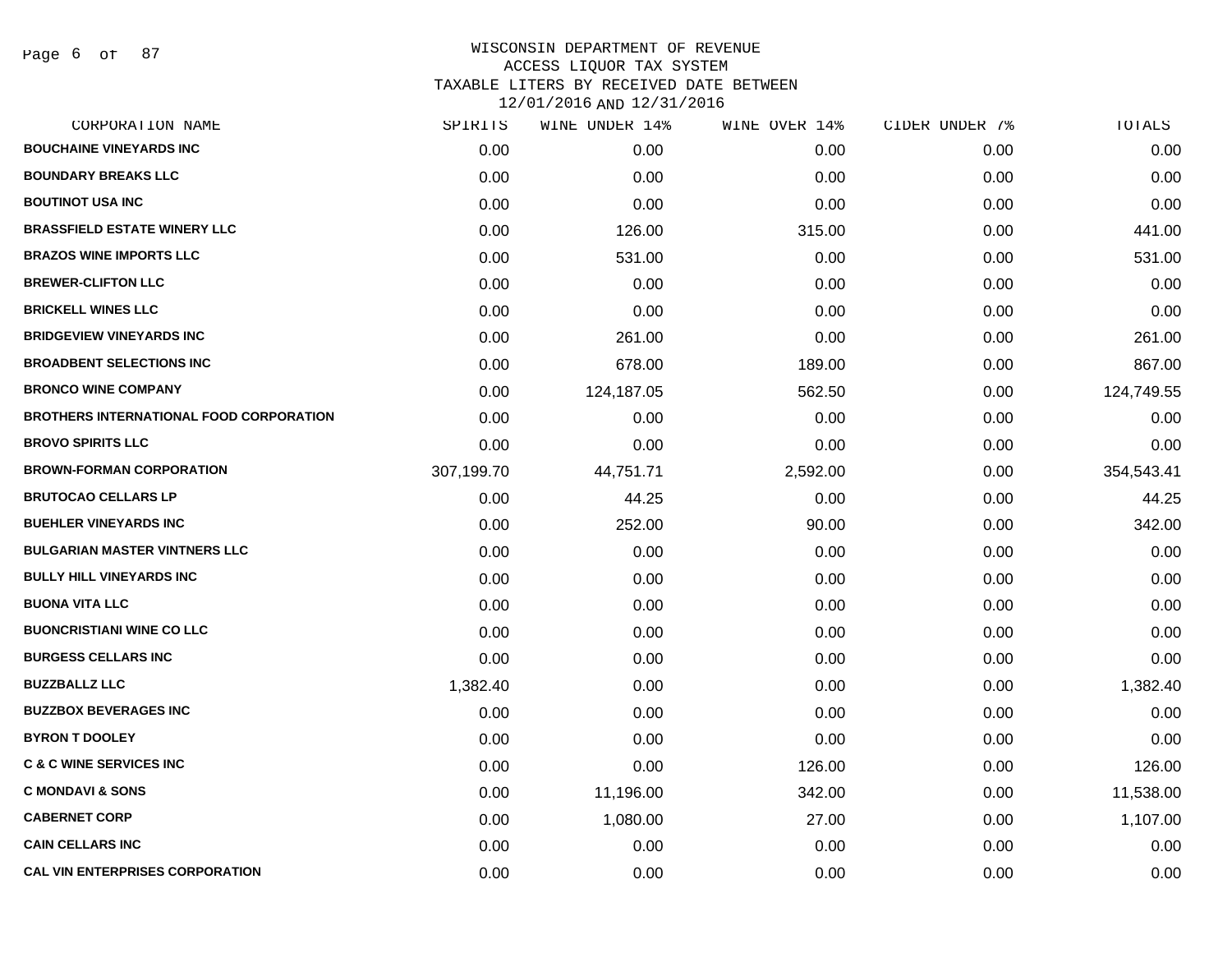Page 7 of 87

| SPIRITS   | WINE UNDER 14% |        |               | TOTALS         |
|-----------|----------------|--------|---------------|----------------|
| 0.00      | 0.00           | 0.00   | 0.00          | 0.00           |
| 0.00      | 0.00           | 90.00  | 0.00          | 90.00          |
| 0.00      | 0.00           | 0.00   | 0.00          | 0.00           |
| 0.00      | 240.00         | 0.00   | 0.00          | 240.00         |
| 0.00      | 0.00           | 0.00   | 0.00          | 0.00           |
| 0.00      | 0.00           | 0.00   | 0.00          | 0.00           |
| 0.00      | 0.00           | 0.00   | 0.00          | 0.00           |
| 0.00      | 0.00           | 0.00   | 0.00          | 0.00           |
| 82,369.20 | 0.00           | 0.00   | 0.00          | 82,369.20      |
| 0.00      | 0.00           | 0.00   | 0.00          | 0.00           |
| 0.00      | 1,206.00       | 477.00 | 0.00          | 1,683.00       |
| 0.00      | 0.00           | 0.00   | 0.00          | 0.00           |
| 0.00      | 0.00           | 0.00   | 0.00          | 0.00           |
| 0.00      | 0.00           | 0.00   | 0.00          | 0.00           |
| 0.00      | 0.00           | 0.00   | 0.00          | 0.00           |
| 540.00    | 0.00           | 0.00   | 0.00          | 540.00         |
| 0.00      | 0.00           | 0.00   | 0.00          | 0.00           |
| 0.00      | 945.00         | 63.00  | 0.00          | 1,008.00       |
| 0.00      | 0.00           | 0.00   | 0.00          | 0.00           |
| 0.00      | 0.00           | 0.00   | 0.00          | 0.00           |
| 135.00    | 0.00           | 0.00   | 0.00          | 135.00         |
| 810.00    | 0.00           | 0.00   | 0.00          | 810.00         |
| 0.00      | 126.00         | 0.00   | 0.00          | 126.00         |
| 0.00      | 0.00           | 0.00   | 0.00          | 0.00           |
| 0.00      | 0.00           | 0.00   | 0.00          | 0.00           |
| 0.00      | 0.00           | 0.00   | 0.00          | 0.00           |
| 0.00      | 480.00         | 0.00   | 0.00          | 480.00         |
| 0.00      | 0.00           | 0.00   | 0.00          | 0.00           |
|           |                |        | WINE OVER 14% | CIDER UNDER 7% |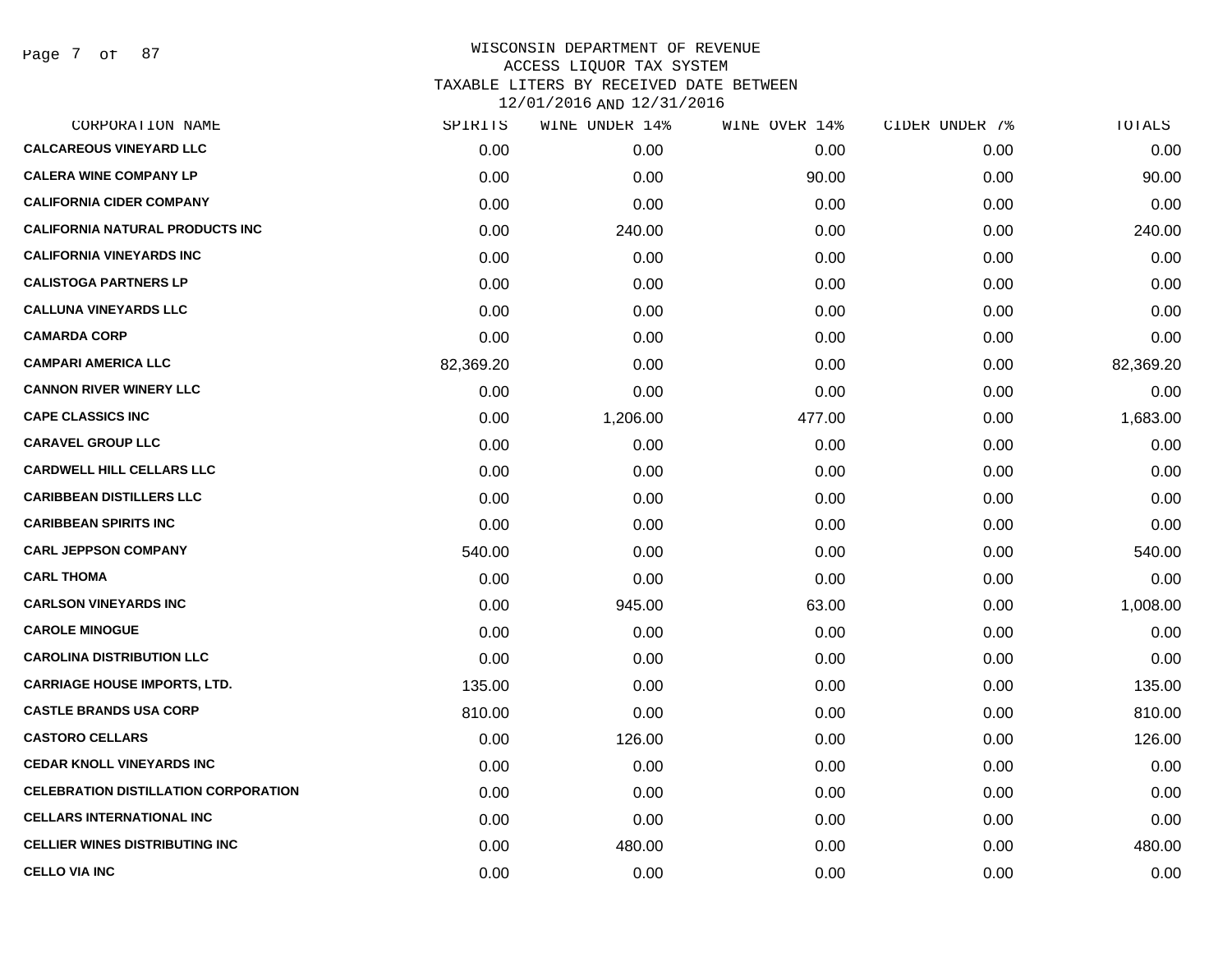Page 8 of 87

| <b>CENTER VALLEY ORCHARDS LLC</b>     | 0.00      |          |          |          |           |
|---------------------------------------|-----------|----------|----------|----------|-----------|
|                                       |           | 0.00     | 0.00     | 0.00     | 0.00      |
| <b>CHAISE VENTURES INC</b>            | 0.00      | 0.00     | 0.00     | 0.00     | 0.00      |
| <b>CHANNING DAUGHTERS WINERY LLC</b>  | 0.00      | 0.00     | 0.00     | 0.00     | 0.00      |
| <b>CHAPPELLET WINERY INC</b>          | 0.00      | 0.00     | 1,188.00 | 0.00     | 1,188.00  |
| <b>CHARBAUT AMERICA INC</b>           | 0.00      | 0.00     | 0.00     | 0.00     | 0.00      |
| <b>CHARLES &amp; MARTHA BARRA</b>     | 0.00      | 99.00    | 84.00    | 0.00     | 183.00    |
| <b>CHARLES JACQUIN ET CIE INC</b>     | 35,408.98 | 0.00     | 404.94   | 0.00     | 35,813.92 |
| <b>CHARLES NEAL SELECTIONS INC</b>    | 23.00     | 261.00   | 0.00     | 0.00     | 284.00    |
| <b>CHARLES REININGER LLC</b>          | 0.00      | 0.00     | 0.00     | 0.00     | 0.00      |
| <b>CHATEAU BARNABY LLC</b>            | 0.00      | 0.00     | 0.00     | 0.00     | 0.00      |
| <b>CHATEAU DIANA LLC</b>              | 0.00      | 756.00   | 1,764.00 | 0.00     | 2,520.00  |
| <b>CHATHAM IMPORTS INC</b>            | 441.00    | 63.00    | 0.00     | 0.00     | 504.00    |
| <b>CHEHALEM INC</b>                   | 0.00      | 504.00   | 0.00     | 0.00     | 504.00    |
| <b>CHICAGO DISTILLING COMPANY LLC</b> | 0.00      | 0.00     | 0.00     | 0.00     | 0.00      |
| <b>CHOYA UMESHU USA INC</b>           | 0.00      | 0.00     | 252.00   | 0.00     | 252.00    |
| <b>CHRISTIAN P SCHAEFER</b>           | 0.00      | 436.50   | 0.00     | 3,679.42 | 4,115.92  |
| <b>CHRISTOPHER DRAKE WHITCRAFT</b>    | 0.00      | 63.00    | 0.00     | 0.00     | 63.00     |
| <b>CHRISTOPHER F PITTENGER</b>        | 0.00      | 0.00     | 0.00     | 0.00     | 0.00      |
| <b>CHRISTOPHER FIGGINS</b>            | 0.00      | 0.00     | 0.00     | 0.00     | 0.00      |
| <b>CHRISTOPHER J FLOOD</b>            | 0.00      | 0.00     | 0.00     | 0.00     | 0.00      |
| <b>CHRISTOPHER M JAMES</b>            | 0.00      | 0.00     | 0.00     | 0.00     | 0.00      |
| <b>CHRISTOPHER MICHAEL WINES LLC</b>  | 0.00      | 0.00     | 0.00     | 0.00     | 0.00      |
| <b>CLAAR CELLARS LLC</b>              | 0.00      | 0.00     | 0.00     | 0.00     | 0.00      |
| <b>CLARA STREET COMPANY</b>           | 0.00      | 0.00     | 0.00     | 0.00     | 0.00      |
| <b>CLASSIC WINE IMPORTS INC</b>       | 309.00    | 63.00    | 0.00     | 0.00     | 372.00    |
| <b>CLASSICAL WINES FROM SPAIN LTD</b> | 0.00      | 0.00     | 0.00     | 0.00     | 0.00      |
| <b>CLENDENENLINDQUIST VINTNERS</b>    | 0.00      | 0.00     | 0.00     | 0.00     | 0.00      |
| <b>CLINE CELLARS INC</b>              | 0.00      | 4,851.00 | 3,150.00 | 0.00     | 8,001.00  |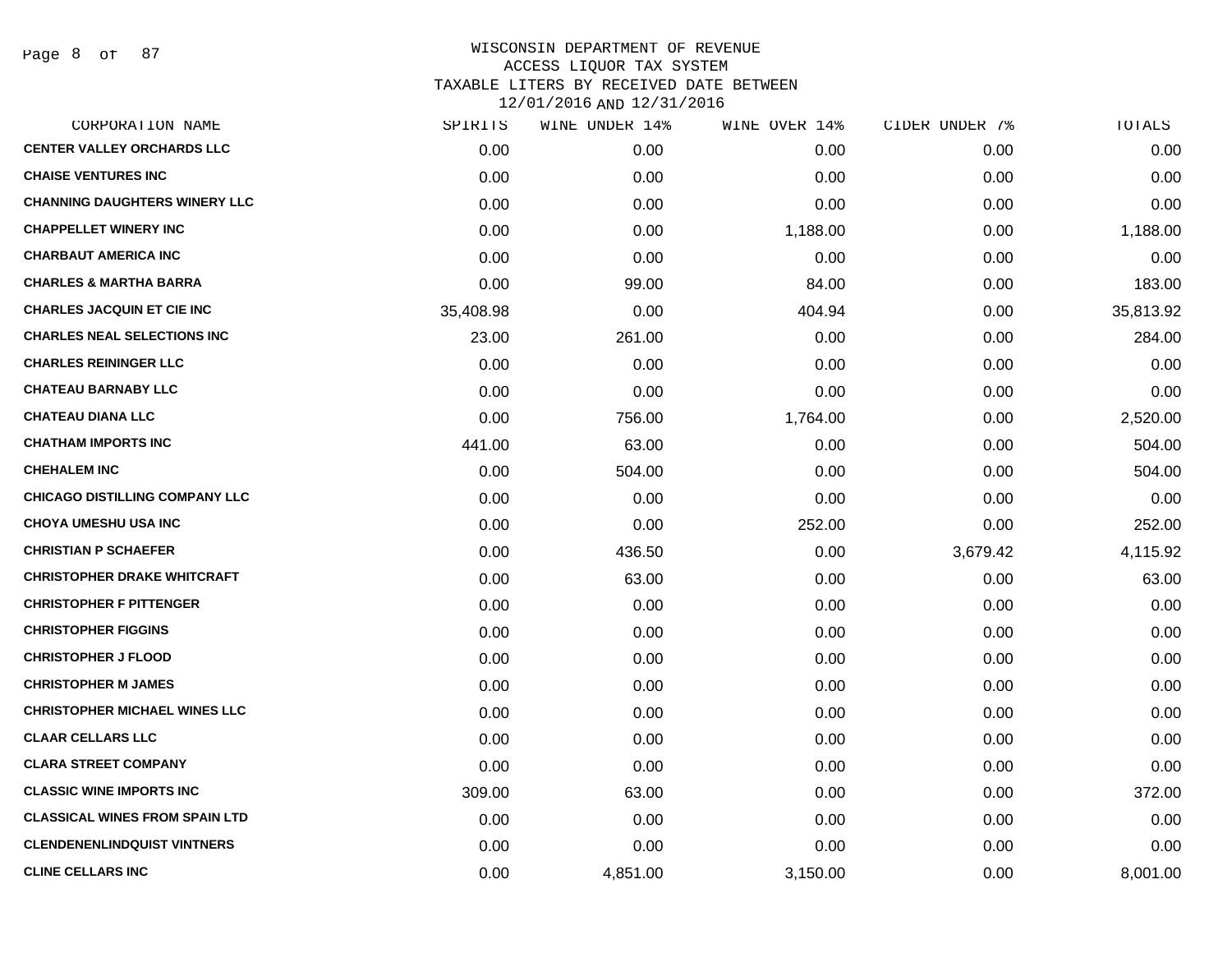#### WISCONSIN DEPARTMENT OF REVENUE ACCESS LIQUOR TAX SYSTEM

TAXABLE LITERS BY RECEIVED DATE BETWEEN

| CORPORATION NAME                             | SPIRITS    | WINE UNDER 14% | WINE OVER 14% | CIDER UNDER 7% | TOTALS       |
|----------------------------------------------|------------|----------------|---------------|----------------|--------------|
| <b>CLINE SISTERS IMPORTS LLC</b>             | 0.00       | 526.50         | 0.00          | 0.00           | 526.50       |
| <b>CLINT PROPERTIES INC</b>                  | 0.00       | 378.00         | 0.00          | 0.00           | 378.00       |
| <b>CLOS DU VAL WINE CO LTD</b>               | 0.00       | 0.00           | 0.00          | 0.00           | 0.00         |
| <b>COCKERELL WINE CONSULTING LLC</b>         | 0.00       | 0.00           | 0.00          | 0.00           | 0.00         |
| <b>CODY T WRIGHT</b>                         | 0.00       | 0.00           | 0.00          | 0.00           | 0.00         |
| <b>COHO WINES LLC</b>                        | 0.00       | 0.00           | 157.51        | 0.00           | 157.51       |
| <b>COLORADO CIDER COMPANY LLC</b>            | 0.00       | 0.00           | 0.00          | 668.00         | 668.00       |
| <b>CONSTELLATION BRANDS INC</b>              | 108,396.90 | 481,938.88     | 20,746.00     | 0.00           | 611,081.78   |
| <b>COOL HAND VINEYARDS LLC</b>               | 0.00       | 0.00           | 0.00          | 0.00           | 0.00         |
| <b>COPA CACHACA CORPORATION</b>              | 0.00       | 0.00           | 0.00          | 0.00           | 0.00         |
| <b>COPPER &amp; KINGS AMERICAN BRANDY CO</b> | 378.00     | 0.00           | 0.00          | 0.00           | 378.00       |
| <b>COPPER CANE LLC</b>                       | 0.00       | 540.00         | 567.00        | 0.00           | 1,107.00     |
| <b>CORA IMPORTS LTD</b>                      | 0.00       | 0.00           | 112.50        | 0.00           | 112.50       |
| <b>CORDELINA WINE COMPANY LLC</b>            | 0.00       | 0.00           | 0.00          | 0.00           | 0.00         |
| <b>CORK ALLIANCE INC</b>                     | 0.00       | 0.00           | 0.00          | 0.00           | 0.00         |
| <b>CORNERSTONE CELLARS INC</b>               | 0.00       | 0.00           | 0.00          | 0.00           | 0.00         |
| <b>COUP DE FOUDRE LLC</b>                    | 0.00       | 0.00           | 0.00          | 0.00           | 0.00         |
| <b>COURAGEOUS INC</b>                        | 0.00       | 0.00           | 0.00          | 0.00           | 0.00         |
| <b>CRACOVIA BRANDS INC</b>                   | 108.00     | 12.00          | 153.00        | 0.00           | 273.00       |
| <b>CRAFTED ARTISAN MEADERY LLC</b>           | 0.00       | 914.55         | 13.50         | 0.00           | 928.05       |
| <b>CRAIG JAFFURS</b>                         | 0.00       | 0.00           | 54.00         | 0.00           | 54.00        |
| <b>CRAIG S HANDLY</b>                        | 0.00       | 0.00           | 0.00          | 0.00           | 0.00         |
| <b>CREATIVE WINE CONCEPTS INC</b>            | 0.00       | 0.00           | 0.00          | 0.00           | 0.00         |
| <b>CREW WINE COMPANY LLC</b>                 | 0.00       | 2,137.60       | 189.00        | 0.00           | 2,326.60     |
| <b>CRIBARI VINEYARDS INC</b>                 | 0.00       | $-20,585.00$   | 0.00          | 0.00           | $-20,585.00$ |
| <b>CRIMSON WINE GROUP LTD</b>                | 0.00       | 504.00         | 0.00          | 0.00           | 504.00       |
| <b>CRISPIN CIDER COMPANY</b>                 | 0.00       | 0.00           | 0.00          | 0.00           | 0.00         |
| <b>CRISTOM VINEYARDS INC</b>                 | 0.00       | 279.00         | 0.00          | 0.00           | 279.00       |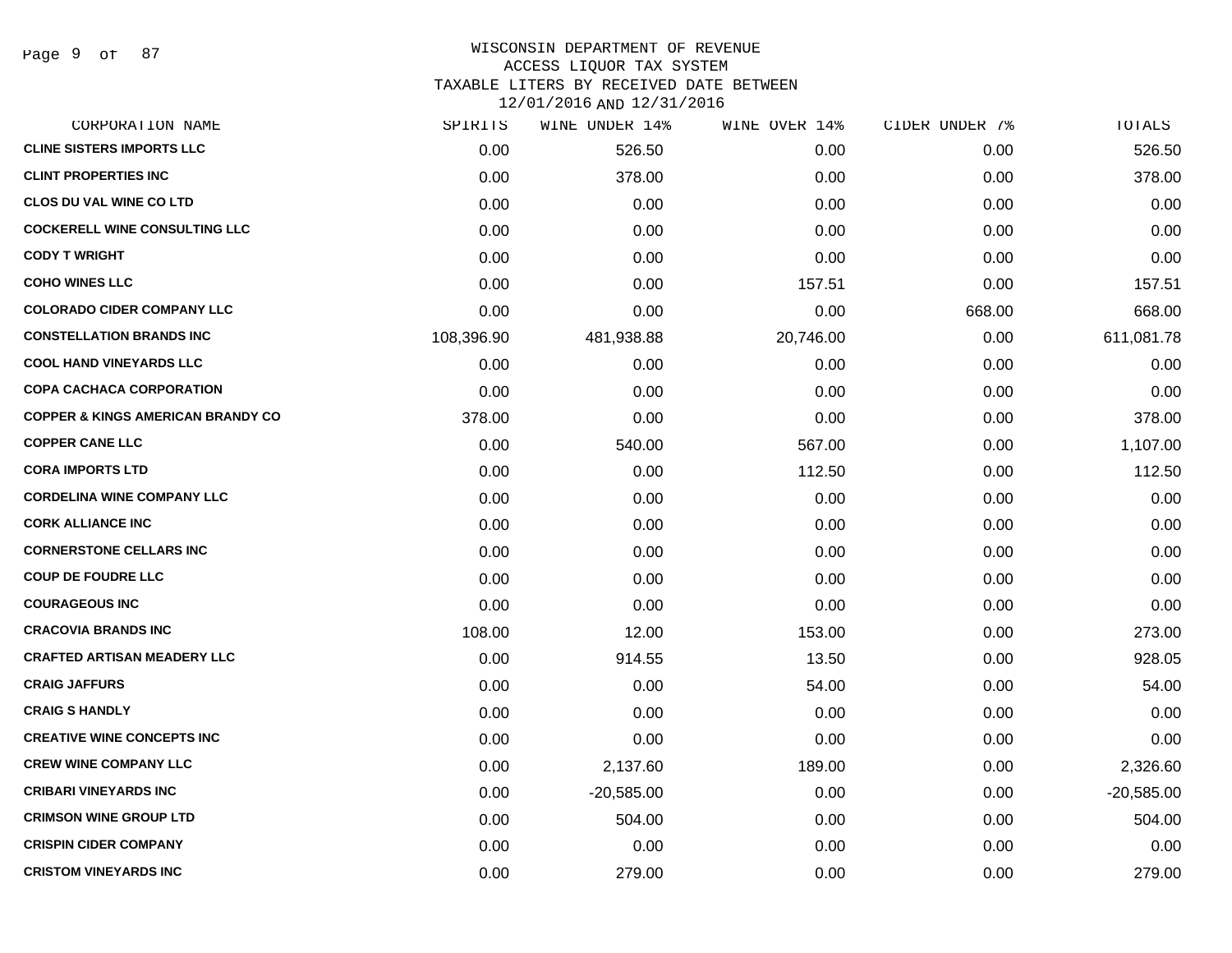Page 10 of 87

| CORPORATION NAME                        | SPIRITS  | WINE UNDER 14% | WINE OVER 14% | CIDER UNDER 7% | TOTALS    |
|-----------------------------------------|----------|----------------|---------------|----------------|-----------|
| <b>CROWLEY WINES LLC</b>                | 0.00     | 0.00           | 0.00          | 0.00           | 0.00      |
| <b>CROWN POINT WINERY LLC</b>           | 0.00     | 0.00           | 0.00          | 0.00           | 0.00      |
| <b>CROWN VALLEY WINERY INC</b>          | 3,544.32 | 0.00           | 0.00          | 0.00           | 3,544.32  |
| <b>CULT OF 8</b>                        | 0.00     | 2,232.00       | 756.00        | 0.00           | 2,988.00  |
| <b>CULTIVATE WINES LLC</b>              | 0.00     | 711.00         | 18.00         | 0.00           | 729.00    |
| <b>CURIOUS VINE LLC</b>                 | 0.00     | 0.00           | 0.00          | 0.00           | 0.00      |
| <b>CUSHMAN WINERY CORPORATION</b>       | 0.00     | 0.00           | 0.00          | 0.00           | 0.00      |
| <b>CUTLER'S ARTISAN SPIRITS INC</b>     | 0.00     | 0.00           | 0.00          | 0.00           | 0.00      |
| <b>CUTWATER SPIRITS LLC</b>             | 0.00     | 0.00           | 0.00          | 0.00           | 0.00      |
| <b>CUVAISON INC</b>                     | 0.00     | 45.00          | 153.00        | 0.00           | 198.00    |
| <b>D &amp; D VINEYARDS INC</b>          | 0.00     | 0.00           | 0.00          | 0.00           | 0.00      |
| <b>D &amp; J F CELLARS INC</b>          | 0.00     | 45.00          | 0.00          | 0.00           | 45.00     |
| <b>D.G.L. DISTRIBUTORS, INC</b>         | 0.00     | 0.00           | 0.00          | 0.00           | 0.00      |
| <b>DAEDALUS CELLARS CO</b>              | 0.00     | 0.00           | 0.00          | 0.00           | 0.00      |
| <b>DAN CAREY</b>                        | 0.00     | 0.00           | 0.00          | 0.00           | 0.00      |
| <b>DANCING COYOTE WINES</b>             | 0.00     | 0.00           | 0.00          | 0.00           | 0.00      |
| <b>DANIEL SCHOENFELD</b>                | 0.00     | 0.00           | 0.00          | 0.00           | 0.00      |
| <b>DANNY RAKOVIC</b>                    | 9.52     | 0.00           | 0.00          | 0.00           | 9.52      |
| <b>DAOU VINEYARDS LLC</b>               | 0.00     | 0.00           | 913.50        | 0.00           | 913.50    |
| <b>DAQUINO ITALIAN IMPORTING CO INC</b> | 0.00     | 0.00           | 0.00          | 0.00           | 0.00      |
| <b>DARIOUSH KHALEDI WINERY LLC</b>      | 0.00     | 0.00           | 265.50        | 0.00           | 265.50    |
| <b>DAVID ARTHUR VINEYARDS LLC</b>       | 0.00     | 0.00           | 0.00          | 0.00           | 0.00      |
| <b>DAVID B POTTER</b>                   | 0.00     | 0.00           | 0.00          | 0.00           | 0.00      |
| <b>DAVID N RAYNE</b>                    | 1,399.65 | 40,704.09      | 3,715.50      | 0.00           | 45,819.24 |
| <b>DAVID R BARNES</b>                   | 0.00     | 504.00         | 504.00        | 0.00           | 1,008.00  |
| DAVIDS PINOT VINEYARDS INC              | 0.00     | 0.00           | 0.00          | 0.00           | 0.00      |
| DE MAISON SELECTIONS INC                | 22.50    | 477.00         | 54.00         | 81.00          | 634.50    |
| <b>DEANNA BASTIANICH</b>                | 0.00     | 126.00         | 0.00          | 0.00           | 126.00    |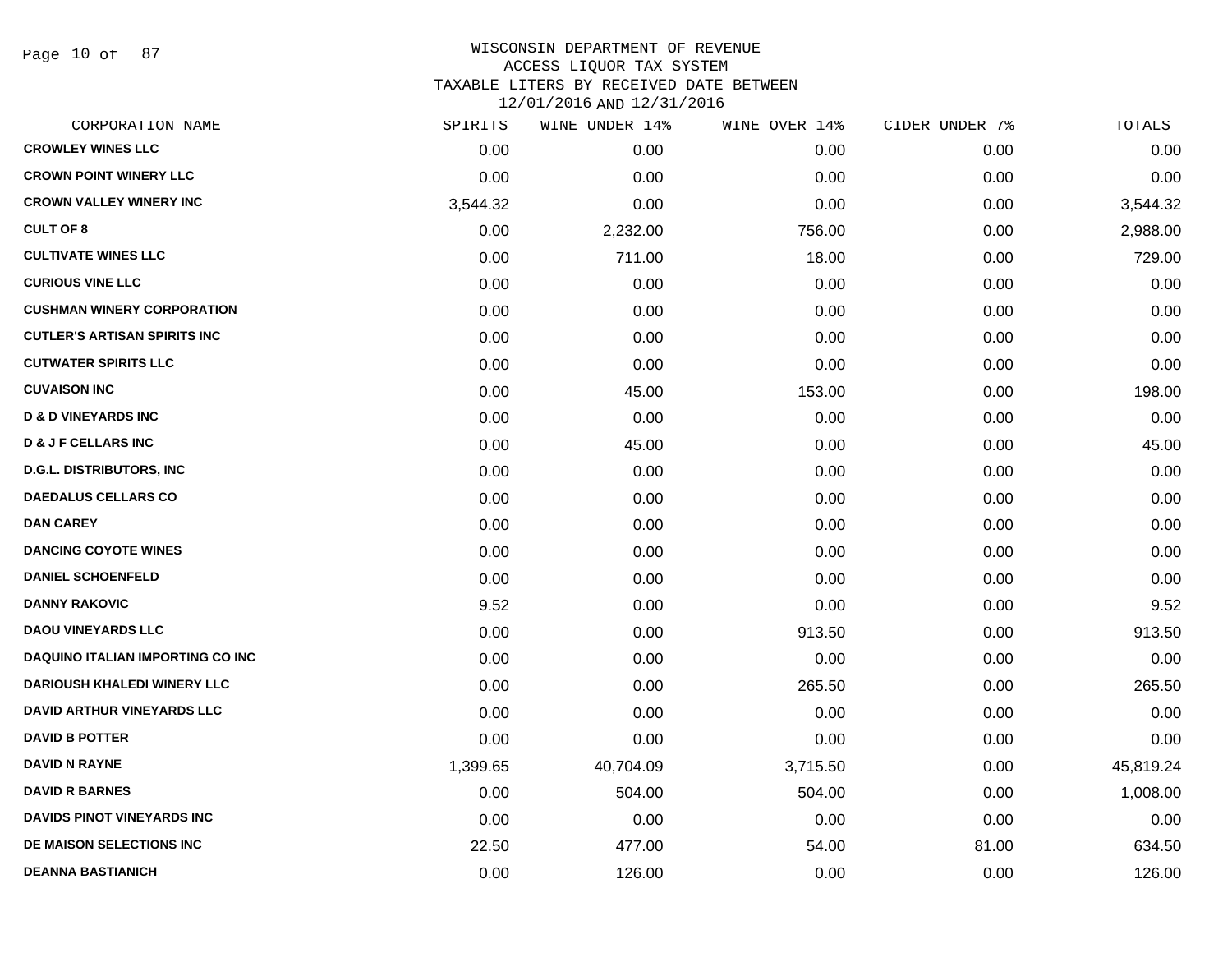Page 11 of 87

#### WISCONSIN DEPARTMENT OF REVENUE ACCESS LIQUOR TAX SYSTEM

TAXABLE LITERS BY RECEIVED DATE BETWEEN

| CORPORATION NAME                                                         | SPIRITS    | WINE UNDER 14% | WINE OVER 14% | CIDER UNDER 7% | <b>TOTALS</b> |
|--------------------------------------------------------------------------|------------|----------------|---------------|----------------|---------------|
| <b>DELEGAT USA INC</b>                                                   | 0.00       | 13,104.00      | 0.00          | 0.00           | 13,104.00     |
| <b>DELIA E RODRIGUEZ</b>                                                 | 0.00       | 0.00           | 0.00          | 0.00           | 0.00          |
| <b>DELICATO VINEYARDS INC</b>                                            | 0.00       | 110,520.00     | 18,360.00     | 0.00           | 128,880.00    |
| <b>DELILLE CELLARS LLC</b>                                               | 0.00       | 0.00           | 9.00          | 0.00           | 9.00          |
| DEMERARA DISTILLERS (USA) INC                                            | 0.00       | 0.00           | 0.00          | 0.00           | 0.00          |
| <b>DEROSE WINERY INC</b>                                                 | 0.00       | 0.00           | 0.00          | 0.00           | 0.00          |
| <b>DERRICK C MANCINI</b>                                                 | 0.00       | 0.00           | 0.00          | 0.00           | 0.00          |
| <b>DIAGEO AMERICAS INC</b>                                               | 938,541.70 | 0.00           | 0.00          | 0.00           | 938,541.70    |
| <b>DIAMOND IMPORTERS INC</b>                                             | 0.00       | 0.00           | 0.00          | 0.00           | 0.00          |
| <b>DIRTY IMPORTS LLC</b>                                                 | 0.00       | 0.00           | 0.00          | 0.00           | 0.00          |
| <b>DISARONNO INTERNATIONAL LLC</b>                                       | 4,638.00   | 2,007.00       | 0.00          | 0.00           | 6,645.00      |
| DISTILLERY NO. 209 LTD NAPA CALIFORNIA                                   | 0.00       | 0.00           | 0.00          | 0.00           | 0.00          |
| <b>DIVOT ENTERPRISES LLC</b>                                             | 0.00       | 0.00           | 0.00          | 0.00           | 0.00          |
| <b>DOMAINE DE LA TERRE ROUGE LTD</b>                                     | 0.00       | 126.00         | 252.00        | 0.00           | 378.00        |
| <b>DOMAINE DE MARIA SOTER LLC</b>                                        | 0.00       | 27.00          | 0.00          | 0.00           | 27.00         |
| <b>DOMAINE MB LLC</b>                                                    | 0.00       | 0.00           | 0.00          | 0.00           | 0.00          |
| <b>DOMAINE SELECT WINE &amp; SPIRITS LLC</b>                             | 0.00       | 0.00           | 0.00          | 0.00           | 0.00          |
| <b>DOMAINE SELECT WINE ESTATES LLC</b>                                   | 0.00       | 0.00           | 0.00          | 0.00           | 0.00          |
| <b>DOMAINE SERENE VINEYARDS &amp; WINERY INC</b>                         | 0.00       | 1,242.00       | 22.50         | 0.00           | 1,264.50      |
| <b>DOMAINE ST GEORGE</b>                                                 | 0.00       | 0.00           | 0.00          | 0.00           | 0.00          |
| <b>DON SEBASTIANI &amp; SONS INTERNATIONAL WINE</b><br><b>NEGOCIANTS</b> | 0.00       | 14,394.00      | 504.00        | 0.00           | 14,898.00     |
| <b>DONALD PHILLIPS HILL JR</b>                                           | 0.00       | 0.00           | 0.00          | 0.00           | 0.00          |
| <b>DOUBLE DIAMOND DISTILLERY LLC</b>                                     | 0.00       | 0.00           | 0.00          | 0.00           | 0.00          |
| <b>DOUBLE DOWN SPIRITS LLC</b>                                           | 0.00       | 0.00           | 0.00          | 0.00           | 0.00          |
| <b>DOYNA LTD</b>                                                         | 0.00       | 0.00           | 0.00          | 0.00           | 0.00          |
| <b>DREYER WINE LLC</b>                                                   | 0.00       | 0.00           | 0.00          | 0.00           | 0.00          |
| <b>DREYFUS ASHBY INC</b>                                                 | 0.00       | 2,241.00       | 666.00        | 0.00           | 2,907.00      |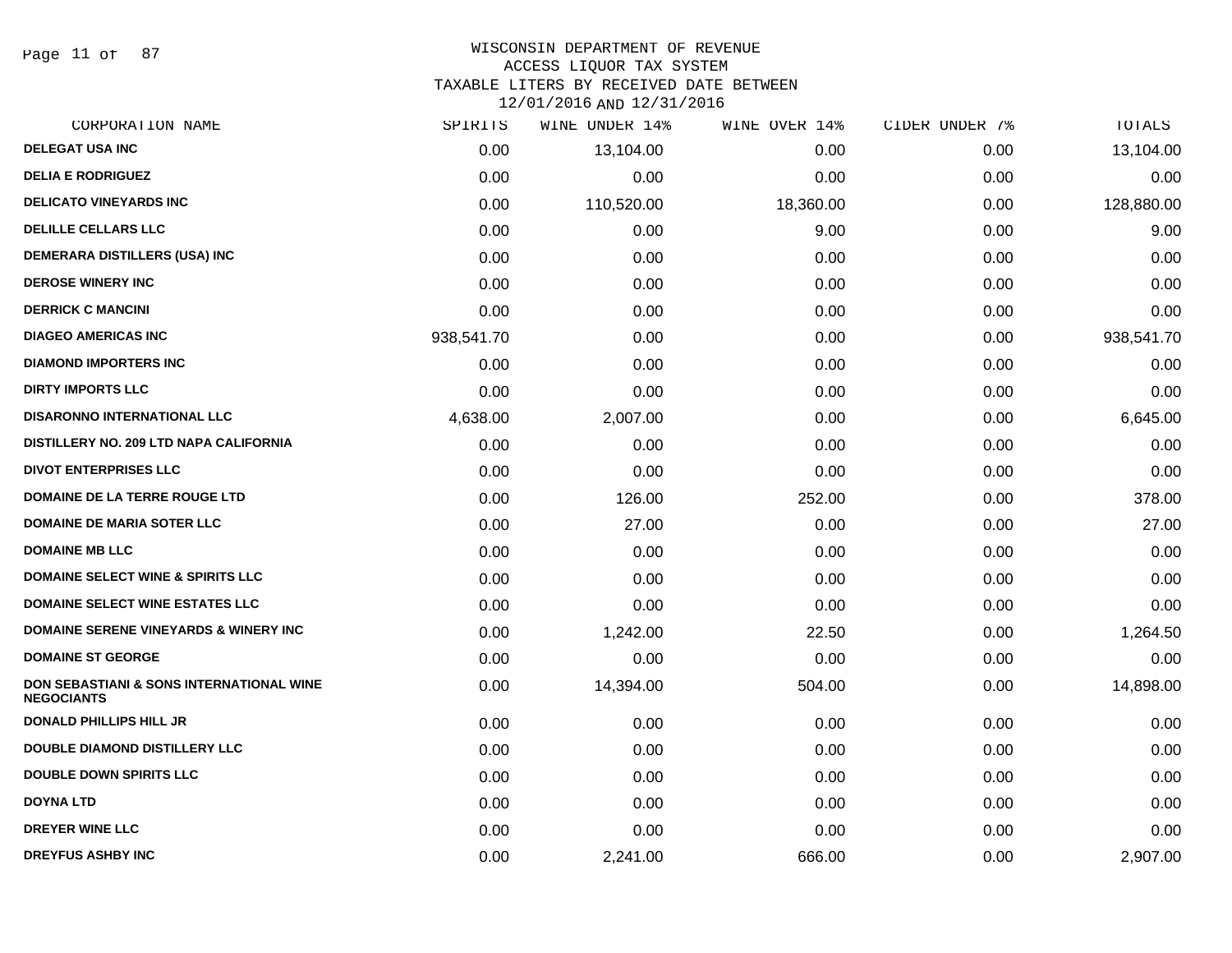Page 12 of 87

# WISCONSIN DEPARTMENT OF REVENUE

ACCESS LIQUOR TAX SYSTEM

TAXABLE LITERS BY RECEIVED DATE BETWEEN

| CORPORATION NAME                        | SPIRITS    | WINE UNDER 14% | WINE OVER 14% | CIDER UNDER 7% | TOTALS       |
|-----------------------------------------|------------|----------------|---------------|----------------|--------------|
| <b>DRINKS AMERICAS INC</b>              | 0.00       | 0.00           | 0.00          | 0.00           | 0.00         |
| DRY CREEK VINEYARD INC                  | 0.00       | 567.00         | 0.00          | 0.00           | 567.00       |
| DRY FLY DISTILLING INC                  | 0.00       | 0.00           | 0.00          | 0.00           | 0.00         |
| <b>DUCKHORN WINE COMPANY</b>            | 0.00       | 6,237.00       | 2,518.50      | 0.00           | 8,755.50     |
| DUGGANS DISTILLERS PRODUCTS CORPORATION | 522.00     | 0.00           | 0.00          | 0.00           | 522.00       |
| <b>DUMOL INC</b>                        | 0.00       | 0.00           | 0.00          | 0.00           | 0.00         |
| <b>DUNDEE FOODS LLC</b>                 | 0.00       | 0.00           | 0.00          | 0.00           | 0.00         |
| <b>DUNHAM CELLARS LLC</b>               | 0.00       | 0.00           | 0.00          | 0.00           | 0.00         |
| <b>DUNN VINEYARDS LLC</b>               | 0.00       | 0.00           | 0.00          | 0.00           | 0.00         |
| DUTTON GOLDFIELD WINERY LLC             | 0.00       | 0.00           | 0.00          | 0.00           | 0.00         |
| <b>DV SPIRITS LLC</b>                   | 0.00       | 0.00           | 0.00          | 0.00           | 0.00         |
| <b>E &amp; J GALLO WINERY</b>           | 153,785.70 | 1,139,620.80   | 31,315.50     | 0.00           | 1,324,722.00 |
| <b>EAGLE EYE IMPORTS LLC</b>            | 0.00       | 297.00         | 0.00          | 0.00           | 297.00       |
| <b>EAGLES LANDING WINERY LLC</b>        | 0.00       | 628.25         | 0.00          | 0.00           | 628.25       |
| <b>EASTERN LIQUORS USA INC</b>          | 495.00     | 0.00           | 0.00          | 0.00           | 495.00       |
| <b>EAUX DE VIE INC</b>                  | 0.00       | 0.00           | 0.00          | 0.00           | 0.00         |
| <b>EBERLE WINERY LP</b>                 | 0.00       | 0.00           | 216.00        | 0.00           | 216.00       |
| <b>ECLIPSE ASSETS LLC</b>               | 0.00       | 0.00           | 0.00          | 0.00           | 0.00         |
| <b>ECOSUR GROUP LLC</b>                 | 0.00       | 567.00         | 0.00          | 0.00           | 567.00       |
| <b>EHREN JORDAN WINE CELLARS LLC</b>    | 0.00       | 0.00           | 279.00        | 0.00           | 279.00       |
| <b>EIGHT BOTTLES LLC</b>                | 0.00       | 0.00           | 0.00          | 0.00           | 0.00         |
| <b>ELK COVE VINEYARDS INC</b>           | 0.00       | 0.00           | 0.00          | 0.00           | 0.00         |
| <b>ELV-OREGON LLC</b>                   | 0.00       | 0.00           | 0.00          | 0.00           | 0.00         |
| <b>ELYSE WINERY LLC</b>                 | 0.00       | 0.00           | 0.00          | 0.00           | 0.00         |
| <b>EMCO CHEMICAL DISTRIBUTORS, INC.</b> | 0.00       | 0.00           | 0.00          | 0.00           | 0.00         |
| <b>EMILIO GUGLIELMO WINERY INC</b>      | 0.00       | 0.00           | 0.00          | 0.00           | 0.00         |
| <b>EMPSON USA INC</b>                   | 0.00       | 265.50         | 0.00          | 0.00           | 265.50       |
| <b>ENOS VINEYARDS INC</b>               | 0.00       | 0.00           | 0.00          | 0.00           | 0.00         |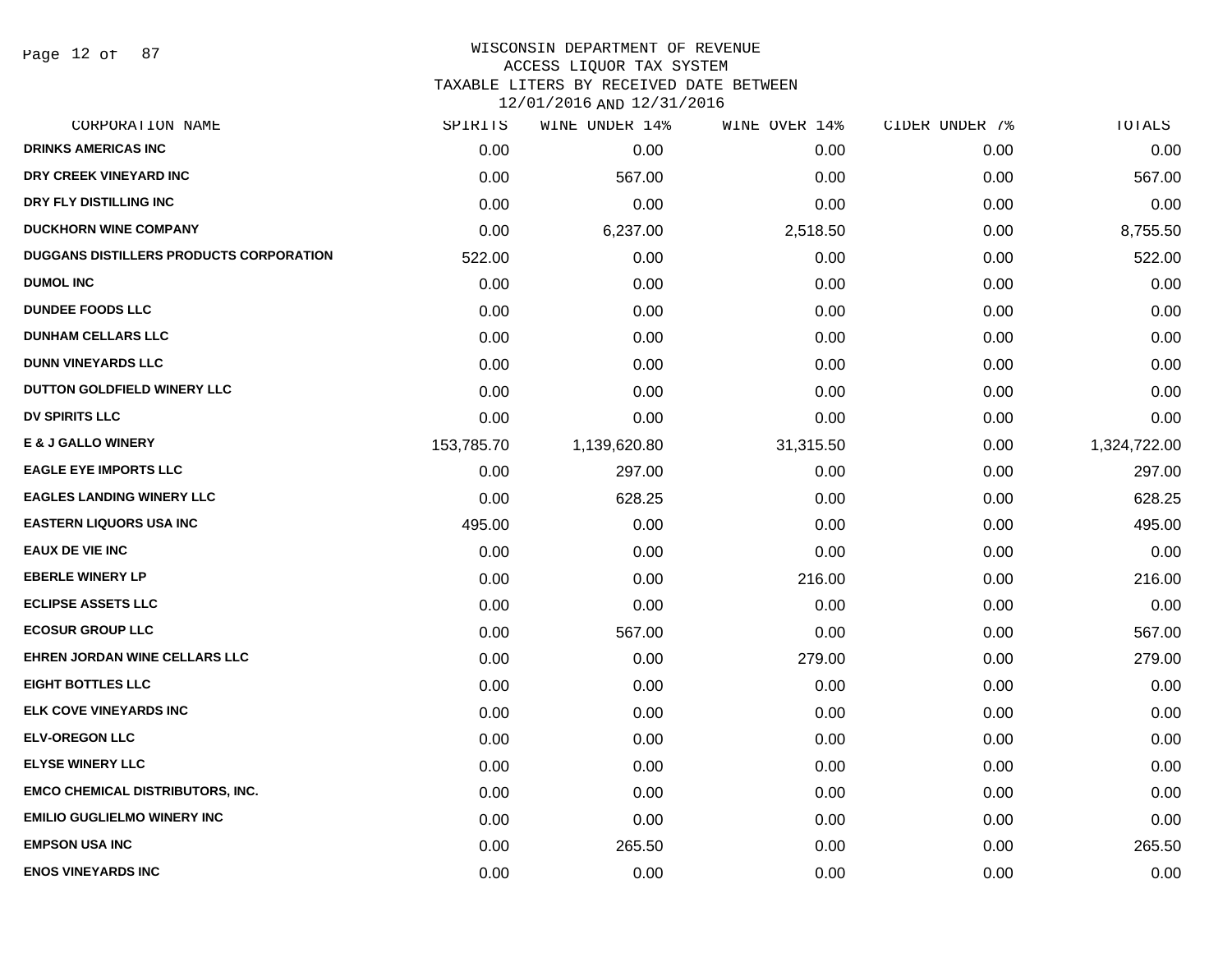Page 13 of 87

# WISCONSIN DEPARTMENT OF REVENUE ACCESS LIQUOR TAX SYSTEM TAXABLE LITERS BY RECEIVED DATE BETWEEN

| CORPORATION NAME                                 | SPIRITS   | WINE UNDER 14% | WINE OVER 14% | CIDER UNDER 7% | TOTALS    |
|--------------------------------------------------|-----------|----------------|---------------|----------------|-----------|
| <b>ENOTEC IMPORTS INC</b>                        | 0.00      | 607.41         | 62.98         | 0.00           | 670.39    |
| <b>ENOVATION BRANDS INC</b>                      | 0.00      | 657.00         | 0.00          | 0.00           | 657.00    |
| <b>EPIC VENTURES INC</b>                         | 0.00      | 0.00           | 0.00          | 0.00           | 0.00      |
| <b>EPICUREAN WINES LLC</b>                       | 0.00      | 0.00           | 126.00        | 0.00           | 126.00    |
| <b>ERIC FLANAGAN</b>                             | 0.00      | 0.00           | 0.00          | 0.00           | 0.00      |
| <b>ERIC TRUMP WINE MANUFACTURING LLC</b>         | 0.00      | 0.00           | 0.00          | 0.00           | 0.00      |
| <b>ERNST A STORM</b>                             | 0.00      | 0.00           | 0.00          | 0.00           | 0.00      |
| <b>ESSER WINES LLC</b>                           | 0.00      | 0.00           | 0.00          | 0.00           | 0.00      |
| <b>EUGENE WINE CELLARS LLC</b>                   | 0.00      | 0.00           | 0.00          | 0.00           | 0.00      |
| <b>EUROPEAN IMPORTS &amp; EXPORTS LLC</b>        | 0.00      | 0.00           | 0.00          | 0.00           | 0.00      |
| <b>EUROPEAN WINE IMPORTS INC</b>                 | 0.00      | 0.00           | 0.00          | 0.00           | 0.00      |
| <b>EVAKI INC</b>                                 | 0.00      | 0.00           | 0.00          | 0.00           | 0.00      |
| EVESHAM WOOD VINEYARD AND WINERY LLC             | 0.00      | 0.00           | 0.00          | 0.00           | 0.00      |
| <b>EXCELSIOR WINE COMPANY LLC</b>                | 0.00      | 2,479.09       | 0.00          | 0.00           | 2,479.09  |
| <b>F KORBEL &amp; BROS INC</b>                   | 0.00      | 0.00           | 252.00        | 0.00           | 252.00    |
| <b>FL NAVARRO LIMITED</b>                        | 0.00      | 252.00         | 0.00          | 0.00           | 252.00    |
| <b>F&amp;F FINE WINES INTERNATIONAL INC</b>      | 0.00      | 4,986.00       | 0.00          | 0.00           | 4,986.00  |
| F.X. MAGNER SELECTIONS, INC.                     | 0.00      | 0.00           | 0.00          | 0.00           | 0.00      |
| <b>FANTIS IMPORTS INC</b>                        | 0.00      | 90.00          | 0.00          | 0.00           | 90.00     |
| <b>FAR NORTH SPIRITS INC</b>                     | 225.00    | 0.00           | 0.00          | 0.00           | 225.00    |
| <b>FASEL SHENSTONE LLC</b>                       | 0.00      | 0.00           | 198.00        | 0.00           | 198.00    |
| <b>FERRARI CARANO VINEYARDS &amp; WINERY LLC</b> | 0.00      | 1,782.00       | 1,336.50      | 0.00           | 3,118.50  |
| <b>FETZER VINEYARDS</b>                          | 0.00      | 41,025.12      | 5,958.00      | 0.00           | 46,983.12 |
| <b>FIDDLEHEAD CELLARS LP</b>                     | 0.00      | 17.25          | 48.00         | 0.00           | 65.25     |
| FIELD STONE WINERY & VINEYARD INC                | 0.00      | 0.00           | 0.00          | 0.00           | 0.00      |
| <b>FIFTH GENERATION INC</b>                      | 44,511.08 | 0.00           | 0.00          | 0.00           | 44,511.08 |
| FIFTY FOURTH STREET ENTERPRISES LLC              | 0.00      | 0.00           | 0.00          | 0.00           | 0.00      |
| FIJI WATER COMPANY HOLDINGS LLC                  | 0.00      | 0.00           | 2,223.00      | 0.00           | 2,223.00  |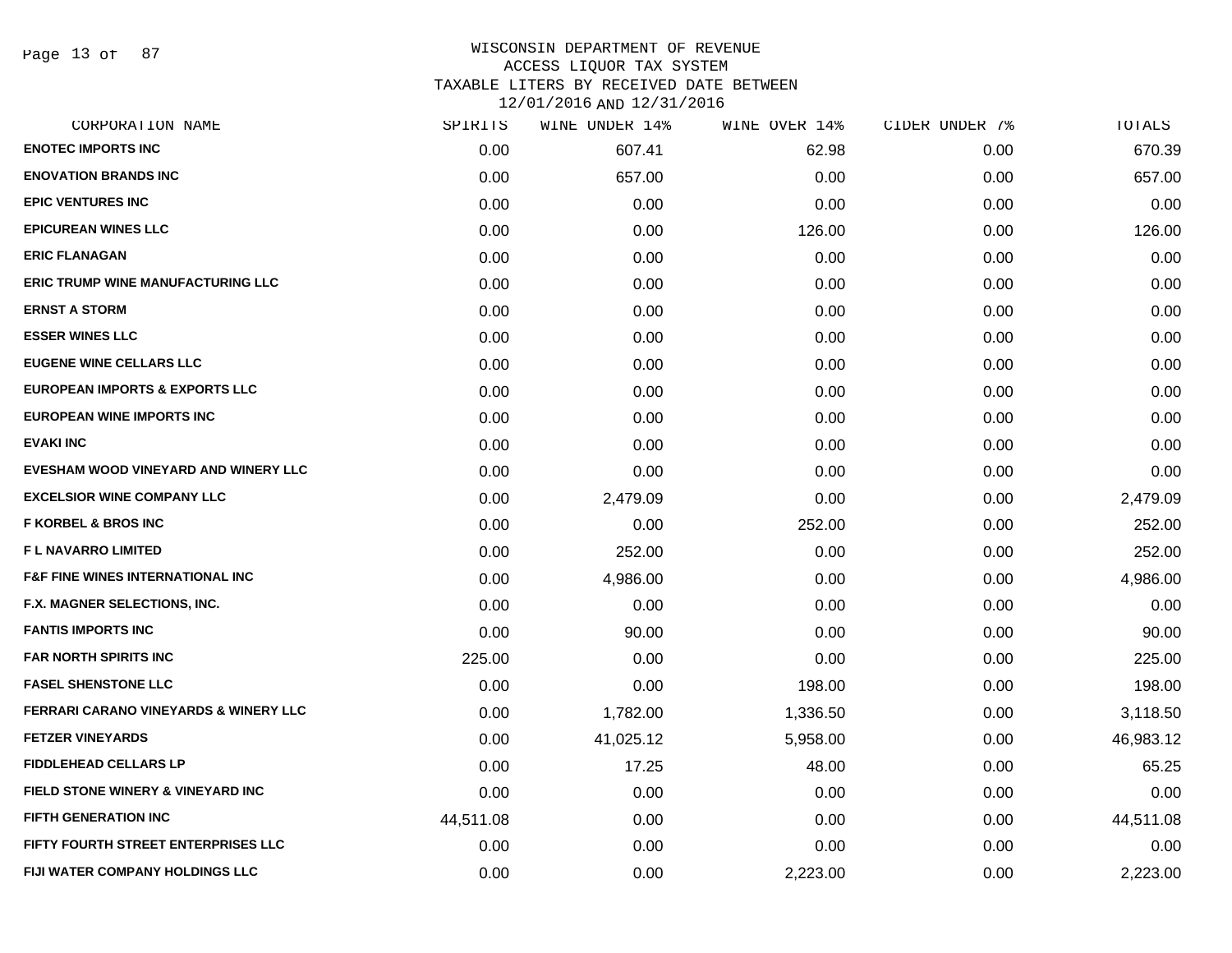Page 14 of 87

| CORPORATION NAME                         | SPIRITS  | WINE UNDER 14% | WINE OVER 14% | CIDER UNDER 7% | TOTALS    |
|------------------------------------------|----------|----------------|---------------|----------------|-----------|
| <b>FIRE HOUSE LLC</b>                    | 0.00     | 0.00           | 0.00          | 0.00           | 0.00      |
| <b>FIRESTEED CORPORATION</b>             | 0.00     | 0.00           | 0.00          | 0.00           | 0.00      |
| <b>FISHER VINEYARDS</b>                  | 0.00     | 0.00           | 54.00         | 0.00           | 54.00     |
| <b>FJN FINE WINES LLC</b>                | 0.00     | 0.00           | 0.00          | 0.00           | 0.00      |
| <b>FLAVOR SEEKERS LLC</b>                | 0.00     | 0.00           | 0.00          | 0.00           | 0.00      |
| <b>FLORA SPRINGS WINE COMPANY</b>        | 0.00     | 36.00          | 328.50        | 0.00           | 364.50    |
| <b>FN CELLARS LLC</b>                    | 0.00     | 0.00           | 702.00        | 0.00           | 702.00    |
| <b>FOLEY FAMILY WINES INC</b>            | 27.00    | 13,044.37      | 1,597.50      | 0.00           | 14,668.87 |
| <b>FOLIO WINE COMPANY LLC</b>            | 0.00     | 7,328.69       | 1,023.75      | 0.00           | 8,352.44  |
| FORT ROSS VINEYARD & WINERY LLC          | 0.00     | 0.00           | 0.00          | 0.00           | 0.00      |
| <b>FOUR BEARS WINERY LLC</b>             | 0.00     | 315.00         | 0.00          | 0.00           | 315.00    |
| FOUR DAUGHTERS VINEYARD AND WINERY LLC   | 0.00     | 0.00           | 0.00          | 2,551.90       | 2,551.90  |
| FOUR ROSES DISTILLERY LLC                | 4,998.00 | 0.00           | 0.00          | 0.00           | 4,998.00  |
| <b>FOWLES WINE USA INC</b>               | 0.00     | 177.29         | 0.00          | 0.00           | 177.29    |
| <b>FOXEN VINEYARD INC</b>                | 0.00     | 0.00           | 0.00          | 0.00           | 0.00      |
| <b>FRANCIS COPPOLA WINERY LLC</b>        | 0.00     | 0.00           | 0.00          | 0.00           | 0.00      |
| <b>FRANK FAMILY VINEYARDS LLC</b>        | 0.00     | 0.00           | 2,017.50      | 0.00           | 2,017.50  |
| <b>FRANK LIN DISTILLERS PRODUCTS LTD</b> | 3,565.46 | 0.00           | 0.00          | 0.00           | 3,565.46  |
| <b>FRED C SCHERRER</b>                   | 0.00     | 0.00           | 4.17          | 0.00           | 4.17      |
| <b>FREDERICK WILDMAN &amp; SONS LTD</b>  | 301.50   | 11,533.50      | 355.50        | 0.00           | 12,190.50 |
| <b>FREELANCE WINES LLC</b>               | 0.00     | 0.00           | 0.00          | 0.00           | 0.00      |
| <b>FREIXENET USA INC</b>                 | 0.00     | 1,430.73       | 0.00          | 0.00           | 1,430.73  |
| <b>FREY VINEYARDS LTD</b>                | 0.00     | 3,402.00       | 0.00          | 0.00           | 3,402.00  |
| <b>FRIEND WINE MARKETING</b>             | 0.00     | 0.00           | 0.00          | 0.00           | 0.00      |
| <b>FRITZ CELLARS INC</b>                 | 0.00     | 0.00           | 0.00          | 0.00           | 0.00      |
| <b>FROGS LEAP WINERY</b>                 | 0.00     | 630.00         | 0.00          | 0.00           | 630.00    |
| <b>FRONTIER CORPORATION</b>              | 0.00     | 396.00         | 0.00          | 0.00           | 396.00    |
| <b>FRUIT OF THE VINES INC</b>            | 0.00     | 2,479.76       | 0.00          | 0.00           | 2,479.76  |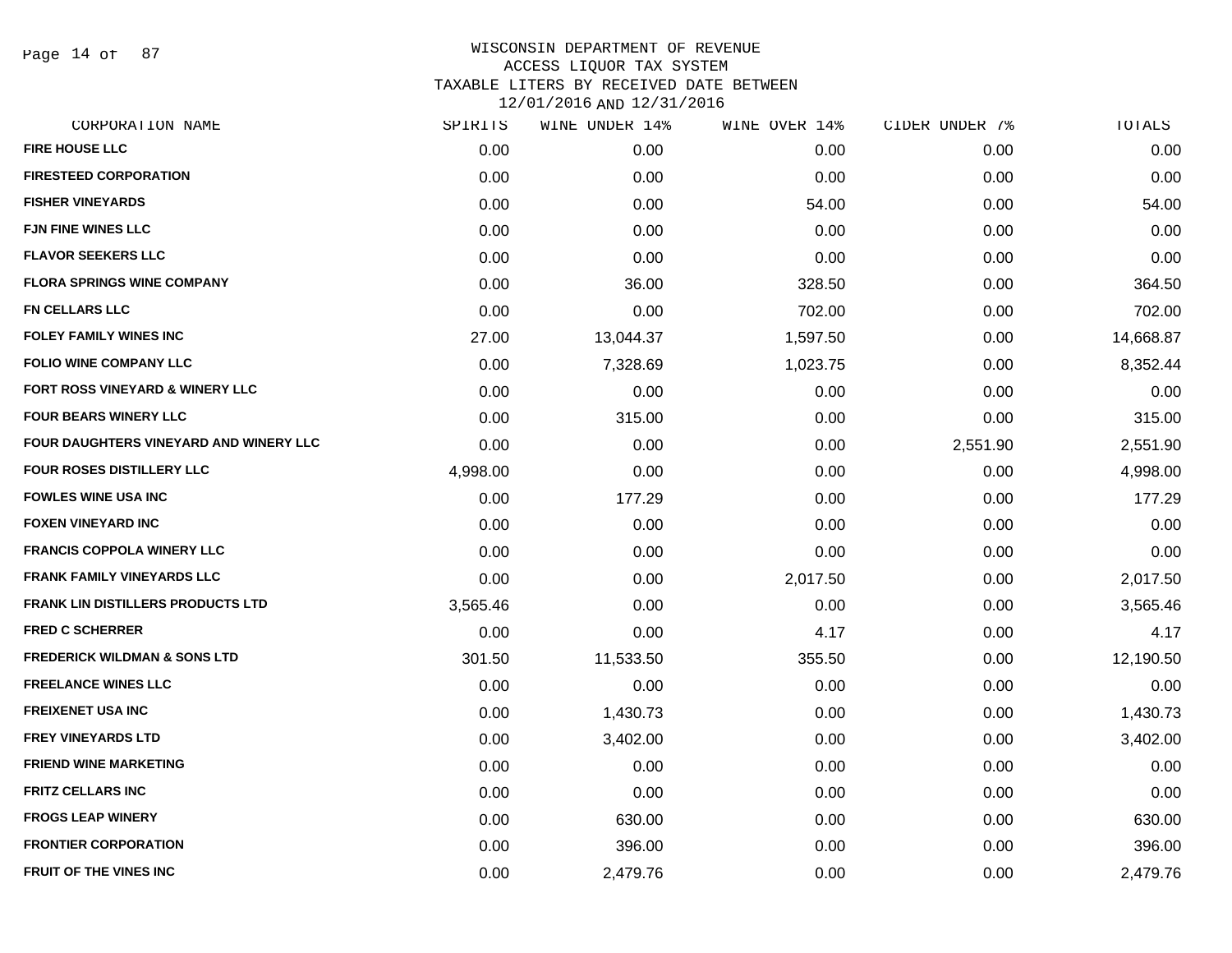| CORPORATION NAME                                    | SPIRITS  | WINE UNDER 14% | WINE OVER 14% | CIDER UNDER 7% | TOTALS   |
|-----------------------------------------------------|----------|----------------|---------------|----------------|----------|
| FULL THROTTLE SLOON SHINE LLC                       | 234.00   | 0.00           | 0.00          | 0.00           | 234.00   |
| <b>FULTON STREET BREWERY LLC</b>                    | 0.00     | 0.00           | 0.00          | 0.00           | 0.00     |
| <b>G K SKAGGS INC</b>                               | 0.00     | 0.00           | 0.00          | 0.00           | 0.00     |
| G.S.W.C. INC.                                       | 0.00     | 0.00           | 0.00          | 0.00           | 0.00     |
| <b>GAMBA VINEYARDS AND WINERY LLC</b>               | 0.00     | 0.00           | 0.00          | 0.00           | 0.00     |
| <b>GAMBLE FAMILY VINEYARDS LLC</b>                  | 0.00     | 0.00           | 0.00          | 0.00           | 0.00     |
| <b>GENERATIONS OF SONOMA LLC</b>                    | 0.00     | 0.00           | 0.00          | 0.00           | 0.00     |
| <b>GENESEO PARTNERS LP</b>                          | 0.00     | 0.00           | 21.75         | 0.00           | 21.75    |
| <b>GEORGE BOZIC JR</b>                              | 0.00     | 0.00           | 0.00          | 0.00           | 0.00     |
| <b>GERBER, GERBER &amp; GERBER DISCLAIMER TRUST</b> | 0.00     | 135.00         | 0.00          | 0.00           | 135.00   |
| <b>GF WINES LLC</b>                                 | 0.00     | 0.00           | 0.00          | 0.00           | 0.00     |
| <b>GH HOLDINGS LP</b>                               | 0.00     | 0.00           | 0.00          | 0.00           | 0.00     |
| <b>GIBSON WINE COMPANY</b>                          | 0.00     | 0.00           | 810.00        | 0.00           | 810.00   |
| <b>GILBERT CELLARS LLC</b>                          | 0.00     | 0.00           | 0.00          | 0.00           | 0.00     |
| <b>GLOBAL SPIRITS USA LLC</b>                       | 4,702.50 | 0.00           | 0.00          | 0.00           | 4,702.50 |
| <b>GLOBAL VINEYARD IMPORTERS INC</b>                | 0.00     | 198.00         | 0.00          | 0.00           | 198.00   |
| <b>GLUNZ FAMILY WINERY &amp; CELLARS INC</b>        | 0.00     | 0.00           | 0.00          | 0.00           | 0.00     |
| <b>GMS WINERY LLC</b>                               | 0.00     | 0.00           | 0.00          | 0.00           | 0.00     |
| <b>GNEKOW FAMILY WINERY LLC</b>                     | 0.00     | 0.00           | 0.00          | 0.00           | 0.00     |
| <b>GOAMERICAGO BEVERAGES LLC</b>                    | 0.00     | 0.00           | 0.00          | 0.00           | 0.00     |
| <b>GOLDSCHMIDT VINEYARDS LLC</b>                    | 0.00     | 126.00         | 1,408.50      | 0.00           | 1,534.50 |
| <b>GONZAGUE &amp; CLAIRE LURTON VINEYARDS INC</b>   | 0.00     | 0.00           | 0.00          | 0.00           | 0.00     |
| <b>GOOSE RIDGE LLC</b>                              | 0.00     | 126.00         | 45.00         | 0.00           | 171.00   |
| <b>GORDON BROTHERS CELLARS INC</b>                  | 0.00     | 234.00         | 0.00          | 0.00           | 234.00   |
| <b>GOTHIC WINE LLC</b>                              | 0.00     | 0.00           | 0.00          | 0.00           | 0.00     |
| <b>GRAPE SOLUTIONS INC</b>                          | 0.00     | 0.00           | 0.00          | 0.00           | 0.00     |
| <b>GRAPE VISIONS LLC</b>                            | 0.00     | 0.00           | 0.00          | 0.00           | 0.00     |
| <b>GRAPES OF SPAIN INC</b>                          | 0.00     | 510.00         | 0.00          | 0.00           | 510.00   |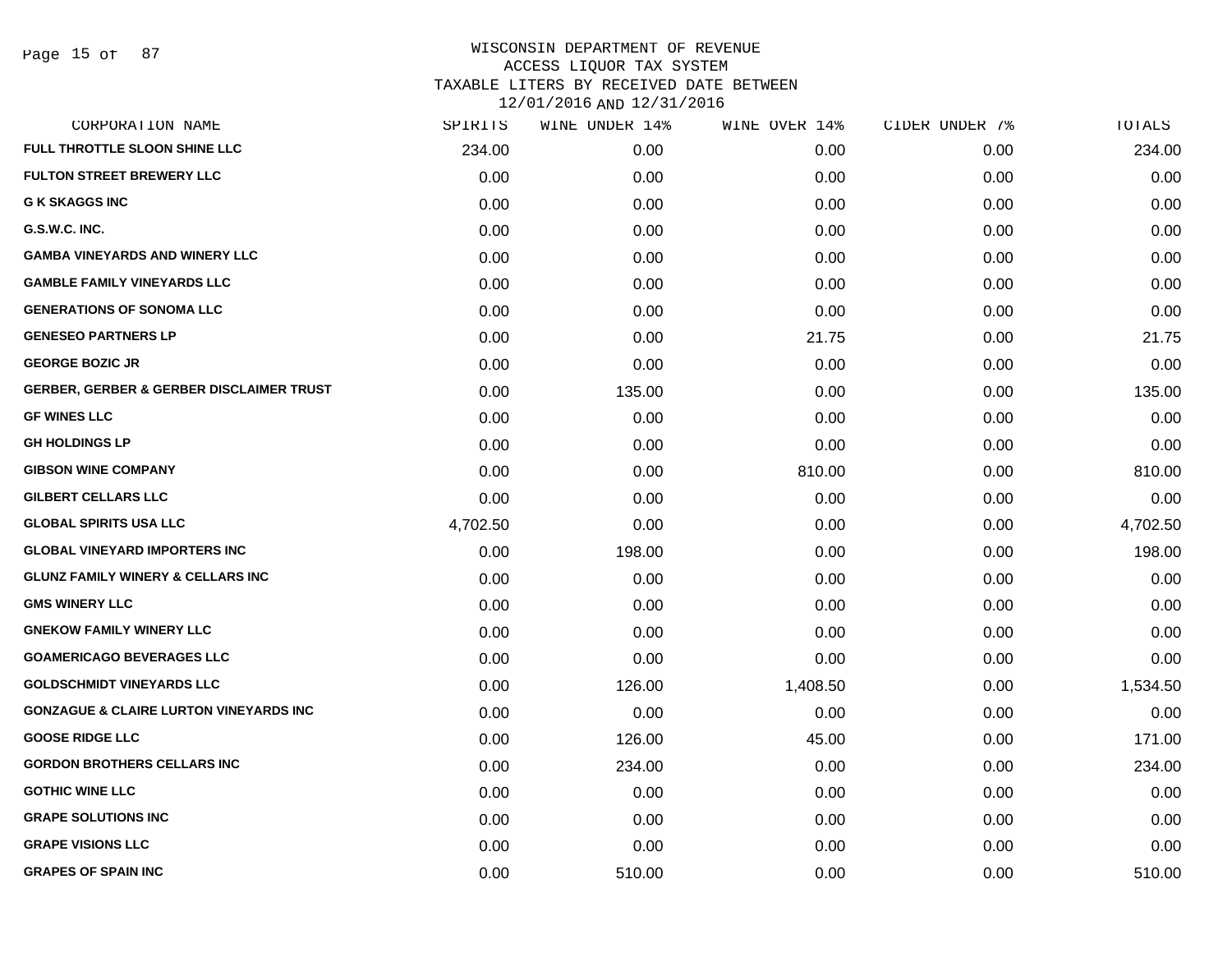Page 16 of 87

# WISCONSIN DEPARTMENT OF REVENUE ACCESS LIQUOR TAX SYSTEM TAXABLE LITERS BY RECEIVED DATE BETWEEN

| CORPORATION NAME                           | SPIRITS    | WINE UNDER 14% | WINE OVER 14% | CIDER UNDER 7% | TOTALS     |
|--------------------------------------------|------------|----------------|---------------|----------------|------------|
| <b>GREAT DOMAINS &amp; ESTATES LLC</b>     | 0.00       | 0.00           | 0.00          | 0.00           | 0.00       |
| <b>GREG &amp; GREG INC</b>                 | 0.00       | 4,032.00       | 0.00          | 0.00           | 4,032.00   |
| <b>GREG &amp; PAM HARRINGTON WINES LLC</b> | 0.00       | 0.00           | 0.00          | 0.00           | 0.00       |
| <b>GREG KRILL</b>                          | 0.00       | 0.00           | 0.00          | 0.00           | 0.00       |
| <b>GREG SANDERS</b>                        | 0.00       | 6.00           | 0.00          | 0.00           | 6.00       |
| <b>GREGORY F BUONOCORE</b>                 | 0.00       | 0.00           | 0.00          | 0.00           | 0.00       |
| <b>GREGORY GRAZIANO</b>                    | 0.00       | 0.00           | 0.00          | 0.00           | 0.00       |
| <b>GRGICH HILLS CELLAR</b>                 | 0.00       | 0.00           | 63.00         | 0.00           | 63.00      |
| <b>GROTH VINEYARDS &amp; WINERY LLC</b>    | 0.00       | 0.00           | 76.50         | 0.00           | 76.50      |
| <b>GUARACHI WINE PARTNERS INC</b>          | 0.00       | 2,304.00       | 63.00         | 0.00           | 2,367.00   |
| <b>H ERIK ZETTERSTROM</b>                  | 0.00       | 0.00           | 0.00          | 0.00           | 0.00       |
| <b>H2 VINO LLC</b>                         | 0.00       | 540.00         | 0.00          | 0.00           | 540.00     |
| <b>HAAS BROTHERS INC</b>                   | 0.00       | 0.00           | 0.00          | 0.00           | 0.00       |
| <b>HAHN ESTATE</b>                         | 0.00       | 0.00           | 0.00          | 0.00           | 0.00       |
| <b>HAHN FAMILY WINES</b>                   | 0.00       | 0.00           | 6,831.00      | 0.00           | 6,831.00   |
| <b>HALBY MARKETING INC</b>                 | 0.00       | 630.00         | 0.00          | 0.00           | 630.00     |
| <b>HALCYON SYNDICATE LTD LLC</b>           | 0.00       | 0.00           | 0.00          | 0.00           | 0.00       |
| <b>HALL WINES LLC</b>                      | 0.00       | 0.00           | 129.00        | 0.00           | 129.00     |
| <b>HAMEL FAMILY WINES LLC</b>              | 0.00       | 0.00           | 0.00          | 0.00           | 0.00       |
| <b>HAND PICKED SELECTIONS INC</b>          | 0.00       | 2,133.00       | 0.00          | 0.00           | 2,133.00   |
| <b>HARDY USA LTD</b>                       | 882.00     | 0.00           | 0.00          | 0.00           | 882.00     |
| <b>HARLAN ESTATE WINERY INC</b>            | 0.00       | 0.00           | 0.00          | 0.00           | 0.00       |
| <b>HARRIS &amp; HARRIS</b>                 | 0.00       | 0.00           | 0.00          | 0.00           | 0.00       |
| <b>HAUS WINE &amp; SPIRITS INC</b>         | 0.00       | 0.00           | 0.00          | 0.00           | 0.00       |
| <b>HAWAII SEA SPIRITS LLC</b>              | 180.00     | 0.00           | 0.00          | 0.00           | 180.00     |
| <b>HDD LLC</b>                             | 0.00       | 378.00         | 252.00        | 0.00           | 630.00     |
| <b>HEADFRAME SPIRITS INC</b>               | 0.00       | 0.00           | 0.00          | 0.00           | 0.00       |
| <b>HEAVEN HILL DISTILLERIES INC</b>        | 251,289.00 | 873.00         | 963.00        | 0.00           | 253,125.00 |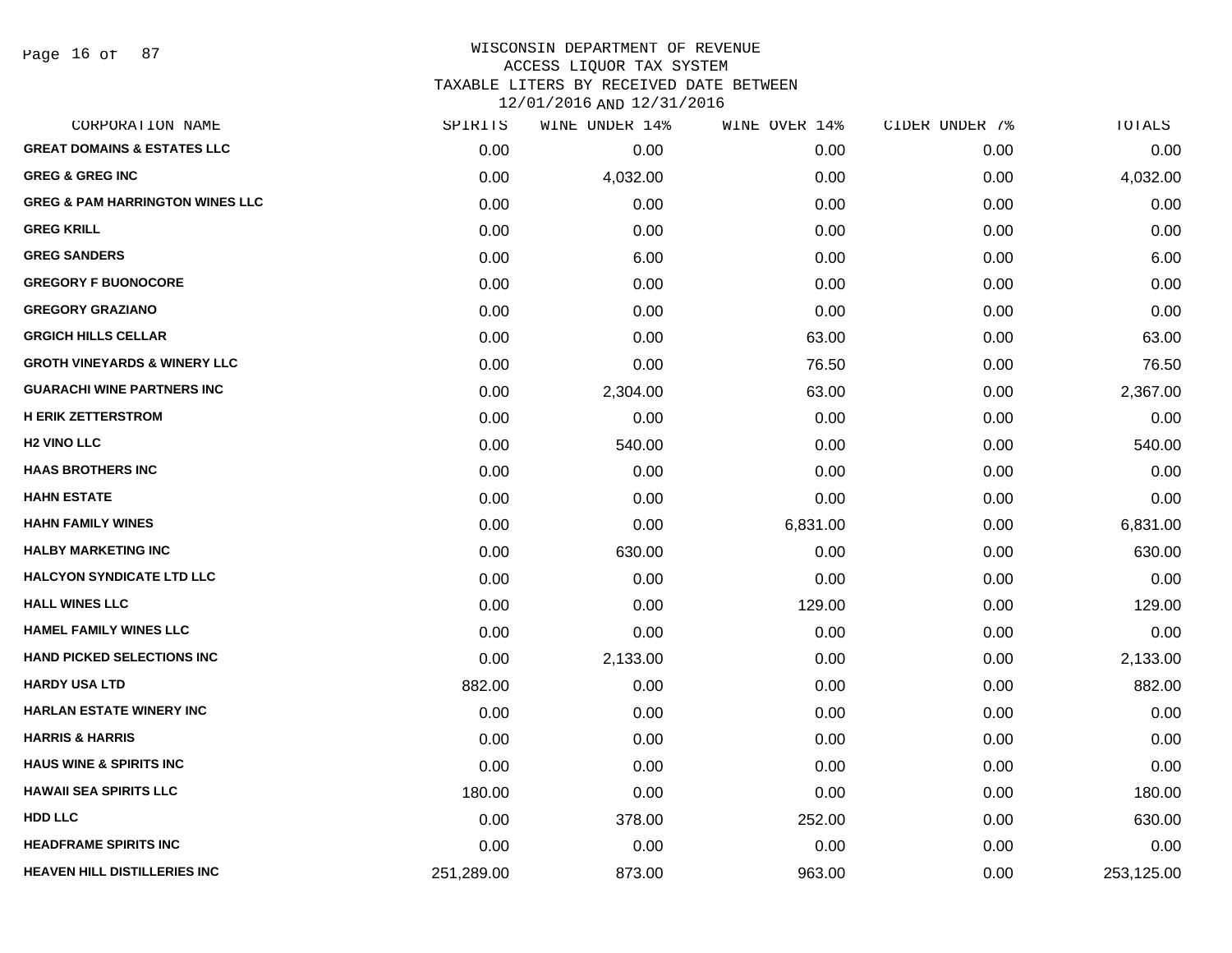| SPIRITS  | WINE UNDER 14% | WINE OVER 14% | CIDER UNDER 7% | TOTALS    |
|----------|----------------|---------------|----------------|-----------|
| 0.00     | 0.00           | 0.00          | 28,246.00      | 28,246.00 |
| 0.00     | 0.00           | 0.00          | 0.00           | 0.00      |
| 0.00     | 0.00           | 0.00          | 0.00           | 0.00      |
| 0.00     | 0.00           | 0.00          | 0.00           | 0.00      |
| 0.00     | 792.00         | 0.00          | 0.00           | 792.00    |
| 0.00     | 0.00           | 0.00          | 0.00           | 0.00      |
| 0.00     | 0.00           | 0.00          | 0.00           | 0.00      |
| 0.00     | 0.00           | 0.00          | 0.00           | 0.00      |
| 0.00     | 2,052.00       | 0.00          | 0.00           | 2,052.00  |
| 0.00     | 0.00           | 63.00         | 0.00           | 63.00     |
| 0.00     | 0.00           | 0.00          | 0.00           | 0.00      |
| 0.00     | 0.00           | 0.00          | 0.00           | 0.00      |
| 0.00     | 0.00           | 0.00          | 0.00           | 0.00      |
| 279.00   | 0.00           | 0.00          | 0.00           | 279.00    |
| 0.00     | 0.00           | 126.00        | 0.00           | 126.00    |
| 0.00     | 0.00           | 0.00          | 0.00           | 0.00      |
| 0.00     | 0.00           | 0.00          | 0.00           | 0.00      |
| 0.00     | 706.50         | 315.00        | 0.00           | 1,021.50  |
| 4,162.50 | 0.00           | 0.00          | 0.00           | 4,162.50  |
| 0.00     | 0.00           | 0.00          | 0.00           | 0.00      |
| 0.00     | 540.00         | 0.00          | 0.00           | 540.00    |
| 0.00     | 0.00           | 0.00          | 0.00           | 0.00      |
| 0.00     | 0.00           | 0.00          | 0.00           | 0.00      |
| 0.00     | 0.00           | 0.00          | 0.00           | 0.00      |
| 0.00     | 0.00           | 0.00          | 0.00           | 0.00      |
| 0.00     | 0.00           | 0.00          | 0.00           | 0.00      |
| 0.00     | 189.00         | 252.00        | 0.00           | 441.00    |
| 0.00     | 0.00           | 0.00          | 0.00           | 0.00      |
|          |                |               |                |           |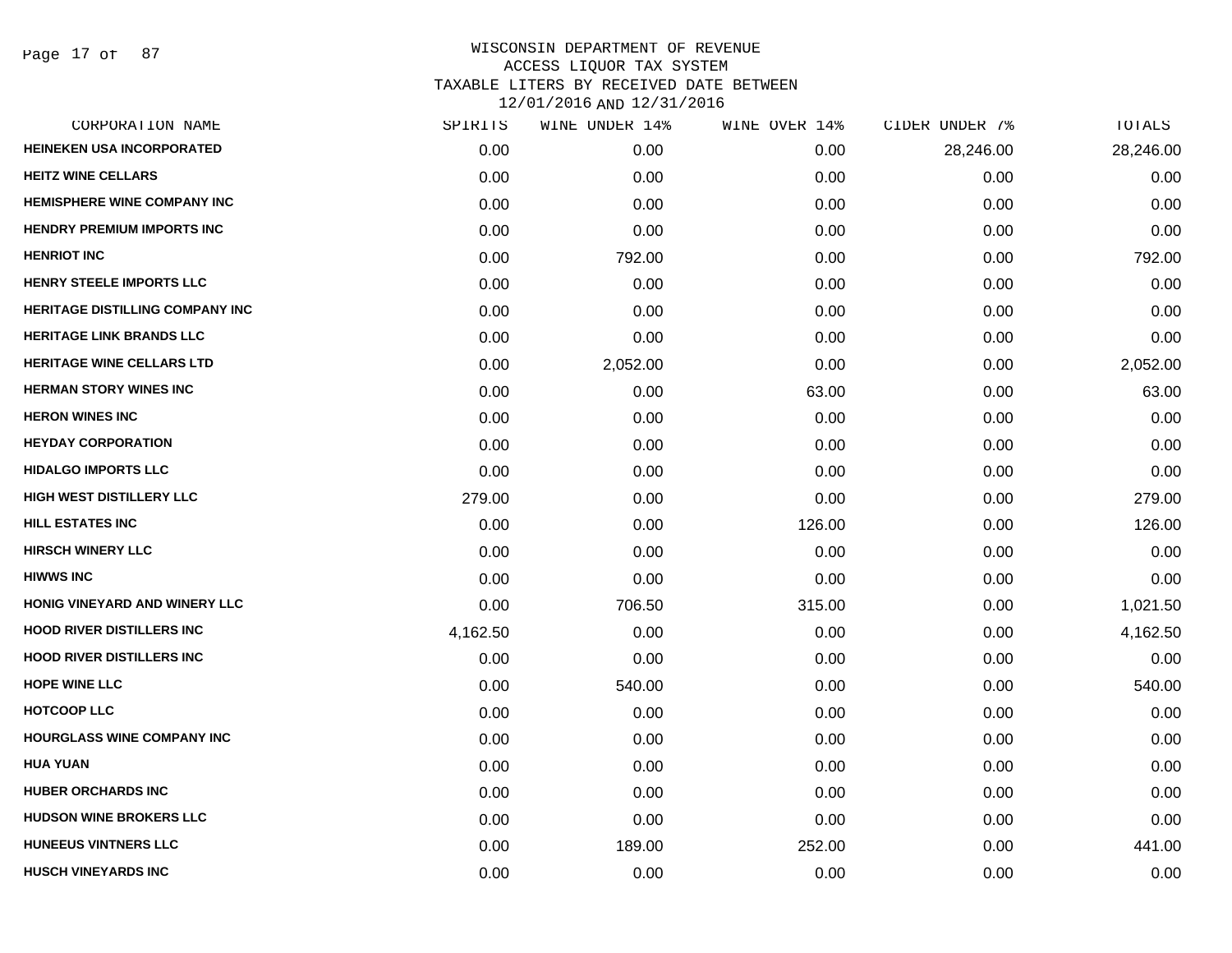Page 18 of 87

| CORPORATION NAME                           | SPIRITS   | WINE UNDER 14% | WINE OVER 14% | CIDER UNDER 7% | TOTALS    |
|--------------------------------------------|-----------|----------------|---------------|----------------|-----------|
| <b>HYATT FARM PARTNERSHIP</b>              | 0.00      | 0.00           | 0.00          | 0.00           | 0.00      |
| <b>ICONIC WINES LLC</b>                    | 0.00      | 0.00           | 0.00          | 0.00           | 0.00      |
| <b>IDEAL WINE &amp; SPIRITS CO INC</b>     | 225.00    | 360.00         | 0.00          | 0.00           | 585.00    |
| <b>ILLAHE VINEYARDS AND WINERY INC</b>     | 0.00      | 0.00           | 0.00          | 0.00           | 0.00      |
| <b>ILLYRIAN IMPORT INC</b>                 | 0.00      | 0.00           | 0.00          | 0.00           | 0.00      |
| <b>IMPERIAL BRANDS INC</b>                 | 2,364.00  | 0.00           | 0.00          | 0.00           | 2,364.00  |
| <b>IMPEX BEVERAGES INC</b>                 | 382.50    | 0.00           | 0.00          | 0.00           | 382.50    |
| IN AGAVE WE TRUST LLC                      | 85.50     | 0.00           | 0.00          | 0.00           | 85.50     |
| <b>INDIGENOUS SELECTIONS LLC</b>           | 0.00      | 184.50         | 153.00        | 0.00           | 337.50    |
| <b>INDIGO WINE GROUP LLC</b>               | 0.00      | 2,601.00       | 36.00         | 0.00           | 2,637.00  |
| <b>INDIO SPIRITS INC</b>                   | 0.00      | 0.00           | 0.00          | 0.00           | 0.00      |
| <b>INFINIUM SPIRITS INC.</b>               | 19,764.30 | 0.00           | 0.00          | 0.00           | 19,764.30 |
| <b>INTEGRITY WINES LLC</b>                 | 0.00      | 0.00           | 0.00          | 0.00           | 0.00      |
| <b>INTERNATIONAL SPIRITS AND WINES LLC</b> | 0.00      | 0.00           | 0.00          | 0.00           | 0.00      |
| <b>INTERNATIONAL VINES INC</b>             | 0.00      | 0.00           | 0.00          | 0.00           | 0.00      |
| <b>INTERSECT BEVERAGE LLC</b>              | 0.00      | 0.00           | 0.00          | 0.00           | 0.00      |
| <b>INTERTRADE USA COMPANY</b>              | 0.00      | 0.00           | 0.00          | 0.00           | 0.00      |
| <b>INVESTOR'S OF AMERICA LP</b>            | 0.00      | 0.00           | 0.00          | 0.00           | 0.00      |
| <b>ION BEVERAGES LLC</b>                   | 0.00      | 0.00           | 0.00          | 0.00           | 0.00      |
| <b>IRON HORSE VINEYARDS LP</b>             | 0.00      | 0.00           | 0.00          | 0.00           | 0.00      |
| <b>ISANTI SPIRITS LLC</b>                  | 0.00      | 0.00           | 0.00          | 0.00           | 0.00      |
| <b>J &amp; D WINES INC</b>                 | 0.00      | 0.00           | 0.00          | 0.00           | 0.00      |
| <b>J K WILLIAMS DISTILLING LLC</b>         | 0.00      | 0.00           | 0.00          | 0.00           | 0.00      |
| <b>J LOHR WINERY CORP</b>                  | 0.00      | 8,703.00       | 252.00        | 0.00           | 8,955.00  |
| <b>J PEDRONCELLI WINERY</b>                | 0.00      | 126.00         | 63.00         | 0.00           | 189.00    |
| <b>J-NH WINE GROUP LLC</b>                 | 0.00      | 0.00           | 0.00          | 0.00           | 0.00      |
| <b>J3 WINE PARTNERS LLC</b>                | 0.00      | 0.00           | 0.00          | 0.00           | 0.00      |
| <b>JACK POUST &amp; COMPANY INC</b>        | 0.00      | 756.00         | 49.50         | 0.00           | 805.50    |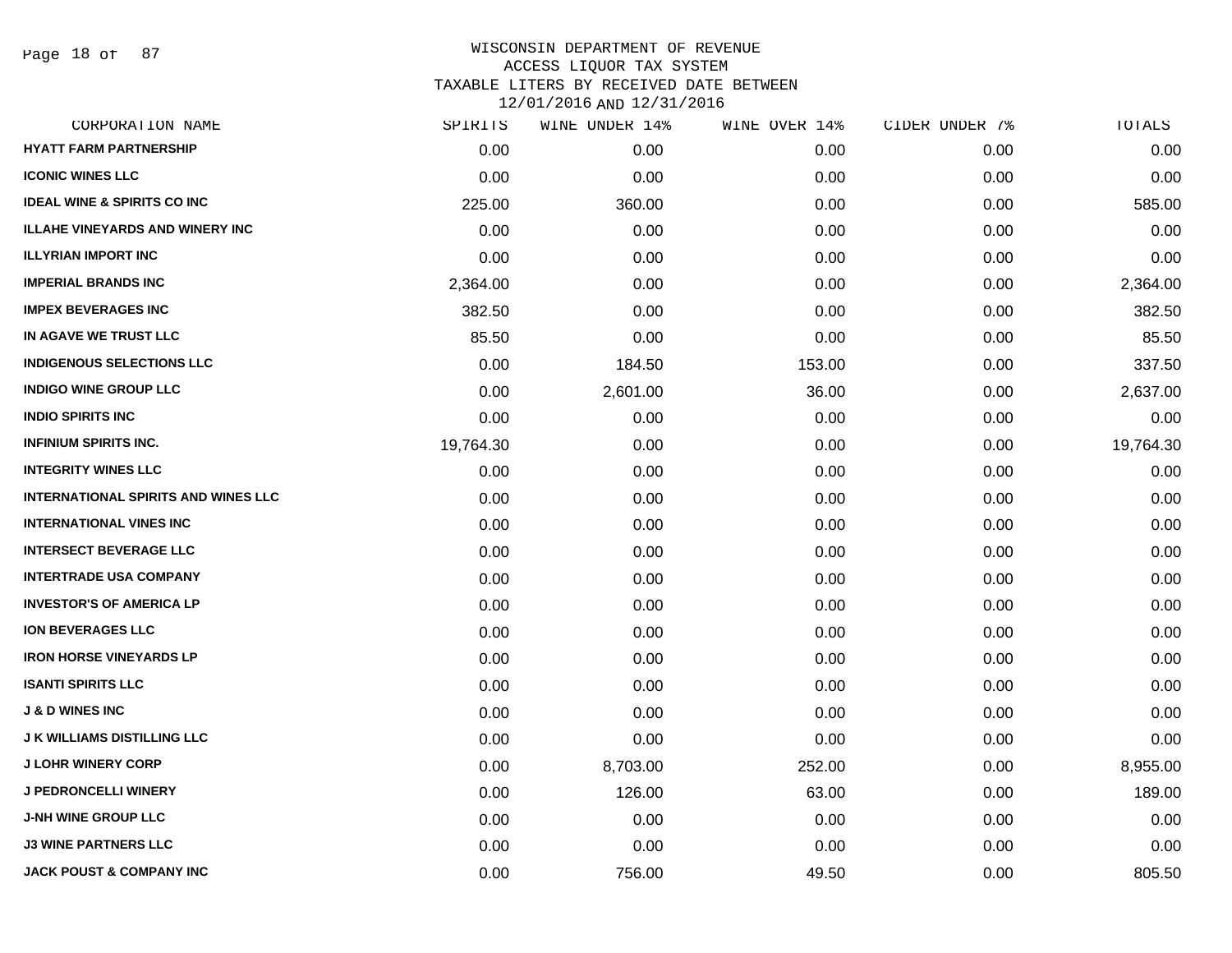Page 19 of 87

## WISCONSIN DEPARTMENT OF REVENUE ACCESS LIQUOR TAX SYSTEM TAXABLE LITERS BY RECEIVED DATE BETWEEN

| CORPORATION NAME                      | SPIRITS | WINE UNDER 14% | WINE OVER 14% | CIDER UNDER 7% | TOTALS    |
|---------------------------------------|---------|----------------|---------------|----------------|-----------|
| <b>JACKSON FAMILY ENTERPRISES INC</b> | 0.00    | 44,199.00      | 5,035.50      | 0.00           | 49,234.50 |
| <b>JACKY RANDELL TRENTHAM</b>         | 0.00    | 0.00           | 0.00          | 0.00           | 0.00      |
| <b>JACUZZI FAMILY VINEYARDS LLC</b>   | 0.00    | 63.00          | 45.00         | 0.00           | 108.00    |
| <b>JAM CELLARS INC</b>                | 0.00    | 0.00           | 10,800.00     | 0.00           | 10,800.00 |
| <b>JAMES CLARK</b>                    | 0.00    | 0.00           | 0.00          | 0.00           | 0.00      |
| <b>JAMES E COSMA</b>                  | 0.00    | 18.00          | 0.00          | 0.00           | 18.00     |
| <b>JAMES J MOORE</b>                  | 0.00    | 0.00           | 0.00          | 0.00           | 0.00      |
| <b>JAMES L LAMBERT</b>                | 0.00    | 0.00           | 0.00          | 0.00           | 0.00      |
| <b>JAMES MORONEY INC</b>              | 0.00    | 0.00           | 0.00          | 0.00           | 0.00      |
| <b>JAMES RICKER</b>                   | 13.50   | 15,792.00      | 63.00         | 0.00           | 15,868.50 |
| JAPAN PRESTIGE SAKE INTERNATIONAL INC | 0.00    | 10.80          | 56.16         | 0.00           | 66.96     |
| <b>JARED BURNS</b>                    | 0.00    | 0.00           | 0.00          | 0.00           | 0.00      |
| <b>JARVIS</b>                         | 0.00    | 0.00           | 0.00          | 0.00           | 0.00      |
| <b>JASON J AND MOLLY N DREW</b>       | 0.00    | 0.00           | 0.00          | 0.00           | 0.00      |
| <b>JAX VINEYARDS LLC</b>              | 0.00    | 0.00           | 49.92         | 0.00           | 49.92     |
| <b>JAY J HEMINWAY</b>                 | 0.00    | 0.00           | 0.00          | 0.00           | 0.00      |
| <b>JAY MIDWEST INC</b>                | 216.00  | 0.00           | 0.00          | 0.00           | 216.00    |
| <b>JB GEORGE LLC</b>                  | 0.00    | 0.00           | 0.00          | 0.00           | 0.00      |
| <b>JC CELLARS INC</b>                 | 0.00    | 0.00           | 603.00        | 0.00           | 603.00    |
| JEAN CLAUDE BOISSET WINES USA INC     | 0.00    | 4,931.25       | 495.00        | 0.00           | 5,426.25  |
| <b>JEFF QUINT</b>                     | 45.00   | 0.00           | 0.00          | 0.00           | 45.00     |
| <b>JFC INTERNATIONAL INC</b>          | 0.00    | 1,029.26       | 4,526.97      | 0.00           | 5,556.23  |
| <b>JIM BEAM BRANDS CO</b>             | 0.00    | 0.00           | 0.00          | 0.00           | 0.00      |
| <b>JNJ INTERNATIONAL INC</b>          | 0.00    | 0.00           | 0.00          | 0.00           | 0.00      |
| <b>JOHAN VINEYARDS LLC</b>            | 0.00    | 0.00           | 0.00          | 0.00           | 0.00      |
| JOHN ANTHONY VINEYARDS LLC            | 0.00    | 0.00           | 0.00          | 0.00           | 0.00      |
| <b>JON A GERSTENSCHLAGER</b>          | 0.00    | 0.00           | 0.00          | 0.00           | 0.00      |
| <b>JOSE PASTOR</b>                    | 0.00    | 0.00           | 0.00          | 0.00           | 0.00      |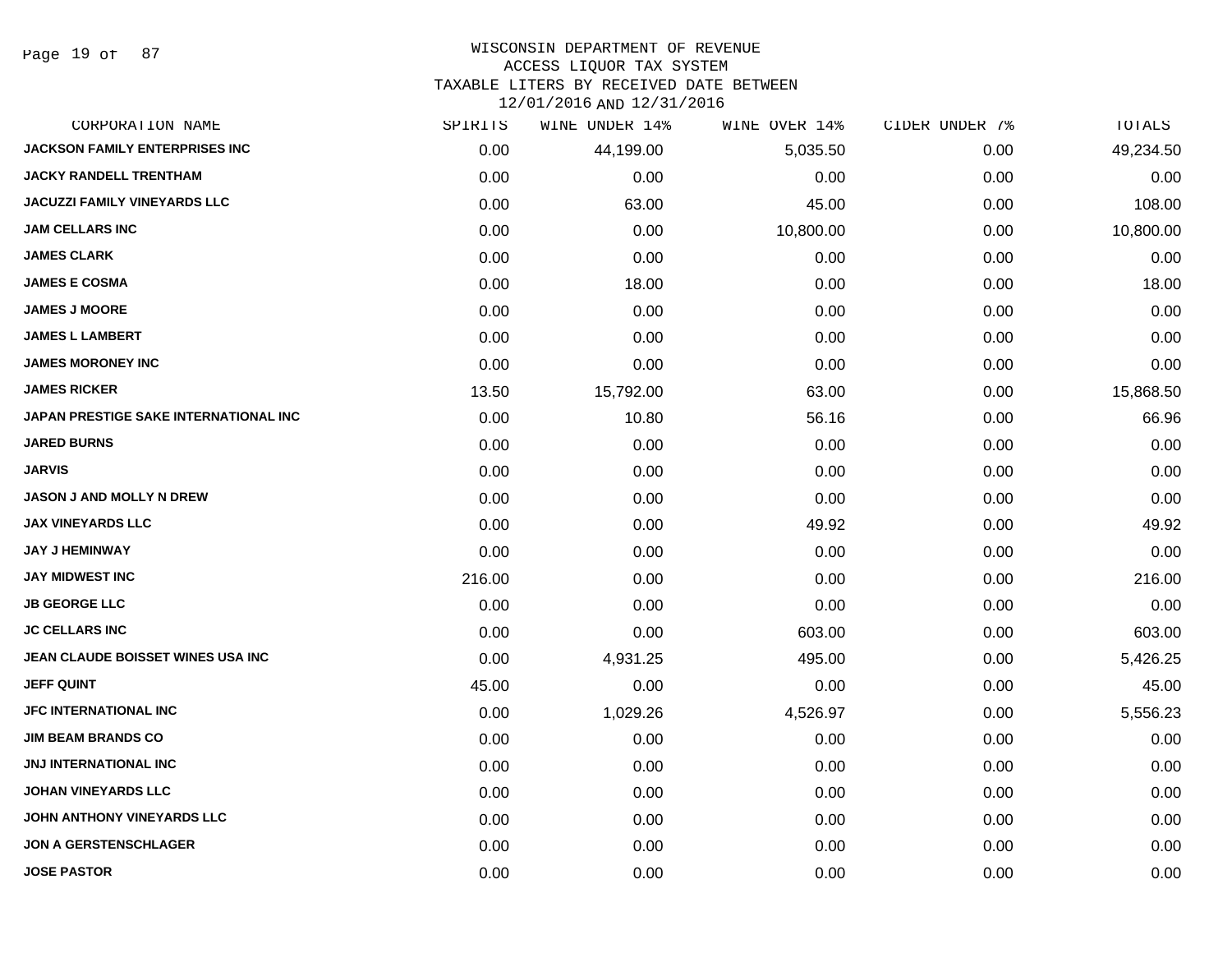Page 20 of 87

#### WISCONSIN DEPARTMENT OF REVENUE ACCESS LIQUOR TAX SYSTEM

TAXABLE LITERS BY RECEIVED DATE BETWEEN

| CORPORATION NAME                         | SPIRITS | WINE UNDER 14% | WINE OVER 14% | CIDER UNDER 7% | TOTALS   |
|------------------------------------------|---------|----------------|---------------|----------------|----------|
| <b>JOSEPH PHELPS VINEYARDS LLC</b>       | 0.00    | 126.00         | 621.00        | 0.00           | 747.00   |
| <b>JOSEPH VICTORI WINES, INC.</b>        | 0.00    | 1,008.00       | 0.00          | 0.00           | 1,008.00 |
| <b>JOSU GALDOS</b>                       | 0.00    | 0.00           | 0.00          | 0.00           | 0.00     |
| <b>JOTO SAKE LLC</b>                     | 0.00    | 57.60          | 290.28        | 0.00           | 347.88   |
| <b>JOURNEYMAN DISTILLERY LLC</b>         | 458.98  | 0.00           | 0.00          | 0.00           | 458.98   |
| <b>JPPZ INC</b>                          | 0.00    | 0.00           | 0.00          | 0.00           | 0.00     |
| <b>JRV LLC</b>                           | 0.00    | 0.00           | 0.00          | 0.00           | 0.00     |
| <b>JUDD FAMILY VINEYARDS LP</b>          | 0.00    | 0.00           | 0.00          | 0.00           | 0.00     |
| <b>JUSTIN VINEYARDS &amp; WINERY LLC</b> | 0.00    | 0.00           | 0.00          | 0.00           | 0.00     |
| <b>JVW CORPORATION</b>                   | 0.00    | 504.00         | 0.00          | 0.00           | 504.00   |
| <b>JZ WINE COMPANY</b>                   | 0.00    | 252.00         | 0.00          | 0.00           | 252.00   |
| <b>K VINTNERS LLC</b>                    | 0.00    | 0.00           | 0.00          | 0.00           | 0.00     |
| <b>KALIN CELLARS INC</b>                 | 0.00    | 0.00           | 0.00          | 0.00           | 0.00     |
| <b>KAY OLSEN</b>                         | 0.00    | 0.00           | 0.00          | 0.00           | 0.00     |
| <b>KB WINES LLC</b>                      | 0.00    | 0.00           | 0.00          | 0.00           | 0.00     |
| <b>KELLER ESTATE LTD</b>                 | 0.00    | 0.00           | 0.00          | 0.00           | 0.00     |
| <b>KEN WRIGHT CELLARS CO</b>             | 0.00    | 0.00           | 0.00          | 0.00           | 0.00     |
| <b>KENNETH S LIKITPRAKONG</b>            | 0.00    | 1,419.32       | 0.00          | 0.00           | 1,419.32 |
| <b>KENT HUMPHREY</b>                     | 0.00    | 0.00           | 0.00          | 0.00           | 0.00     |
| <b>KENT RASMUSSEN WINERY</b>             | 0.00    | 693.00         | 0.00          | 0.00           | 693.00   |
| <b>KENTUCKY BOURBON DISTILLERS LTD</b>   | 0.00    | 0.00           | 0.00          | 0.00           | 0.00     |
| <b>KERMIT LYNCH WINE MERCHANTS</b>       | 0.00    | 42.00          | 0.00          | 0.00           | 42.00    |
| KINDRED SPIRITS NORTH AMERICA INC        | 0.00    | 0.00           | 0.00          | 0.00           | 0.00     |
| KINDRED VINES IMPORT CO LLC              | 0.00    | 216.00         | 288.00        | 0.00           | 504.00   |
| <b>KING ESTATE WINERY LP</b>             | 0.00    | 1,692.00       | 0.00          | 0.00           | 1,692.00 |
| <b>KIONA VINEYARDS LLC</b>               | 0.00    | 0.00           | 0.00          | 0.00           | 0.00     |
| <b>KISTLER VINEYARDS, LLC</b>            | 0.00    | 0.00           | 153.00        | 0.00           | 153.00   |
| <b>KITFOX VINEYARDS LLC</b>              | 0.00    | 0.00           | 360.00        | 0.00           | 360.00   |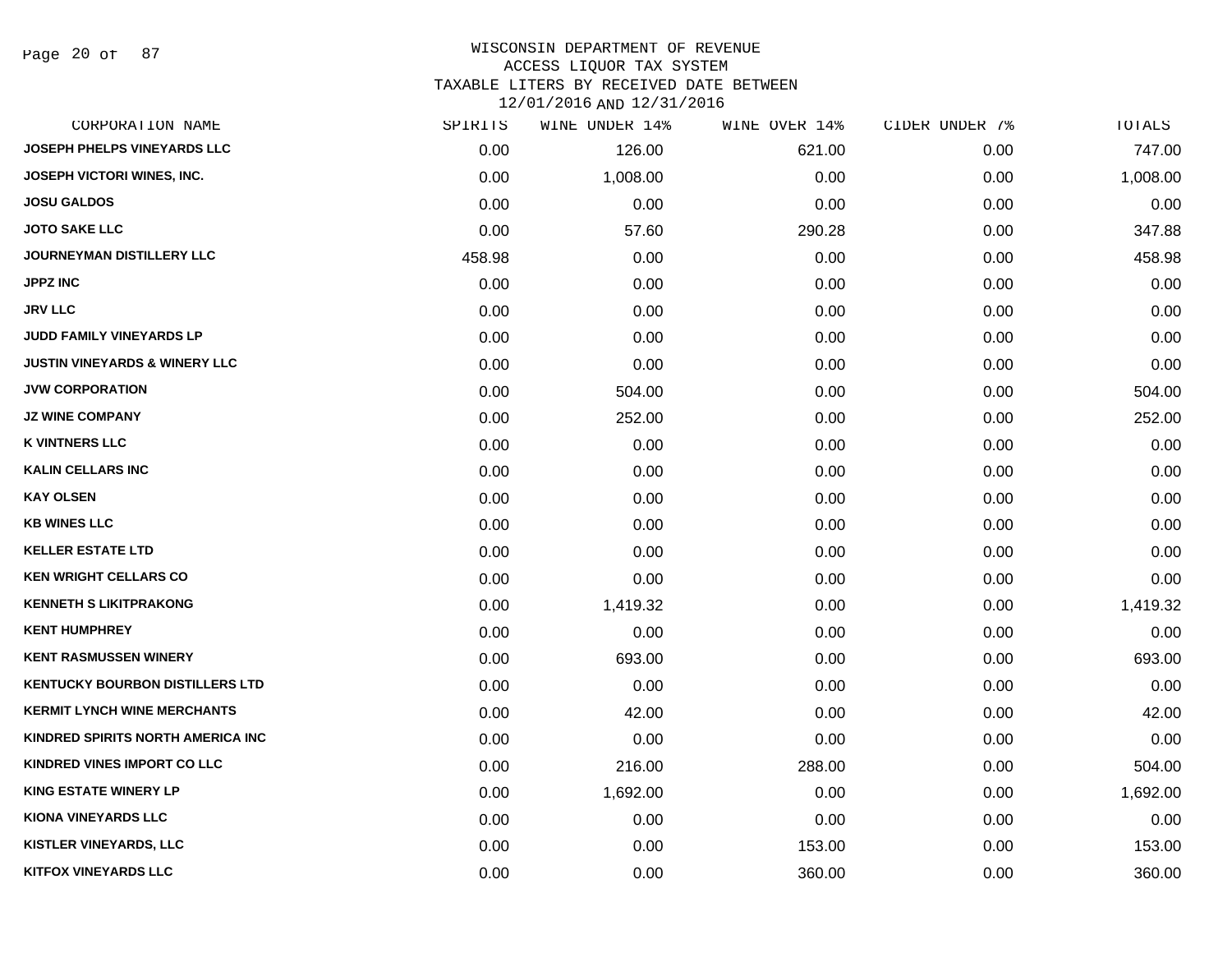Page 21 of 87

## WISCONSIN DEPARTMENT OF REVENUE ACCESS LIQUOR TAX SYSTEM TAXABLE LITERS BY RECEIVED DATE BETWEEN

| CORPORATION NAME                           | SPIRITS | WINE UNDER 14% | WINE OVER 14% | CIDER UNDER 7% | TOTALS    |
|--------------------------------------------|---------|----------------|---------------|----------------|-----------|
| <b>KLEIN FOODS INC</b>                     | 0.00    | 4,032.00       | 2,947.50      | 0.00           | 6,979.50  |
| <b>KLIN SPIRITS LLC</b>                    | 0.00    | 0.00           | 0.00          | 0.00           | 0.00      |
| <b>KLINKER BRICK WINERY INC</b>            | 0.00    | 0.00           | 747.00        | 0.00           | 747.00    |
| <b>KOBRAND CORPORATION</b>                 | 564.00  | 13,095.00      | 3,429.00      | 0.00           | 17,088.00 |
| KOJIMA & INTERNATIONAL ASSOCIATES INC      | 0.00    | 0.00           | 0.00          | 0.00           | 0.00      |
| <b>KONGSGAARD WINE LLC</b>                 | 0.00    | 0.00           | 0.00          | 0.00           | 0.00      |
| <b>KONSTANTIN D FRANK &amp; SONS</b>       | 0.00    | 0.00           | 0.00          | 0.00           | 0.00      |
| <b>KOPRI INC</b>                           | 0.00    | 81.00          | 0.00          | 0.00           | 81.00     |
| <b>KOVAL INC</b>                           | 0.00    | 0.00           | 0.00          | 0.00           | 0.00      |
| <b>KRA-ZE LLC</b>                          | 0.00    | 0.00           | 0.00          | 0.00           | 0.00      |
| <b>KRUPP BROTHERS LLC</b>                  | 0.00    | 0.00           | 117.00        | 0.00           | 117.00    |
| <b>KUTCH WINES INC</b>                     | 0.00    | 0.00           | 0.00          | 0.00           | 0.00      |
| <b>KYSELA PERE ET FILS LTD</b>             | 0.00    | 2,137.50       | 26.28         | 0.00           | 2,163.78  |
| <b>L &amp; L IMPORTS LLC</b>               | 0.00    | 0.00           | 0.00          | 0.00           | 0.00      |
| <b>L C WINE</b>                            | 0.00    | 0.00           | 0.00          | 0.00           | 0.00      |
| <b>L FOPPIANO WINE CO INC</b>              | 0.00    | 0.00           | 0.00          | 0.00           | 0.00      |
| <b>L&amp;C WINE COUNTRY OPERATIONS LLC</b> | 0.00    | 0.00           | 0.00          | 0.00           | 0.00      |
| <b>LADERA WINERY LLC</b>                   | 0.00    | 0.00           | 126.00        | 0.00           | 126.00    |
| <b>LADY HILL LLC</b>                       | 0.00    | 0.00           | 0.00          | 0.00           | 0.00      |
| <b>LAETITIA VINEYARD &amp; WINERY INC</b>  | 0.00    | 0.00           | 0.00          | 0.00           | 0.00      |
| <b>LAIRD &amp; COMPANY</b>                 | 360.00  | 0.00           | 0.00          | 0.00           | 360.00    |
| <b>LANCE C RANDOLPH</b>                    | 0.00    | 252.00         | 0.00          | 0.00           | 252.00    |
| <b>LANGDON SHIVERICK INC</b>               | 0.00    | 0.00           | 0.00          | 0.00           | 0.00      |
| <b>LANGE WINERY LLC</b>                    | 0.00    | 0.00           | 0.00          | 0.00           | 0.00      |
| <b>LAPHAM SALES &amp; MARKETING INC</b>    | 0.00    | 0.00           | 0.00          | 0.00           | 0.00      |
| <b>LATITUDE BEVERAGE COMPANY</b>           | 0.00    | 0.00           | 0.00          | 0.00           | 0.00      |
| <b>LAURENT-PERRIER US INC</b>              | 0.00    | 0.00           | 0.00          | 0.00           | 0.00      |
| <b>LAVA SPRINGS INC</b>                    | 0.00    | 0.00           | 0.00          | 0.00           | 0.00      |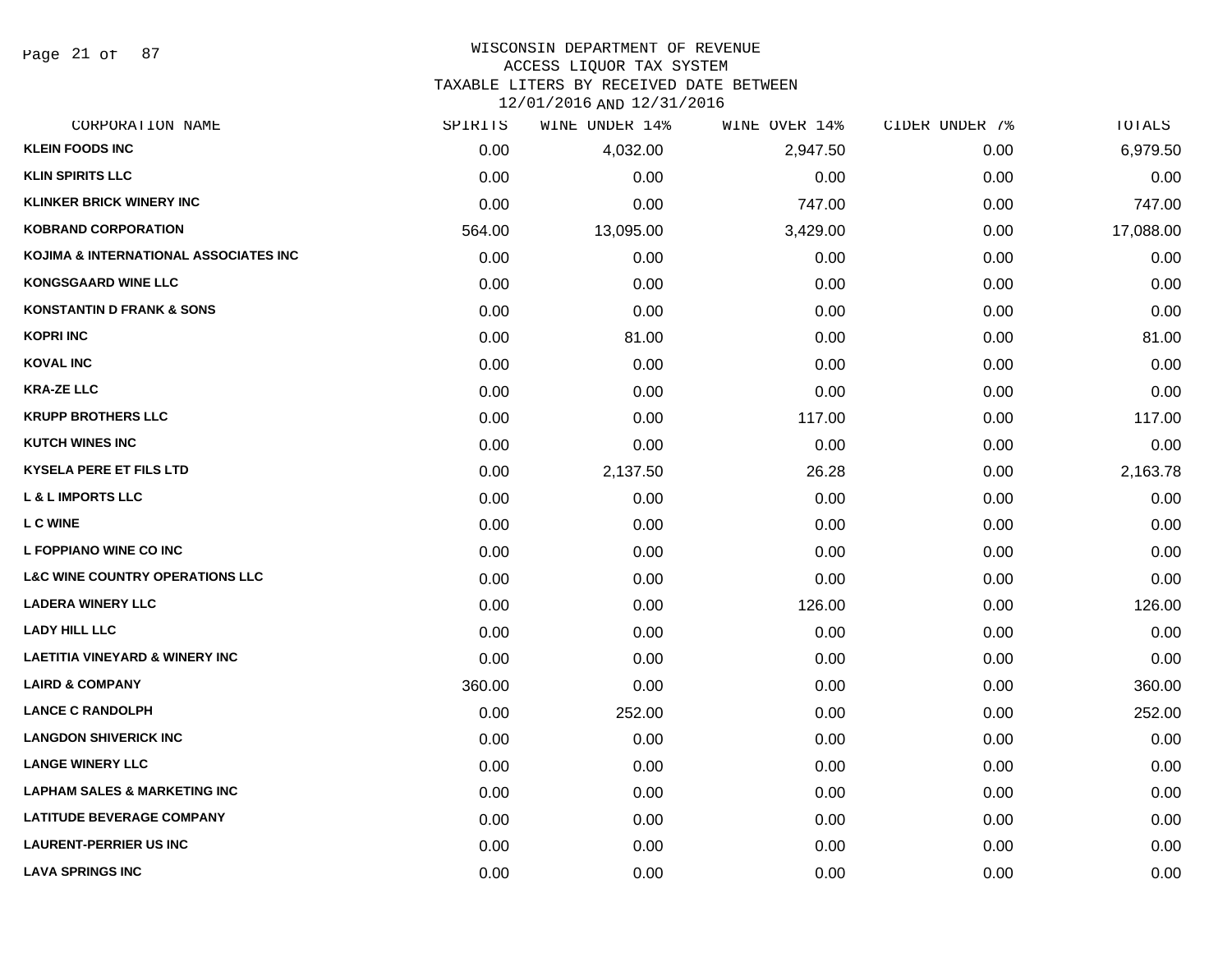Page 22 of 87

## WISCONSIN DEPARTMENT OF REVENUE ACCESS LIQUOR TAX SYSTEM TAXABLE LITERS BY RECEIVED DATE BETWEEN

| CORPORATION NAME                    | SPIRITS   | WINE UNDER 14% | WINE OVER 14% | CIDER UNDER 7% | TOTALS    |
|-------------------------------------|-----------|----------------|---------------|----------------|-----------|
| <b>LCF WINE COMPANY LLC</b>         | 0.00      | 400.50         | 126.00        | 0.00           | 526.50    |
| LE CEP II INC                       | 0.00      | 189.00         | 0.00          | 0.00           | 189.00    |
| LE GRAND COURTAGE LLC               | 0.00      | 0.00           | 0.00          | 0.00           | 0.00      |
| LE RAISIN IMPORTS LLC               | 0.00      | 0.00           | 0.00          | 0.00           | 0.00      |
| <b>LEAH M SULLBERG</b>              | 0.00      | 0.00           | 0.00          | 0.00           | 0.00      |
| LEFT COAST CELLARS LLC              | 0.00      | 50.40          | 0.00          | 0.00           | 50.40     |
| <b>LEMELSON WINERY LLC</b>          | 0.00      | 0.00           | 0.00          | 0.00           | 0.00      |
| <b>LEONARD KREUSCH INC</b>          | 0.00      | 1,982.05       | 0.00          | 0.00           | 1,982.05  |
| <b>LEONARDINI FAMILY WINERY LLC</b> | 0.00      | 126.00         | 0.00          | 0.00           | 126.00    |
| <b>LEONETTI CELLAR LLC</b>          | 0.00      | 0.00           | 0.00          | 0.00           | 0.00      |
| <b>LEVECKE CORPORATION</b>          | 37,516.50 | 0.00           | 0.00          | 0.00           | 37,516.50 |
| <b>LEVIATHAN WINE COMPANY LLC</b>   | 0.00      | 0.00           | 0.00          | 0.00           | 0.00      |
| <b>LICKUID AWESOME LLC</b>          | 0.00      | 0.00           | 0.00          | 0.00           | 0.00      |
| <b>LIOCO WINE COMPANY LLC</b>       | 0.00      | 0.00           | 0.00          | 0.00           | 0.00      |
| <b>LION NATHAN USA INC</b>          | 0.00      | 1,870.50       | 630.00        | 0.00           | 2,500.50  |
| <b>LIQUID BRANDS LLC</b>            | 0.00      | 0.00           | 0.00          | 0.00           | 0.00      |
| <b>LISA LISA INCORPORATED</b>       | 0.00      | 0.00           | 0.00          | 0.00           | 0.00      |
| <b>LISA MARLOW</b>                  | 0.00      | 0.00           | 0.00          | 0.00           | 0.00      |
| <b>LOCAL WINE AND SPIRITS LLC</b>   | 0.00      | 0.00           | 0.00          | 0.00           | 0.00      |
| <b>LOEST &amp; MCNAMEE INC</b>      | 0.00      | 0.00           | 0.00          | 0.00           | 0.00      |
| <b>LOMPIAN WINES LLC</b>            | 0.00      | 0.00           | 0.00          | 0.00           | 0.00      |
| <b>LONG MEADOW RANCH WINERY INC</b> | 0.00      | 36.00          | 936.00        | 0.00           | 972.00    |
| <b>LONG SHADOWS VINTNERS LLC</b>    | 0.00      | 0.00           | 0.00          | 0.00           | 0.00      |
| <b>LONGDROP CIDER COMPANY INC</b>   | 0.00      | 0.00           | 0.00          | 0.00           | 0.00      |
| <b>LONZ WINERY INC</b>              | 0.00      | 180.00         | 0.00          | 0.00           | 180.00    |
| <b>LOOSEN BROS USA LTD</b>          | 0.00      | 6,948.00       | 0.00          | 0.00           | 6,948.00  |
| <b>LORING WINE COMPANY LLC</b>      | 0.00      | 0.00           | 41.25         | 0.00           | 41.25     |
| <b>LOUIS GLUNZ BEER INC</b>         | 0.00      | 0.00           | 0.00          | 0.00           | 0.00      |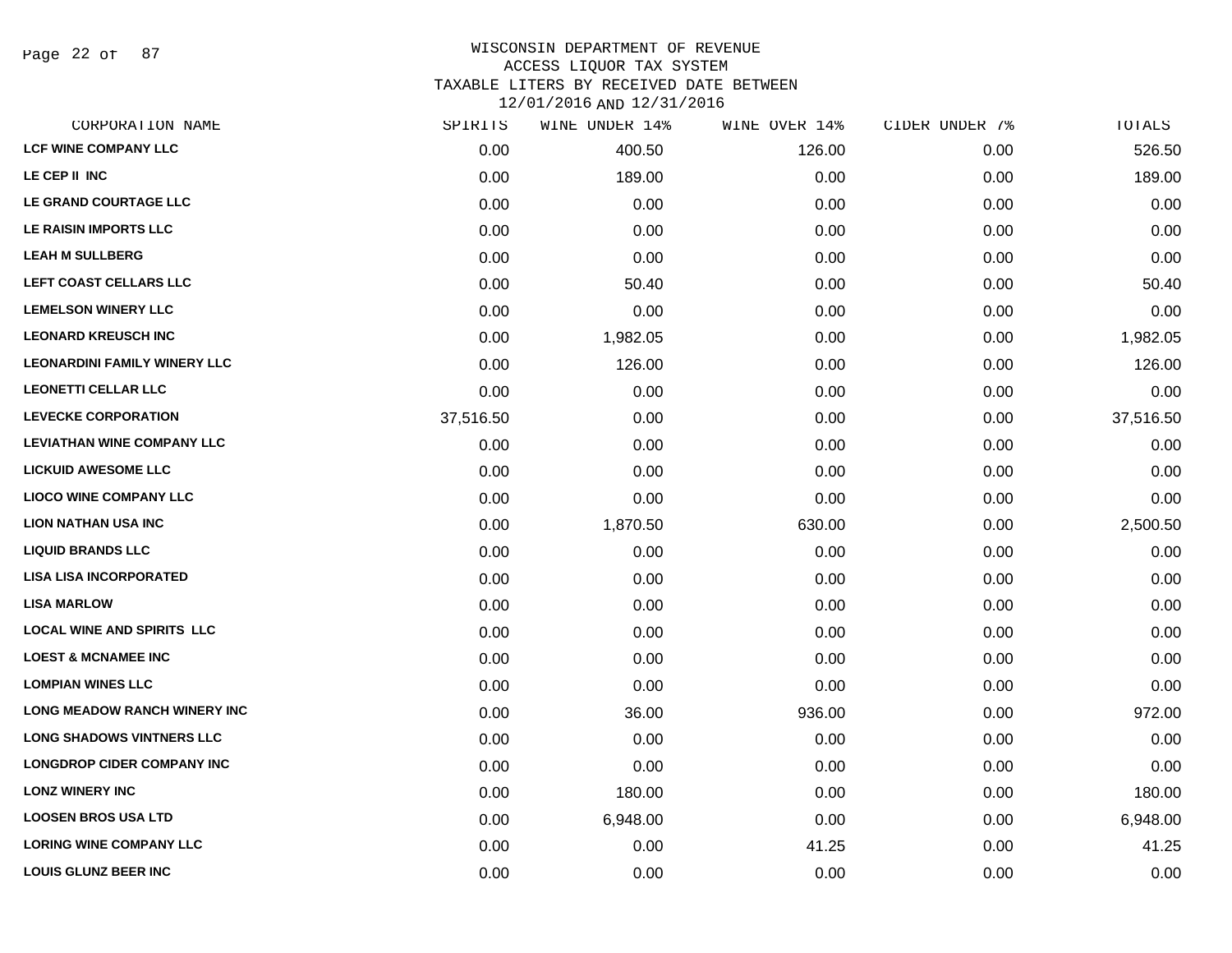Page 23 of 87

| CORPORATION NAME                              | SPIRITS   | WINE UNDER 14% | WINE OVER 14% | CIDER UNDER 7% | TOTALS    |
|-----------------------------------------------|-----------|----------------|---------------|----------------|-----------|
| <b>LOUIS GLUNZ WINE INC</b>                   | 0.00      | 0.00           | 0.00          | 0.00           | 0.00      |
| <b>LOUIS LATOUR INC</b>                       | 0.00      | 0.00           | 0.00          | 0.00           | 0.00      |
| <b>LOUISVILLE DISTILLING COMPANY LLC</b>      | 0.00      | 0.00           | 0.00          | 0.00           | 0.00      |
| <b>LOWDEN SCHOOLHOUSE CORPORATION</b>         | 0.00      | 252.00         | 261.00        | 0.00           | 513.00    |
| <b>LUNA VINEYARDS INC</b>                     | 0.00      | 252.00         | 39.00         | 0.00           | 291.00    |
| <b>LUNEAU USA INC</b>                         | 0.00      | 6,240.00       | 0.00          | 0.00           | 6,240.00  |
| <b>LUXCO INC</b>                              | 88,188.00 | 378.00         | 1,347.00      | 0.00           | 89,913.00 |
| M.A.C. WINES, LLC                             | 0.00      | 0.00           | 0.00          | 0.00           | 0.00      |
| <b>MACH FLYNT INC</b>                         | 1,512.00  | 11,016.00      | 0.00          | 0.00           | 12,528.00 |
| <b>MAD CAR WINE CO LLC</b>                    | 0.00      | 73.70          | 7.13          | 0.00           | 80.83     |
| <b>MADRIGAL FAMILY WINERY LLC</b>             | 0.00      | 0.00           | 0.00          | 0.00           | 0.00      |
| <b>MAGAVE TEQUILA INC</b>                     | 0.00      | 0.00           | 0.00          | 0.00           | 0.00      |
| <b>MAGICAL SPIRITS INC</b>                    | 0.00      | 0.00           | 0.00          | 0.00           | 0.00      |
| <b>MAISONS MARQUES &amp; DOMAINES USA INC</b> | 0.00      | 3,793.50       | 90.00         | 0.00           | 3,883.50  |
| <b>MANO'S INC</b>                             | 0.00      | 34.50          | 0.00          | 0.00           | 34.50     |
| <b>MANUEL PULIDO</b>                          | 0.00      | 0.00           | 0.00          | 0.00           | 0.00      |
| <b>MARIETTA CELLARS INC</b>                   | 0.00      | 1,512.00       | 504.00        | 0.00           | 2,016.00  |
| <b>MARIPOSA WINE COMPANY LLC</b>              | 0.00      | 0.00           | 0.00          | 0.00           | 0.00      |
| <b>MARK ADAMS &amp; CIERA ADAMS</b>           | 0.00      | 0.00           | 0.00          | 0.00           | 0.00      |
| <b>MARK ANDERSON</b>                          | 0.00      | 0.00           | 0.00          | 0.00           | 0.00      |
| <b>MARK ANTHONY BRANDS INC</b>                | 0.00      | 0.00           | 0.00          | 0.00           | 0.00      |
| <b>MARK SZUMOWSKI</b>                         | 270.00    | 0.00           | 0.00          | 0.00           | 270.00    |
| <b>MARKETING GLOBAL BRANDS CORP</b>           | 0.00      | 0.00           | 0.00          | 0.00           | 0.00      |
| <b>MARTIN RAY WINERY INC</b>                  | 0.00      | 0.00           | 0.00          | 0.00           | 0.00      |
| <b>MARTINELLI WINERY INC</b>                  | 0.00      | 0.00           | 0.00          | 0.00           | 0.00      |
| <b>MARTINEZ DISTRIBUTING CO INC</b>           | 0.00      | 0.00           | 0.00          | 0.00           | 0.00      |
| <b>MASON &amp; MASON</b>                      | 0.00      | 252.00         | 0.00          | 0.00           | 252.00    |
| <b>MASSANOIS LLC</b>                          | 0.00      | 1,372.50       | 144.00        | 0.00           | 1,516.50  |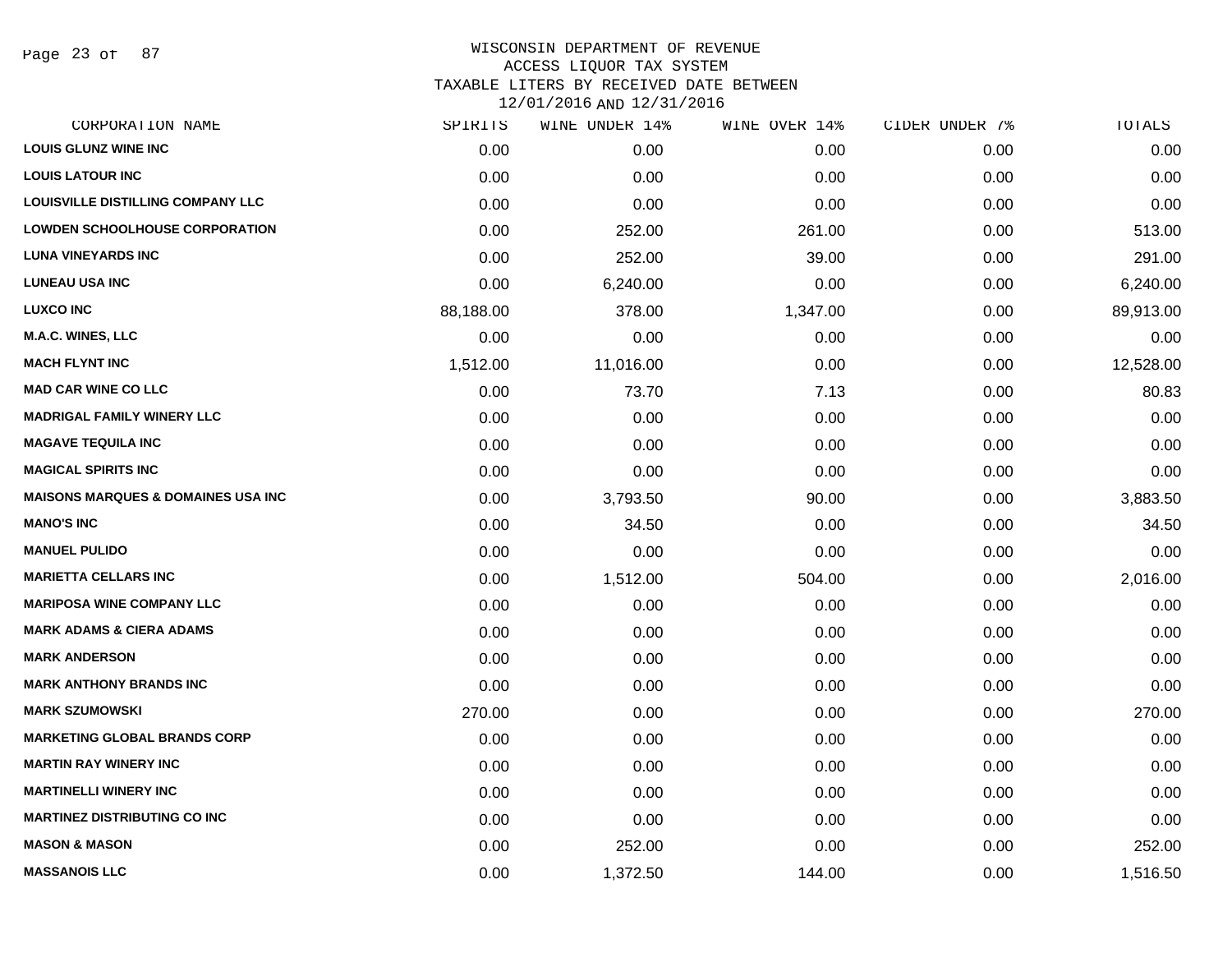Page 24 of 87

| SPIRITS   | WINE UNDER 14% | WINE OVER 14% | CIDER UNDER 7% | TOTALS    |
|-----------|----------------|---------------|----------------|-----------|
| 0.00      | 0.00           | 0.00          | 0.00           | 0.00      |
| 0.00      | 0.00           | 0.00          | 0.00           | 0.00      |
| 0.00      | 0.00           | 0.00          | 0.00           | 0.00      |
| 25,777.50 | 0.00           | 0.00          | 0.00           | 25,777.50 |
| 0.00      | 0.00           | 0.00          | 4,341.24       | 4,341.24  |
| 0.00      | 2,898.00       | 126.00        | 0.00           | 3,024.00  |
| 0.00      | 0.00           | 189.00        | 0.00           | 189.00    |
| 0.00      | 0.00           | 0.00          | 0.00           | 0.00      |
| 517.50    | 225.00         | 117.00        | 0.00           | 859.50    |
| 0.00      | 846.00         | 90.00         | 0.00           | 936.00    |
| 0.00      | 0.00           | 0.00          | 0.00           | 0.00      |
| 0.00      | 0.00           | 0.00          | 268.76         | 268.76    |
| 0.00      | 0.00           | 0.00          | 0.00           | 0.00      |
| 0.00      | 0.00           | 0.00          | 0.00           | 0.00      |
| 0.00      | 0.00           | 0.00          | 0.00           | 0.00      |
| 0.00      | 0.00           | 0.00          | 0.00           | 0.00      |
| 0.00      | 0.00           | 0.00          | 0.00           | 0.00      |
| 0.00      | 0.00           | 0.00          | 0.00           | 0.00      |
| 0.00      | 0.00           | 0.00          | 0.00           | 0.00      |
| 0.00      | 0.00           | 0.00          | 0.00           | 0.00      |
| 2,609.60  | 5,508.00       | 3,289.50      | 0.00           | 11,407.10 |
| 0.00      | 0.00           | 0.00          | 0.00           | 0.00      |
| 0.00      | 1,383.97       | 0.00          | 0.00           | 1,383.97  |
| 0.00      | 144.00         | 0.00          | 0.00           | 144.00    |
| 0.00      | 0.00           | 189.00        | 0.00           | 189.00    |
| 65.00     | 0.00           | 0.00          | 0.00           | 65.00     |
| 0.00      | 0.00           | 0.00          | 0.00           | 0.00      |
| 0.00      | 0.00           | 0.00          | 0.00           | 0.00      |
|           |                |               |                |           |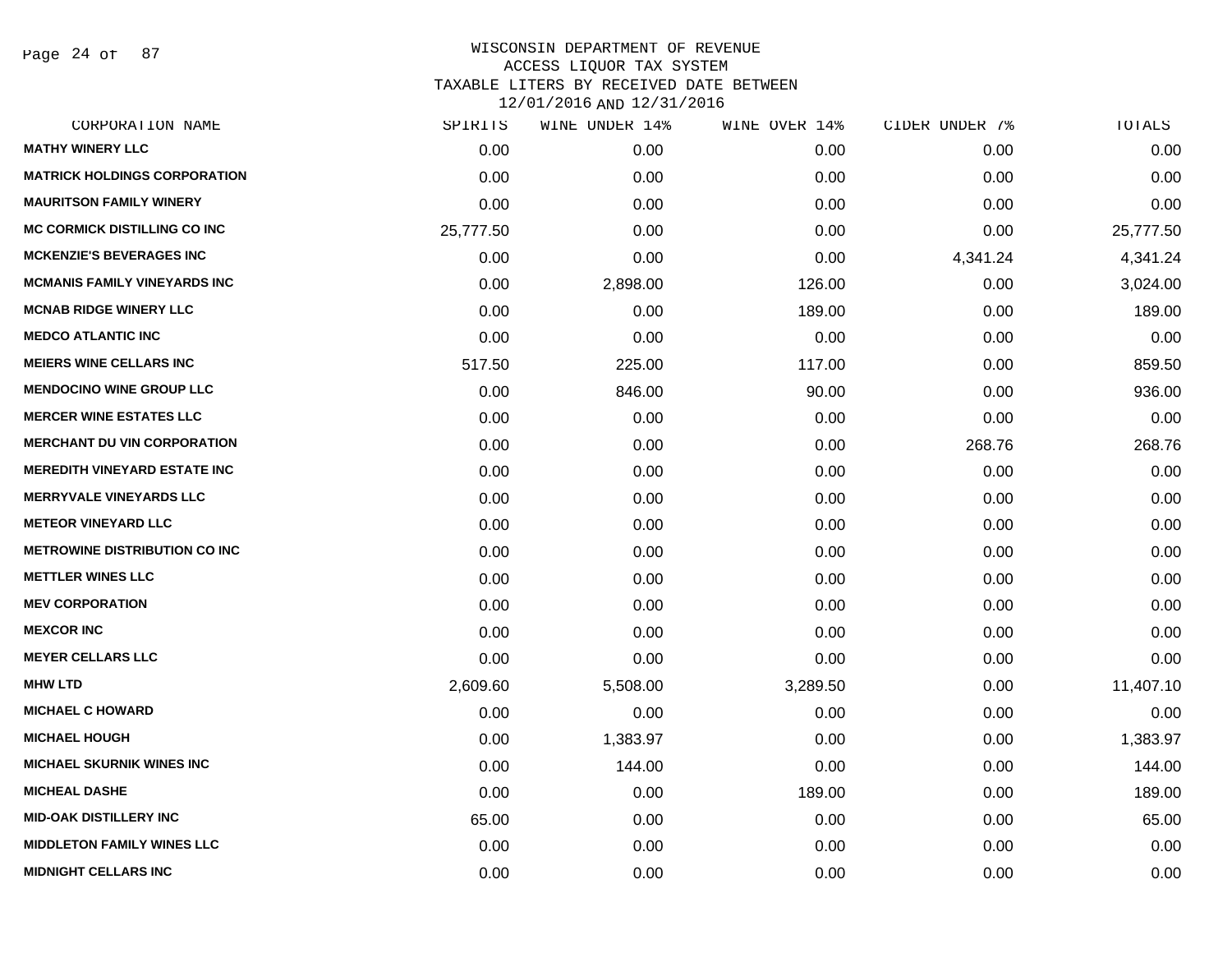Page 25 of 87

## WISCONSIN DEPARTMENT OF REVENUE ACCESS LIQUOR TAX SYSTEM TAXABLE LITERS BY RECEIVED DATE BETWEEN

| CORPORATION NAME                            | SPIRITS   | WINE UNDER 14% | WINE OVER 14% | CIDER UNDER 7% | TOTALS    |
|---------------------------------------------|-----------|----------------|---------------|----------------|-----------|
| <b>MILBRANDT FAMILY WINES LLC</b>           | 0.00      | 252.00         | 0.00          | 0.00           | 252.00    |
| <b>MILE HIGH SPIRITS LLC</b>                | 613.44    | 0.00           | 0.00          | 0.00           | 613.44    |
| <b>MILL CREEK VINEYARDS</b>                 | 0.00      | 0.00           | 0.00          | 0.00           | 0.00      |
| <b>MILLER SQUARED INC</b>                   | 0.00      | 0.00           | 0.00          | 0.00           | 0.00      |
| <b>MILLERCOORS LLC</b>                      | 0.00      | 0.00           | 0.00          | 0.00           | 0.00      |
| <b>MILTONS DISTRIBUTING CO INC</b>          | 0.00      | 1,799.85       | 513.00        | 0.00           | 2,312.85  |
| <b>MINER FAMILY WINERY LLC</b>              | 0.00      | 0.00           | 22.50         | 0.00           | 22.50     |
| <b>MINU IMPORT INC</b>                      | 0.00      | 243.00         | 0.00          | 0.00           | 243.00    |
| <b>MIONETTO USA INC</b>                     | 0.00      | 639.00         | 0.00          | 0.00           | 639.00    |
| <b>MIRA WINERY LLC</b>                      | 0.00      | 0.00           | 0.00          | 0.00           | 0.00      |
| <b>MIRAMONT ESTATE VINEYARDS INC</b>        | 0.00      | 0.00           | 0.00          | 0.00           | 0.00      |
| <b>MIRASOL WINE LLC</b>                     | 0.00      | 0.00           | 0.00          | 0.00           | 0.00      |
| <b>MISA IMPORTS INC</b>                     | 43,983.00 | 151.50         | 1,404.00      | 0.00           | 45,538.50 |
| <b>MISSISSIPPI RIVER DISTILLING COMPANY</b> | 0.00      | 0.00           | 0.00          | 0.00           | 0.00      |
| <b>MISTARR WINE IMPORTERS</b>               | 0.00      | 0.00           | 0.00          | 0.00           | 0.00      |
| <b>MIURA VINEYARDS LLC</b>                  | 0.00      | 0.00           | 0.00          | 0.00           | 0.00      |
| <b>MODERN DEVELOPMENT COMPANY</b>           | 0.00      | 108.00         | 0.00          | 0.00           | 108.00    |
| <b>MODERN SPIRITS LLC</b>                   | 0.00      | 0.00           | 90.00         | 0.00           | 90.00     |
| <b>MODUS OPERANDI CELLARS LLC</b>           | 0.00      | 0.00           | 0.00          | 0.00           | 0.00      |
| <b>MOET HENNESSY USA, INC.</b>              | 20,152.40 | 8,005.50       | 481.50        | 0.00           | 28,639.40 |
| <b>MOLLYDOOKER INTERNATIONAL LLC</b>        | 0.00      | 0.00           | 0.00          | 0.00           | 0.00      |
| <b>MONICA NOGUES</b>                        | 0.00      | 382.50         | 126.00        | 0.00           | 508.50    |
| <b>MONTAGNA LLC</b>                         | 0.00      | 0.00           | 0.00          | 0.00           | 0.00      |
| <b>MONTANERO MEZCAL LLC</b>                 | 0.00      | 0.00           | 0.00          | 0.00           | 0.00      |
| <b>MONTEREY WINE COMPANY LLC</b>            | 0.00      | 756.00         | 0.00          | 0.00           | 756.00    |
| <b>MONTICELLO CELLARS INC</b>               | 0.00      | 0.00           | 189.00        | 0.00           | 189.00    |
| <b>MONTINORE VINEYARDS LIMITED</b>          | 0.00      | 333.00         | 0.00          | 0.00           | 333.00    |
| <b>MORGAN WINERY INC</b>                    | 0.00      | 126.00         | 378.00        | 0.00           | 504.00    |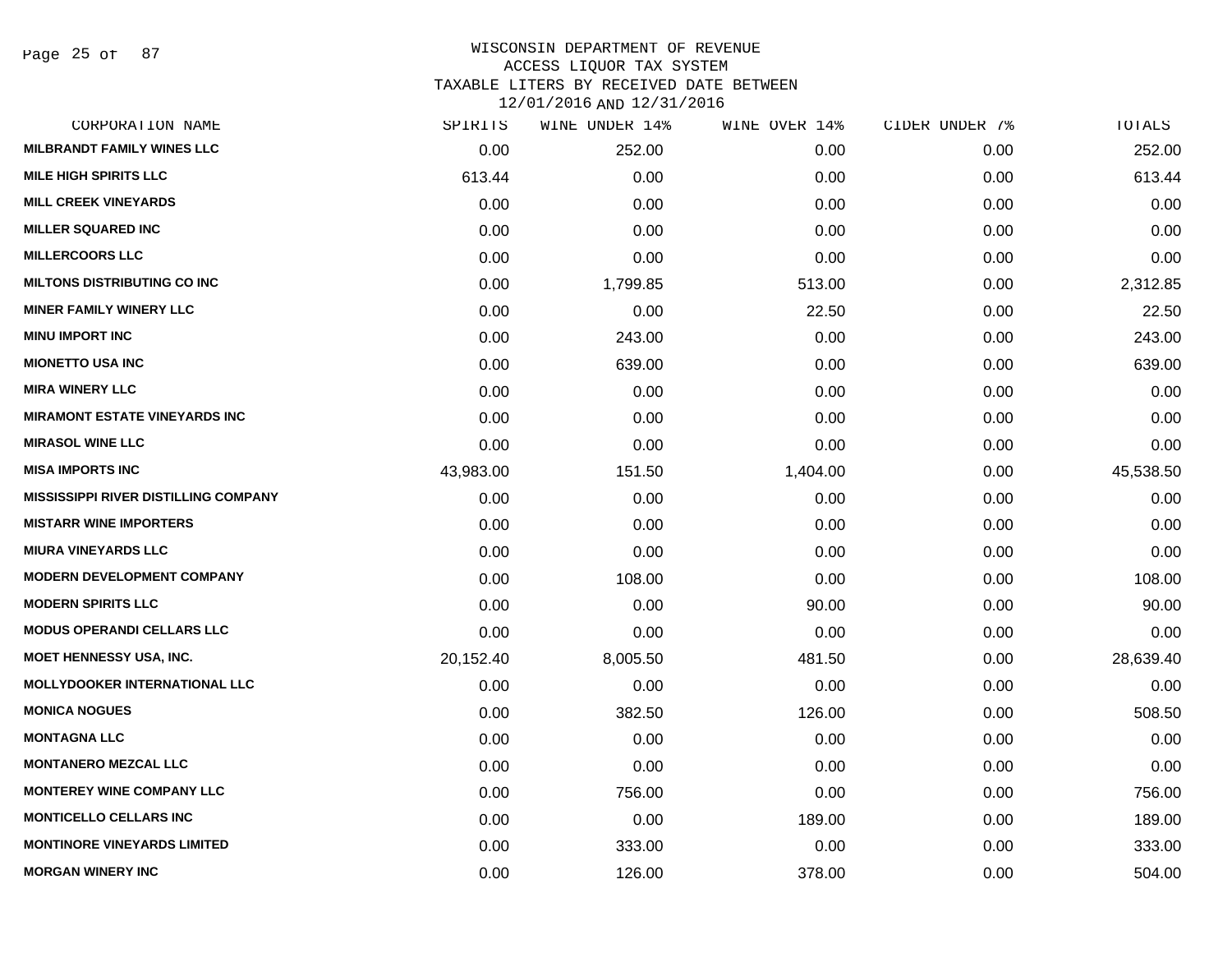## WISCONSIN DEPARTMENT OF REVENUE ACCESS LIQUOR TAX SYSTEM TAXABLE LITERS BY RECEIVED DATE BETWEEN

| CORPORATION NAME                                                                   | SPIRITS  | WINE UNDER 14% | WINE OVER 14% | CIDER UNDER 7% | TOTALS    |
|------------------------------------------------------------------------------------|----------|----------------|---------------|----------------|-----------|
| <b>MOUNT VEEDER FARMS LLC</b>                                                      | 0.00     | 0.00           | 0.00          | 0.00           | 0.00      |
| <b>MOUNTAIN VIEW VINTNERS LLC</b>                                                  | 0.00     | 72.00          | 0.00          | 0.00           | 72.00     |
| <b>MS WALKER INC</b>                                                               | 0.00     | 0.00           | 0.00          | 0.00           | 0.00      |
| <b>MUSTACHE MENTORS LLC</b>                                                        | 0.00     | 10,584.00      | 0.00          | 0.00           | 10,584.00 |
| <b>MUTUAL WHOLESALE LIQUOR INC</b>                                                 | 0.00     | 63.00          | 0.00          | 0.00           | 63.00     |
| <b>NAKED WINES LLC</b>                                                             | 0.00     | 0.00           | 0.00          | 0.00           | 0.00      |
| NAPA VALLEY SPECIALTY WINES INC                                                    | 0.00     | 1,917.00       | 180.00        | 0.00           | 2,097.00  |
| <b>NATIONAL CONSUMER CREDIT GUARANTEE</b><br><b>ASSOCIATION OF CONNECTICUT INC</b> | 99.00    | 0.00           | 0.00          | 0.00           | 99.00     |
| <b>NATURAL MERCHANTS INC</b>                                                       | 0.00     | 882.00         | 0.00          | 0.00           | 882.00    |
| <b>NATUREL WEST CORP</b>                                                           | 0.00     | 0.00           | 0.00          | 0.00           | 0.00      |
| <b>NAVARRO VINEYARDS, LLC</b>                                                      | 0.00     | 0.00           | 0.00          | 0.00           | 0.00      |
| <b>NBI ACQUISITION LLC</b>                                                         | 0.00     | 0.00           | 0.00          | 0.00           | 0.00      |
| <b>NDC SYSTEMS LP</b>                                                              | 3,145.50 | 76,329.00      | 4,362.00      | 0.00           | 83,836.50 |
| <b>NEGOCIANTS USA INC</b>                                                          | 0.00     | 0.00           | 0.00          | 0.00           | 0.00      |
| <b>NESTOR IMPORTS INC</b>                                                          | 0.00     | 126.00         | 135.00        | 0.00           | 261.00    |
| <b>NEW HOLLAND BREWING CO LLC</b>                                                  | 0.00     | 0.00           | 0.00          | 0.00           | 0.00      |
| <b>NEW MEXICO WINERIES INC</b>                                                     | 0.00     | 504.00         | 0.00          | 0.00           | 504.00    |
| <b>NEW PARROTT &amp; CO</b>                                                        | 0.00     | 10,710.00      | 1,575.00      | 0.00           | 12,285.00 |
| <b>NEW VAVIN INC</b>                                                               | 0.00     | 0.00           | 0.00          | 0.00           | 0.00      |
| NEW YORK MUTUAL TRADING CO INC                                                     | 0.00     | 0.00           | 0.26          | 0.00           | 0.26      |
| <b>NEXUS BRANDS LLC</b>                                                            | 0.00     | 0.00           | 108.00        | 0.00           | 108.00    |
| <b>NICHE IMPORT CO</b>                                                             | 679.52   | 678.01         | 0.00          | 282.05         | 1,639.58  |
| NIEBAUM-COPPOLA ESTATE WINERY LP                                                   | 0.00     | 0.00           | 40.50         | 0.00           | 40.50     |
| <b>NOLET SPIRITS USA INC</b>                                                       | 0.00     | 0.00           | 0.00          | 0.00           | 0.00      |
| <b>NORTH SHORE DISTILLERY LLC</b>                                                  | 405.00   | 0.00           | 0.00          | 0.00           | 405.00    |
| <b>NOVA WINES, INC.</b>                                                            | 0.00     | 0.00           | 0.00          | 0.00           | 0.00      |
| <b>NUCCIO &amp; WISE</b>                                                           | 0.00     | 0.00           | 36.00         | 0.00           | 36.00     |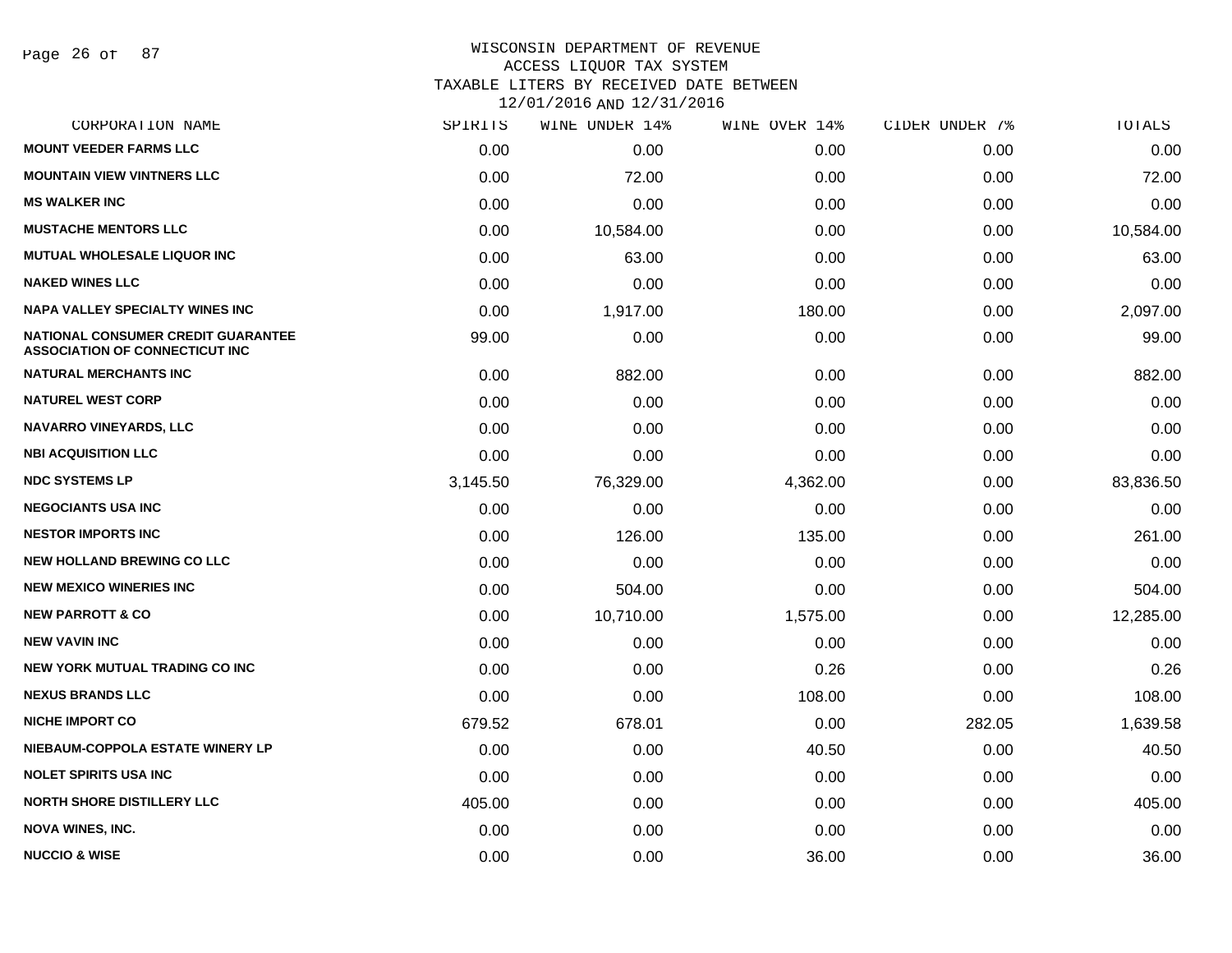Page 27 of 87

## WISCONSIN DEPARTMENT OF REVENUE ACCESS LIQUOR TAX SYSTEM TAXABLE LITERS BY RECEIVED DATE BETWEEN

| CORPORATION NAME                        | SPIRITS | WINE UNDER 14% | WINE OVER 14% | CIDER UNDER 7% | <b>TOTALS</b> |
|-----------------------------------------|---------|----------------|---------------|----------------|---------------|
| <b>NV AWG LTD</b>                       | 0.00    | 9.75           | 136.50        | 0.00           | 146.25        |
| <b>NW WINE COMPANY LLC</b>              | 0.00    | 394.12         | 0.00          | 0.00           | 394.12        |
| O'NEILL BEVERAGES CO LLC                | 0.00    | 9,477.00       | 4,032.00      | 0.00           | 13,509.00     |
| <b>O'SHAUGHNESSY DEL OSO LLC</b>        | 0.00    | 0.00           | 0.00          | 0.00           | 0.00          |
| <b>OAK RIDGE WINERY LLC</b>             | 0.00    | 3,951.00       | 0.00          | 0.00           | 3,951.00      |
| <b>OLD BRIDGE CELLARS</b>               | 0.00    | 1,147.50       | 324.00        | 0.00           | 1,471.50      |
| <b>OLDE WORLD IMPORTS INC</b>           | 0.00    | 0.00           | 0.00          | 0.00           | 0.00          |
| OLE SMOKY DISTILLERY LLC                | 0.00    | 0.00           | 0.00          | 0.00           | 0.00          |
| <b>OLIVER WINE COMPANY INC</b>          | 0.00    | 0.00           | 0.00          | 0.00           | 0.00          |
| ONE TRUE VINE LLC                       | 0.00    | 4,068.00       | 6,462.00      | 0.00           | 10,530.00     |
| <b>OPICI IMPORT COMPANY</b>             | 0.00    | 873.00         | 216.00        | 0.00           | 1,089.00      |
| <b>OPOLO WINES LP</b>                   | 0.00    | 0.00           | 0.00          | 0.00           | 0.00          |
| OPUS ONE WINERY LLC                     | 0.00    | 0.00           | 22.50         | 0.00           | 22.50         |
| ORCA PROPERTIES LLC                     | 0.00    | 0.00           | 0.00          | 0.00           | 0.00          |
| OREGON BREWING COMPANY INC              | 12.00   | 0.00           | 0.00          | 0.00           | 12.00         |
| <b>ORIGINAL SIN CORPORATION</b>         | 0.00    | 0.00           | 0.00          | 0.00           | 0.00          |
| <b>ORIGINS PALEO MEALS LLC</b>          | 0.00    | 0.00           | 0.00          | 0.00           | 0.00          |
| ORIN SWIFT CELLARS LLC                  | 0.00    | 0.00           | 99.00         | 0.00           | 99.00         |
| ORVINO IMPORTS & DISTRIBUTING INC       | 0.00    | 60.63          | 0.00          | 0.00           | 60.63         |
| <b>OUTPOST WINES LLC</b>                | 0.00    | 0.00           | 0.00          | 0.00           | 0.00          |
| <b>OWEN ROE LLC</b>                     | 0.00    | 315.00         | 126.00        | 0.00           | 441.00        |
| P R GRISLEY CO INC                      | 0.00    | 0.00           | 0.00          | 0.00           | 0.00          |
| <b>PABST HOLDINGS LLC</b>               | 0.00    | 0.00           | 0.00          | 25,499.00      | 25,499.00     |
| <b>PACIFIC EDGE MARKETING GROUP INC</b> | 546.00  | 0.00           | 0.00          | 0.00           | 546.00        |
| <b>PACIFIC INTERNATIONAL LIQUOR INC</b> | 0.00    | 36.72          | 216.72        | 0.00           | 253.44        |
| <b>PACIFIC PRIME WINES LLC</b>          | 0.00    | 0.00           | 0.00          | 0.00           | 0.00          |
| <b>PAHLMEYER LLC</b>                    | 0.00    | 0.00           | 45.00         | 0.00           | 45.00         |
| PALI WINE COMPANY LP                    | 0.00    | 0.00           | 0.00          | 0.00           | 0.00          |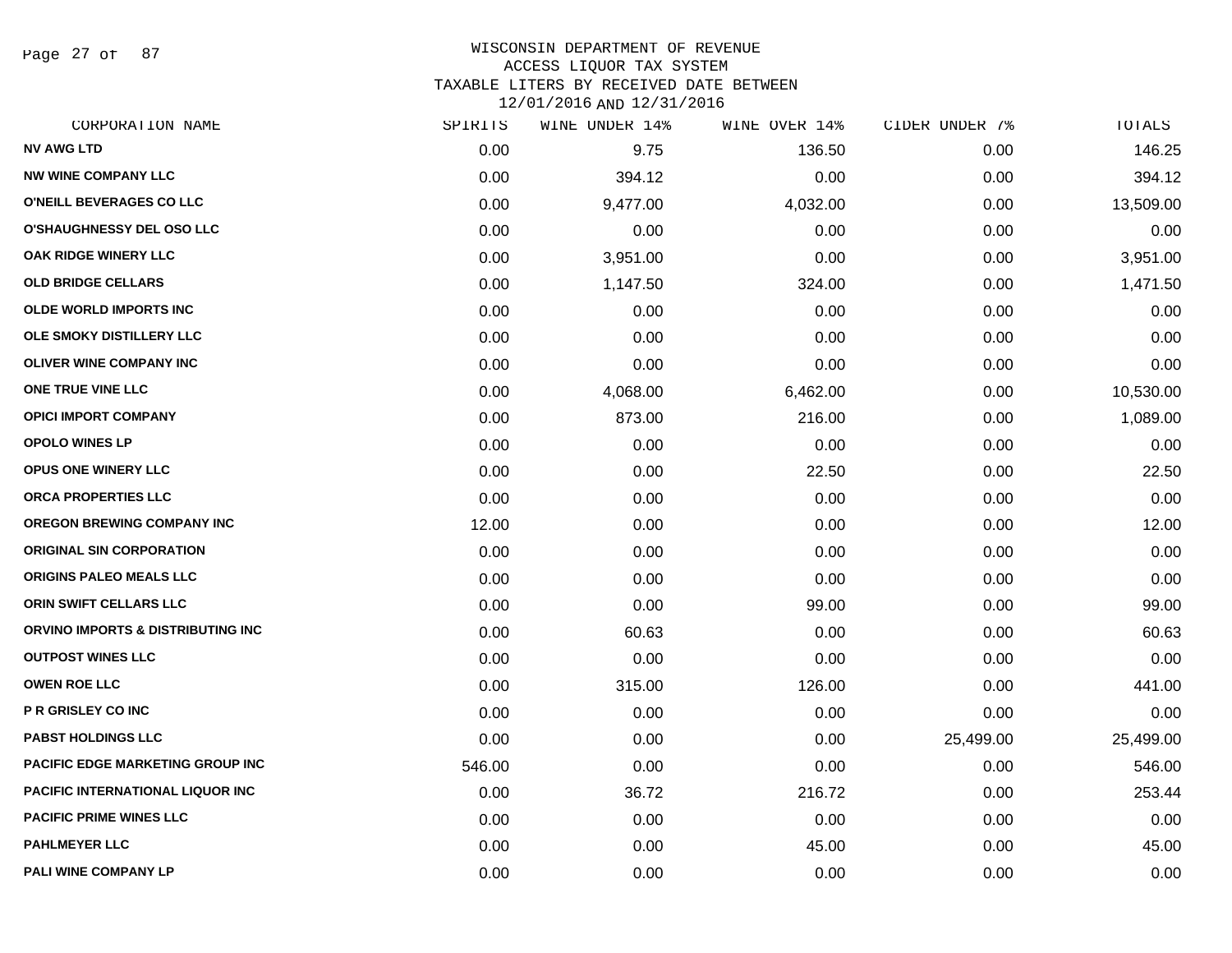Page 28 of 87

## WISCONSIN DEPARTMENT OF REVENUE ACCESS LIQUOR TAX SYSTEM TAXABLE LITERS BY RECEIVED DATE BETWEEN

| CORPORATION NAME                     | SPIRITS   | WINE UNDER 14% | WINE OVER 14% | CIDER UNDER 7% | TOTALS    |
|--------------------------------------|-----------|----------------|---------------|----------------|-----------|
| PALM BAY INTERNATIONAL INC           | 70.50     | 11,444.13      | 1,024.50      | 0.00           | 12,539.13 |
| <b>PAMELA FRYE</b>                   | 0.00      | 0.00           | 0.00          | 0.00           | 0.00      |
| <b>PAMPA BEVERAGES LLC</b>           | 0.00      | 0.00           | 0.00          | 0.00           | 0.00      |
| <b>PANEBIANCO LLC</b>                | 0.00      | 0.00           | 0.00          | 0.00           | 0.00      |
| <b>PANTHER CREEK CELLARS LLC</b>     | 0.00      | 0.00           | 0.00          | 0.00           | 0.00      |
| PARAGON VINEYARD CO INC              | 0.00      | 0.00           | 0.00          | 0.00           | 0.00      |
| PARK STREET IMPORTS LLC              | 4,429.50  | 4,183.00       | 63.00         | 0.00           | 8,675.50  |
| <b>PARK WINE COMPANY INC</b>         | 0.00      | 189.00         | 378.00        | 0.00           | 567.00    |
| <b>PARKER STATION INC</b>            | 0.00      | 504.00         | 495.00        | 0.00           | 999.00    |
| <b>PASTERNAK WINE IMPORTS LLC</b>    | 0.00      | 832.50         | 297.00        | 0.00           | 1,129.50  |
| <b>PAT WINES LLC</b>                 | 0.00      | 0.00           | 333.00        | 0.00           | 333.00    |
| <b>PATERNO IMPORTS LTD</b>           | 747.00    | 13,936.50      | 13,833.90     | 0.00           | 28,517.40 |
| <b>PATRICIO C MATA</b>               | 0.00      | 99.00          | 126.00        | 0.00           | 225.00    |
| <b>PATRICK A RONEY</b>               | 0.00      | 10,827.00      | 3,546.00      | 0.00           | 14,373.00 |
| <b>PATRON SPIRITS COMPANY</b>        | 13,855.35 | 0.00           | 0.00          | 0.00           | 13,855.35 |
| PAUL HOBBS IMPORTS INC               | 0.00      | 0.00           | 0.00          | 0.00           | 0.00      |
| <b>PAUL HOBBS WINERY LP</b>          | 0.00      | 0.00           | 0.00          | 0.00           | 0.00      |
| <b>PAUL W QUACKENBUSH</b>            | 0.00      | 0.00           | 0.00          | 0.00           | 0.00      |
| <b>PAVI WINES LLC</b>                | 0.00      | 0.00           | 0.00          | 0.00           | 0.00      |
| <b>PAWEL LATO</b>                    | 0.00      | 0.00           | 63.00         | 0.00           | 63.00     |
| <b>PAX MAHLE WINES LLC</b>           | 0.00      | 0.00           | 0.00          | 0.00           | 0.00      |
| PEACH SYSTEMS INC                    | 0.00      | 0.00           | 0.00          | 0.00           | 0.00      |
| PEACHY CANYON WINERY                 | 0.00      | 0.00           | 252.00        | 0.00           | 252.00    |
| PEJU FAMILY OPERATING PARTNERSHIP LP | 0.00      | 0.00           | 0.00          | 0.00           | 0.00      |
| PELU PARTNERS LLC                    | 0.00      | 0.00           | 0.00          | 0.00           | 0.00      |
| PEPPER BRIDGE WINERY LLC             | 0.00      | 0.00           | 0.00          | 0.00           | 0.00      |
| PERFECTA CAMERA CORP                 | 0.00      | 688.50         | 18.00         | 0.00           | 706.50    |
| PERNOD RICARD USA LLC                | 40,512.45 | 11,753.98      | 2,263.50      | 0.00           | 54,529.93 |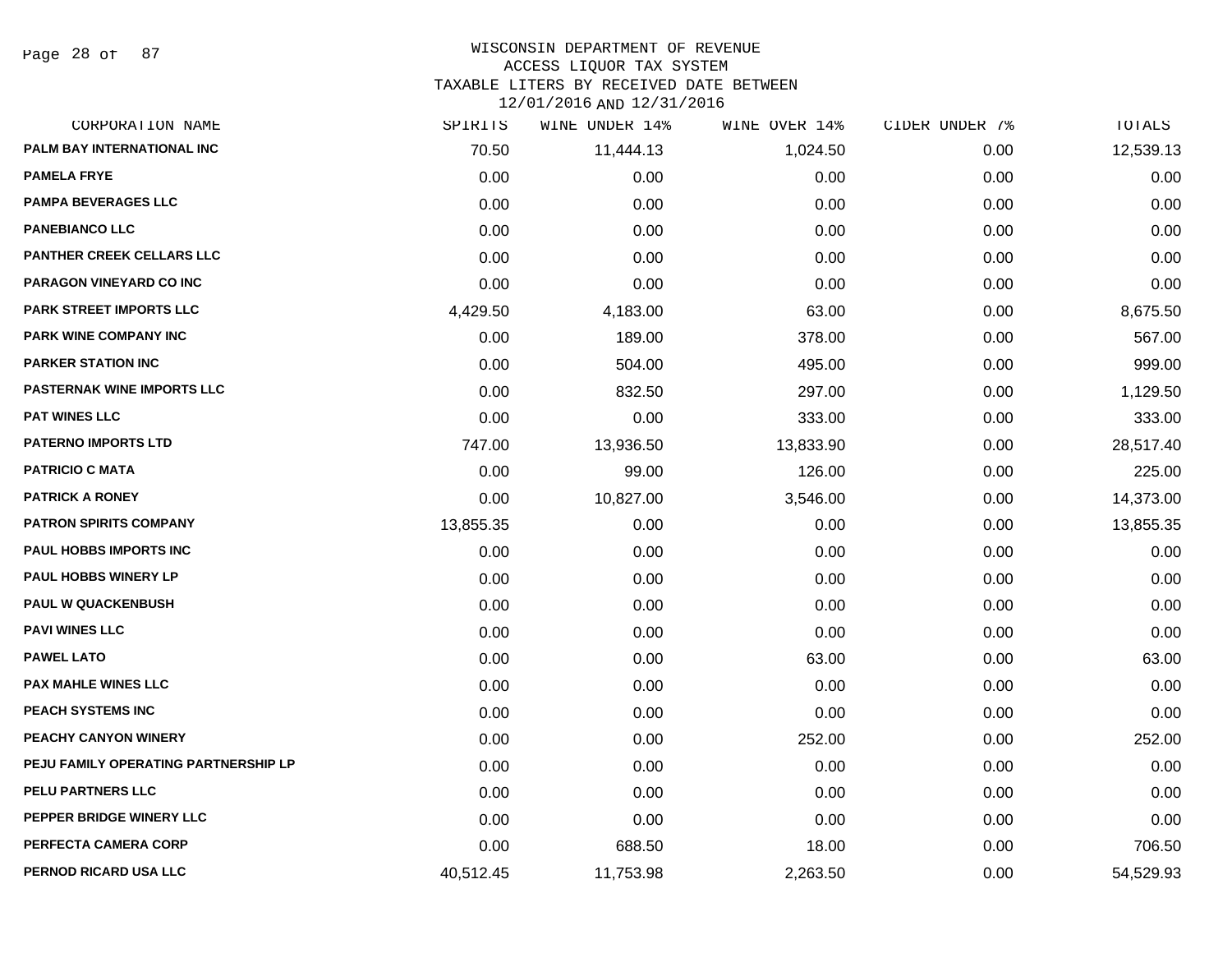Page 29 of 87

| CORPORATION NAME                            | SPIRITS  | WINE UNDER 14% | WINE OVER 14% | CIDER UNDER 7% | TOTALS    |
|---------------------------------------------|----------|----------------|---------------|----------------|-----------|
| PETER ANDREW LLC                            | 0.00     | 0.00           | 0.00          | 0.00           | 0.00      |
| <b>PETER CREIGHTON</b>                      | 0.00     | 0.00           | 0.00          | 0.00           | 0.00      |
| PETER M MESROBIAN                           | 0.00     | 0.00           | 0.00          | 0.00           | 0.00      |
| PETER ROSBACK                               | 0.00     | 153.00         | 45.00         | 0.00           | 198.00    |
| PETERSON WINERY LLC                         | 0.00     | 0.00           | 0.00          | 0.00           | 0.00      |
| PETIT HAMEAU LLC                            | 0.00     | 63.00          | 0.00          | 0.00           | 63.00     |
| <b>PHILIP LAROCCA</b>                       | 0.00     | 0.00           | 0.00          | 0.00           | 0.00      |
| PHILIP TOGNI VINEYARD LP                    | 0.00     | 42.79          | 0.00          | 0.00           | 42.79     |
| PHILLIP STEINSCHREIBER                      | 0.00     | 0.00           | 504.00        | 0.00           | 504.00    |
| <b>PHILLIPS FARMS LLC</b>                   | 0.00     | 0.00           | 5,962.50      | 0.00           | 5,962.50  |
| <b>PHUSION PROJECTS LLC</b>                 | 0.00     | 0.00           | 0.00          | 0.00           | 0.00      |
| PIEDMONT DISTILLERS INC                     | 1,662.75 | 0.00           | 0.00          | 0.00           | 1,662.75  |
| PINA CELLARS LP                             | 0.00     | 0.00           | 0.00          | 0.00           | 0.00      |
| PINE RIDGE WINERY LLC                       | 0.00     | 2,223.00       | 2,677.50      | 0.00           | 4,900.50  |
| <b>PL BRANDS INC</b>                        | 0.00     | 0.00           | 0.00          | 0.00           | 0.00      |
| PLUME RIDGE IRREVOCABLE TRUST               | 0.00     | 0.00           | 0.00          | 0.00           | 0.00      |
| <b>POPCORN DESIGN LLC</b>                   | 0.00     | 0.00           | 0.00          | 0.00           | 0.00      |
| POPCORN SUTTON DISTILLING LLC               | 0.00     | 0.00           | 0.00          | 0.00           | 0.00      |
| <b>POST WINERY INC</b>                      | 0.00     | 0.00           | 0.00          | 0.00           | 0.00      |
| <b>PRAGER WINERY &amp; PORT WORKS, INC.</b> | 0.00     | 0.00           | 0.00          | 0.00           | 0.00      |
| <b>PRECEPT BRANDS LLC</b>                   | 0.00     | 2,251.51       | 432.69        | 0.00           | 2,684.20  |
| PREMIERE DISTILLERY LLC                     | 0.00     | 0.00           | 0.00          | 0.00           | 0.00      |
| PREMIUM PORT WINES INC                      | 0.00     | 0.00           | 1,701.00      | 0.00           | 1,701.00  |
| <b>PRESTIGE IMPORTS LLC</b>                 | 0.00     | 0.00           | 0.00          | 0.00           | 0.00      |
| <b>PRESTIGE WINE IMPORTS CORP</b>           | 0.00     | 25,352.93      | 297.00        | 0.00           | 25,649.93 |
| PRICHARDS DISTILLERY INC                    | 463.50   | 0.00           | 0.00          | 0.00           | 463.50    |
| PRIDE MOUNTAIN VINEYARDS LLC                | 0.00     | 0.00           | 0.00          | 0.00           | 0.00      |
| <b>PRINCE MICHEL LLC</b>                    | 0.00     | 0.00           | 0.00          | 0.00           | 0.00      |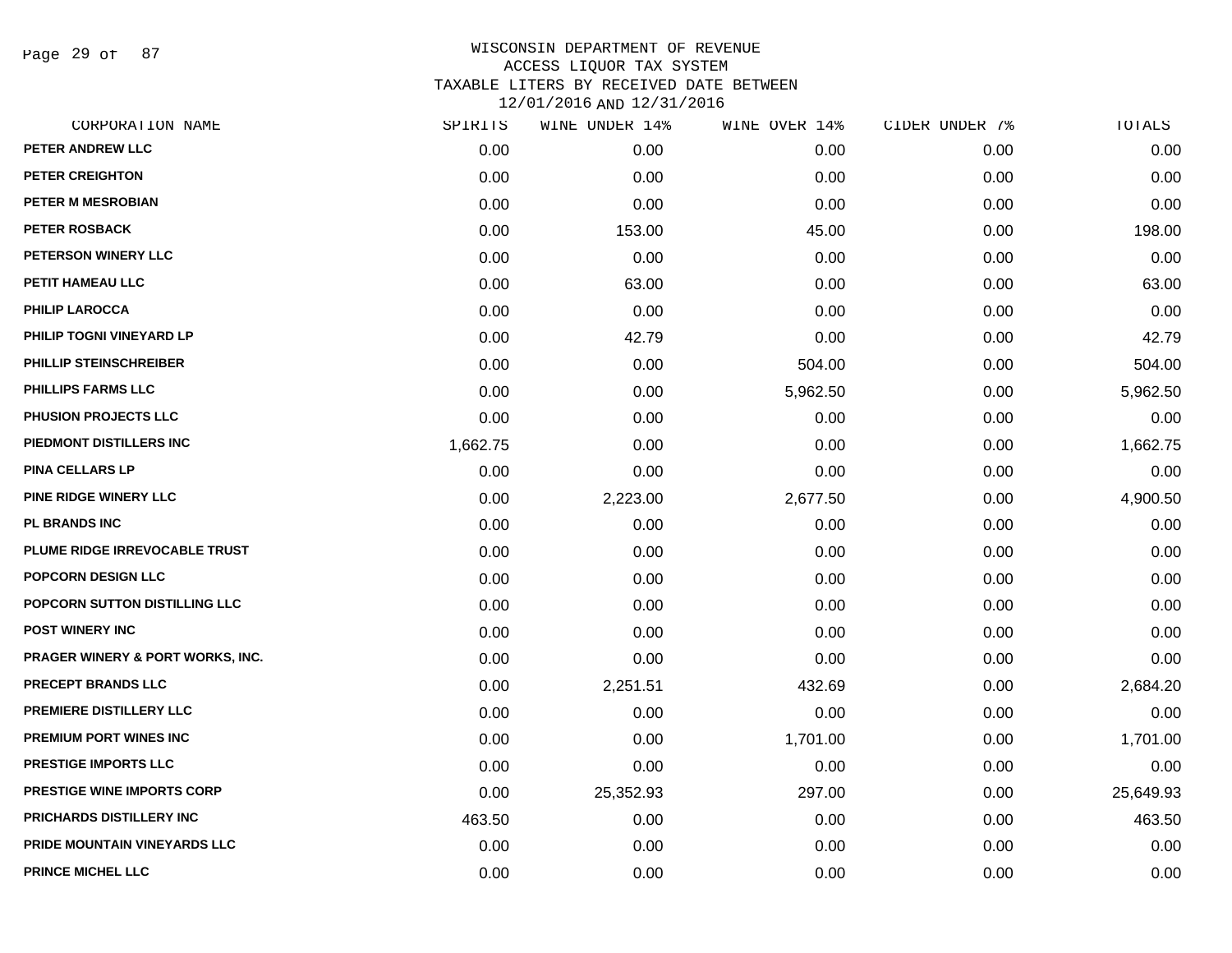Page 30 of 87

| SPIRITS    | WINE UNDER 14% | WINE OVER 14% | CIDER UNDER 7% | TOTALS     |
|------------|----------------|---------------|----------------|------------|
| 0.00       | 0.00           | 0.00          | 0.00           | 0.00       |
| 0.00       | 0.00           | 0.00          | 0.00           | 0.00       |
| 122,850.35 | 0.00           | 0.00          | 0.00           | 122,850.35 |
| 0.00       | 7,290.00       | 324.00        | 0.00           | 7,614.00   |
| 0.00       | 5,940.00       | 18.00         | 0.00           | 5,958.00   |
| 0.00       | 0.00           | 0.00          | 0.00           | 0.00       |
| 0.00       | 0.00           | 0.00          | 0.00           | 0.00       |
| 0.00       | 0.00           | 0.00          | 0.00           | 0.00       |
| 0.00       | 22,788.00      | 1,350.00      | 0.00           | 24,138.00  |
| 0.00       | 252.00         | 0.00          | 0.00           | 252.00     |
| 0.00       | 640.97         | 63.00         | 0.00           | 703.97     |
| 1,197.00   | 1,377.00       | 27.00         | 0.00           | 2,601.00   |
| 0.00       | 243.00         | 0.00          | 0.00           | 243.00     |
| 0.00       | 0.00           | 0.00          | 0.00           | 0.00       |
| 0.00       | 0.00           | 0.00          | 0.00           | 0.00       |
| 0.00       | 0.00           | 0.00          | 0.00           | 0.00       |
| 0.00       | 0.00           | 0.00          | 0.00           | 0.00       |
| 0.00       | 126.00         | 81.00         | 0.00           | 207.00     |
| 0.00       | 0.00           | 0.00          | 0.00           | 0.00       |
| 0.00       | 0.00           | 0.00          | 0.00           | 0.00       |
| 0.00       | 0.00           | 0.00          | 0.00           | 0.00       |
| 0.00       | 0.00           | 0.00          | 0.00           | 0.00       |
| 0.00       | 0.00           | 0.00          | 0.00           | 0.00       |
| 2,079.00   | 0.00           | 0.00          | 0.00           | 2,079.00   |
| 0.00       | 0.00           | 0.00          | 0.00           | 0.00       |
| 0.00       | 621.00         | 0.00          | 0.00           | 621.00     |
| 0.00       | 0.00           | 0.00          | 0.00           | 0.00       |
| 5,035.35   | 1,440.00       | 0.00          | 0.00           | 6,475.35   |
|            |                |               |                |            |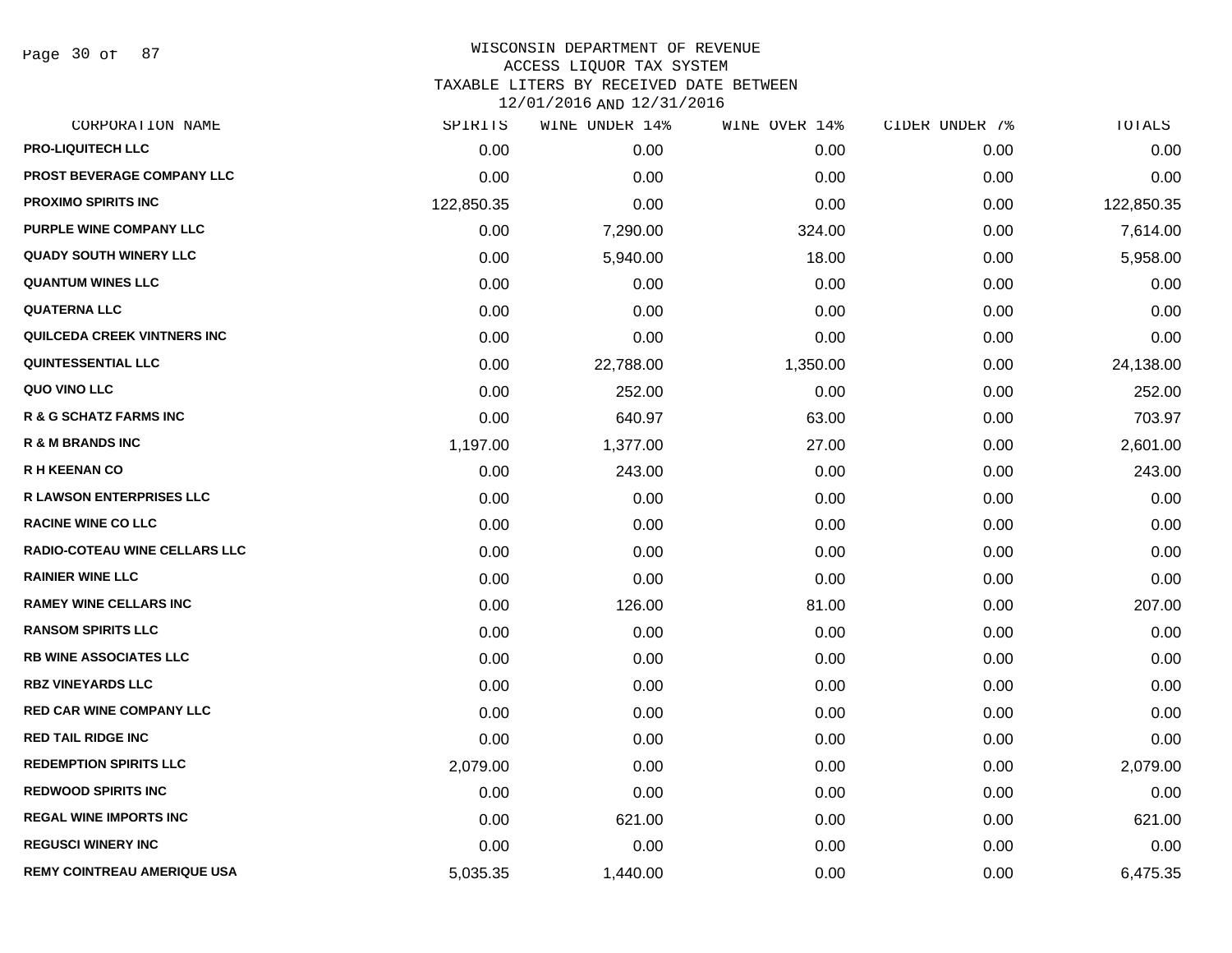Page 31 of 87

| CORPORATION NAME                                 | SPIRITS  | WINE UNDER 14% | WINE OVER 14% | CIDER UNDER 7% | TOTALS   |
|--------------------------------------------------|----------|----------------|---------------|----------------|----------|
| <b>REN ACQUISITION INC</b>                       | 0.00     | 0.00           | 0.00          | 0.00           | 0.00     |
| <b>RENO G FARINELLI &amp; JOSEF H SHEBL</b>      | 0.00     | 0.00           | 234.00        | 0.00           | 234.00   |
| <b>RENT A BBQ</b>                                | 0.00     | 0.00           | 0.00          | 1,744.00       | 1,744.00 |
| <b>RESERVA WINES LLC</b>                         | 0.00     | 252.00         | 0.00          | 0.00           | 252.00   |
| <b>REULING FAMILY WINES LLC</b>                  | 0.00     | 0.00           | 0.00          | 0.00           | 0.00     |
| <b>REYNOLDS CREATIVE PRODUCTS INC</b>            | 0.00     | 0.00           | 0.00          | 0.00           | 0.00     |
| <b>RGI BRANDS LLC</b>                            | 450.00   | 0.00           | 0.00          | 0.00           | 450.00   |
| <b>RICHARD C POE II</b>                          | 0.00     | 0.00           | 0.00          | 0.00           | 0.00     |
| <b>RICHARD STELTZNER</b>                         | 0.00     | 0.00           | 0.00          | 0.00           | 0.00     |
| <b>RIDGE VINEYARDS INC</b>                       | 0.00     | 38.25          | 27.00         | 0.00           | 65.25    |
| <b>RO SALES &amp; DISTRIBUTION SERVICES INC.</b> | 0.00     | 1,359.00       | 0.00          | 0.00           | 1,359.00 |
| <b>ROBERT A CUTTER</b>                           | 232.50   | 333.00         | 0.00          | 0.00           | 565.50   |
| <b>ROBERT CRAIG WINERY LP</b>                    | 0.00     | 0.00           | 189.00        | 0.00           | 189.00   |
| <b>ROBERT J COOPER</b>                           | 1,182.60 | 0.00           | 0.00          | 0.00           | 1,182.60 |
| <b>ROBERT J GROSS</b>                            | 0.00     | 49.98          | 0.00          | 0.00           | 49.98    |
| ROBERT KACHER SELECTIONS LLC                     | 0.00     | 0.00           | 0.00          | 0.00           | 0.00     |
| <b>ROBERT L HUDSON</b>                           | 0.00     | 0.00           | 0.00          | 0.00           | 0.00     |
| <b>ROBERT YOUNG ESTATE WINERY LLC</b>            | 0.00     | 0.00           | 0.00          | 0.00           | 0.00     |
| <b>ROCK SAKE LLC</b>                             | 0.00     | 0.00           | 0.00          | 0.00           | 0.00     |
| <b>ROCK WALL WINE COMPANY INC</b>                | 0.00     | 0.00           | 63.00         | 0.00           | 63.00    |
| ROMBAUER VINEYARDS INC                           | 0.00     | 0.00           | 0.00          | 0.00           | 0.00     |
| <b>RONALD J WICKER</b>                           | 0.00     | 0.00           | 0.00          | 0.00           | 0.00     |
| <b>RONALD T RUBIN</b>                            | 0.00     | 0.00           | 0.00          | 0.00           | 0.00     |
| <b>ROOTS RUN DEEP LLC</b>                        | 0.00     | 0.00           | 0.00          | 0.00           | 0.00     |
| <b>ROSE IMPORTING &amp; DISTRIBUTING LLC</b>     | 0.00     | 171.00         | 4.50          | 0.00           | 175.50   |
| ROSENTHAL WINE MERCHANT NY LTD                   | 0.00     | 571.50         | 3.00          | 0.00           | 574.50   |
| <b>ROTTA WINERY LLC</b>                          | 0.00     | 0.00           | 0.00          | 0.00           | 0.00     |
| <b>ROUND HILL CELLARS</b>                        | 0.00     | 0.00           | 0.00          | 0.00           | 0.00     |
|                                                  |          |                |               |                |          |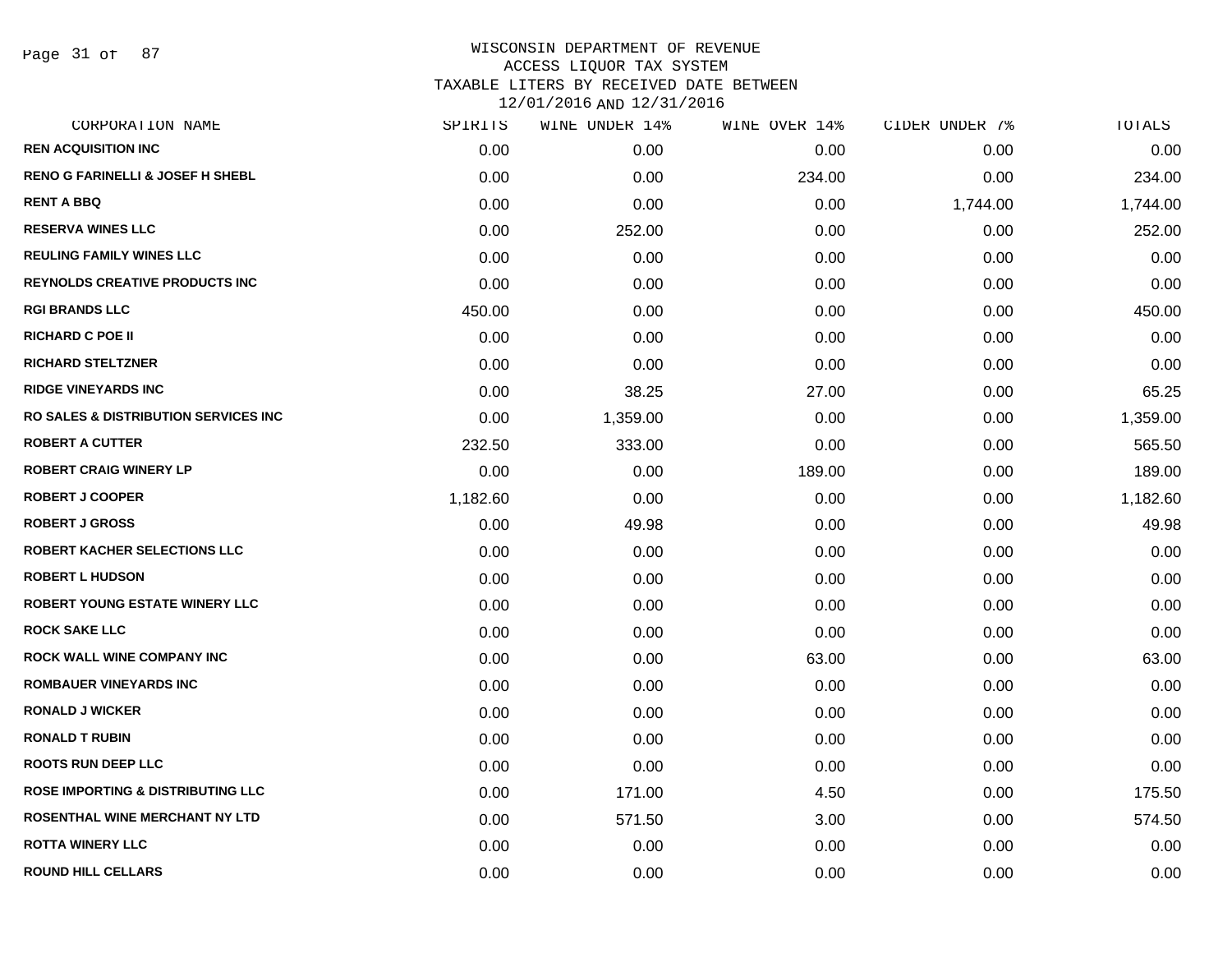#### WISCONSIN DEPARTMENT OF REVENUE ACCESS LIQUOR TAX SYSTEM

TAXABLE LITERS BY RECEIVED DATE BETWEEN

|  | TY\NT\YATQRUDIY\?I\YAT |  |  |
|--|------------------------|--|--|
|  |                        |  |  |

| CORPORATION NAME                                      | SPIRITS    | WINE UNDER 14% | WINE OVER 14% | CIDER UNDER 7% | TOTALS       |
|-------------------------------------------------------|------------|----------------|---------------|----------------|--------------|
| <b>ROUND POND ESTATE LLC</b>                          | 0.00       | 0.00           | 549.00        | 0.00           | 549.00       |
| <b>ROW ELEVEN WINE CO LLC</b>                         | 0.00       | 0.00           | 0.00          | 0.00           | 0.00         |
| <b>ROYAL WINE CORPORATION</b>                         | 18.00      | 5,815.20       | 31.50         | 0.00           | 5,864.70     |
| <b>RUBISSOW FAMILY WINES LLC</b>                      | 0.00       | 0.00           | 0.00          | 0.00           | 0.00         |
| <b>RUSSIAN STANDARD VODKA (USA) INC</b>               | 2,268.00   | 0.00           | 0.00          | 0.00           | 2,268.00     |
| <b>RYAN E ROARK</b>                                   | 0.00       | 0.00           | 0.00          | 0.00           | 0.00         |
| <b>S &amp; R WINES LLC</b>                            | 0.00       | 0.00           | 0.00          | 0.00           | 0.00         |
| <b>SLJGROUP INC</b>                                   | 0.00       | 27,222.12      | 12,041.24     | 0.00           | 39,263.36    |
| <b>SAINTSBURY LLC</b>                                 | 0.00       | 0.00           | 0.00          | 0.00           | 0.00         |
| <b>SAKEONE CORPORATION</b>                            | 0.00       | 102.60         | 628.92        | 0.00           | 731.52       |
| <b>SALOON SPIRITS LLC</b>                             | 0.00       | 0.00           | 0.00          | 0.00           | 0.00         |
| <b>SALVESTRIN WINE CO LLC</b>                         | 0.00       | 0.00           | 0.00          | 0.00           | 0.00         |
| <b>SAN ANTONIO WINERY INC</b>                         | 0.00       | 4,032.00       | 170.00        | 0.00           | 4,202.00     |
| <b>SAN FRANCISCO WINE EXCHANGE INC</b>                | 0.00       | 0.00           | 243.00        | 0.00           | 243.00       |
| <b>SAN GABRIEL VALLEY WAREHOUSE &amp; STORAGE INC</b> | 0.00       | 0.00           | 0.00          | 0.00           | 0.00         |
| <b>SAN JOAQUIN WINE COMPANY INC</b>                   | 0.00       | 0.00           | 0.00          | 0.00           | 0.00         |
| SAN LUIS SPIRITS DISTILLING CO LLC                    | 0.00       | 0.00           | 0.00          | 0.00           | 0.00         |
| <b>SAN MARTINO IMPORTS INC</b>                        | 0.00       | 0.00           | 0.00          | 0.00           | 0.00         |
| <b>SANGLIER SELECTIONS LLC</b>                        | 0.00       | 0.00           | 0.00          | 0.00           | 0.00         |
| <b>SANS LIEGE INC</b>                                 | 0.00       | 0.00           | 0.00          | 0.00           | 0.00         |
| <b>SANS WINE &amp; SPIRITS CO</b>                     | 144.00     | 0.00           | 0.00          | 0.00           | 144.00       |
| SANTA MARGHERITA USA INC                              | 0.00       | $-21,636.00$   | 0.00          | 0.00           | $-21,636.00$ |
| <b>SARACINA VINEYARDS LLC</b>                         | 0.00       | 0.00           | 0.00          | 0.00           | 0.00         |
| <b>SARMENTO'S IMPORTS &amp; EXPORTS INC</b>           | 0.00       | 0.00           | 0.00          | 0.00           | 0.00         |
| <b>SAVIAH ROSE WINERY LLC</b>                         | 0.00       | 0.00           | 0.00          | 0.00           | 0.00         |
| <b>SAZERAC COMPANY INC</b>                            | 393,853.40 | 116.99         | 116.99        | 0.00           | 394,087.38   |
| <b>SAZERAC NORTH AMERICA INC</b>                      | 588,279.90 | 0.00           | 0.00          | 0.00           | 588,279.90   |
| <b>SB WINE CO LLC</b>                                 | 0.00       | 0.00           | 0.00          | 0.00           | 0.00         |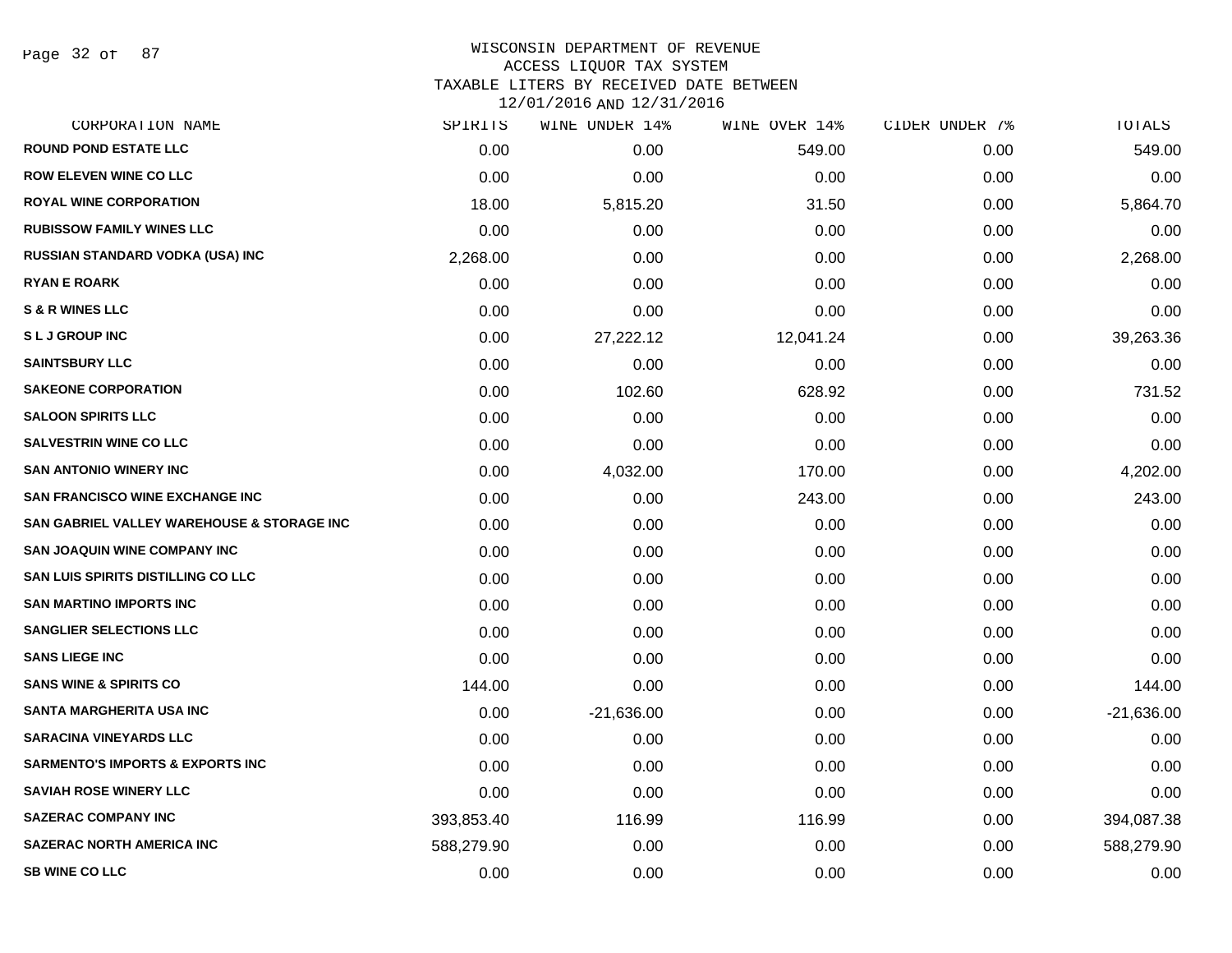Page 33 of 87

| CORPORATION NAME                       | SPIRITS  | WINE UNDER 14% | WINE OVER 14% | CIDER UNDER 7% | TOTALS    |
|----------------------------------------|----------|----------------|---------------|----------------|-----------|
| <b>SBRAGIA FAMILY VINEYARDS LLC</b>    | 0.00     | 0.00           | 0.00          | 0.00           | 0.00      |
| <b>SCENIC ROOT WINEGROWERS LLC</b>     | 0.00     | 0.00           | 0.00          | 0.00           | 0.00      |
| <b>SCHEID VINEYARDS CALIFORNIA INC</b> | 0.00     | 1,314.00       | 49.50         | 0.00           | 1,363.50  |
| <b>SCHMITT SOHNE INC</b>               | 0.00     | 0.00           | 0.00          | 0.00           | 0.00      |
| <b>SCHUG WINERY LLC</b>                | 0.00     | 0.00           | 0.00          | 0.00           | 0.00      |
| <b>SCHUMACHER IMPORTS INC</b>          | 0.00     | 0.00           | 0.00          | 0.00           | 0.00      |
| <b>SCOPERTA IMPORTING CO INC</b>       | 0.00     | 1,917.00       | 0.00          | 0.00           | 1,917.00  |
| <b>SCOTT PAUL WINES OREGON LLC</b>     | 0.00     | 0.00           | 0.00          | 0.00           | 0.00      |
| <b>SEATTLE CIDER COMPANY LLC</b>       | 0.00     | 0.00           | 0.00          | 19.53          | 19.53     |
| <b>SEAVEY VINEYARD LP</b>              | 0.00     | 0.00           | 0.00          | 0.00           | 0.00      |
| <b>SELBY ENTERPRISES INC</b>           | 0.00     | 0.00           | 0.00          | 0.00           | 0.00      |
| SELECTIVE WINE ESTATES INC             | 0.00     | 1,008.00       | 0.00          | 0.00           | 1,008.00  |
| <b>SERGEY CHISTOV</b>                  | 0.00     | 0.00           | 0.00          | 0.00           | 0.00      |
| <b>SERRALLES USA LLC</b>               | 1,666.50 | 0.00           | 0.00          | 0.00           | 1,666.50  |
| <b>SHAFER VINEYARDS INC</b>            | 0.00     | 0.00           | 0.00          | 0.00           | 0.00      |
| <b>SHANNON RIDGE INC</b>               | 0.00     | 3,234.00       | 63.00         | 0.00           | 3,297.00  |
| <b>SHAW-ROSS HOLDING CO LLC</b>        | 3,046.50 | 9,420.00       | 14,704.02     | 0.00           | 27,170.52 |
| SHEA WINE CELLARS LLC                  | 0.00     | 0.00           | 0.00          | 0.00           | 0.00      |
| SHELTON-MACKENZIE WINE COMPANY         | 0.00     | 0.00           | 0.00          | 0.00           | 0.00      |
| <b>SHORTS BREWING COMPANY</b>          | 0.00     | 0.00           | 0.00          | 632.71         | 632.71    |
| SIDNEY FRANK IMPORTING CO INC          | 0.00     | 0.00           | 0.00          | 0.00           | 0.00      |
| SILVER OAK WINE CELLARS LP             | 0.00     | 12.00          | 378.00        | 0.00           | 390.00    |
| SILVER TRIDENT WINERY LLC              | 0.00     | 0.00           | 0.00          | 0.00           | 0.00      |
| <b>SIMIONI IMPORTS LLC</b>             | 0.00     | 0.00           | 0.00          | 0.00           | 0.00      |
| <b>SINSKEY VINEYARDS INC</b>           | 0.00     | 189.00         | 0.00          | 0.00           | 189.00    |
| <b>SIX SIGMA WINERY LLC</b>            | 0.00     | 0.00           | 0.00          | 0.00           | 0.00      |
| <b>SLO DOWN WINES LLC</b>              | 0.00     | 0.00           | 0.00          | 0.00           | 0.00      |
| <b>SMALL VINES WINES INC</b>           | 0.00     | 22.50          | 0.00          | 0.00           | 22.50     |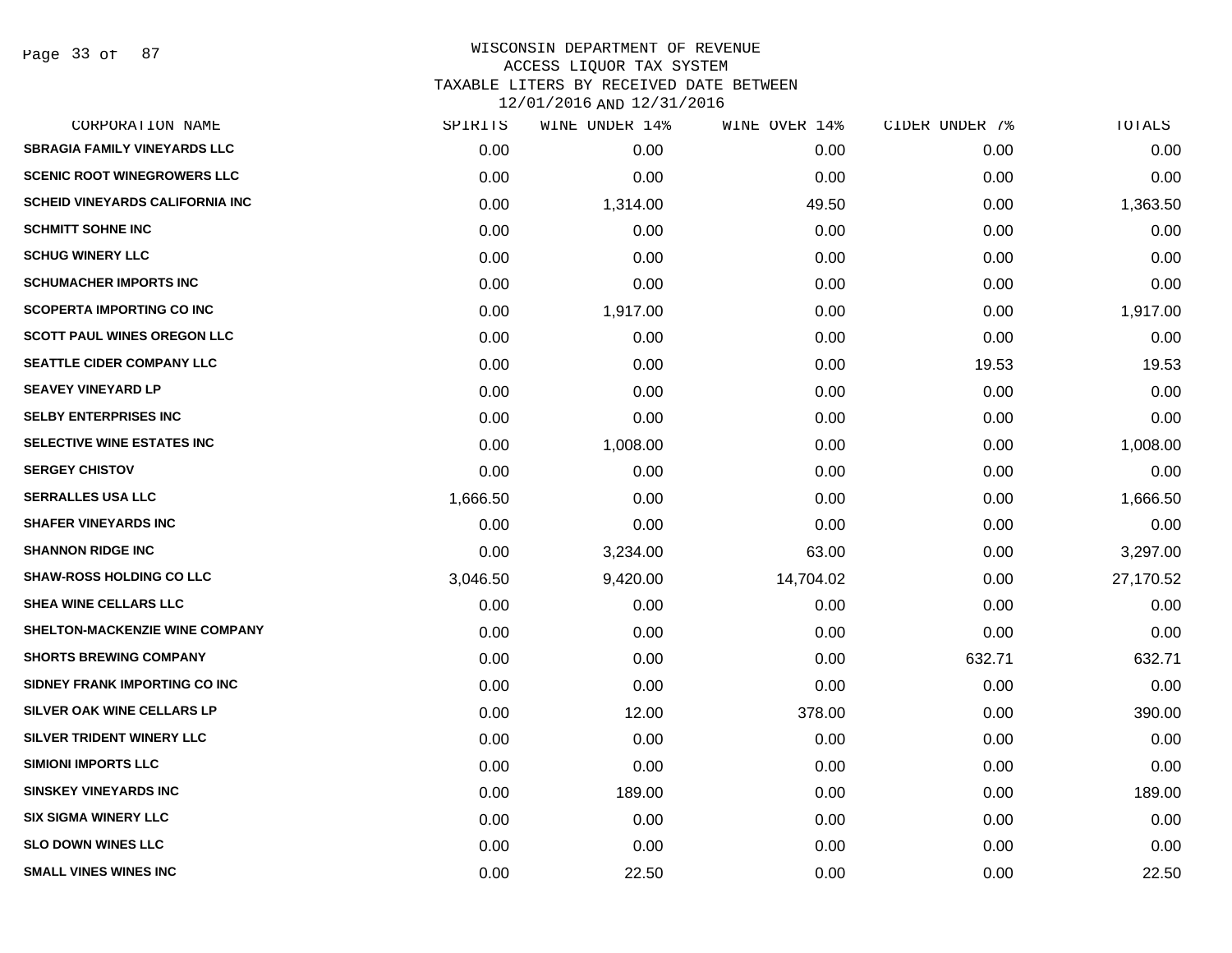Page 34 of 87

| CORPORATION NAME                      | SPIRITS | WINE UNDER 14% | WINE OVER 14% | CIDER UNDER 7% | TOTALS    |
|---------------------------------------|---------|----------------|---------------|----------------|-----------|
| <b>SMITH &amp; SMITH</b>              | 0.00    | 0.00           | 0.00          | 0.00           | 0.00      |
| <b>SMT ACQUISITIONS LLC</b>           | 0.00    | 0.00           | 0.00          | 0.00           | 0.00      |
| <b>SOCIAL ENJOYMENTS LLC</b>          | 0.00    | 0.00           | 0.00          | 0.00           | 0.00      |
| SOGEVINUS FINE WINES USA INC          | 0.00    | 0.00           | 21.50         | 0.00           | 21.50     |
| <b>SOKOL BLOSSER LTD</b>              | 0.00    | 1,530.00       | 0.00          | 0.00           | 1,530.00  |
| <b>SOLBERG DISTILLING LLC</b>         | 0.00    | 0.00           | 0.00          | 0.00           | 0.00      |
| <b>SOLENA CELLARS LLC</b>             | 0.00    | 0.00           | 0.00          | 0.00           | 0.00      |
| SOMERSTON WINE COMPANY, LLC           | 0.00    | 0.00           | 0.00          | 0.00           | 0.00      |
| <b>SONOMA BEVERAGE WORKS INC</b>      | 0.00    | 0.00           | 0.00          | 0.00           | 0.00      |
| SORELLE CASA FINE WINES LLC           | 0.00    | 0.00           | 0.00          | 0.00           | 0.00      |
| <b>SOURCE CODE BEVERAGE LLC</b>       | 0.00    | 0.00           | 0.00          | 0.00           | 0.00      |
| <b>SOUTH BAY WINE GROUP LLC</b>       | 0.00    | 12,483.00      | 0.00          | 0.00           | 12,483.00 |
| <b>SOUTHERN STARZ INC</b>             | 0.00    | 432.00         | 1,179.00      | 0.00           | 1,611.00  |
| SOUTHERN WINE GROUP LLC               | 0.00    | 21.00          | 0.00          | 0.00           | 21.00     |
| <b>SOVEREIGN BRANDS LLC</b>           | 0.00    | 2,506.50       | 0.00          | 0.00           | 2,506.50  |
| <b>SPANN VINEYARDS INC</b>            | 0.00    | 0.00           | 0.00          | 0.00           | 0.00      |
| <b>SPARKLING OREGON LLC</b>           | 0.00    | 0.00           | 0.00          | 0.00           | 0.00      |
| <b>SPEAKEASY SPIRITS LLC</b>          | 156.00  | 0.00           | 0.00          | 0.00           | 156.00    |
| <b>SPENCER HOOPES</b>                 | 0.00    | 0.00           | 0.00          | 0.00           | 0.00      |
| <b>SPIRIT IMPORTS INC</b>             | 360.00  | 0.00           | 0.00          | 0.00           | 360.00    |
| <b>SPLINTER GROUP NAPA LLC</b>        | 0.00    | 0.00           | 0.00          | 0.00           | 0.00      |
| <b>SPOTTSWOODE WINERY INC</b>         | 0.00    | 0.00           | 0.00          | 0.00           | 0.00      |
| <b>SPRING MOUNTAIN VINEYARD INC</b>   | 0.00    | 0.00           | 0.00          | 0.00           | 0.00      |
| <b>SQUARE ONE ORGANIC SPIRITS LLC</b> | 0.00    | 0.00           | 0.00          | 0.00           | 0.00      |
| <b>SQUARE ONE ORGANIC SPIRITS LLC</b> | 22.50   | 0.00           | 0.00          | 0.00           | 22.50     |
| <b>ST GEORGE SPIRITS INC</b>          | 0.00    | 0.00           | 0.00          | 0.00           | 0.00      |
| <b>ST HELENA ESTATE LLC</b>           | 0.00    | 0.00           | 0.00          | 0.00           | 0.00      |
| <b>ST INNOCENT LTD</b>                | 0.00    | 99.00          | 0.00          | 0.00           | 99.00     |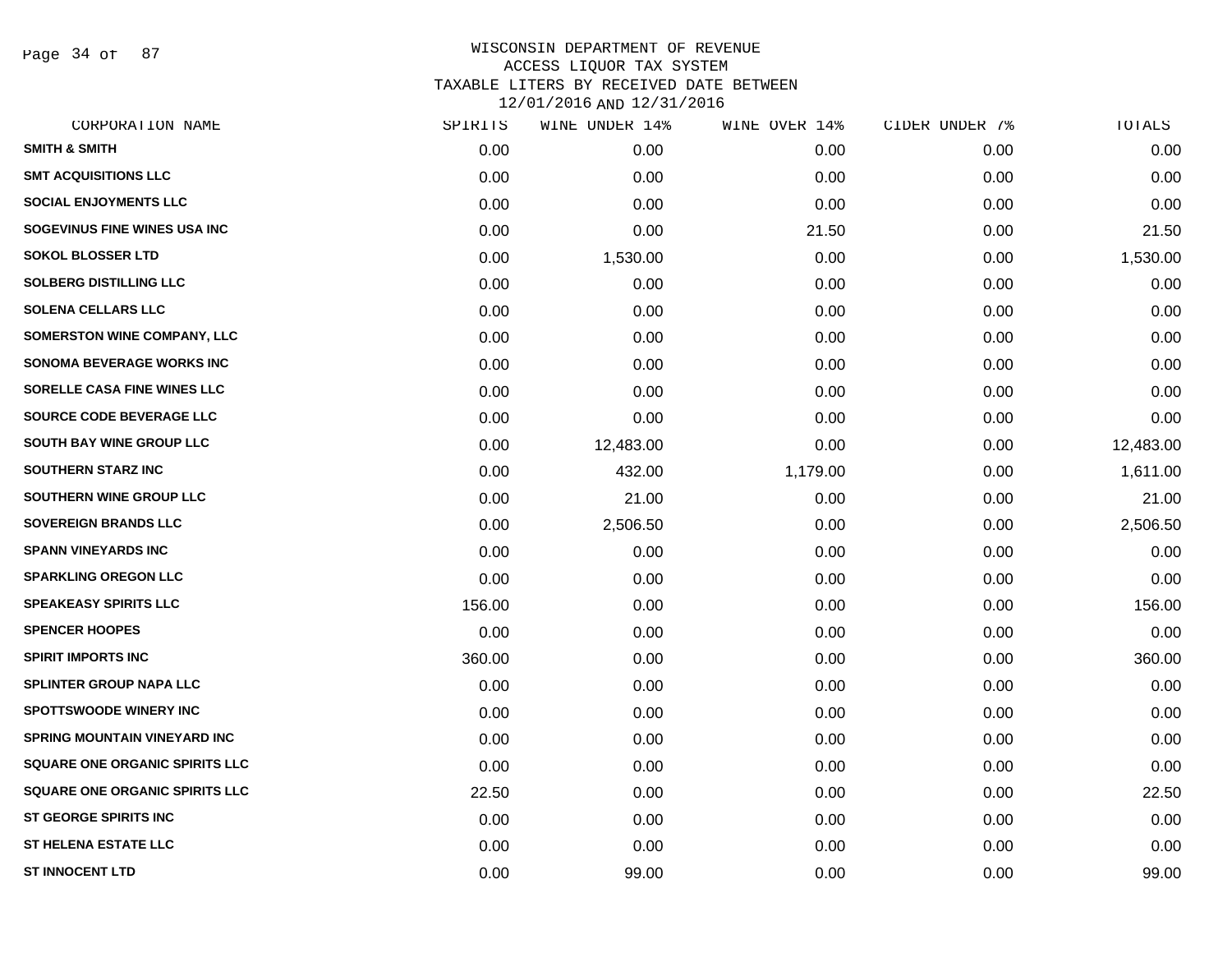Page 35 of 87

| CORPORATION NAME                             | SPIRITS  | WINE UNDER 14% | WINE OVER 14% | CIDER UNDER 7% | TOTALS     |
|----------------------------------------------|----------|----------------|---------------|----------------|------------|
| <b>ST JULIAN WINE COMPANY INC</b>            | 0.00     | 189.00         | 0.00          | 0.00           | 189.00     |
| ST KILLIAN IMPORTING CO INC                  | 0.00     | 0.00           | 0.00          | 0.00           | 0.00       |
| <b>ST SUPERY INC</b>                         | 0.00     | 0.00           | 0.00          | 0.00           | 0.00       |
| <b>STACKED WINES LLC</b>                     | 0.00     | 0.00           | 0.00          | 0.00           | 0.00       |
| <b>STACY RYBACKI</b>                         | 0.00     | 0.00           | 0.00          | 0.00           | 0.00       |
| <b>STAGLIN FAMILY VINEYARD LLC</b>           | 0.00     | 0.00           | 0.00          | 0.00           | 0.00       |
| <b>STANLEY STAWSKI DIST CO INC</b>           | 81.00    | 0.00           | 36.00         | 0.00           | 117.00     |
| <b>STAR INDUSTRIES INC</b>                   | 0.00     | 0.00           | 0.00          | 0.00           | 0.00       |
| <b>STARRY NIGHT WINERY LLC</b>               | 0.00     | 0.00           | 126.00        | 0.00           | 126.00     |
| STE MICHELLE WINE ESTATES LTD                | 72.00    | 103,304.25     | 13,900.50     | 0.00           | 117,276.75 |
| <b>STEELE WINES INC</b>                      | 0.00     | 0.00           | 229.50        | 0.00           | 229.50     |
| <b>STEFANO SALOCCHI</b>                      | 0.00     | 0.00           | 0.00          | 0.00           | 0.00       |
| <b>STELLAR IMPORTING COMPANY LLC</b>         | 0.00     | 0.00           | 0.00          | 0.00           | 0.00       |
| <b>STEM CIDERS LLC</b>                       | 0.00     | 0.00           | 0.00          | 0.00           | 0.00       |
| <b>STEPHAN VINEYARD INC</b>                  | 0.00     | 0.00           | 0.00          | 0.00           | 0.00       |
| STEPHEN DOOLEY WINE CO INC                   | 0.00     | 0.00           | 0.00          | 0.00           | 0.00       |
| <b>STEVE MILES SELECTIONS INC</b>            | 30.00    | 171.00         | 27.00         | 0.00           | 228.00     |
| <b>STEVEN EDMUNDS &amp; CORNELIA ST JOHN</b> | 0.00     | 0.00           | 0.00          | 0.00           | 0.00       |
| <b>STEZ &amp; BOWER</b>                      | 0.00     | 0.00           | 0.00          | 0.00           | 0.00       |
| <b>STOLI GROUP (USA) LLC</b>                 | 6,730.50 | 0.00           | 157.50        | 0.00           | 6,888.00   |
| <b>STOLLER VINEYARDS INC</b>                 | 0.00     | 0.00           | 0.00          | 0.00           | 0.00       |
| STOLLER WHOLESALE WINE & SPIRITS INC         | 189.00   | 0.00           | 18.00         | 0.00           | 207.00     |
| <b>STOLPMAN VINEYARDS LLC</b>                | 0.00     | 0.00           | 0.00          | 0.00           | 0.00       |
| <b>STONEBRAKER-SOLES INC</b>                 | 0.00     | 0.00           | 0.00          | 0.00           | 0.00       |
| <b>STONECUSHION INC</b>                      | 0.00     | 0.00           | 252.00        | 0.00           | 252.00     |
| SUGARLANDS DISTILLING COMPANY LLC            | 0.00     | 0.00           | 0.00          | 0.00           | 0.00       |
| <b>SURVILLE ENTERPRISES CORP</b>             | 0.00     | 6,719.22       | 495.00        | 0.00           | 7,214.22   |
| <b>SUTTER HOME WINERY INC</b>                | 252.00   | 433,035.09     | 7,456.50      | 753.00         | 441,496.59 |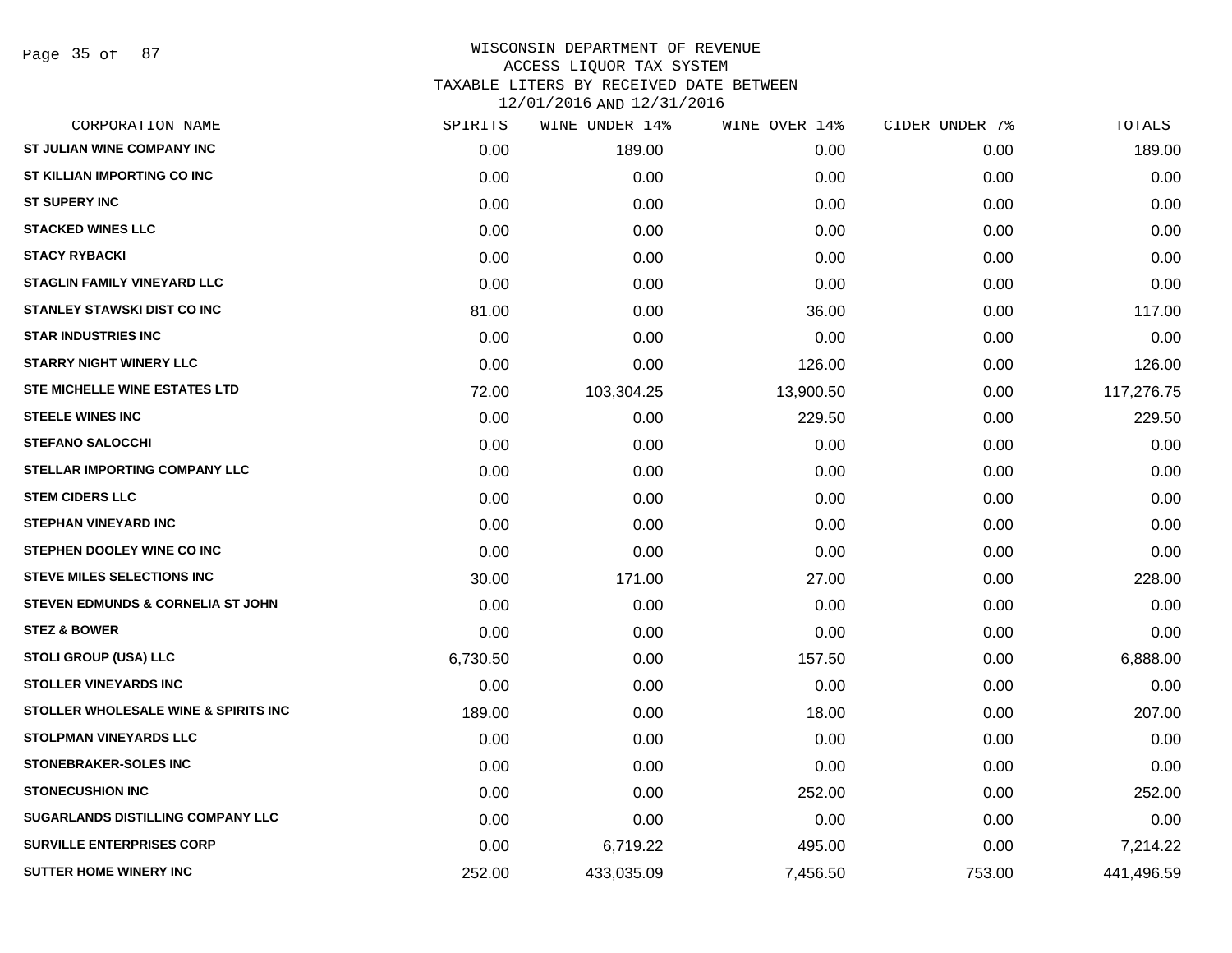Page 36 of 87

| CORPORATION NAME                       | SPIRITS  | WINE UNDER 14% | WINE OVER 14% | CIDER UNDER 7% | TOTALS   |
|----------------------------------------|----------|----------------|---------------|----------------|----------|
| <b>SVENSKA FOOD &amp; BEVERAGE LLC</b> | 0.00     | 0.00           | 0.00          | 0.00           | 0.00     |
| <b>SVP WINERY LLC</b>                  | 0.00     | 378.00         | 126.00        | 0.00           | 504.00   |
| <b>T ELENTENY HOLDINGS LLC</b>         | 0.00     | 513.00         | 126.00        | 9.00           | 648.00   |
| <b>TAFT STREET INC</b>                 | 0.00     | 0.00           | 0.00          | 0.00           | 0.00     |
| <b>TAKARA SAKE USA INC</b>             | 0.00     | 810.00         | 0.00          | 18.00          | 828.00   |
| <b>TALLEY VINEYARDS INC</b>            | 0.00     | 63.00          | 0.00          | 0.00           | 63.00    |
| <b>TAMBER BEY VINEYARDS LLC</b>        | 0.00     | 0.00           | 0.00          | 0.00           | 0.00     |
| <b>TATOMER INC</b>                     | 0.00     | 0.00           | 0.00          | 0.00           | 0.00     |
| <b>TATOOSH DISTILLERY LLC</b>          | 0.00     | 0.00           | 0.00          | 0.00           | 0.00     |
| <b>TATTERSALL COMPANIES LLC</b>        | 157.70   | 0.00           | 0.00          | 0.00           | 157.70   |
| <b>TEQUILA PARTIDA LLC</b>             | 0.00     | 0.00           | 0.00          | 0.00           | 0.00     |
| <b>TERRA VINUM LLC</b>                 | 0.00     | 0.00           | 0.00          | 0.00           | 0.00     |
| <b>TERRANEO MERCHANTS INC</b>          | 136.50   | 27.00          | 0.00          | 0.00           | 163.50   |
| <b>TERRAVANT WINE COMPANY LLC</b>      | 0.00     | 0.00           | 0.00          | 0.00           | 0.00     |
| <b>TERRESSENTIA CORPORATION</b>        | 0.00     | 0.00           | 0.00          | 0.00           | 0.00     |
| <b>TERRIZZI VINO INC</b>               | 0.00     | 117.00         | 0.00          | 0.00           | 117.00   |
| <b>TESTA WINES OF THE WORLD LTD</b>    | 0.00     | 0.00           | 0.00          | 0.00           | 0.00     |
| <b>TGE LLC</b>                         | 0.00     | 224.40         | 0.00          | 0.00           | 224.40   |
| THE AUSTRALIAN WINE CONNECTION INC     | 0.00     | 0.00           | 0.00          | 0.00           | 0.00     |
| THE BIALE ESTATE                       | 0.00     | 0.00           | 126.00        | 0.00           | 126.00   |
| THE BLACK PRINCE DISTILLERY INC        | 0.00     | 0.00           | 0.00          | 0.00           | 0.00     |
| THE BRANDER VINEYARD                   | 0.00     | 0.00           | 0.00          | 0.00           | 0.00     |
| THE BUSINESS CHAIN INC                 | 0.00     | 0.00           | 0.00          | 0.00           | 0.00     |
| THE EDRINGTON GROUP USA LLC            | 9,721.05 | 0.00           | 0.00          | 0.00           | 9,721.05 |
| THE HESS COLLECTION WINERY             | 0.00     | 989.00         | 140.00        | 0.00           | 1,129.00 |
| THE HOUSE OF BURGUNDY INC              | 0.00     | 0.00           | 0.00          | 0.00           | 0.00     |
| THE INFINITE MONKEY THEOREM INC        | 0.00     | 0.00           | 0.00          | 0.00           | 0.00     |
| THE MEEKER VINEYARD                    | 0.00     | 54.00          | 522.00        | 0.00           | 576.00   |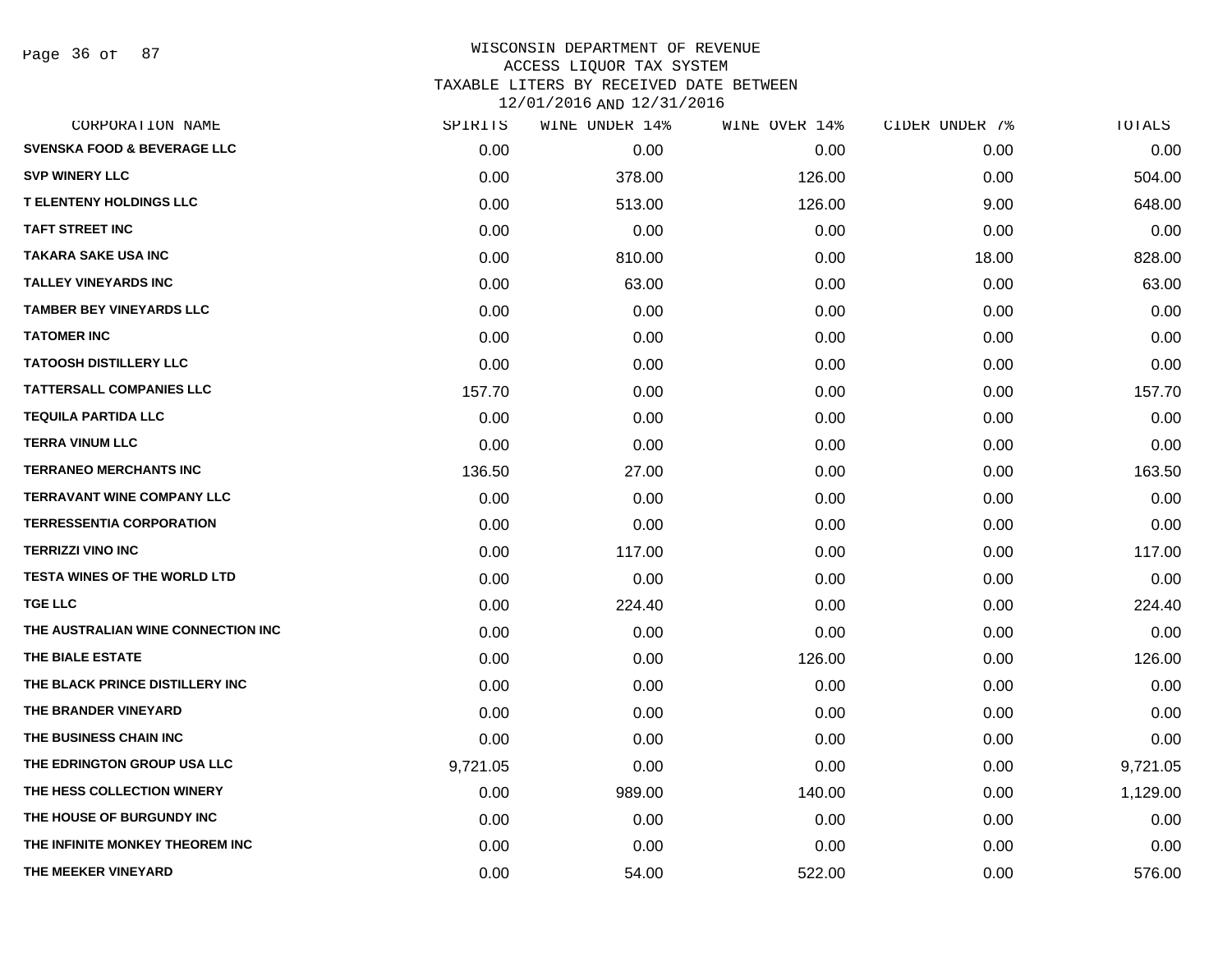Page 37 of 87

| CORPORATION NAME                       | SPIRITS | WINE UNDER 14% | WINE OVER 14% | CIDER UNDER 7% | TOTALS     |
|----------------------------------------|---------|----------------|---------------|----------------|------------|
| THE MORLET SELECTION INC               | 0.00    | 0.00           | 0.00          | 0.00           | 0.00       |
| THE MORNE WINE COMPANY                 | 0.00    | 252.00         | 0.00          | 0.00           | 252.00     |
| THE R.S. LIPMAN COMPANY                | 0.00    | 0.00           | 0.00          | 0.00           | 0.00       |
| THE RIVER WINE INC                     | 0.00    | 0.00           | 0.00          | 0.00           | 0.00       |
| THE SILVERADO VINEYARDS                | 0.00    | 0.00           | 0.00          | 0.00           | 0.00       |
| THE SORTING TABLE LLC                  | 0.00    | 160.50         | 0.00          | 0.00           | 160.50     |
| THE TRITON COLLECTION INC              | 0.00    | 567.00         | 0.00          | 0.00           | 567.00     |
| THE WINE GROUP INC                     | 0.00    | 724,305.32     | 12,987.00     | 0.00           | 737,292.32 |
| THE WINE SOURCE INC                    | 0.00    | 252.00         | 0.00          | 0.00           | 252.00     |
| THE WOODMAR GROUP LLC                  | 0.00    | 2,709.00       | 819.00        | 0.00           | 3,528.00   |
| THIENOT USA INC                        | 0.00    | 180.00         | 36.00         | 0.00           | 216.00     |
| <b>THOMAS D MORTIMER</b>               | 0.00    | 0.00           | 0.00          | 0.00           | 0.00       |
| THREE FAT GUYS WINE LLC                | 0.00    | 0.00           | 0.00          | 0.00           | 0.00       |
| THREE RING PRODUCTIONS LLC             | 0.00    | 0.00           | 0.00          | 0.00           | 0.00       |
| <b>TI BEVERAGE GROUP LTD</b>           | 0.00    | 0.00           | 0.00          | 0.00           | 0.00       |
| TIERRA DIVINA VINEYARD LLC             | 0.00    | 63.00          | 219.26        | 0.00           | 282.26     |
| <b>TITUS &amp; TITUS</b>               | 0.00    | 0.00           | 0.00          | 0.00           | 0.00       |
| TMR WINE COMPANY LLC                   | 0.00    | 0.00           | 0.00          | 0.00           | 0.00       |
| TOAD HOLLOW VINEYARDS INC              | 0.00    | 2,046.00       | 630.00        | 0.00           | 2,676.00   |
| <b>TOBIN JAMES CELLARS</b>             | 0.00    | 0.00           | 0.00          | 0.00           | 0.00       |
| <b>TOBY BEALL</b>                      | 0.00    | 0.00           | 0.00          | 0.00           | 0.00       |
| <b>TOLLIVER RANCH BRANDS LLC</b>       | 0.00    | 45.00          | 657.00        | 0.00           | 702.00     |
| <b>TREANA WINERY LLC</b>               | 0.00    | 0.00           | 0.00          | 0.00           | 0.00       |
| <b>TREASURY CHATEAU &amp; ESTATES</b>  | 0.00    | 0.00           | 0.00          | 0.00           | 0.00       |
| TREASURY WINE ESTATES AMERICAS COMPANY | 0.00    | 141,671.01     | 7,778.25      | 0.00           | 149,449.26 |
| <b>TREFETHEN VINEYARDS WINERY INC</b>  | 0.00    | 0.00           | 0.00          | 0.00           | 0.00       |
| <b>TREFETHEN VINEYARDS WINERY INC</b>  | 0.00    | 252.00         | 216.00        | 0.00           | 468.00     |
| <b>TRENTADUE WINERY LLC</b>            | 0.00    | 378.00         | 63.00         | 0.00           | 441.00     |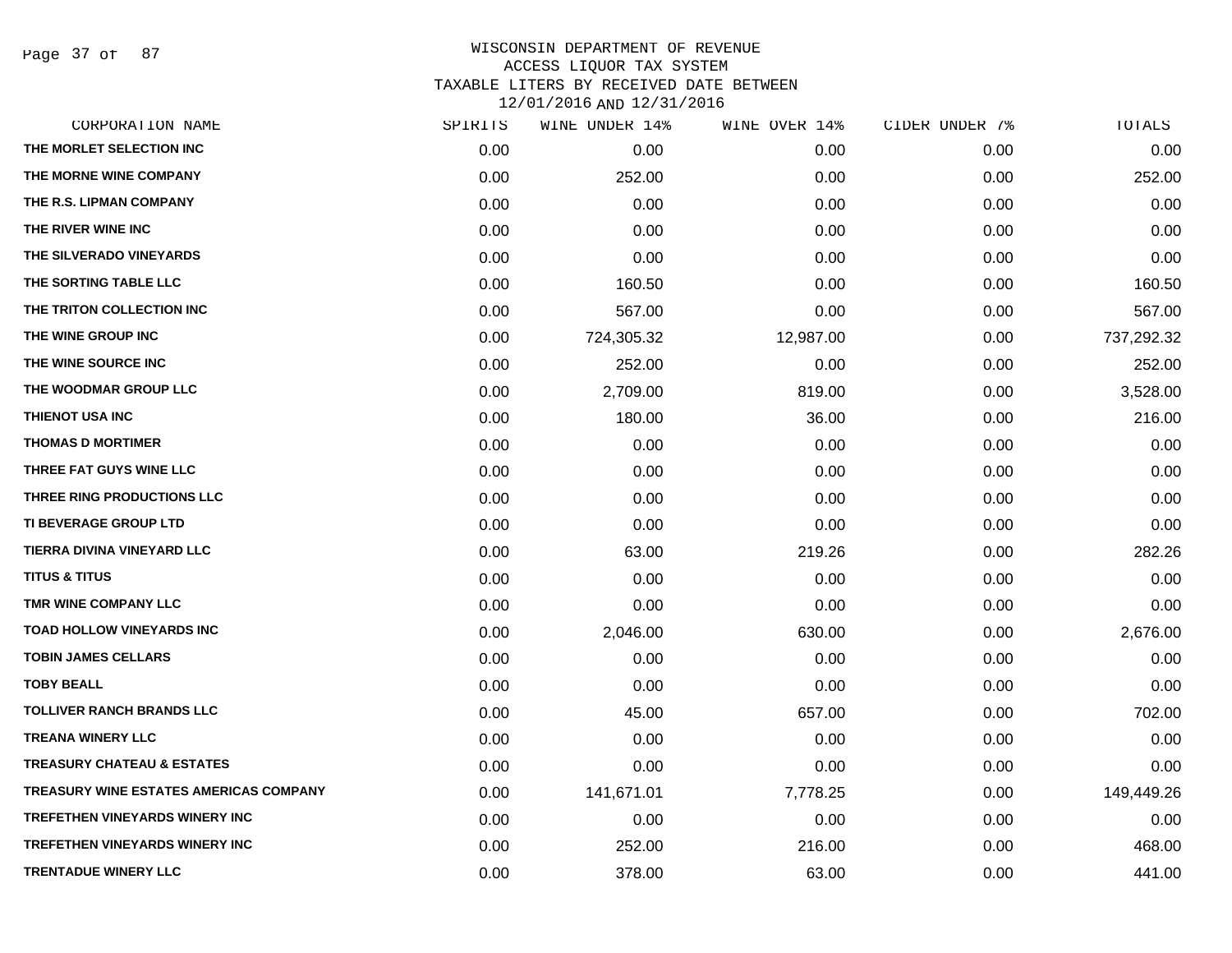Page 38 of 87

#### WISCONSIN DEPARTMENT OF REVENUE ACCESS LIQUOR TAX SYSTEM

TAXABLE LITERS BY RECEIVED DATE BETWEEN

| CORPORATION NAME                     | SPIRITS    | WINE UNDER 14% | WINE OVER 14% | CIDER UNDER 7% | TOTALS     |
|--------------------------------------|------------|----------------|---------------|----------------|------------|
| TRI VIN IMPORTS INC                  | 0.00       | 5,418.00       | 0.00          | 0.00           | 5,418.00   |
| <b>TRI-STAR MARKETING INC</b>        | 0.00       | 6,021.00       | 378.00        | 0.00           | 6,399.00   |
| <b>TRINITAS CELLARS LLC</b>          | 0.00       | 0.00           | 0.00          | 0.00           | 0.00       |
| <b>TRIONE VINEYARDS LLC</b>          | 0.00       | 0.00           | 54.00         | 0.00           | 54.00      |
| <b>TURLEY WINE CELLARS INC</b>       | 0.00       | 0.00           | 0.00          | 0.00           | 0.00       |
| <b>TURN KEY WINE BRANDS LLC</b>      | 0.00       | 540.00         | 0.00          | 0.00           | 540.00     |
| <b>TURNBULL WINE CELLARS</b>         | 0.00       | 0.00           | 0.00          | 0.00           | 0.00       |
| TWIN PEAKS WINERY INC                | 0.00       | 0.00           | 0.00          | 0.00           | 0.00       |
| TY KU, LLC                           | 94.50      | 19.80          | 111.96        | 0.00           | 226.26     |
| UN SOGNO LLC                         | 0.00       | 0.00           | 0.00          | 0.00           | 0.00       |
| UNCLE JOHN'S FRUIT HOUSE WINERY LLC  | 0.00       | 0.00           | 0.00          | 1,299.16       | 1,299.16   |
| <b>UNION WINE COMPANY</b>            | 0.00       | 1,071.00       | 0.00          | 0.00           | 1,071.00   |
| UNITED SPIRITS INC                   | 0.00       | 0.00           | 0.00          | 0.00           | 0.00       |
| UNITED STATES DISTILLED PRODUCTS CO. | 126,219.60 | 56,677.10      | 4,788.00      | 0.00           | 187,684.70 |
| UNITED WINE AND SPIRITS LLC          | 0.00       | 0.00           | 0.00          | 0.00           | 0.00       |
| UNTI WINE CO LLC                     | 0.00       | 0.00           | 0.00          | 0.00           | 0.00       |
| <b>USA WINE IMPORTS INC</b>          | 0.00       | 252.00         | 0.00          | 0.00           | 252.00     |
| <b>USA WINE WEST LLC</b>             | 180.00     | 2,767.50       | 150.00        | 0.00           | 3,097.50   |
| <b>UVE ENTERPRISES INC</b>           | 0.00       | 531.00         | 103.50        | 0.00           | 634.50     |
| V&CLLC                               | 0.00       | 0.00           | 0.00          | 0.00           | 0.00       |
| <b>V2 WINE GROUP LLC</b>             | 0.00       | 0.00           | 690.00        | 0.00           | 690.00     |
| <b>VALCKENBERG INTERNATIONAL INC</b> | 0.00       | 0.00           | 0.00          | 0.00           | 0.00       |
| <b>VALOR WINE CO LLC</b>             | 0.00       | 0.00           | 0.00          | 0.00           | 0.00       |
| VAN RUITEN FAMILY WINERY LLC         | 0.00       | 0.00           | 0.00          | 0.00           | 0.00       |
| <b>VANDER MILL LLC</b>               | 0.00       | 0.00           | 0.00          | 4,924.34       | 4,924.34   |
| <b>VEN CAL RANCHES LLC</b>           | 0.00       | 0.00           | 0.00          | 0.00           | 0.00       |
| <b>VENGE VINEYARDS INC</b>           | 0.00       | 0.00           | 0.00          | 0.00           | 0.00       |
| <b>VERITY WINES LLC</b>              | 0.00       | 0.00           | 0.00          | 0.00           | 0.00       |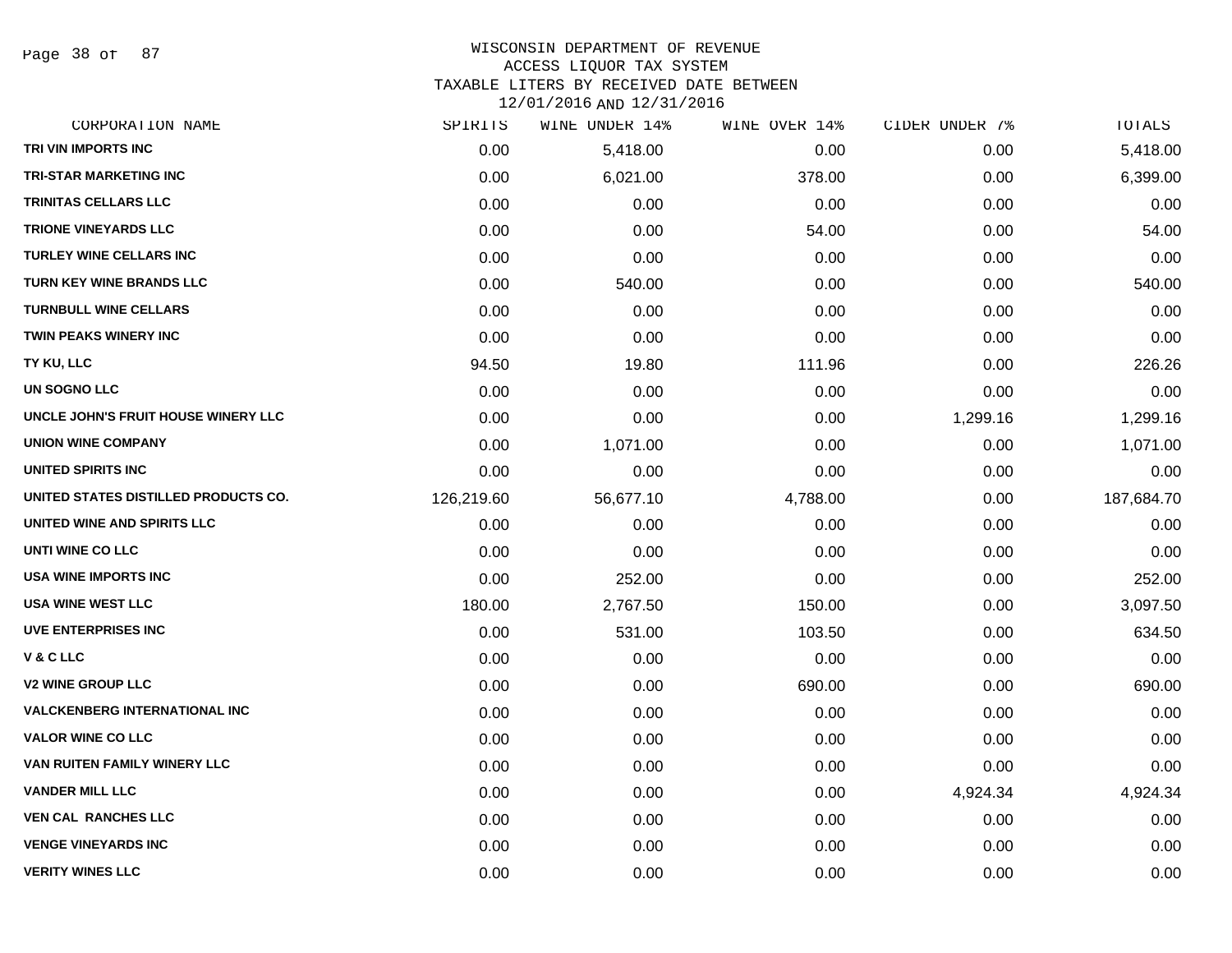Page 39 of 87

# WISCONSIN DEPARTMENT OF REVENUE ACCESS LIQUOR TAX SYSTEM TAXABLE LITERS BY RECEIVED DATE BETWEEN

| CORPORATION NAME                      | SPIRITS | WINE UNDER 14% | WINE OVER 14% | CIDER UNDER 7% | TOTALS   |
|---------------------------------------|---------|----------------|---------------|----------------|----------|
| <b>VERMEIL WINE GROUP LLC</b>         | 0.00    | 0.00           | 0.00          | 0.00           | 0.00     |
| <b>VERMONT HARD CIDER COMPANY LLC</b> | 0.00    | 0.00           | 0.00          | 0.00           | 0.00     |
| VI. SCO. INC                          | 0.00    | 2,547.00       | 0.00          | 0.00           | 2,547.00 |
| <b>VIAS IMPORTS LTD</b>               | 0.00    | 85.50          | 0.00          | 0.00           | 85.50    |
| <b>VICENTE GANDIA USA INC</b>         | 0.00    | 0.00           | 0.00          | 0.00           | 0.00     |
| <b>VIEUX VINS INC</b>                 | 0.00    | 537.00         | 252.00        | 0.00           | 789.00   |
| <b>VIGNAIOLI LTD</b>                  | 0.00    | 0.00           | 0.00          | 0.00           | 0.00     |
| <b>VIKRE DISTILLERY LLC</b>           | 405.00  | 0.00           | 0.00          | 0.00           | 405.00   |
| <b>VILLA CREEK INC</b>                | 0.00    | 0.00           | 0.00          | 0.00           | 0.00     |
| <b>VILLA ENCINAL PARTNERS LP</b>      | 0.00    | 0.00           | 183.00        | 0.00           | 183.00   |
| VIN DE ZO LLC                         | 0.00    | 0.00           | 0.00          | 0.00           | 0.00     |
| <b>VIN DIVINO LTD</b>                 | 0.00    | 756.00         | 666.00        | 0.00           | 1,422.00 |
| <b>VINA ROBLES INC</b>                | 0.00    | 0.00           | 45.00         | 0.00           | 45.00    |
| <b>VINAMERICAS INC</b>                | 0.00    | 441.00         | 0.00          | 0.00           | 441.00   |
| <b>VINCENZO PADULA</b>                | 0.00    | 1,431.00       | 0.00          | 0.00           | 1,431.00 |
| <b>VINE CLIFF WINERY INC</b>          | 0.00    | 0.00           | 0.00          | 0.00           | 0.00     |
| <b>VINE CONNECTIONS LLC</b>           | 0.00    | 1,341.00       | 2,761.56      | 0.00           | 4,102.56 |
| <b>VINEBURG LLC</b>                   | 0.00    | 0.00           | 504.00        | 0.00           | 504.00   |
| <b>VINEDREA WINES LLC</b>             | 0.00    | 0.00           | 0.00          | 0.00           | 0.00     |
| <b>VINEYARD 29 LLC</b>                | 0.00    | 0.00           | 0.00          | 0.00           | 0.00     |
| <b>VINEYARD BRANDS LLC</b>            | 0.00    | 4,235.50       | 822.00        | 0.00           | 5,057.50 |
| <b>VINEYARD VARIETIES INC</b>         | 0.00    | 0.00           | 0.00          | 0.00           | 0.00     |
| <b>VINIFERA IMPORTS LTD</b>           | 0.00    | 0.00           | 0.00          | 0.00           | 0.00     |
| <b>VINIFERA WINE COMPANY LLC</b>      | 0.00    | 0.00           | 252.00        | 0.00           | 252.00   |
| <b>VINO DEL SOL INC</b>               | 0.00    | 742.50         | 36.00         | 0.00           | 778.50   |
| <b>VINO ET SPIRITUS LLC</b>           | 0.00    | 477.00         | 0.00          | 0.00           | 477.00   |
| <b>VINO LOGICS CORPORATION</b>        | 0.00    | 999.00         | 0.00          | 0.00           | 999.00   |
| <b>VINO.COM LLC</b>                   | 94.50   | 252.00         | 378.00        | 2,862.00       | 3,586.50 |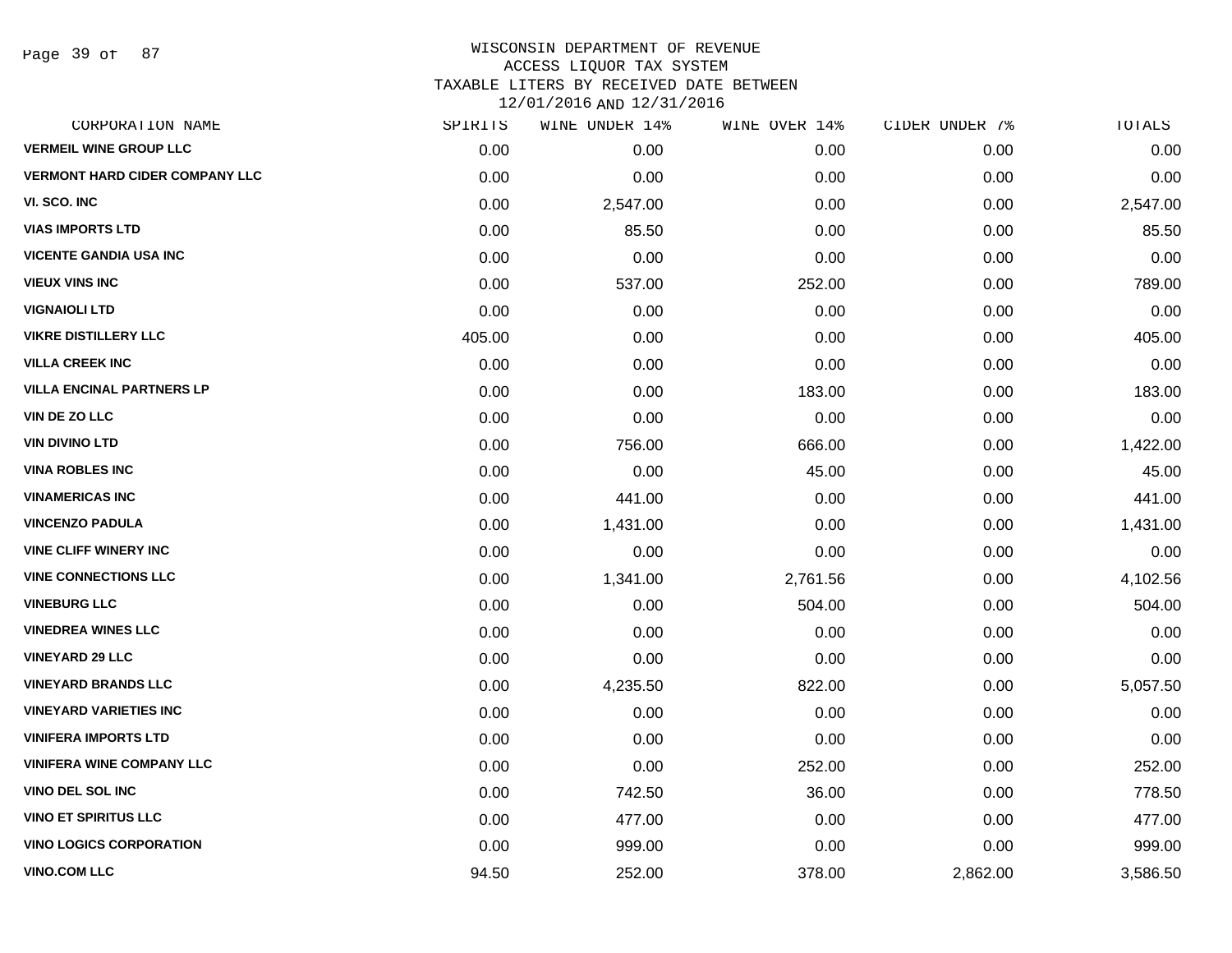Page 40 of 87

## WISCONSIN DEPARTMENT OF REVENUE ACCESS LIQUOR TAX SYSTEM TAXABLE LITERS BY RECEIVED DATE BETWEEN

| CORPORATION NAME                               | SPIRITS   | WINE UNDER 14% | WINE OVER 14% | CIDER UNDER 7% | TOTALS    |
|------------------------------------------------|-----------|----------------|---------------|----------------|-----------|
| <b>VINOVIA WINE GROUP INC</b>                  | 0.00      | 0.00           | 0.00          | 0.00           | 0.00      |
| <b>VINTAGE '59 IMPORTS LLC</b>                 | 0.00      | 432.00         | 0.00          | 0.00           | 432.00    |
| <b>VINTAGE POINT LLC</b>                       | 0.00      | 0.00           | 0.00          | 0.00           | 0.00      |
| <b>VINTURE WINE COMPANY LLC</b>                | 0.00      | 0.00           | 0.00          | 0.00           | 0.00      |
| <b>VINTUS LLC</b>                              | 0.00      | 630.00         | 0.00          | 0.00           | 630.00    |
| <b>VINTWOOD INTERNATIONAL LTD</b>              | 0.00      | 0.00           | 0.00          | 0.00           | 0.00      |
| <b>VITANI SPIRITS LLC</b>                      | 0.00      | 0.00           | 0.00          | 0.00           | 0.00      |
| <b>VOTTO VINES IMPORTING INC</b>               | 0.00      | 0.00           | 0.00          | 0.00           | 0.00      |
| <b>W J DEUTSCH &amp; SONS LTD</b>              | 6,636.88  | 66,976.23      | 5,031.00      | 0.00           | 78,644.11 |
| <b>WAGNER WINE COMPANY LLC</b>                 | 0.00      | 2,520.00       | 4,593.00      | 0.00           | 7,113.00  |
| <b>WALLA WALLA VINTNERS LLC</b>                | 0.00      | 0.00           | 169.50        | 0.00           | 169.50    |
| <b>WARWICK VALLEY WINE CO INC</b>              | 0.00      | 0.00           | 0.00          | 0.00           | 0.00      |
| <b>WEBSTER BARNES LLC</b>                      | 0.00      | 0.00           | 0.00          | 0.00           | 0.00      |
| <b>WEIBEL INCORPORATED</b>                     | 0.00      | 0.00           | 0.00          | 0.00           | 0.00      |
| <b>WEIN BAUER INC</b>                          | 0.00      | 10,892.61      | 0.00          | 0.00           | 10,892.61 |
| <b>WEST COAST WINE PARTNERS LLC</b>            | 0.00      | 0.00           | 189.00        | 0.00           | 189.00    |
| <b>WESTERN SPIRITS BEVERAGE CO LLC</b>         | 2,223.00  | 0.00           | 0.00          | 0.00           | 2,223.00  |
| <b>WEYGANDT-METZLER IMPORTING LTD</b>          | 0.00      | 0.00           | 0.00          | 0.00           | 0.00      |
| <b>WHITE OAK VINEYARDS &amp; WINERY LLC</b>    | 0.00      | 0.00           | 0.00          | 0.00           | 0.00      |
| <b>WHYTE AND MACKAY (AMERICAS) LIMITED LLC</b> | 0.00      | 0.00           | 0.00          | 0.00           | 0.00      |
| <b>WI INC</b>                                  | 0.00      | 0.00           | 0.00          | 0.00           | 0.00      |
| <b>WILD WOOD VINEYARD &amp; WINERY</b>         | 0.00      | 0.00           | 0.00          | 0.00           | 0.00      |
| <b>WILLAKENZIE ESTATE INC</b>                  | 0.00      | 0.00           | 0.00          | 0.00           | 0.00      |
| <b>WILLAMETTE VALLEY VINEYARDS INC</b>         | 0.00      | 63.00          | 63.00         | 0.00           | 126.00    |
| <b>WILLIAM GRANT &amp; SONS INC</b>            | 24,827.40 | 0.00           | 0.00          | 0.00           | 24,827.40 |
| <b>WILLIAM J WOLF</b>                          | 0.00      | 0.00           | 0.00          | 0.00           | 0.00      |
| <b>WILLIAM P KNUTTEL</b>                       | 0.00      | 0.00           | 0.00          | 0.00           | 0.00      |
| <b>WILLIAM PRICE III</b>                       | 0.00      | 0.00           | 126.00        | 0.00           | 126.00    |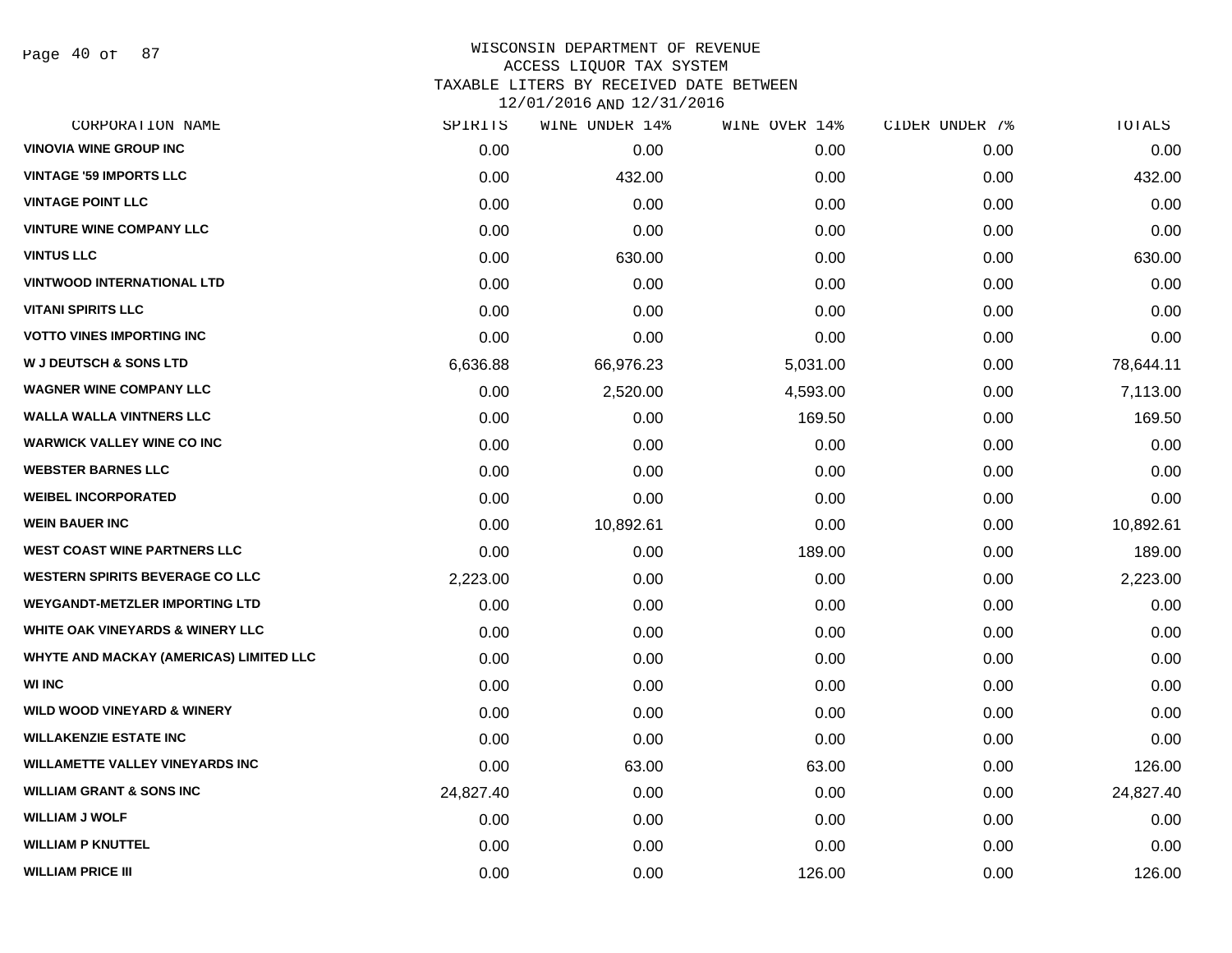Page 41 of 87

## WISCONSIN DEPARTMENT OF REVENUE ACCESS LIQUOR TAX SYSTEM TAXABLE LITERS BY RECEIVED DATE BETWEEN

| CORPORATION NAME                               | SPIRITS | WINE UNDER 14% | WINE OVER 14% | CIDER UNDER 7% | TOTALS    |
|------------------------------------------------|---------|----------------|---------------|----------------|-----------|
| <b>WILLIAM WOODRUFF</b>                        | 0.00    | 216.00         | 0.00          | 0.00           | 216.00    |
| <b>WILLIAMS &amp; SELYEM LLC</b>               | 0.00    | 0.00           | 0.00          | 0.00           | 0.00      |
| <b>WILSON CREEK WINERY &amp; VINEYARDS INC</b> | 0.00    | 0.00           | 0.00          | 0.00           | 0.00      |
| <b>WILSON DANIELS LLC</b>                      | 0.00    | 1,800.00       | 117.00        | 0.00           | 1,917.00  |
| <b>WINDY CITY DISTILLING INC</b>               | 0.00    | 0.00           | 0.00          | 0.00           | 0.00      |
| <b>WINDY HILL SPIRITS INC</b>                  | 0.00    | 0.00           | 0.00          | 0.00           | 0.00      |
| <b>WINE BRIDGE IMPORTS INC</b>                 | 0.00    | 441.00         | 63.00         | 0.00           | 504.00    |
| WINE COUNTRY INTERNATIONAL INC                 | 0.00    | 0.00           | 0.00          | 0.00           | 0.00      |
| <b>WINE CREEK LLC</b>                          | 0.00    | 0.00           | 0.00          | 0.00           | 0.00      |
| <b>WINE HOOLIGANS LLC</b>                      | 0.00    | 540.00         | 0.00          | 0.00           | 540.00    |
| <b>WINE WINE SITUATION LLC</b>                 | 0.00    | 0.00           | 0.00          | 0.00           | 0.00      |
| <b>WINEPLAYGROUND.COM INC</b>                  | 0.00    | 0.00           | 0.00          | 0.00           | 0.00      |
| <b>WINERIES &amp; SELECT PRODUCTS LLC</b>      | 0.00    | 666.00         | 376.00        | 0.00           | 1,042.00  |
| WINERY AT BLACK STAR FARMS LLC                 | 0.00    | 0.00           | 0.00          | 0.00           | 0.00      |
| <b>WINERY EXCHANGE, INC.</b>                   | 0.00    | 11,772.00      | 0.00          | 0.00           | 11,772.00 |
| <b>WINES OF FRANCE INC</b>                     | 0.00    | 639.00         | 0.00          | 0.00           | 639.00    |
| <b>WINES UNLIMITED INC</b>                     | 0.00    | 0.00           | 0.00          | 0.00           | 0.00      |
| <b>WINESELLERS LTD</b>                         | 0.00    | 5,331.90       | 0.00          | 127.00         | 5,458.90  |
| <b>WISD LLC</b>                                | 0.00    | 63.00          | 567.00        | 0.00           | 630.00    |
| <b>WOODSON WINES LLC</b>                       | 0.00    | 0.00           | 0.00          | 0.00           | 0.00      |
| <b>WORLD TRAVELER IMPORTS LLC</b>              | 0.00    | 414.00         | 0.00          | 0.00           | 414.00    |
| <b>WORLDWIDE CELLARS INC</b>                   | 0.00    | 1,786.50       | 18.00         | 0.00           | 1,804.50  |
| <b>WYOMING WHISKEY INC</b>                     | 414.00  | 0.00           | 0.00          | 0.00           | 414.00    |
| YAEGAKI CORPORATION OF USA                     | 0.00    | 0.00           | 126.00        | 0.00           | 126.00    |
| <b>ZD WINES LLC</b>                            | 0.00    | 0.00           | 18.00         | 0.00           | 18.00     |
| <b>ZEILER SPIRITS LLC</b>                      | 0.00    | 0.00           | 0.00          | 0.00           | 0.00      |
| <b>ZEPALTAS WINES LLC</b>                      | 0.00    | 0.00           | 0.00          | 0.00           | 0.00      |
| <b>ZONIN USA INC</b>                           | 0.00    | 10,421.38      | 288.00        | 0.00           | 10,709.38 |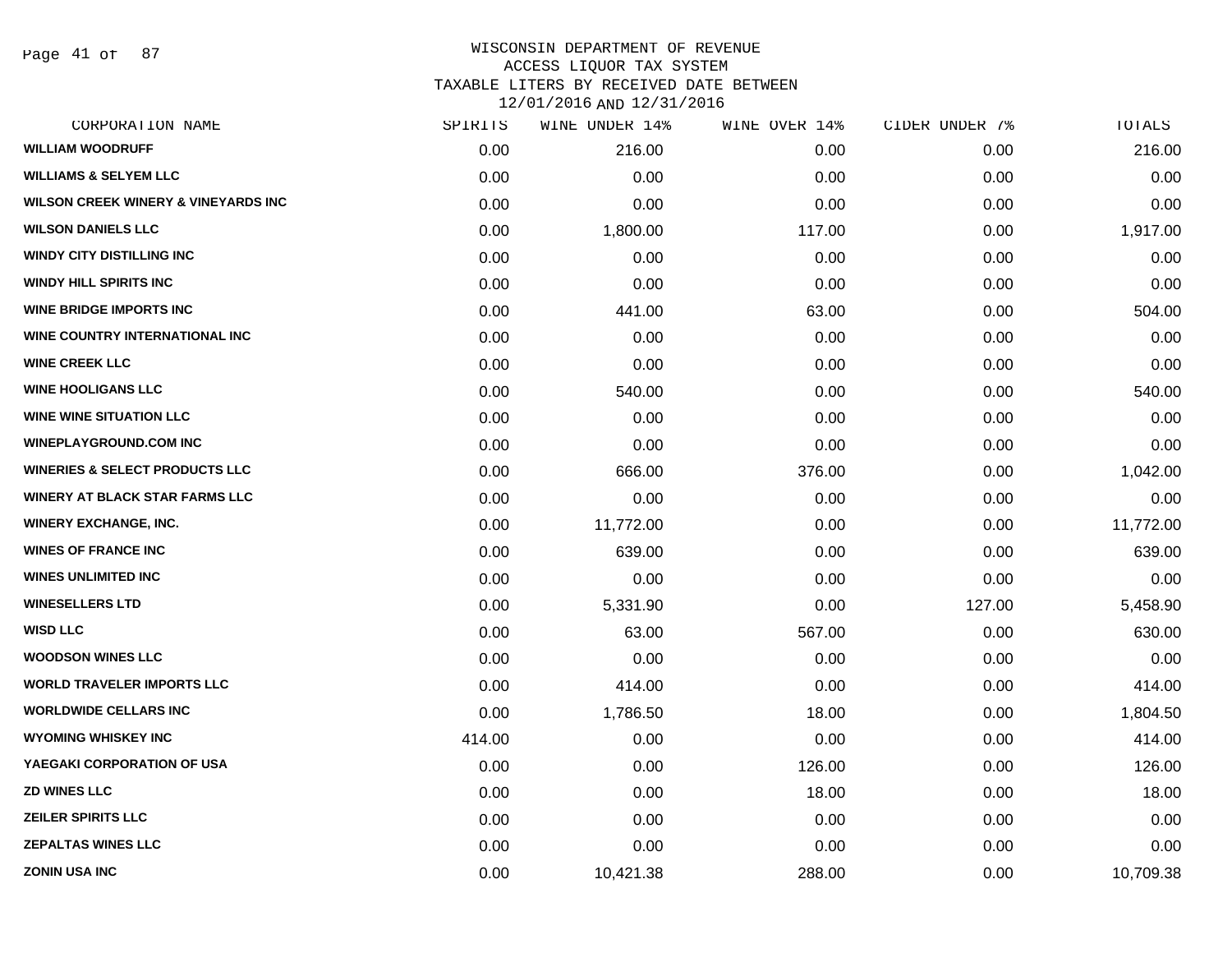Page 42 of 87

| CORPORATION NAME            | SPIRITS    | WINE UNDER  | WINE OVER 14% | CIDER UNDER | TOTALS       |
|-----------------------------|------------|-------------|---------------|-------------|--------------|
| TOTAL LITERS FOR 12/31/2016 | 769.162.78 | .251.969.65 | 334.289.32    | 245.089.73  | 8,600,511.48 |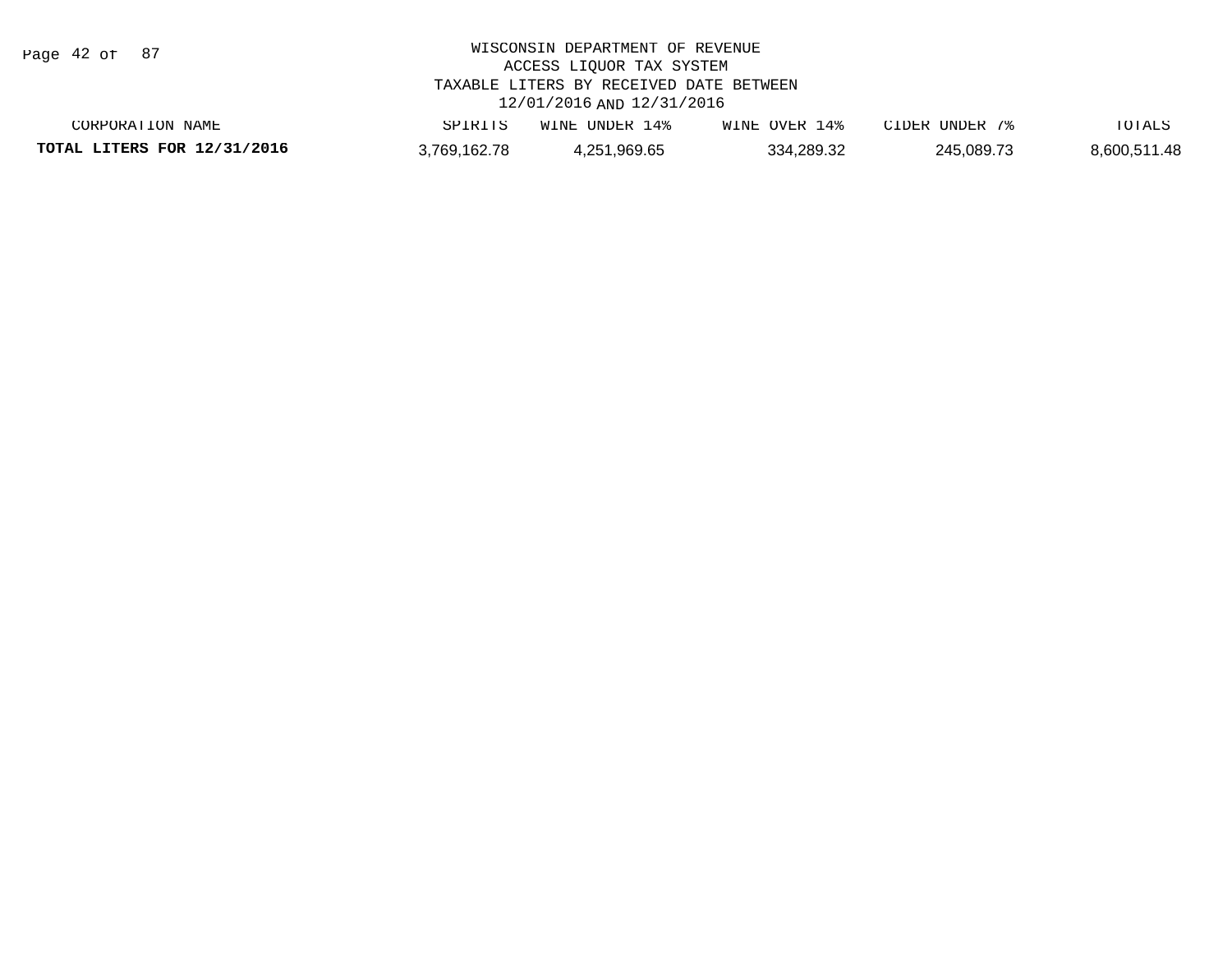Page 43 of 87

## WISCONSIN DEPARTMENT OF REVENUE ACCESS LIQUOR TAX SYSTEM TAXABLE LITERS BY RECEIVED DATE BETWEEN 12/01/2016 AND 12/31/2016

**IN STATE WHOLESALER (W) ALLSTATE LIQUOR & WINE COMPANY, INC.**  $0.00$   $0.00$   $0.00$   $0.00$   $0.00$   $0.00$   $0.00$   $0.00$   $0.00$   $0.00$   $0.00$   $0.00$ **AMPHORAE, LLC** 0.00 0.00 0.00 0.00 0.00 **AVA WINE & SPIRITS LLC** 0.00 5,096.50 0.00 0.00 5,096.50 **B&H BLENDS LLC** 0.00 0.00 0.00 0.00 0.00 **BACKDOOR BRANDS LLC** 0.00 0.00 0.00 0.00 0.00 **BADGER DISTRIBUTING OF MILWAUKEE LLC** 0.00 0.00 0.00 0.00 0.00 **BADGER LIQUOR CO INC** 226,494.60 76,990.08 8,118.00 0.00 311,602.68 **BADGER STATE WINERY COOPERATIVE** 0.00 0.00 0.00 0.00 0.00 **BADGER WINE & SPIRITS LLC**  $\begin{array}{ccc} 0.00 & 0.00 & 0.00 \\ 0.00 & 0.00 & 0.00 \end{array}$ **BEECHWOOD DISTRIBUTORS, INC.** 0.00 0.00 0.00 0.00 0.00 **BEER CAPITOL DISTRIBUTING LLC** 0.00 0.00 0.00 0.00 0.00 **BILL'S DISTRIBUTING, LTD.** 0.00 0.00 0.00 0.00 0.00 **BRANT T NEHMER** 0.00 0.00 0.00 0.00 0.00 **BREAKTHRU BEVERAGE GROUP LLC** 0.00 0.00 0.00 0.00 0.00 **BREAKTHRU BEVERAGE GROUP LLC** 101,034.02 38,500.64 6,048.05 0.00 145,582.71 **BREAKTHRU BEVERAGE WISCONSIN NORTH LLC** 0.00 0.00 0.00 0.00 0.00 **C.J.W., INC.** 0.00 0.00 0.00 0.00 0.00 **CAPITOL-HUSTING COMPANY, INC.** 61,457.70 40,730.35 4,560.00 0.00 106,748.05 **CATHRINE BENNETT** 0.00 0.00 0.00 0.00 0.00 **CENTRAL BEER DISTRIBUTORS, INC.** 0.00 0.00 0.00 0.00 0.00 **DE PERE LIQUOR CO LLC** 0.00 0.00 0.00 0.00 0.00 **DEAN DISTRIBUTING, INC.** 0.00 0.00 0.00 0.00 0.00 **DEAN DISTRIBUTING, INC.** 0.00 0.00 0.00 0.00 0.00 **DEWITT CHURCH GOODS, INC.** 0.00 0.00 0.00 0.00 0.00 **FABIANO BROTHERS - WISCONSIN LLC** 0.00 0.00 0.00 0.00 0.00 CORPORATION NAME SPIRITS WINE UNDER 14% WINE OVER 14% CIDER UNDER 7% TOTALS

**FAUSTO FIORAVANTI** 0.00 0.00 0.00 0.00 0.00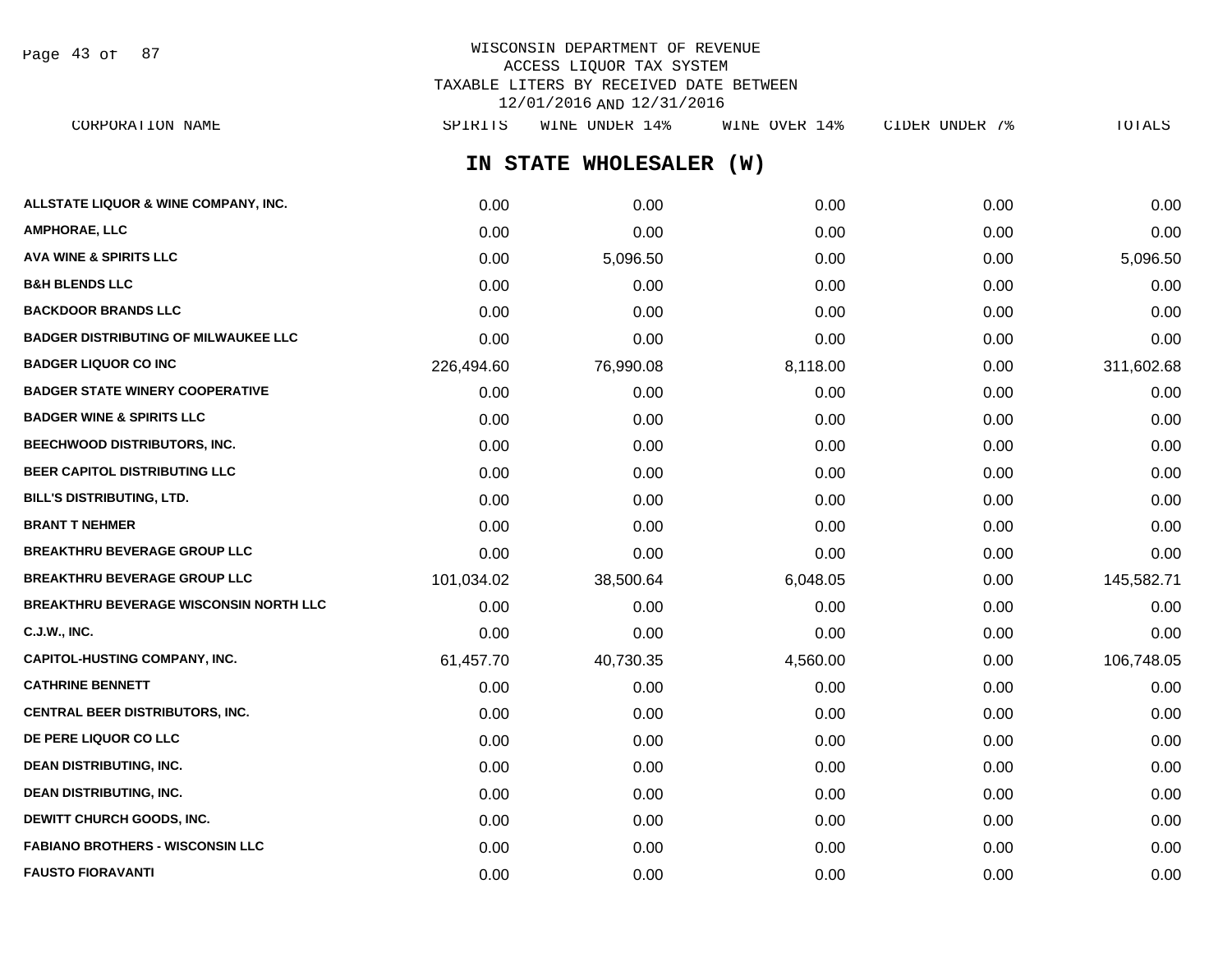Page 44 of 87

| CORPORATION NAME                             | SPIRITS   | WINE UNDER 14% | WINE OVER 14% | CIDER UNDER 7% | TOTALS      |
|----------------------------------------------|-----------|----------------|---------------|----------------|-------------|
| FLANIGAN DISTRIBUTING OF DOOR COUNTY, INC.   | 0.00      | 0.00           | 0.00          | 0.00           | 0.00        |
| <b>FOUR SEASONS BEER DISTRIBUTORS INC</b>    | 0.00      | 0.00           | 0.00          | 0.00           | 0.00        |
| <b>FRANK BEER DISTRIBUTORS, INC.</b>         | 0.00      | 0.00           | 0.00          | 0.00           | 0.00        |
| <b>FRANK J MIRENDA SR</b>                    | 0.00      | 0.00           | 0.00          | 0.00           | 0.00        |
| FRANK LIQUOR COMPANY, INC.                   | 99,052.74 | 15,704.68      | 0.00          | 0.00           | 114,757.42  |
| FRANK LIQUORS OF LA CROSSE, INC.             | 0.00      | 0.00           | 0.00          | 0.00           | 0.00        |
| <b>GB SALES MILWAUKEE, INC.</b>              | 0.00      | 0.00           | 0.00          | 0.00           | 0.00        |
| <b>GENERAL BEER DISTRIBUTORS CO.</b>         | 0.00      | 0.00           | 0.00          | 0.00           | 0.00        |
| <b>GENERAL BEER-NORTHEAST INC</b>            | 0.00      | 0.00           | 0.00          | 0.00           | 0.00        |
| <b>GENERAL BEER-NORTHEAST INC</b>            | 0.00      | 0.00           | 0.00          | 0.00           | 0.00        |
| <b>GENERAL BEER-NORTHWEST, INC.</b>          | 0.00      | 0.00           | 0.00          | 0.00           | 0.00        |
| <b>GENERAL BEER-NORTHWEST, INC.</b>          | 0.00      | 0.00           | 0.00          | 0.00           | 0.00        |
| <b>GENERAL BEVERAGE SALES CO- OSHKOSH</b>    | 10,099.50 | 11,802.72      | 0.00          | 0.00           | 21,902.22   |
| GENERAL BEVERAGE SALES CO.                   | 8,253.00  | 17,751.59      | 1,012.50      | 0.00           | 27,017.09   |
| <b>GENERAL BEVERAGE SALES CO.- MILWAUKEE</b> | 0.00      | 44,880.87      | 432.00        | 0.00           | 45,312.87   |
| <b>GIUSEPPE GAGLIANELLO</b>                  | 0.00      | 0.00           | 0.00          | 0.00           | 0.00        |
| <b>GLORIA R RAGSDALE</b>                     | 0.00      | 0.00           | 0.00          | 0.00           | 0.00        |
| <b>GVARDIA LLC</b>                           | 0.00      | 0.00           | 0.00          | 0.00           | 0.00        |
| <b>HENDRICKS BEVERAGE, INC.</b>              | 0.00      | 0.00           | 0.00          | 0.00           | 0.00        |
| <b>IMPORT! WINES, INC.</b>                   | 0.00      | 0.00           | 0.00          | 0.00           | 0.00        |
| <b>IRL, INCORPORATED</b>                     | 0.00      | 12,015.00      | 0.00          | 0.00           | 12,015.00   |
| JACQUES VIEAU, INC.                          | 0.00      | 0.00           | 0.00          | 0.00           | 0.00        |
| JANDRAIN RELIGIOUS SUPPLY, INC.              | 0.00      | $-645.75$      | $-33.00$      | 0.00           | $-678.75$   |
| <b>JANSEN INTERNATIONAL LLC</b>              | 0.00      | 0.00           | 0.00          | 0.00           | 0.00        |
| <b>JAW PROPERTIES LLC</b>                    | 0.00      | $-36.00$       | 0.00          | 0.00           | $-36.00$    |
| <b>JOHN J COLLETTI</b>                       | $-90.00$  | $-1,633.50$    | $-270.00$     | 0.00           | $-1,993.50$ |
| JOHNSON BROTHERS OF WISCONSIN INC            | 21,953.55 | 17,258.38      | $-6.00$       | 0.00           | 39,205.93   |
| <b>JONATHON LODUCA</b>                       | 0.00      | 0.00           | 0.00          | 0.00           | 0.00        |
|                                              |           |                |               |                |             |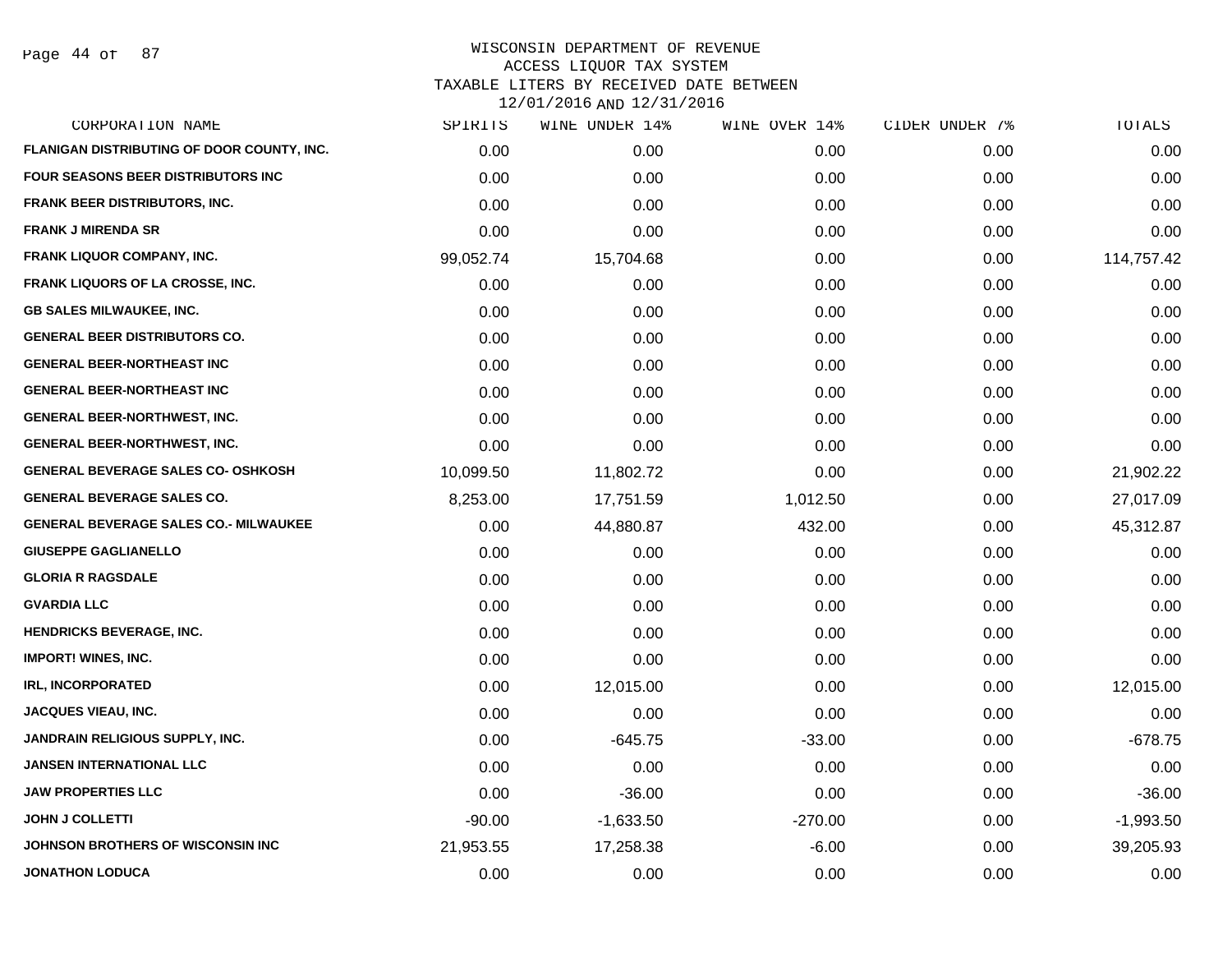Page 45 of 87

### WISCONSIN DEPARTMENT OF REVENUE ACCESS LIQUOR TAX SYSTEM TAXABLE LITERS BY RECEIVED DATE BETWEEN

| CORPORATION NAME                         | SPIRITS   | WINE UNDER 14% | WINE OVER 14% | CIDER UNDER 7% | TOTALS      |
|------------------------------------------|-----------|----------------|---------------|----------------|-------------|
| <b>JOYVINE LLC</b>                       | 0.00      | 0.00           | 0.00          | 0.00           | 0.00        |
| KAY BEER DISTRIBUTING, INC.              | 0.00      | 0.00           | 0.00          | 0.00           | 0.00        |
| <b>L'EFT BANK WINE COMPANY LIMITED</b>   | 4.50      | 35,543.25      | 1,050.00      | 0.00           | 36,597.75   |
| <b>LA CROSSE BEVERAGE LLC</b>            | 0.00      | 0.00           | 0.00          | 0.00           | 0.00        |
| LA RIOJA RESTAURANT LLC                  | 0.00      | 0.00           | 0.00          | 0.00           | 0.00        |
| <b>LARRY'S DISTRIBUTING CO., INC.</b>    | 0.00      | 0.00           | 0.00          | 0.00           | 0.00        |
| LEE BEVERAGE OF WISCONSIN LLC            | 0.00      | 0.00           | 0.00          | 0.00           | 0.00        |
| LEE BEVERAGE OF WISCONSIN LLC            | 0.00      | 0.00           | 0.00          | 0.00           | 0.00        |
| LETRAH INTERNATIONAL CORPORATION         | 0.00      | 0.00           | 0.00          | 0.00           | 0.00        |
| <b>LISA G KARANDANIS</b>                 | 0.00      | 0.00           | 0.00          | 0.00           | 0.00        |
| LO DUCA BROS., INC.                      | 0.00      | $-1,530.75$    | 0.00          | 0.00           | $-1,530.75$ |
| <b>LORI SCOTT</b>                        | 3,371.25  | 0.00           | 0.00          | 0.00           | 3,371.25    |
| LOS ALTOS AGAVE DISTRIBUTOR INC          | 14,059.20 | 0.00           | 0.00          | 0.00           | 14,059.20   |
| <b>M SHIRAZ LLC</b>                      | 0.00      | 0.00           | 0.00          | 0.00           | 0.00        |
| <b>MARCO BRUZZI</b>                      | 0.00      | 0.00           | 0.00          | 0.00           | 0.00        |
| <b>MICCA HUTCHINS</b>                    | 0.00      | 0.00           | 0.00          | 0.00           | 0.00        |
| <b>MICHAEL G ANSAY</b>                   | 0.00      | 288.00         | 0.00          | 0.00           | 288.00      |
| <b>MIDWEST SALES &amp; SERVICE, INC.</b> | 0.00      | 0.00           | 0.00          | 0.00           | 0.00        |
| MILLER BEER OF THE NORTHWOODS, INC.      | 0.00      | 0.00           | 0.00          | 0.00           | 0.00        |
| <b>NOELKE DISTRIBUTORS, INC.</b>         | 0.00      | 0.00           | 0.00          | 0.00           | 0.00        |
| <b>NORTHWEST BEVERAGES, INC.</b>         | 0.00      | 0.00           | 0.00          | 0.00           | 0.00        |
| <b>NOUVEAU VENTURES LLC</b>              | 440.72    | 2,205.00       | 450.00        | 0.00           | 3,095.72    |
| OTT SCHWEITZER DISTRIBUTORSHIP, INC.     | 0.00      | 0.00           | 0.00          | 0.00           | 0.00        |
| PARK RIDGE DISTRIBUTING, INC.            | 0.00      | 0.00           | 0.00          | 0.00           | 0.00        |
| PEHLER DISTRIBUTING, INC.                | 0.00      | 0.00           | 0.00          | 0.00           | 0.00        |
| PHILLIPS DISTRIBUTING CORPORATION        | 10,890.00 | 0.00           | 0.00          | 0.00           | 10,890.00   |
| PHILLIPS WINE COMPANY                    | 0.00      | 5,430.35       | 4,638.00      | 0.00           | 10,068.35   |
| PHILLY'S PREMIUM BEVERAGES LLC           | $-199.70$ | 0.00           | 0.00          | 0.00           | $-199.70$   |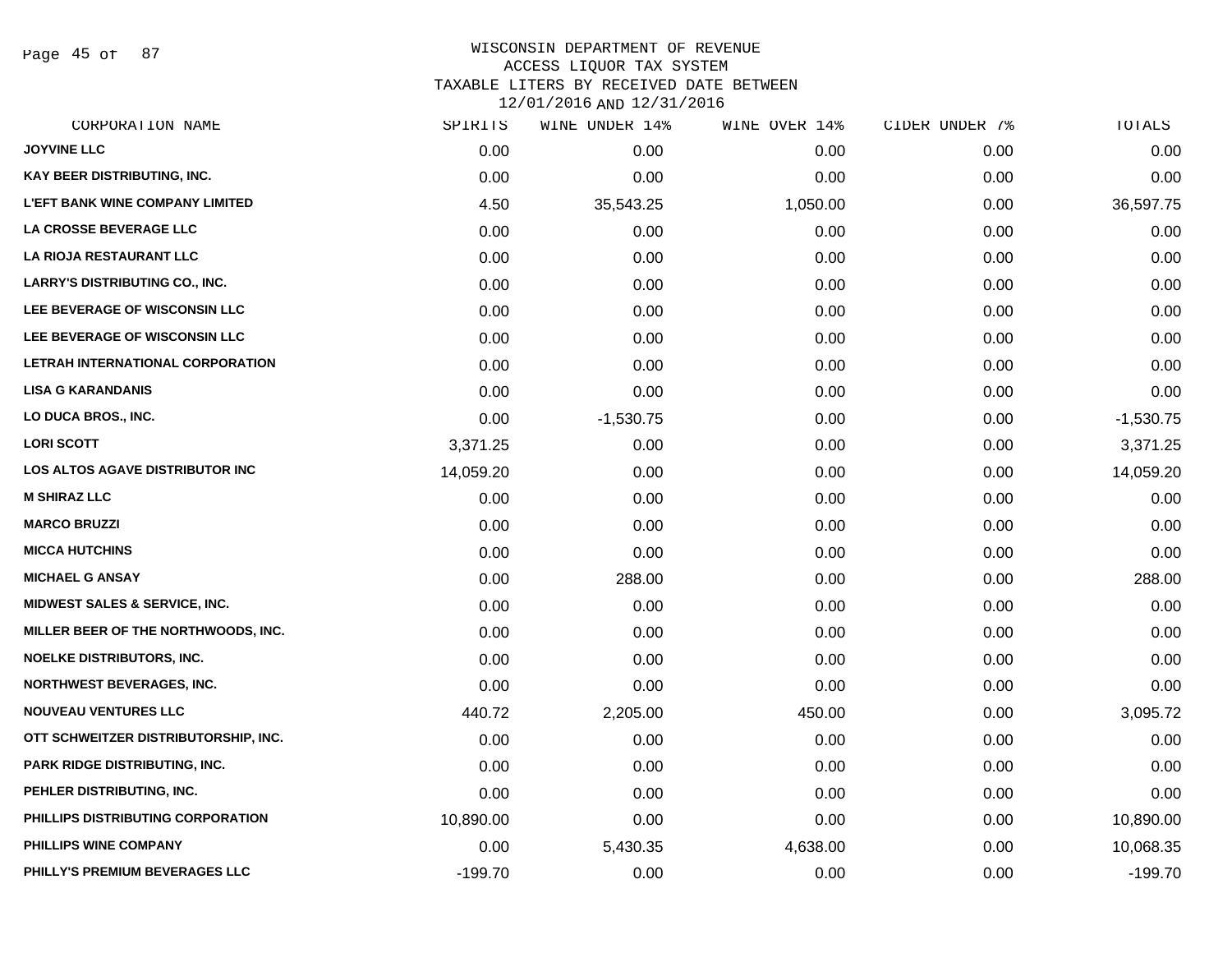Page 46 of 87

|            | WINE UNDER 14% | WINE OVER 14% | CIDER UNDER 7% | TOTALS     |
|------------|----------------|---------------|----------------|------------|
| 0.00       | 0.00           | 0.00          | 0.00           | 0.00       |
| 0.00       | 0.00           | 0.00          | 0.00           | 0.00       |
| 0.00       | 0.00           | 0.00          | 0.00           | 0.00       |
| 0.00       | 0.00           | 0.00          | 0.00           | 0.00       |
| 0.00       | 0.00           | 0.00          | 0.00           | 0.00       |
| 0.00       | 0.00           | 0.00          | 0.00           | 0.00       |
| 0.00       | 0.00           | 0.00          | 0.00           | 0.00       |
| 0.00       | 0.00           | 0.00          | 0.00           | 0.00       |
| 0.00       | 0.00           | 0.00          | 0.00           | 0.00       |
| 0.00       | 0.00           | 0.00          | 0.00           | 0.00       |
| 0.00       | 0.00           | 0.00          | 0.00           | 0.00       |
| 0.00       | 0.00           | 0.00          | 0.00           | 0.00       |
| 0.00       | 0.00           | 0.00          | 0.00           | 0.00       |
| 0.00       | 0.00           | 0.00          | 0.00           | 0.00       |
| 0.00       | 0.00           | 0.00          | 0.00           | 0.00       |
| 0.00       | 0.00           | 0.00          | 0.00           | 0.00       |
| 0.00       | 2,151.00       | 0.00          | 0.00           | 2,151.00   |
| 0.00       | 0.00           | 0.00          | 0.00           | 0.00       |
| 0.00       | 0.00           | 0.00          | 0.00           | 0.00       |
| 0.00       | 0.00           | 0.00          | 0.00           | 0.00       |
| 0.00       | 0.00           | 0.00          | 0.00           | 0.00       |
| 0.00       | 0.00           | 0.00          | 0.00           | 0.00       |
| 0.00       | 0.00           | 0.00          | 0.00           | 0.00       |
| 0.00       | 0.00           | 0.00          | 0.00           | 0.00       |
| 556,821.08 | 322,502.41     | 25,999.55     | 0.00           | 905,323.04 |
|            | SPIRITS        |               |                |            |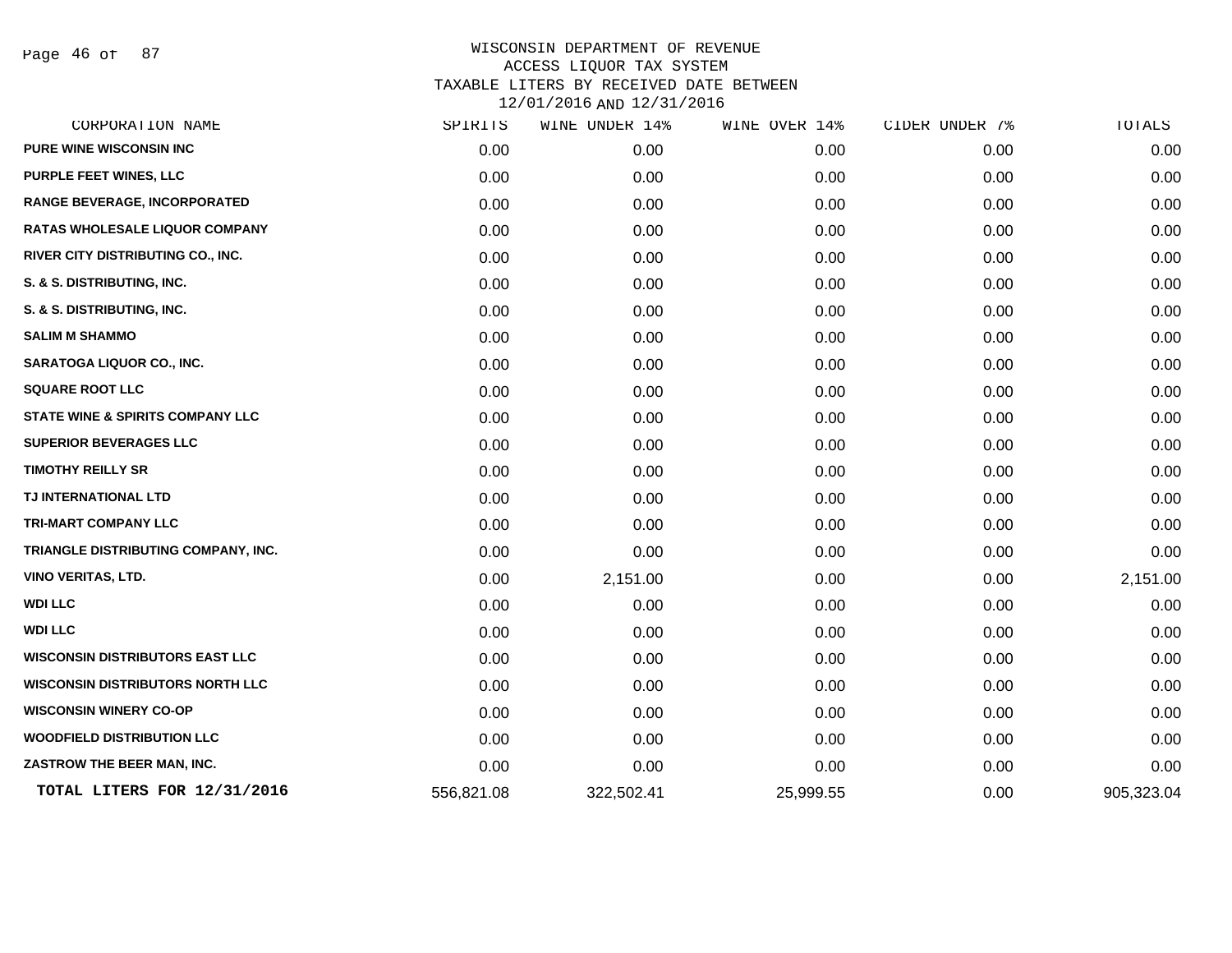Page 47 of 87

## WISCONSIN DEPARTMENT OF REVENUE ACCESS LIQUOR TAX SYSTEM TAXABLE LITERS BY RECEIVED DATE BETWEEN 12/01/2016 AND 12/31/2016

**IN STATE MANUFACTURER (WM) 45TH PARALLEL SPIRITS, LLC** 0.00 0.00 0.00 0.00 0.00 **ACE ETHANOL LLC** 0.00 0.00 0.00 0.00 0.00 **AEPPELTREOW INC** 153.01 0.00 0.00 0.00 153.01 **ANGRY SPIRITS DISTILLING LLC** 0.00 0.00 0.00 0.00 0.00 **B & E DISTILLERY INC.** 113.30 0.00 0.00 0.00 113.30 **BRIAN SAMMONS** 788.23 0.00 0.00 0.00 788.23 **C & N CORPORATION** 3,264.04 0.00 0.00 0.00 3,264.04 **CENTRAL STANDARD LLC** 3,037.06 0.00 0.00 0.00 3,037.06 **CHIPPEWA RIVER DISTILLERY AND BREWERY LLC**  $31.12$  0.00 0.00 0.00 0.00 0.00 0.00 31.12 **CLOVER MEADOW LLC** 0.00 0.00 0.00 0.00 0.00 **DEATH'S DOOR DISTILLERY LLC**  $3.364.72$   $0.00$   $0.00$   $0.00$   $0.00$   $0.00$   $3.364.72$ **DISTILLERY PARTNERS, LLC** 0.00 0.00 0.00 0.00 0.00 **DRIFTLESS GLEN DISTILLERY LLC** 1,146.79 0.00 0.00 0.00 1,146.79 **EMCO CHEMICAL DISTRIBUTORS, INC.** 0.00 0.00 0.00 0.00 0.00 **GLOBAL UNIVERSAL SRL** 8,193.46 1,926.00 0.00 0.00 10,119.46 **GRANT J VAN DRIEST** 0.00 0.00 0.00 0.00 0.00 **GREAT LAKES DISTILLERY LLC** 1,476.72 0.00 0.00 0.00 1,476.72 **HENDRICKS FAMILY DISTILLERY LLC** 808.49 808.49 0.00 0.00 0.00 0.00 0.00 0.00 0.00 808.49 **KELLY M YOCOM** 64.54 81.01 0.00 0.00 0.00 145.55 **MATTHEW RICK** 190.00 2,329.50 251.99 0.00 2,771.49 **MILLERCOORS LLC** 0.00 0.00 0.00 46,702.94 46,702.94 **NATHAN G GREENAWALT** 892.88 0.00 0.00 0.00 892.88 **NORTHERN WATERS DISTILLERY LLC**  $395.23$  0.00 0.00 0.00 0.00 0.00 0.00 395.23 **PERLICK FARMS LLC** 425.97 0.00 0.00 0.00 425.97 **RIVER BEND VINEYARD & WINERY LLC** 177.76 0.00 0.00 0.00 177.76 CORPORATION NAME SPIRITS WINE UNDER 14% WINE OVER 14% CIDER UNDER 7% TOTALS

**SENSIENT FLAVORS LLC** 0.00 0.00 0.00 0.00 0.00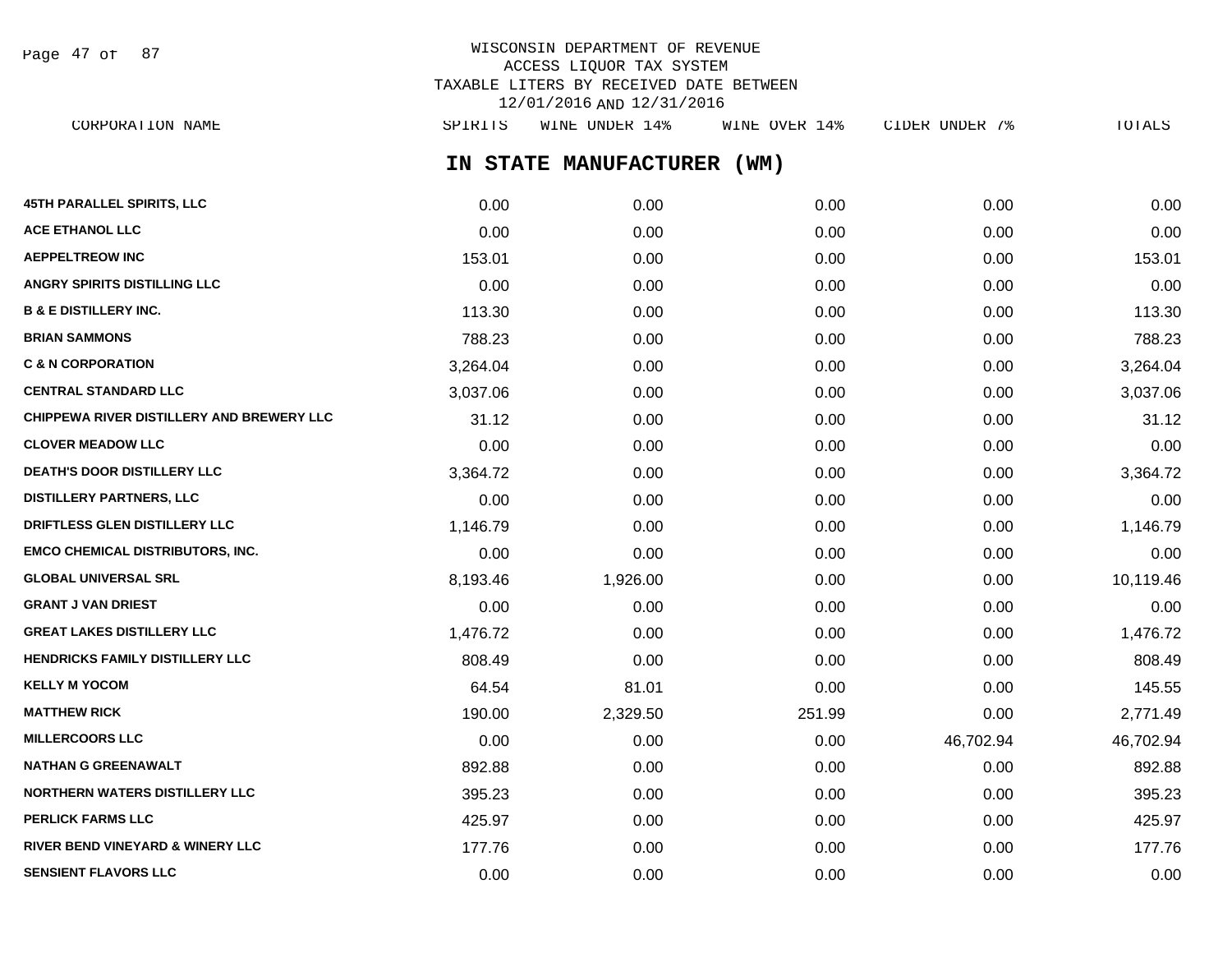Page 48 of 87

| CORPORATION NAME                | SPIRITS   | UNDER 14%<br>WINE | OVER 14%<br>WINE | CIDER UNDER 7% | TOTALS    |
|---------------------------------|-----------|-------------------|------------------|----------------|-----------|
| <b>ST CROIX SPIRITS LLC</b>     | 0.00      | 0.00              | 0.00             | 0.00           | 0.00      |
| THE NORTH WOODS DISTILLERY LLC  | 1,890.00  | 0.00              | 0.00             | 0.00           | 1,890.00  |
| WHITE WINTER WINERY INC         | 0.00      | 0.00              | 0.00             | 0.00           | 0.00      |
| <b>WOLLERSHEIM WINERY, INC.</b> | 283.79    | 0.00              | 0.00             | 0.00           | 283.79    |
| YAHARA BAY DISTILLERS, INC.     | 0.00      | 0.00              | 0.00             | 0.00           | 0.00      |
| YAHARA BAY DISTILLERS, INC.     | 1.646.82  | 0.00              | 0.00             | 0.00           | 1,646.82  |
| TOTAL LITERS FOR 12/31/2016     | 28,343.93 | 4,336.51          | 251.99           | 46,702.94      | 79,635.37 |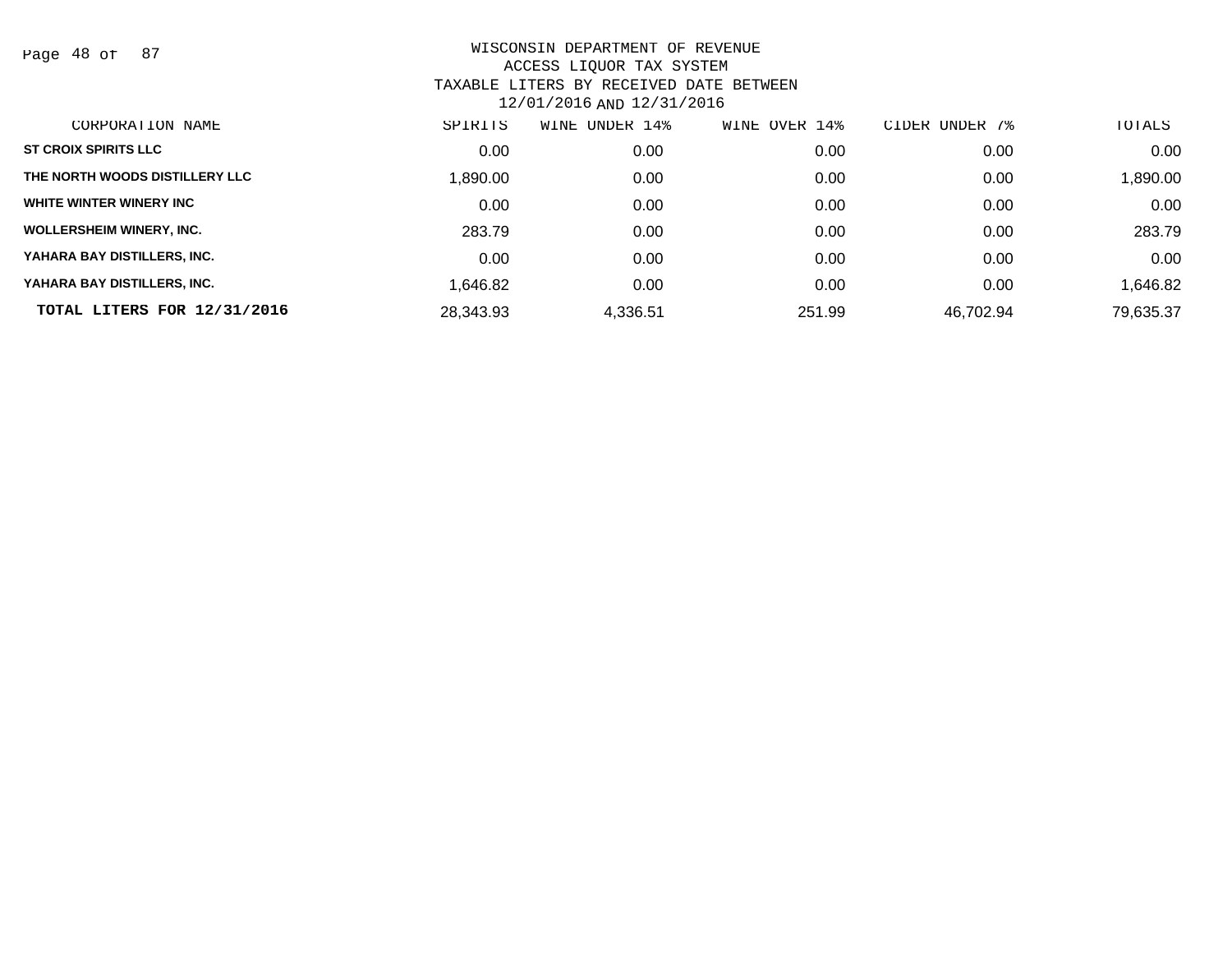Page 49 of 87

# WISCONSIN DEPARTMENT OF REVENUE ACCESS LIQUOR TAX SYSTEM TAXABLE LITERS BY RECEIVED DATE BETWEEN 12/01/2016 AND 12/31/2016

CORPORATION NAME SPIRITS WINE UNDER 14% WINE OVER 14% CIDER UNDER 7% TOTALS

# **IN STATE RECTIFIER (WR)**

| <b>45TH PARALLEL SPIRITS, LLC</b>      | 3,396.75  | 0.00     | 0.00 | 0.00 | 3,396.75  |
|----------------------------------------|-----------|----------|------|------|-----------|
| <b>ARTYS</b>                           | 3,040.62  | 0.00     | 0.00 | 0.00 | 3,040.62  |
| <b>CITY BREWING COMPANY, LLC</b>       | 0.00      | 0.00     | 0.00 | 0.00 | 0.00      |
| <b>DISTILLERY PARTNERS, LLC</b>        | 0.00      | 0.00     | 0.00 | 0.00 | 0.00      |
| <b>GALLOWAY COMPANY</b>                | 0.00      | 0.00     | 0.00 | 0.00 | 0.00      |
| <b>GLOBAL UNIVERSAL SRL</b>            | 0.00      | 0.00     | 0.00 | 0.00 | 0.00      |
| <b>GREAT LAKES DISTILLERY LLC</b>      | 1,862.22  | 0.00     | 0.00 | 0.00 | 1,862.22  |
| <b>HENRY FARMS PRAIRIE SPIRITS LLC</b> | 0.00      | 0.00     | 0.00 | 0.00 | 0.00      |
| <b>KELLY M YOCOM</b>                   | 0.00      | 0.00     | 0.00 | 0.00 | 0.00      |
| <b>MIDWEST CUSTOM BOTTLING LLC</b>     | 32,260.40 | 3,037.12 | 0.00 | 0.00 | 35,297.52 |
| <b>NATHAN G GREENAWALT</b>             | 0.00      | 0.00     | 0.00 | 0.00 | 0.00      |
| YAHARA BAY DISTILLERS, INC.            | 0.00      | 0.00     | 0.00 | 0.00 | 0.00      |
| YAHARA BAY DISTILLERS, INC.            | 0.00      | 0.00     | 0.00 | 0.00 | 0.00      |
| TOTAL LITERS FOR 12/31/2016            | 40,559.99 | 3,037.12 | 0.00 | 0.00 | 43,597.11 |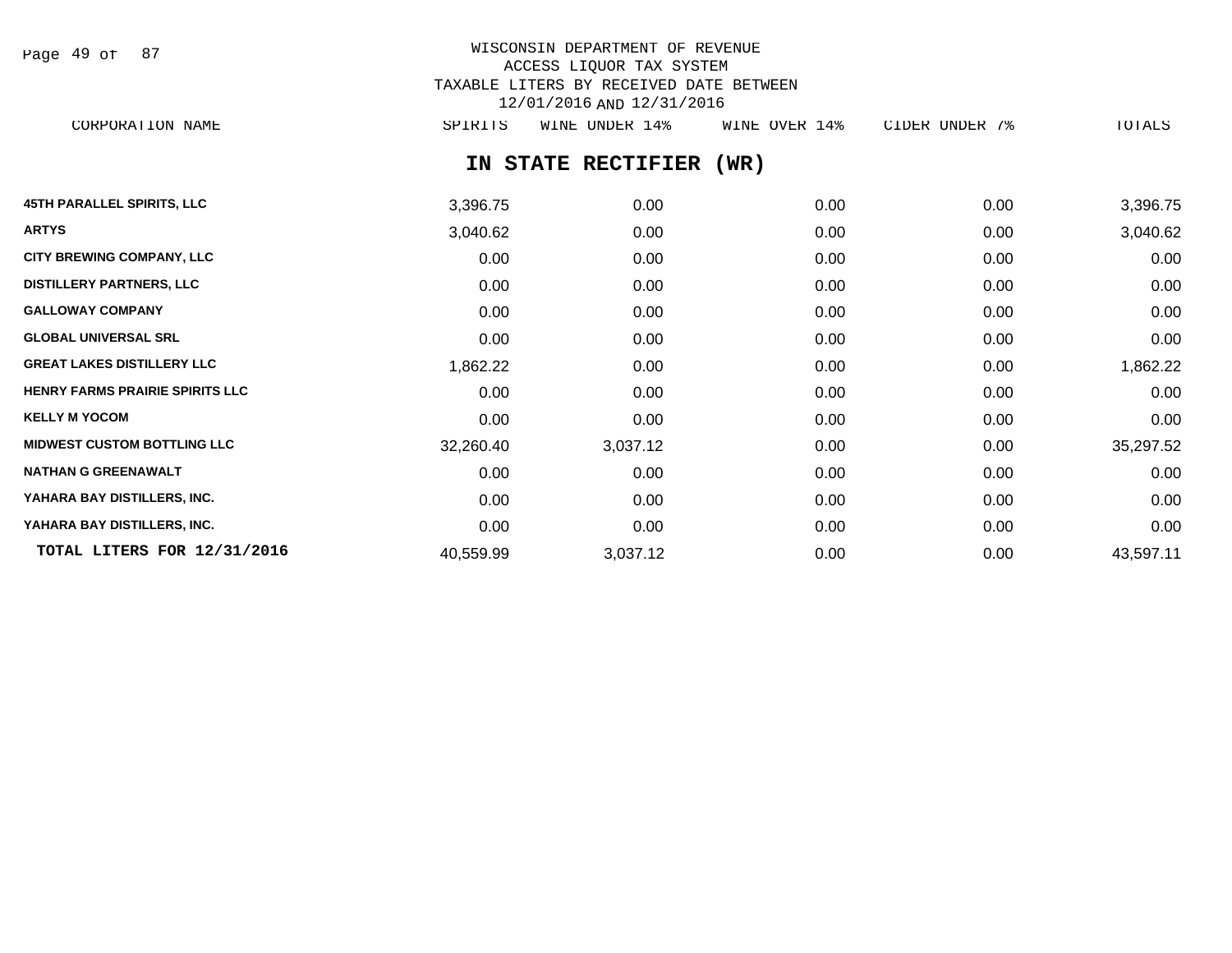Page 50 of 87

# WISCONSIN DEPARTMENT OF REVENUE ACCESS LIQUOR TAX SYSTEM TAXABLE LITERS BY RECEIVED DATE BETWEEN 12/01/2016 AND 12/31/2016

**IN STATE WINERY (WWI) AEPPELTREOW INC** 280.88 9.08 -586.43 -296.47 CORPORATION NAME SPIRITS WINE UNDER 14% WINE OVER 14% CIDER UNDER 7% TOTALS

| <b>AMANDA STEFL</b>                               | 0.00 | 316.46    | 0.00   | 0.00   | 316.46    |
|---------------------------------------------------|------|-----------|--------|--------|-----------|
| <b>BARABOO BLUFF WINERY, LLC</b>                  | 0.00 | 1,485.77  | 148.01 | 0.00   | 1,633.78  |
| <b>BAUER-KEARNS WINERY LLC</b>                    | 0.00 | 0.00      | 0.00   | 0.00   | 0.00      |
| <b>BAYFIELD WINERY, LTD.</b>                      | 0.00 | 0.00      | 0.00   | 0.00   | 0.00      |
| <b>BELLEVINEZ LLC</b>                             | 0.00 | 700.30    | 0.00   | 0.00   | 700.30    |
| <b>BLIND HORSE WINERY LLC</b>                     | 0.00 | 0.00      | 0.00   | 0.00   | 0.00      |
| <b>BOTHAM VINEYARDS, INC.</b>                     | 0.00 | 0.00      | 0.00   | 0.00   | 0.00      |
| <b>BRANCHES WINERY LLC</b>                        | 0.00 | 2,943.15  | 0.00   | 0.00   | 2,943.15  |
| <b>BRIGADOON FARM &amp; WINERY LLC</b>            | 0.00 | 308.25    | 0.00   | 0.00   | 308.25    |
| <b>BUZZ &amp; BREW SHOP LLC</b>                   | 0.00 | 0.00      | 0.00   | 0.00   | 0.00      |
| <b>C &amp; N CORPORATION</b>                      | 0.00 | 64,879.89 | 181.53 | 0.00   | 65,061.42 |
| <b>CHATEAU ST CROIX WINERY &amp; VINEYARD LLC</b> | 0.00 | 1,956.00  | 443.63 | 0.00   | 2,399.63  |
| <b>CIDER HOUSE OF WISCONSIN LLC</b>               | 0.00 | 0.00      | 0.00   | 320.81 | 320.81    |
| <b>CLAY JAR HOLDINGS LLC</b>                      | 0.00 | 214.78    | 83.66  | 0.00   | 298.44    |
| <b>CLOVER MEADOW LLC</b>                          | 0.00 | 0.00      | 0.00   | 0.00   | 0.00      |
| <b>COLDSPRING OF WISCONSIN LLC</b>                | 0.00 | 0.00      | 0.00   | 0.00   | 0.00      |
| <b>COLLEEN M BOS</b>                              | 0.00 | 0.00      | 0.00   | 0.00   | 0.00      |
| <b>CRAIG FLETCHER</b>                             | 0.00 | 3,149.45  | 71.92  | 0.00   | 3,221.37  |
| <b>DANIEL J KOEPKE</b>                            | 0.00 | 1,105.34  | 0.00   | 0.00   | 1,105.34  |
| <b>DANZINGER VINEYARDS LLC</b>                    | 0.00 | 0.00      | 0.00   | 0.00   | 0.00      |
| <b>DIANA HOBSON</b>                               | 0.00 | 0.00      | 0.00   | 0.00   | 0.00      |
| DRUMLIN RIDGE WINERY LLC                          | 0.00 | 0.00      | 0.00   | 0.00   | 0.00      |
| <b>EDWARD J RINK</b>                              | 0.00 | 81.01     | 0.00   | 0.00   | 81.01     |
| <b>ELISABETH W KLEIN</b>                          | 0.00 | 0.00      | 0.00   | 0.00   | 0.00      |
| <b>FAWN CREEK WINERY LLC</b>                      | 0.00 | 5,699.23  | 0.00   | 0.00   | 5,699.23  |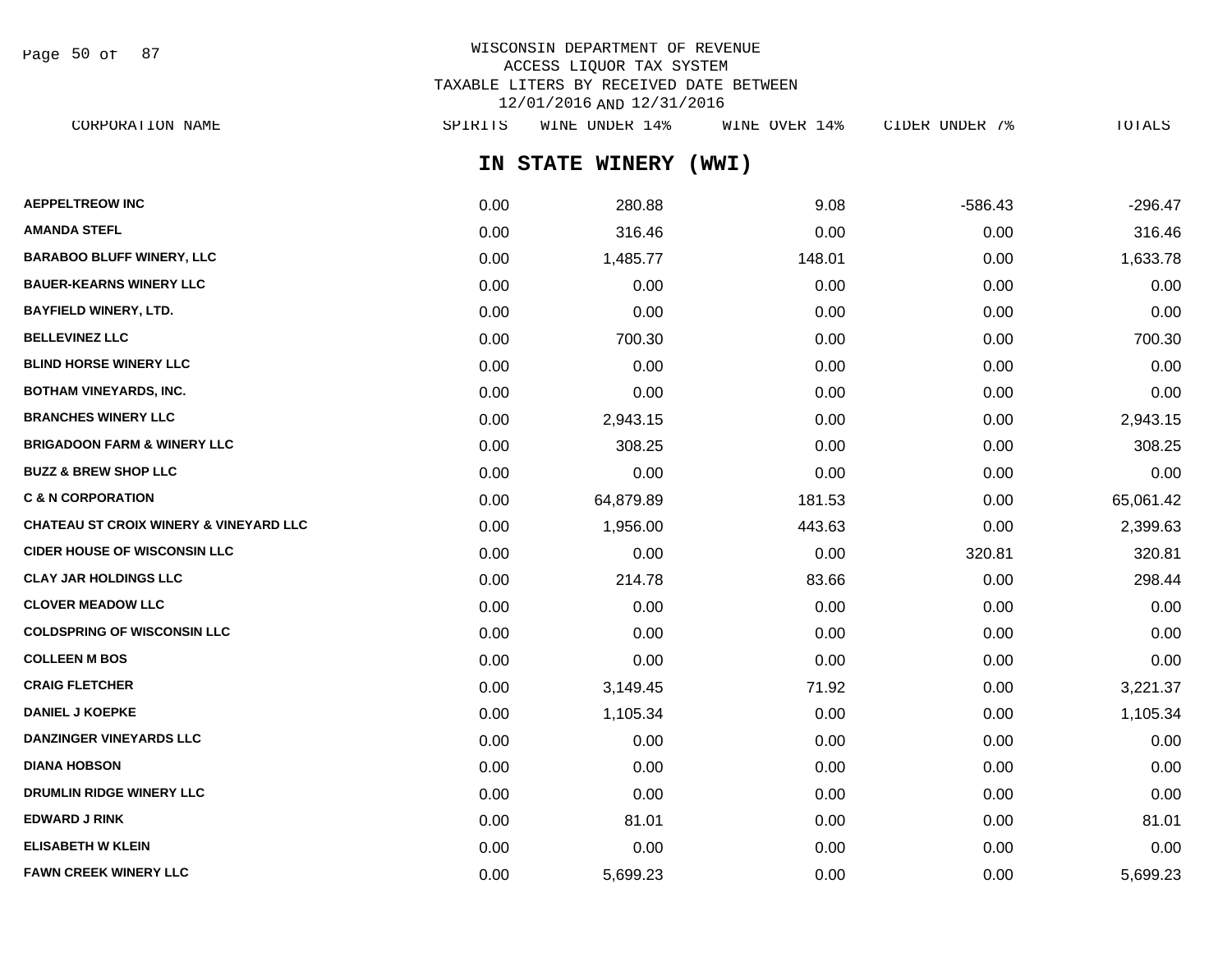Page 51 of 87

#### WISCONSIN DEPARTMENT OF REVENUE ACCESS LIQUOR TAX SYSTEM

TAXABLE LITERS BY RECEIVED DATE BETWEEN

| CORPORATION NAME                        | SPIRITS | WINE UNDER 14% | WINE OVER 14% | CIDER UNDER 7% | TOTALS    |
|-----------------------------------------|---------|----------------|---------------|----------------|-----------|
| <b>FERMENTING CELLARS LLC</b>           | 0.00    | 271.10         | 0.00          | 0.00           | 271.10    |
| FISHER KING WINERY, LLC                 | 0.00    | 0.00           | 0.00          | 0.00           | 0.00      |
| <b>FRESAR INC</b>                       | 0.00    | 365.29         | 0.00          | 0.00           | 365.29    |
| FRUIT OF THE WOODS WINE CELLAR, INC.    | 0.00    | 12,780.01      | 0.00          | 0.00           | 12,780.01 |
| <b>HALF KRAKT LLC</b>                   | 0.00    | 0.00           | 0.00          | 0.00           | 0.00      |
| <b>HALF MOON HILL LLC</b>               | 0.00    | 0.00           | 0.00          | 0.00           | 0.00      |
| <b>HARALD TOMESCH</b>                   | 0.00    | 0.00           | 0.00          | 0.00           | 0.00      |
| HARBOR RIDGE WINERY INC.                | 0.00    | 0.00           | 0.00          | 0.00           | 0.00      |
| <b>HERDIE BAISDEN</b>                   | 0.00    | 359.62         | 0.00          | 5,315.24       | 5,674.86  |
| <b>HOOKSTONE INC.</b>                   | 0.00    | 196.84         | 15.14         | 0.00           | 211.98    |
| <b>ISLAND ORCHARD CIDER LLC</b>         | 0.00    | 0.00           | 0.00          | 4,755.44       | 4,755.44  |
| <b>JACKSON WINE LLC</b>                 | 0.00    | 666.00         | 52.50         | 0.00           | 718.50    |
| <b>JAMES PLOETZ</b>                     | 0.00    | 299.25         | 0.00          | 0.00           | 299.25    |
| <b>JEFFERY BEMIS</b>                    | 0.00    | 2,869.34       | 0.00          | 0.00           | 2,869.34  |
| <b>JEFFREY L STOEGER</b>                | 0.00    | 0.00           | 0.00          | 0.00           | 0.00      |
| <b>JONATHAN DALE</b>                    | 0.00    | 0.00           | 0.00          | 0.00           | 0.00      |
| <b>JORNY'S END LLC</b>                  | 0.00    | 2,786.05       | 0.00          | 0.00           | 2,786.05  |
| <b>JOSEPH CALLOW</b>                    | 0.00    | 2,238.13       | 0.00          | 0.00           | 2,238.13  |
| <b>JOSEPH CALLOW</b>                    | 0.00    | 0.00           | 0.00          | 0.00           | 0.00      |
| <b>JOSEPH STALLER</b>                   | 0.00    | 0.00           | 0.00          | 0.00           | 0.00      |
| <b>JOSEPH WYNIMKO</b>                   | 0.00    | 403.71         | 0.00          | 0.00           | 403.71    |
| <b>JULIE A ANDRZEJCZAK</b>              | 0.00    | 1,642.10       | 11.36         | 0.00           | 1,653.46  |
| <b>KEVIN BEHNKE</b>                     | 0.00    | 973.34         | 0.00          | 0.00           | 973.34    |
| <b>LAKE NOKOMIS CRANBERRIES INC</b>     | 0.00    | 0.00           | 0.00          | 0.00           | 0.00      |
| <b>LANDTA WINES LLC</b>                 | 0.00    | 772.22         | 0.00          | 0.00           | 772.22    |
| <b>LARSON &amp; LARSON</b>              | 0.00    | 1,358.96       | 0.00          | 0.00           | 1,358.96  |
| <b>LAUTENBACH'S ORCHARD COUNTRY INC</b> | 0.00    | 6,695.92       | 0.00          | 0.00           | 6,695.92  |
| <b>LEDGE STONE VINEYARDS LLC</b>        | 0.00    | 26.12          | 7.95          | 0.00           | 34.07     |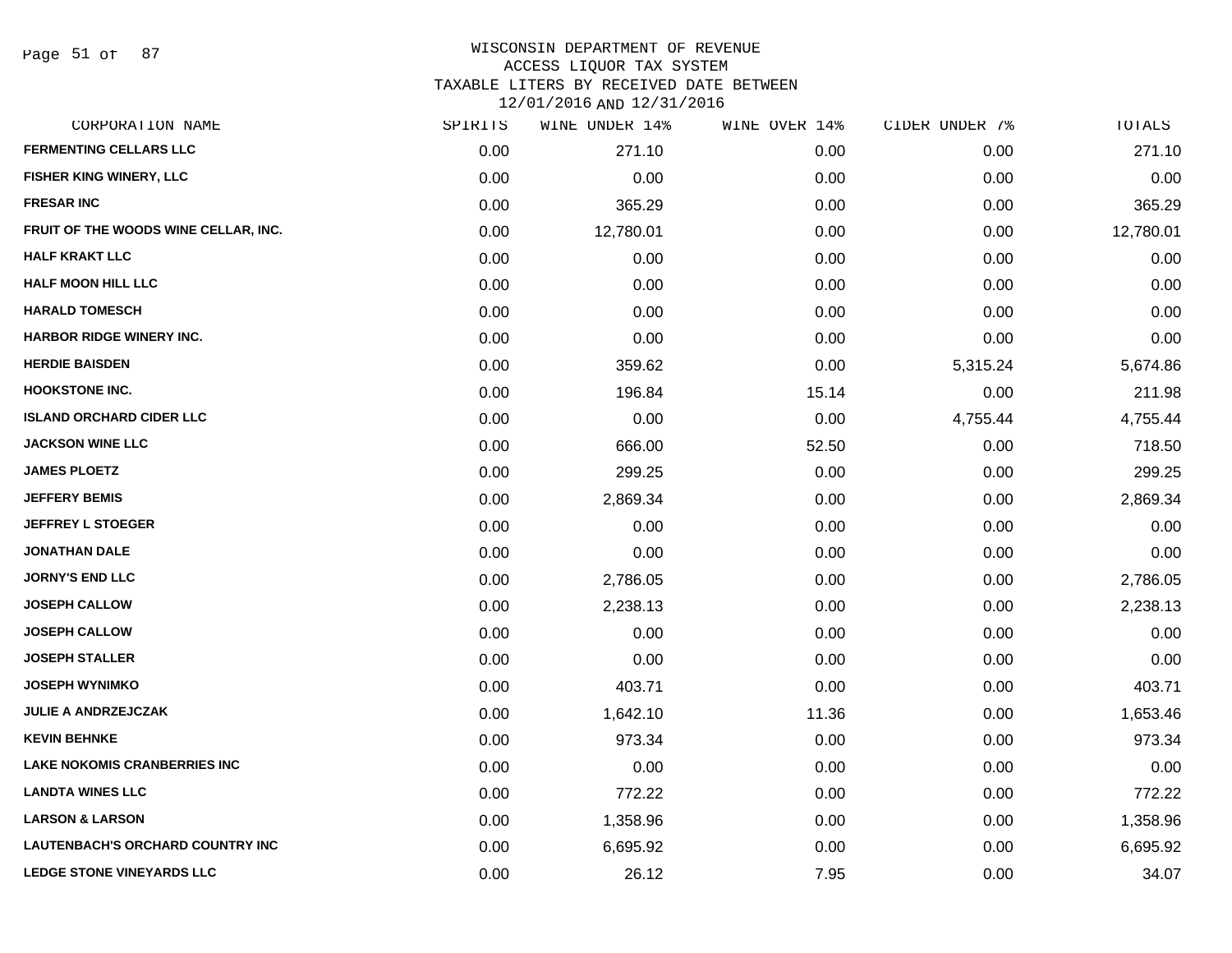Page 52 of 87

#### WISCONSIN DEPARTMENT OF REVENUE ACCESS LIQUOR TAX SYSTEM

TAXABLE LITERS BY RECEIVED DATE BETWEEN

| CORPORATION NAME                               | SPIRITS | WINE UNDER 14% | WINE OVER 14% | CIDER UNDER 7% | TOTALS   |
|------------------------------------------------|---------|----------------|---------------|----------------|----------|
| <b>LOST ISLAND WINE LLC</b>                    | 0.00    | 924.74         | 0.00          | 274.67         | 1,199.41 |
| <b>LUNCH CREEK VINEYARDS LLC</b>               | 0.00    | 253.62         | 0.00          | 0.00           | 253.62   |
| <b>MARION J WEGLARZ AND MARLYS A BOCK PTRS</b> | 0.00    | 566.99         | 0.00          | 0.00           | 566.99   |
| <b>MARTIN E SELL</b>                           | 0.00    | 30.66          | 0.00          | 0.00           | 30.66    |
| <b>MARY BELLAZZINI</b>                         | 0.00    | 480.75         | 0.00          | 0.00           | 480.75   |
| <b>MATENAER CORPORATION</b>                    | 0.00    | 0.00           | 0.00          | 0.00           | 0.00     |
| <b>MATTHEW RICK</b>                            | 0.00    | 0.00           | 0.00          | 0.00           | 0.00     |
| <b>MCILQUHAM LLC</b>                           | 0.00    | 4,068.02       | 0.00          | 0.00           | 4,068.02 |
| <b>MERSHONIAN CIDERY LLC</b>                   | 0.00    | 0.00           | 0.00          | 1,232.15       | 1,232.15 |
| <b>MUNSON BRIDGE WINERY INC</b>                | 0.00    | 643.52         | 0.00          | 0.00           | 643.52   |
| <b>MUSETTA WINERY, LLC</b>                     | 0.00    | 360.00         | 265.76        | 0.00           | 625.76   |
| <b>NORTHLEAF WINERY, LLC</b>                   | 0.00    | 1,746.73       | 18.02         | 0.00           | 1,764.75 |
| <b>ODILON FORD WINERY INC</b>                  | 0.00    | 0.00           | 0.00          | 0.00           | 0.00     |
| PARALLEL 44 VINEYARD & WINERY, INC.            | 0.00    | 5,990.17       | 44.91         | 0.00           | 6,035.08 |
| PARALLEL 44 VINEYARD & WINERY, INC.            | 0.00    | 467.99         | 0.00          | 0.00           | 467.99   |
| <b>PATRICK ARNDT</b>                           | 0.00    | 56.78          | 0.00          | 0.00           | 56.78    |
| <b>PAUL D ASPER</b>                            | 0.00    | 0.00           | 0.00          | 0.00           | 0.00     |
| <b>PAUL G BLOMMEL</b>                          | 0.00    | 48.07          | 0.00          | 902.82         | 950.89   |
| <b>PAUL J FRANZEN</b>                          | 0.00    | 0.00           | 572.00        | 0.00           | 572.00   |
| <b>PIEPERTK LLC</b>                            | 0.00    | 1,571.96       | 14.23         | 0.00           | 1,586.19 |
| <b>PRAIRIE HAWK WINERY INC.</b>                | 0.00    | 266.87         | 0.00          | 77.60          | 344.47   |
| <b>RED OAK VINEYARD INC</b>                    | 0.00    | 0.00           | 0.00          | 0.00           | 0.00     |
| <b>RIC JORANLIEN</b>                           | 0.00    | 0.00           | 0.00          | 0.00           | 0.00     |
| <b>RIC JORANLIEN</b>                           | 0.00    | 0.00           | 0.00          | 0.00           | 0.00     |
| RIVER BEND VINEYARD & WINERY LLC               | 0.00    | 7,663.54       | 0.00          | 0.00           | 7,663.54 |
| <b>ROBERT BORUCKI</b>                          | 0.00    | 0.00           | 0.00          | 0.00           | 0.00     |
| <b>ROBERT BORUCKI</b>                          | 0.00    | 0.00           | 0.00          | 0.00           | 0.00     |
| <b>ROCK N WOOL WINERY LLC</b>                  | 0.00    | 0.00           | 0.00          | 0.00           | 0.00     |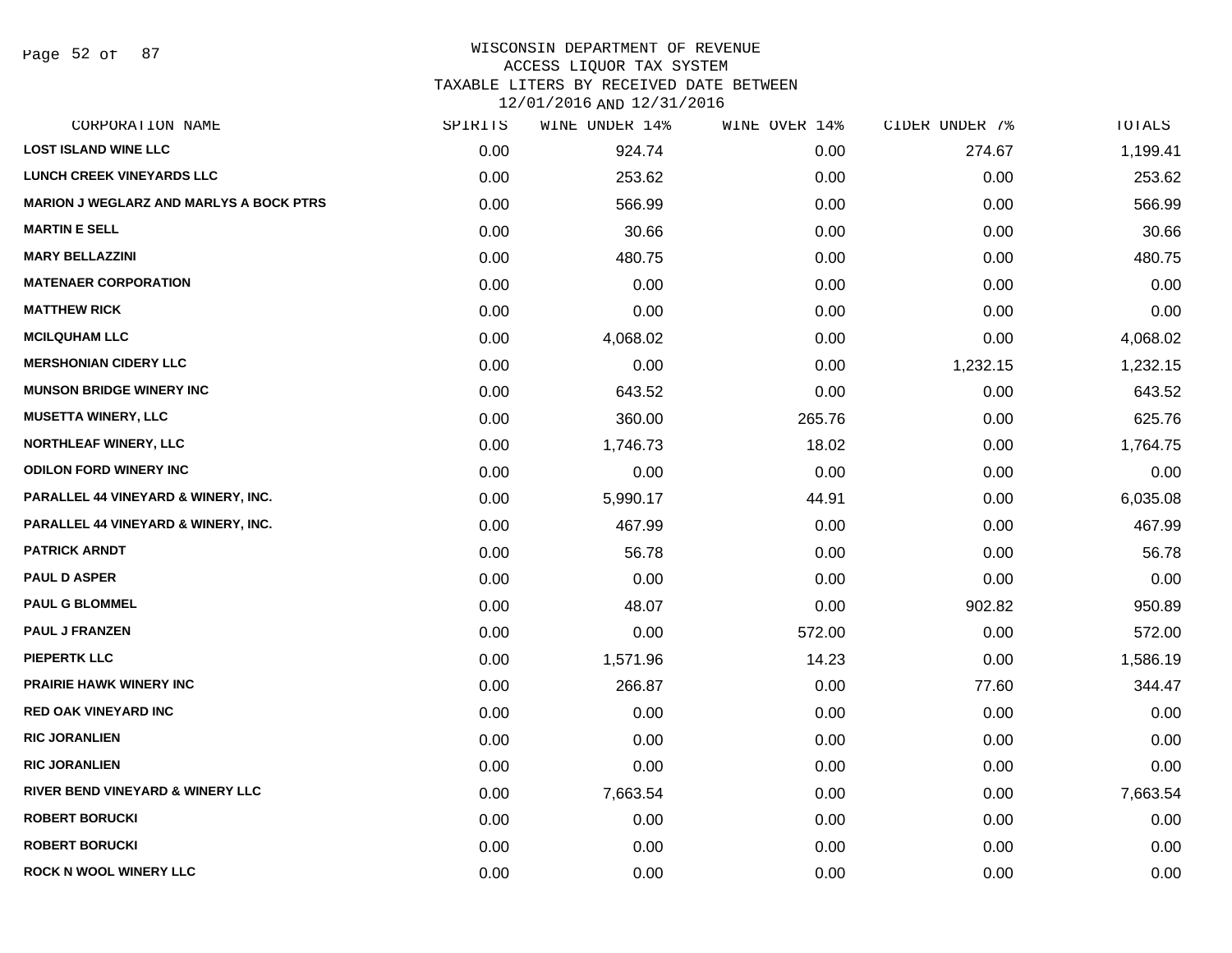#### WISCONSIN DEPARTMENT OF REVENUE ACCESS LIQUOR TAX SYSTEM

TAXABLE LITERS BY RECEIVED DATE BETWEEN

| CORPORATION NAME                           | SPIRITS | WINE UNDER 14% | WINE OVER 14% | CIDER UNDER 7% | TOTALS    |
|--------------------------------------------|---------|----------------|---------------|----------------|-----------|
| <b>RUSH RIVER BREWING LLC</b>              | 0.00    | 0.00           | 0.00          | 293.37         | 293.37    |
| <b>RUSHFORD MEADERY AND WINERY LLC</b>     | 0.00    | 872.99         | 0.00          | 0.00           | 872.99    |
| <b>RYAN PRELLWITZ</b>                      | 0.00    | 764.65         | 0.00          | 2,460.51       | 3,225.16  |
| S & J WINERY, LLC                          | 0.00    | 0.00           | 0.00          | 0.00           | 0.00      |
| SANDSTONE RIDGE VINEYARD & WINERY LLC      | 0.00    | 86.38          | 27.90         | 0.00           | 114.28    |
| <b>SANTA FE FUTURES, INC.</b>              | 0.00    | 9,593.91       | 3,861.79      | 0.00           | 13,455.70 |
| SEVEN HAWKS VINEYARDS LLC                  | 0.00    | 0.00           | 0.00          | 0.00           | 0.00      |
| <b>SEVEN HAWKS VINEYARDS LLC</b>           | 0.00    | 0.00           | 0.00          | 0.00           | 0.00      |
| <b>SHARON L PINGEL</b>                     | 0.00    | 0.00           | 0.00          | 0.00           | 0.00      |
| <b>SHERRY HARDIE</b>                       | 0.00    | 261.75         | 0.00          | 0.00           | 261.75    |
| <b>SIMON CREEK VINEYARD LLC</b>            | 0.00    | 1,549.59       | 0.00          | 0.00           | 1,549.59  |
| SINNIPEE VALLEY VINEYARD LLC               | 0.00    | 333.00         | 0.00          | 0.00           | 333.00    |
| <b>SPB LLC</b>                             | 0.00    | 0.00           | 0.00          | 35,576.96      | 35,576.96 |
| SPIRITS OF NORWAY VINEYARD LLC             | 0.00    | 1,244.45       | 0.00          | 0.00           | 1,244.45  |
| SPRECHER BREWING COMPANY, INC.             | 0.00    | 0.00           | 0.00          | $-42.59$       | $-42.59$  |
| <b>SPURGEON VINEYARDS &amp; WINERY LLC</b> | 0.00    | 3,675.73       | 54.13         | 0.00           | 3,729.86  |
| <b>STEPHEN M KENNEDY</b>                   | 0.00    | 723.77         | 0.00          | 0.00           | 723.77    |
| <b>STEVEN J DE BAKER</b>                   | 0.00    | 0.00           | 0.00          | 0.00           | 0.00      |
| STEVEN M & JUDITH A JACOBSON LLC           | 0.00    | 0.00           | 0.00          | 0.00           | 0.00      |
| <b>SUNSET POINT WINERY LLC</b>             | 0.00    | 902.06         | 27.25         | 0.00           | 929.31    |
| <b>TENBA RIDGE WINERY LLC</b>              | 0.00    | 1,339.16       | 0.00          | 0.00           | 1,339.16  |
| THE RUM TREE, INC.                         | 0.00    | 16.50          | 48.76         | 0.00           | 65.26     |
| THE WINE VINEYARD LLC                      | 0.00    | 0.00           | 0.00          | 0.00           | 0.00      |
| THE WOODLAND TRAIL BEVERAGE COMPANY, INC.  | 0.00    | 1,420.28       | 0.00          | 0.00           | 1,420.28  |
| <b>TOMMYS TOO HIGH WINES LLC</b>           | 0.00    | 121.13         | 0.00          | 0.00           | 121.13    |
| <b>TROY LANDWEHR</b>                       | 0.00    | 954.01         | 105.75        | 0.00           | 1,059.76  |
| <b>TWO BROTHERS WINES LLC</b>              | 0.00    | 575.99         | 0.00          | 0.00           | 575.99    |
| <b>VAN WYCHEN WINES INC.</b>               | 0.00    | 1,514.16       | 0.00          | 0.00           | 1,514.16  |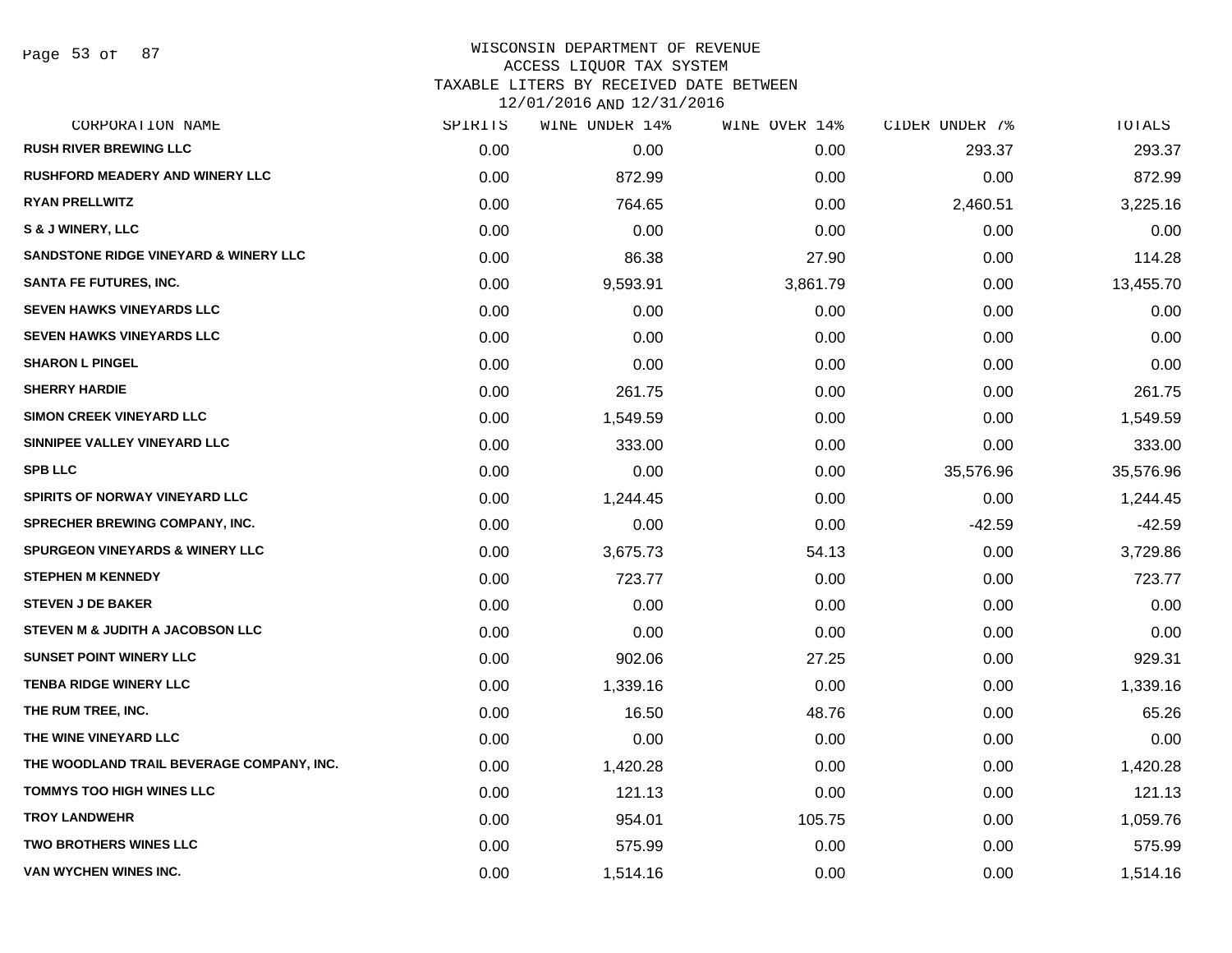Page 54 of 87

#### WISCONSIN DEPARTMENT OF REVENUE

#### ACCESS LIQUOR TAX SYSTEM

TAXABLE LITERS BY RECEIVED DATE BETWEEN

| SPIRITS | WINE UNDER 14% | WINE OVER 14% | CIDER UNDER 7% | TOTALS     |
|---------|----------------|---------------|----------------|------------|
| 0.00    | 895.63         | 0.00          | 0.00           | 895.63     |
| 0.00    | 342.00         | 0.00          | 0.00           | 342.00     |
| 0.00    | 1,165.11       | 0.00          | 0.00           | 1,165.11   |
| 0.00    | 0.00           | 0.00          | 0.00           | 0.00       |
| 0.00    | 0.00           | 0.00          | 0.00           | 0.00       |
| 0.00    | 0.00           | 0.00          | 0.00           | 0.00       |
| 0.00    | 0.00           | 0.00          | 0.00           | 0.00       |
| 0.00    | 3,616.12       | 0.00          | 0.00           | 3,616.12   |
| 0.00    | 0.00           | 0.00          | 0.00           | 0.00       |
| 0.00    | 0.00           | 0.00          | 0.00           | 0.00       |
| 0.00    | 532.50         | 90.75         | 0.00           | 623.25     |
| 0.00    | 1,109.12       | 0.00          | 0.00           | 1,109.12   |
| 0.00    | 5,052.32       | 31.49         | 0.00           | 5,083.81   |
| 0.00    | 2,449.15       | 0.00          | 0.00           | 2,449.15   |
| 0.00    | 109.02         | 0.00          | 0.00           | 109.02     |
| 0.00    | 0.00           | 0.00          | 0.00           | 0.00       |
| 0.00    | 62,635.55      | 3,035.97      | 0.00           | 65,671.52  |
| 0.00    | 12,087.61      | 471.76        | 0.00           | 12,559.37  |
| 0.00    | 258,908.56     | 9,695.25      | 50,580.55      | 319,184.36 |
|         |                |               |                |            |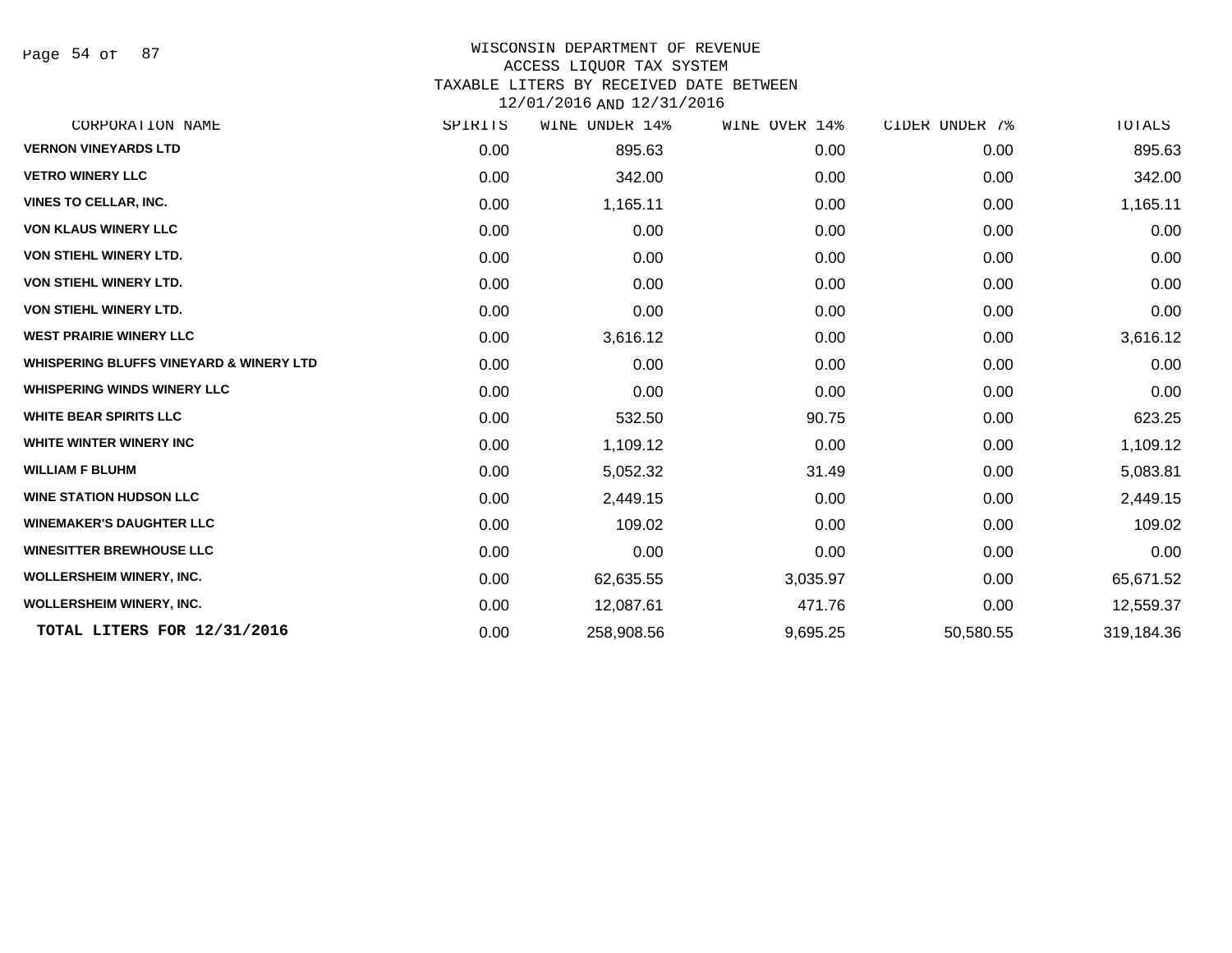Page 55 of 87

## WISCONSIN DEPARTMENT OF REVENUE ACCESS LIQUOR TAX SYSTEM TAXABLE LITERS BY RECEIVED DATE BETWEEN 12/01/2016 AND 12/31/2016

| SPIRITS | WINE UNDER 14% | WINE OVER 14%       | CIDER UNDER 7% | TOTALS |
|---------|----------------|---------------------|----------------|--------|
|         |                | (WDS)               |                |        |
| 0.00    | 0.00           | 0.00                | 0.00           | 0.00   |
| 0.00    | 0.00           | 0.00                | 0.00           | 0.00   |
| 0.00    | 0.00           | 0.00                | 0.00           | 0.00   |
| 0.00    | 0.00           | 0.00                | 0.00           | 0.00   |
| 0.00    | 0.00           | 0.00                | 0.00           | 0.00   |
| 0.00    | 0.00           | 0.00                | 0.00           | 0.00   |
| 0.00    | 0.00           | 0.00                | 0.00           | 0.00   |
| 0.00    | 0.00           | 0.00                | 0.00           | 0.00   |
| 0.00    | 0.00           | 0.00                | 0.00           | 0.00   |
| 0.00    | 0.00           | 0.00                | 0.00           | 0.00   |
| 0.00    | 0.00           | 0.00                | 0.00           | 0.00   |
| 0.00    | 0.00           | 0.00                | 0.00           | 0.00   |
| 0.00    | 0.00           | 0.00                | 0.00           | 0.00   |
| 0.00    | 0.00           | 0.00                | 0.00           | 0.00   |
| 0.00    | 0.00           | 0.00                | 0.00           | 0.00   |
| 0.00    | 0.00           | 0.00                | 0.00           | 0.00   |
| 0.00    | 0.00           | 0.00                | 0.00           | 0.00   |
| 0.00    | 0.00           | 0.00                | 0.00           | 0.00   |
| 0.00    | 0.00           | 0.00                | 0.00           | 0.00   |
| 0.00    | 0.00           | 0.00                | 0.00           | 0.00   |
| 0.00    | 0.00           | 0.00                | 0.00           | 0.00   |
| 0.00    | 0.00           | 0.00                | 0.00           | 0.00   |
| 0.00    | 0.00           | 0.00                | 0.00           | 0.00   |
| 0.00    | 0.00           | 0.00                | 0.00           | 0.00   |
| 0.00    | 0.00           | 0.00                | 0.00           | 0.00   |
|         |                | WINE DIRECT SHIPPER |                |        |

**AMERICAN WINE TRADE INC** 0.00 0.00 0.00 0.00 0.00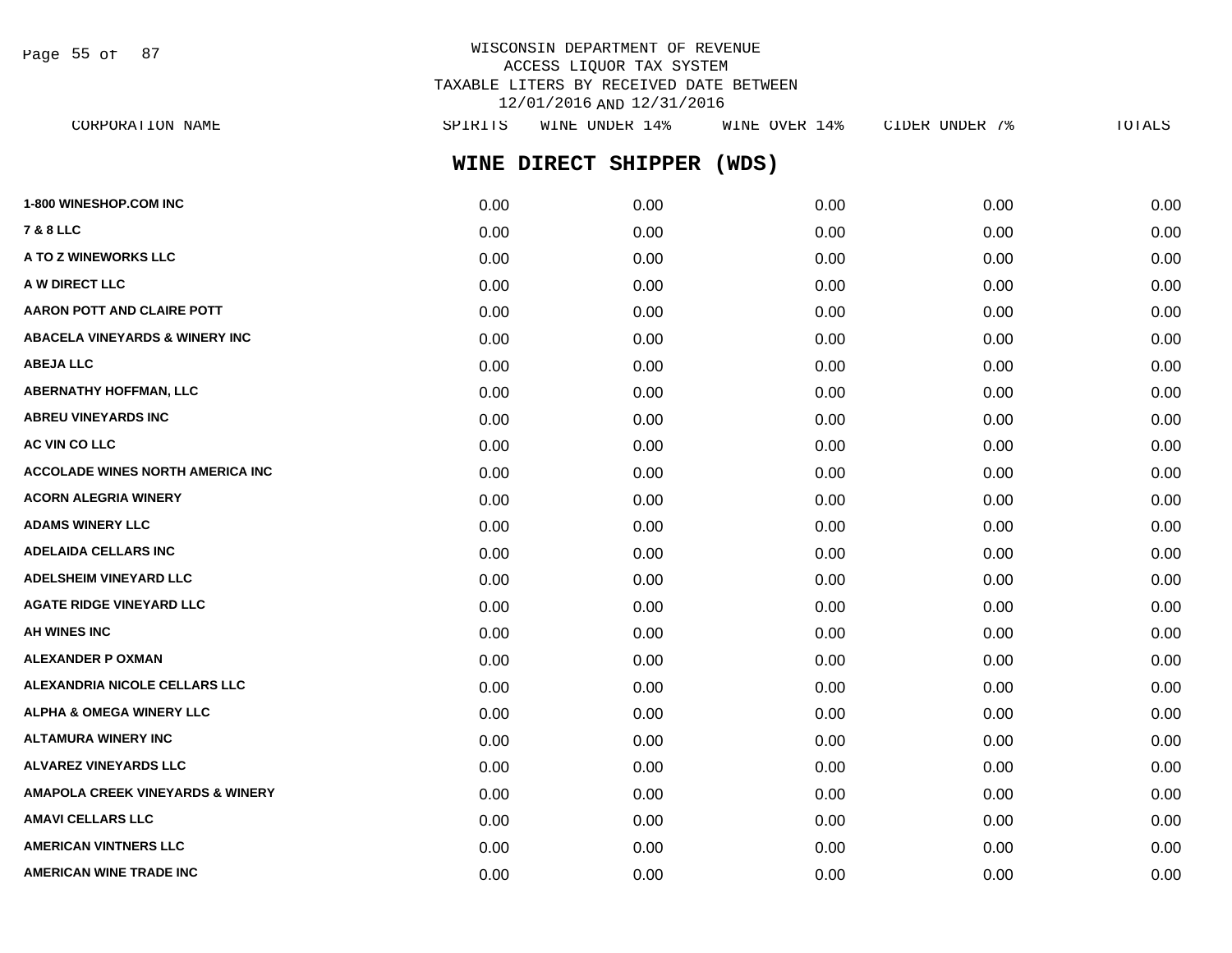Page 56 of 87

| CORPORATION NAME                       | SPIRITS | WINE UNDER 14% | WINE OVER 14% | CIDER UNDER 7% | TOTALS |
|----------------------------------------|---------|----------------|---------------|----------------|--------|
| <b>AMPELOS CELLARS INC</b>             | 0.00    | 0.00           | 0.00          | 0.00           | 0.00   |
| <b>AMUSE BOUCHE LLC</b>                | 0.00    | 0.00           | 0.00          | 0.00           | 0.00   |
| <b>ANCIENT PEAK INC</b>                | 0.00    | 0.00           | 0.00          | 0.00           | 0.00   |
| ANDERSONS CONN VALLEY WINERY INC       | 0.00    | 0.00           | 0.00          | 0.00           | 0.00   |
| <b>ANIMOLP</b>                         | 0.00    | 0.00           | 0.00          | 0.00           | 0.00   |
| <b>ANOMALY VINEYARDS LLC</b>           | 0.00    | 0.00           | 0.00          | 0.00           | 0.00   |
| <b>ANTHILL FARMS LLC</b>               | 0.00    | 0.00           | 0.00          | 0.00           | 0.00   |
| <b>ANTHONY M TRUCHARD</b>              | 0.00    | 0.00           | 0.00          | 0.00           | 0.00   |
| <b>AQUA PUMPKIN INC</b>                | 0.00    | 0.00           | 0.00          | 0.00           | 0.00   |
| <b>ARCHANGEL INVESTMENTS LLC</b>       | 0.00    | 0.00           | 0.00          | 0.00           | 0.00   |
| <b>ARETE WINES LLC</b>                 | 0.00    | 0.00           | 0.00          | 0.00           | 0.00   |
| <b>ARIETTA INC</b>                     | 0.00    | 0.00           | 0.00          | 0.00           | 0.00   |
| <b>ARISTA WINES LLC</b>                | 0.00    | 0.00           | 0.00          | 0.00           | 0.00   |
| ARIZONA STRONGHOLD VINEYARDS LLC       | 0.00    | 0.00           | 0.00          | 0.00           | 0.00   |
| <b>ARKENSTONE VINEYARDS LLC</b>        | 0.00    | 0.00           | 0.00          | 0.00           | 0.00   |
| <b>ARMIDA WINERY INC</b>               | 0.00    | 0.00           | 0.00          | 0.00           | 0.00   |
| <b>ARMSTRONG FAMILY WINERY LLC</b>     | 0.00    | 0.00           | 0.00          | 0.00           | 0.00   |
| <b>ARMSTRONG VINEYARDS INC</b>         | 0.00    | 0.00           | 0.00          | 0.00           | 0.00   |
| <b>ARRINGTON VINEYARDS LLC</b>         | 0.00    | 0.00           | 0.00          | 0.00           | 0.00   |
| <b>ARTISTE MANAGEMENT CO LLC</b>       | 0.00    | 0.00           | 0.00          | 0.00           | 0.00   |
| <b>AU BON CLIMAT LLC</b>               | 0.00    | 0.00           | 0.00          | 0.00           | 0.00   |
| <b>AUBERT WINEGROWING INC</b>          | 0.00    | 0.00           | 0.00          | 0.00           | 0.00   |
| <b>AUGUST BRIGGS JR INC</b>            | 0.00    | 0.00           | 0.00          | 0.00           | 0.00   |
| <b>AVV WINERY CO LLC</b>               | 0.00    | 0.00           | 0.00          | 0.00           | 0.00   |
| <b>BALTIMORE BEND VINEYARD LLC</b>     | 0.00    | 0.00           | 0.00          | 0.00           | 0.00   |
| <b>BANSHEE WINES LLC</b>               | 0.00    | 0.00           | 0.00          | 0.00           | 0.00   |
| <b>BARABOO BLUFF WINERY, LLC</b>       | 0.00    | 0.00           | 0.00          | 0.00           | 0.00   |
| <b>BARGETTOS SANTA CRUZ WINERY INC</b> | 0.00    | 0.00           | 0.00          | 0.00           | 0.00   |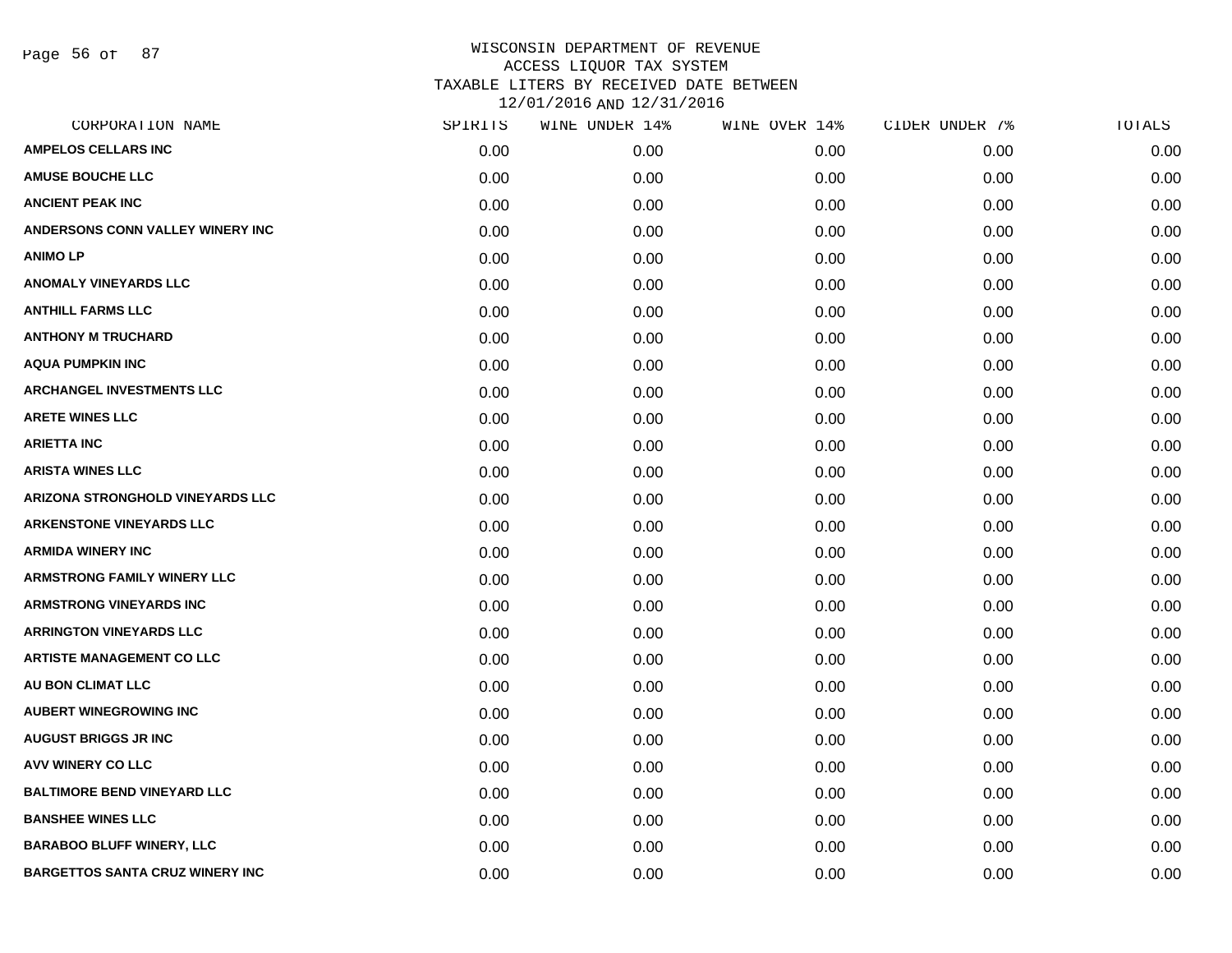Page 57 of 87

| CORPORATION NAME                    | SPIRITS | WINE UNDER 14% | WINE OVER 14% | CIDER UNDER 7% | TOTALS |
|-------------------------------------|---------|----------------|---------------|----------------|--------|
| <b>BARNARD GRIFFIN INC</b>          | 0.00    | 0.00           | 0.00          | 0.00           | 0.00   |
| <b>BARNETT VINEYARDS LP</b>         | 0.00    | 0.00           | 0.00          | 0.00           | 0.00   |
| <b>BAUER-KEARNS WINERY LLC</b>      | 0.00    | 0.00           | 0.00          | 0.00           | 0.00   |
| <b>BAW INC</b>                      | 0.00    | 0.00           | 0.00          | 0.00           | 0.00   |
| <b>BAYFIELD WINERY, LTD.</b>        | 0.00    | 0.00           | 0.00          | 0.00           | 0.00   |
| <b>BEAUX FRERES LLC</b>             | 0.00    | 0.00           | 0.00          | 0.00           | 0.00   |
| <b>BECKER FARMS INC</b>             | 0.00    | 0.00           | 0.00          | 0.00           | 0.00   |
| <b>BEDELL NORTH FORK LLC</b>        | 0.00    | 0.00           | 0.00          | 0.00           | 0.00   |
| <b>BEHRENS AND DRINKWARD</b>        | 0.00    | 0.00           | 0.00          | 0.00           | 0.00   |
| <b>BEL VINO LLC</b>                 | 0.00    | 0.00           | 0.00          | 0.00           | 0.00   |
| <b>BELLEVINEZ LLC</b>               | 0.00    | 0.00           | 0.00          | 0.00           | 0.00   |
| <b>BENESSERE VINEYARDS LTD</b>      | 0.00    | 0.00           | 0.00          | 0.00           | 0.00   |
| <b>BENNETT LANE WINERY LLC</b>      | 0.00    | 0.00           | 0.00          | 0.00           | 0.00   |
| <b>BENOVIA WINERY LLC</b>           | 0.00    | 0.00           | 0.00          | 0.00           | 0.00   |
| <b>BENT CREEK WINERY LLC</b>        | 0.00    | 0.00           | 0.00          | 0.00           | 0.00   |
| <b>BENTON-LANE LLC</b>              | 0.00    | 0.00           | 0.00          | 0.00           | 0.00   |
| <b>BENZIGER FAMILY WINERY LLC</b>   | 0.00    | 0.00           | 0.00          | 0.00           | 0.00   |
| <b>BERGSTROM WINES LLC</b>          | 0.00    | 0.00           | 0.00          | 0.00           | 0.00   |
| <b>BERNARDUS LLC</b>                | 0.00    | 0.00           | 0.00          | 0.00           | 0.00   |
| BETHEL HEIGHTS VINEYARD INC         | 0.00    | 0.00           | 0.00          | 0.00           | 0.00   |
| <b>BETTER BRANDS INTERNATIONAL</b>  | 0.00    | 0.00           | 0.00          | 0.00           | 0.00   |
| <b>BETZ CELLARS LLC</b>             | 0.00    | 0.00           | 0.00          | 0.00           | 0.00   |
| <b>BIG BASIN VINEYARDS LLC</b>      | 0.00    | 0.00           | 0.00          | 0.00           | 0.00   |
| <b>BILTMORE ESTATE WINE COMPANY</b> | 0.00    | 0.00           | 0.00          | 0.00           | 0.00   |
| <b>BLACKBIRD VINEYARDS LLC</b>      | 0.00    | 0.00           | 0.00          | 0.00           | 0.00   |
| <b>BLACKBURN ENTERPRISES LLC</b>    | 0.00    | 0.00           | 0.00          | 0.00           | 0.00   |
| <b>BLANKIET ESTATE LLC</b>          | 0.00    | 0.00           | 0.00          | 0.00           | 0.00   |
| <b>BLIND HORSE WINERY LLC</b>       | 0.00    | 0.00           | 0.00          | 0.00           | 0.00   |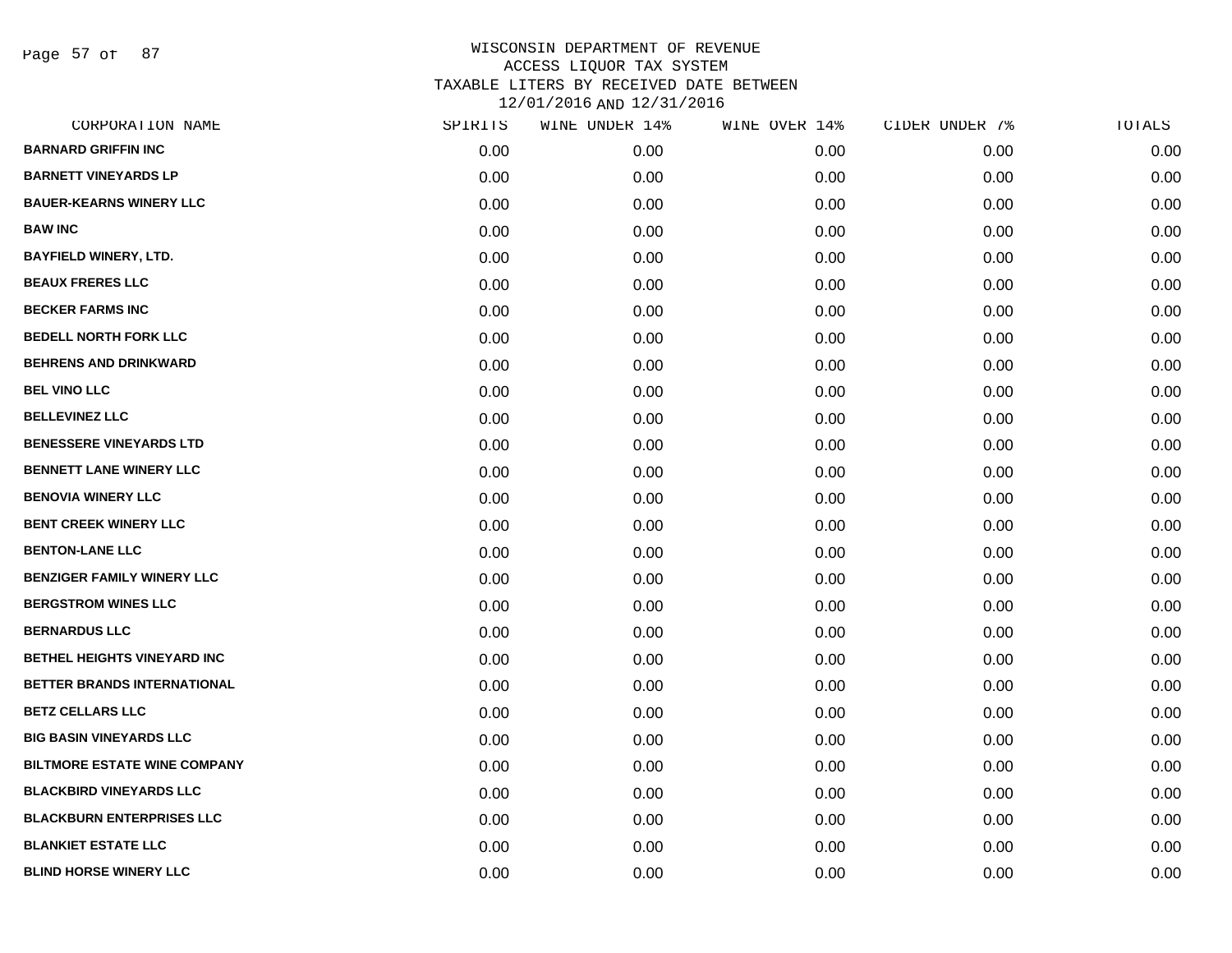Page 58 of 87

| CORPORATION NAME                               | SPIRITS | WINE UNDER 14% | WINE OVER 14% | CIDER UNDER 7% | TOTALS |
|------------------------------------------------|---------|----------------|---------------|----------------|--------|
| <b>BLUE MOUNTAIN CIDER COMPANY LLC</b>         | 0.00    | 0.00           | 0.00          | 0.00           | 0.00   |
| <b>BLUE SKY VINTNERS LLC</b>                   | 0.00    | 0.00           | 0.00          | 0.00           | 0.00   |
| <b>BNA WINE GROUP LLC</b>                      | 0.00    | 0.00           | 0.00          | 0.00           | 0.00   |
| <b>BOEGER WINERY INC</b>                       | 0.00    | 0.00           | 0.00          | 0.00           | 0.00   |
| <b>BOGLE VINEYARDS INC</b>                     | 0.00    | 0.00           | 0.00          | 0.00           | 0.00   |
| <b>BON AFFAIR INC</b>                          | 0.00    | 0.00           | 0.00          | 0.00           | 0.00   |
| <b>BONNY DOON WINERY INC</b>                   | 0.00    | 0.00           | 0.00          | 0.00           | 0.00   |
| <b>BOOKWALTER WINERY LLC</b>                   | 0.00    | 0.00           | 0.00          | 0.00           | 0.00   |
| <b>BOTHAM VINEYARDS, INC.</b>                  | 0.00    | 0.00           | 0.00          | 0.00           | 0.00   |
| <b>BOUCHAINE VINEYARDS INC</b>                 | 0.00    | 0.00           | 0.00          | 0.00           | 0.00   |
| <b>BOWERS HARBOR VINEYARDS AND WINERY INC.</b> | 0.00    | 0.00           | 0.00          | 0.00           | 0.00   |
| <b>BRANCHES WINERY LLC</b>                     | 0.00    | 0.00           | 0.00          | 0.00           | 0.00   |
| <b>BRASSFIELD ESTATE WINERY LLC</b>            | 0.00    | 0.00           | 0.00          | 0.00           | 0.00   |
| <b>BRESSLER VINEYARDS LLC</b>                  | 0.00    | 0.00           | 0.00          | 0.00           | 0.00   |
| <b>BRET LOPEZ</b>                              | 0.00    | 0.00           | 0.00          | 0.00           | 0.00   |
| <b>BREWER-CLIFTON LLC</b>                      | 0.00    | 0.00           | 0.00          | 0.00           | 0.00   |
| <b>BRIAN CARTER CELLARS LLC</b>                | 0.00    | 0.00           | 0.00          | 0.00           | 0.00   |
| <b>BRIAN M HEATH</b>                           | 0.00    | 0.00           | 0.00          | 0.00           | 0.00   |
| <b>BRIGADOON FARM &amp; WINERY LLC</b>         | 0.00    | 0.00           | 0.00          | 0.00           | 0.00   |
| <b>BRONCO WINE COMPANY</b>                     | 0.00    | 0.00           | 0.00          | 0.00           | 0.00   |
| <b>BROWN ESTATE VINEYARDS LLC</b>              | 0.00    | 0.00           | 0.00          | 0.00           | 0.00   |
| <b>BRUTOCAO CELLARS LP</b>                     | 0.00    | 0.00           | 0.00          | 0.00           | 0.00   |
| <b>BRYANT VINEYARDS INC</b>                    | 0.00    | 0.00           | 0.00          | 0.00           | 0.00   |
| <b>BUCKLER FAMILY VINEYARDS LLC</b>            | 0.00    | 0.00           | 0.00          | 0.00           | 0.00   |
| <b>BULLY HILL VINEYARDS INC</b>                | 0.00    | 69.00          | 0.00          | 0.00           | 69.00  |
| <b>BURGESS CELLARS INC</b>                     | 0.00    | 0.00           | 0.00          | 0.00           | 0.00   |
| <b>BURRELL SCHOOL VINEYARDS INC</b>            | 0.00    | 0.75           | 31.50         | 0.00           | 32.25  |
| <b>BUTTONWOOD FARM WINERY INC</b>              | 0.00    | 7.50           | 6.00          | 0.00           | 13.50  |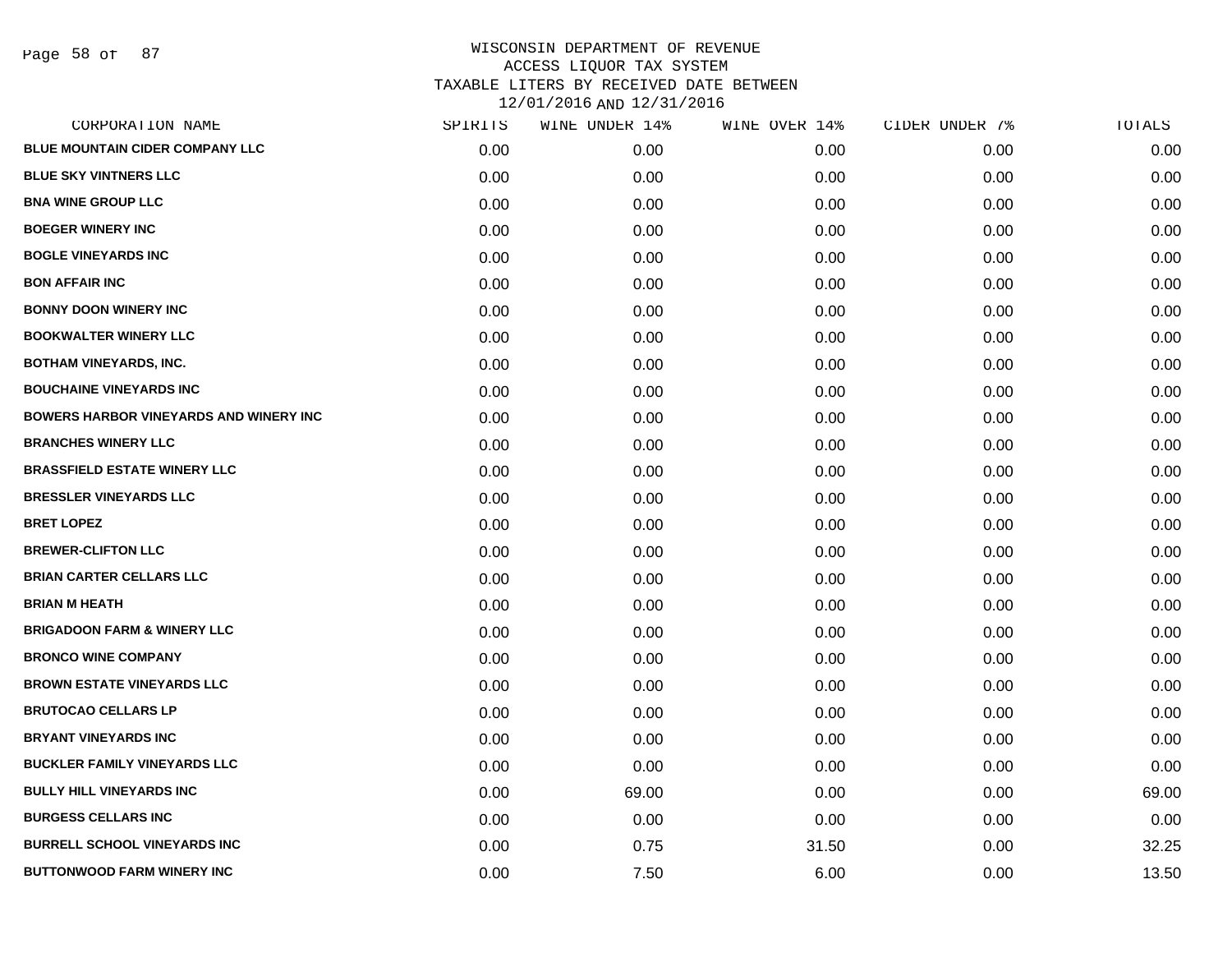Page 59 of 87

| CORPORATION NAME                             | SPIRITS | WINE UNDER 14% | WINE OVER 14% | CIDER UNDER 7% | TOTALS |
|----------------------------------------------|---------|----------------|---------------|----------------|--------|
| <b>C &amp; C WINE SERVICES INC</b>           | 0.00    | 0.00           | 0.00          | 0.00           | 0.00   |
| <b>C &amp; N CORPORATION</b>                 | 0.00    | 0.00           | 0.00          | 0.00           | 0.00   |
| <b>C G DI ARIE VINEYARD &amp; WINERY LLC</b> | 0.00    | 0.00           | 0.00          | 0.00           | 0.00   |
| <b>C MONDAVI &amp; SONS</b>                  | 0.00    | 0.00           | 0.00          | 0.00           | 0.00   |
| <b>CAIN CELLARS INC</b>                      | 0.00    | 0.00           | 0.00          | 0.00           | 0.00   |
| <b>CAIRDEAN VINEYARDS LLC</b>                | 0.00    | 0.00           | 0.00          | 0.00           | 0.00   |
| <b>CAKEBREAD CELLARS</b>                     | 0.00    | 0.00           | 0.00          | 0.00           | 0.00   |
| <b>CALCAREOUS VINEYARD LLC</b>               | 0.00    | 0.00           | 0.00          | 0.00           | 0.00   |
| <b>CALDWELL WINERY LLC</b>                   | 0.00    | 0.00           | 0.00          | 0.00           | 0.00   |
| <b>CALERA WINE COMPANY LP</b>                | 0.00    | 0.00           | 0.00          | 0.00           | 0.00   |
| <b>CALLAWAY TEMECULA LP</b>                  | 0.00    | 0.00           | 0.00          | 0.00           | 0.00   |
| <b>CARACCIOLI CELLARS INC</b>                | 0.00    | 0.00           | 0.00          | 0.00           | 0.00   |
| <b>CARL THOMA</b>                            | 0.00    | 0.00           | 0.00          | 0.00           | 0.00   |
| <b>CARLISLE WINERY &amp; VINEYARDS LLC</b>   | 0.00    | 0.00           | 0.00          | 0.00           | 0.00   |
| <b>CASTORO CELLARS</b>                       | 0.00    | 0.00           | 0.00          | 0.00           | 0.00   |
| <b>CAYMUS VINEYARDS INC</b>                  | 0.00    | 0.00           | 0.00          | 0.00           | 0.00   |
| <b>CECIL A ZERBA</b>                         | 0.00    | 0.00           | 117.60        | 0.00           | 117.60 |
| <b>CEDAR KNOLL VINEYARDS INC</b>             | 0.00    | 0.00           | 0.00          | 0.00           | 0.00   |
| <b>CEJA VINEYARDS INC</b>                    | 0.00    | 0.00           | 0.00          | 0.00           | 0.00   |
| <b>CELLAR RAT CELLARS LLC</b>                | 0.00    | 0.00           | 0.00          | 0.00           | 0.00   |
| <b>CHACEWATER LLC</b>                        | 0.00    | 0.00           | 0.00          | 0.00           | 0.00   |
| <b>CHAPPELLET WINERY INC</b>                 | 0.00    | 0.00           | 0.00          | 0.00           | 0.00   |
| <b>CHARLES &amp; MARTHA BARRA</b>            | 0.00    | 0.00           | 0.00          | 0.00           | 0.00   |
| <b>CHARLES REININGER LLC</b>                 | 0.00    | 0.00           | 0.00          | 0.00           | 0.00   |
| <b>CHATEAU BIANCA INC</b>                    | 0.00    | 0.00           | 0.00          | 0.00           | 0.00   |
| <b>CHATEAU DIANA LLC</b>                     | 0.00    | 0.00           | 0.00          | 0.00           | 0.00   |
| <b>CHATEAU GRAND TRAVERSE LTD</b>            | 0.00    | 0.00           | 0.00          | 0.00           | 0.00   |
| <b>CHATEAU MORRISETTE INC</b>                | 0.00    | 0.00           | 0.00          | 0.00           | 0.00   |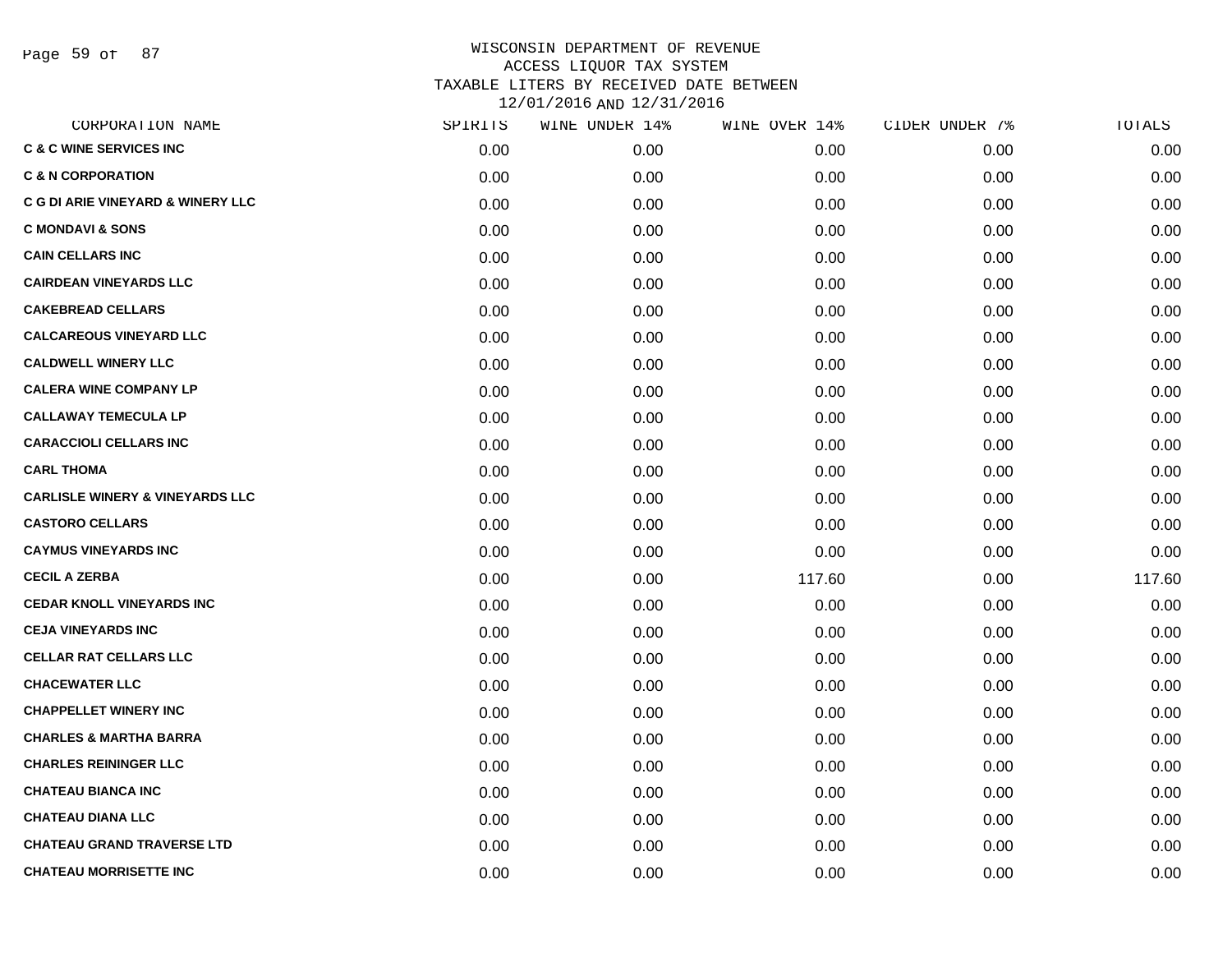| CORPORATION NAME                                  | SPIRITS | WINE UNDER 14% | WINE OVER 14% | CIDER UNDER 7% | TOTALS |
|---------------------------------------------------|---------|----------------|---------------|----------------|--------|
| <b>CHATEAU OPERATIONS, LTD.</b>                   | 0.00    | 0.00           | 0.00          | 0.00           | 0.00   |
| <b>CHATEAU POTELLE HOLDINGS LLC</b>               | 0.00    | 0.00           | 0.00          | 0.00           | 0.00   |
| <b>CHATEAU ST CROIX WINERY &amp; VINEYARD LLC</b> | 0.00    | 0.00           | 0.00          | 0.00           | 0.00   |
| <b>CHERRY HILL LLC</b>                            | 0.00    | 0.00           | 0.00          | 0.00           | 0.00   |
| <b>CHIARELLO FAMILY VINEYARDS LLC</b>             | 0.00    | 0.00           | 0.00          | 0.00           | 0.00   |
| <b>CHIMNEY ROCK WINERY LLC</b>                    | 0.00    | 0.00           | 0.00          | 0.00           | 0.00   |
| <b>CHRISTOPHE BARON</b>                           | 0.00    | 0.00           | 0.00          | 0.00           | 0.00   |
| <b>CHRISTOPHER DRAKE WHITCRAFT</b>                | 0.00    | 0.00           | 0.00          | 0.00           | 0.00   |
| <b>CHRISTOPHER FIGGINS</b>                        | 0.00    | 0.00           | 0.00          | 0.00           | 0.00   |
| <b>CIDER HOUSE OF WISCONSIN LLC</b>               | 0.00    | 0.00           | 0.00          | 0.00           | 0.00   |
| <b>CINNABAR WINERY LLC</b>                        | 0.00    | 0.00           | 0.00          | 0.00           | 0.00   |
| CITY VINTNERS SAN FRANCISCO WINERY LLC            | 0.00    | 0.00           | 0.00          | 0.00           | 0.00   |
| <b>CLARA STREET COMPANY</b>                       | 0.00    | 0.00           | 0.00          | 0.00           | 0.00   |
| <b>CLAY JAR HOLDINGS LLC</b>                      | 0.00    | 0.00           | 0.00          | 0.00           | 0.00   |
| <b>CLIF BAR FAMILY WINERY &amp; FARM LLC</b>      | 0.00    | 0.00           | 0.00          | 0.00           | 0.00   |
| <b>CLINE CELLARS INC</b>                          | 0.00    | 0.00           | 0.00          | 0.00           | 0.00   |
| <b>CLOS DU VAL WINE CO LTD</b>                    | 0.00    | 0.00           | 0.00          | 0.00           | 0.00   |
| <b>CLOS LACHANCE WINES LLC</b>                    | 0.00    | 0.00           | 0.00          | 0.00           | 0.00   |
| <b>COCKERELL WINE CONSULTING LLC</b>              | 0.00    | 0.00           | 0.00          | 0.00           | 0.00   |
| <b>CODORNIU NAPA INC</b>                          | 0.00    | 0.00           | 0.00          | 0.00           | 0.00   |
| <b>COL SOLARE, LLP</b>                            | 0.00    | 0.00           | 0.00          | 0.00           | 0.00   |
| <b>COLGIN PARTNERS LLC</b>                        | 0.00    | 0.00           | 0.00          | 0.00           | 0.00   |
| <b>COLLEEN M BOS</b>                              | 0.00    | 0.00           | 0.00          | 0.00           | 0.00   |
| <b>COLUMBIA RIVER WINERY INC</b>                  | 0.00    | 0.00           | 0.00          | 0.00           | 0.00   |
| <b>CONSTELLATION BRANDS U.S. OPERATIONS INC.</b>  | 0.00    | 0.00           | 0.00          | 0.00           | 0.00   |
| <b>CONUNDRUM WINERY LLC</b>                       | 0.00    | 0.00           | 0.00          | 0.00           | 0.00   |
| <b>CONWAY VINEYARDS INC</b>                       | 0.00    | 0.00           | 0.00          | 0.00           | 0.00   |
| <b>COOL HAND VINEYARDS LLC</b>                    | 0.00    | 0.00           | 0.00          | 0.00           | 0.00   |
|                                                   |         |                |               |                |        |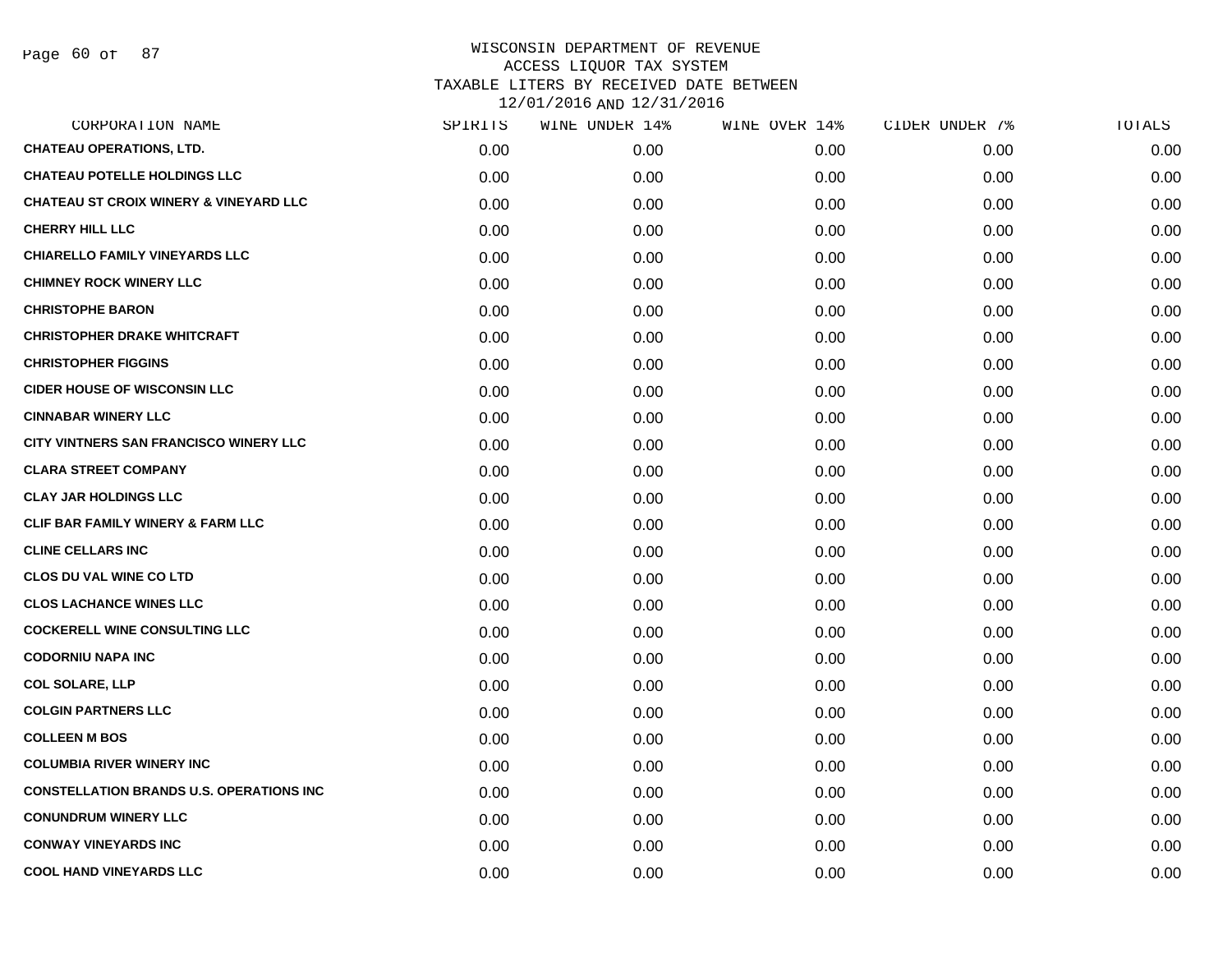Page 61 of 87

| CORPORATION NAME                       | SPIRITS | WINE UNDER 14% | WINE OVER 14% | CIDER UNDER 7% | TOTALS |
|----------------------------------------|---------|----------------|---------------|----------------|--------|
| <b>COPPER CANE LLC</b>                 | 0.00    | 0.00           | 0.00          | 0.00           | 0.00   |
| <b>CORNERSTONE CELLARS INC</b>         | 0.00    | 0.00           | 0.00          | 0.00           | 0.00   |
| <b>COURAGEOUS INC</b>                  | 0.00    | 0.00           | 0.00          | 0.00           | 0.00   |
| <b>CRAIG FLETCHER</b>                  | 0.00    | 0.00           | 0.00          | 0.00           | 0.00   |
| <b>CRAIG S HANDLY</b>                  | 0.00    | 0.00           | 0.00          | 0.00           | 0.00   |
| <b>CREATIVE WINE CONCEPTS INC</b>      | 0.00    | 0.00           | 30.00         | 0.00           | 30.00  |
| <b>CREW WINE COMPANY LLC</b>           | 0.00    | 0.00           | 0.00          | 0.00           | 0.00   |
| <b>CRIMSON WINE GROUP LTD</b>          | 0.00    | 0.00           | 0.00          | 0.00           | 0.00   |
| <b>CRISTOM VINEYARDS INC</b>           | 0.00    | 33.00          | 0.00          | 0.00           | 33.00  |
| <b>CROCKER &amp; STARR WINE CO LLC</b> | 0.00    | 0.00           | 0.00          | 0.00           | 0.00   |
| <b>CROWN POINT WINERY LLC</b>          | 0.00    | 0.00           | 0.00          | 0.00           | 0.00   |
| <b>CULTIVATE WINES LLC</b>             | 0.00    | 0.00           | 0.00          | 0.00           | 0.00   |
| <b>CUNAT PREMIUM VINEYARDS LLC</b>     | 0.00    | 0.00           | 0.00          | 0.00           | 0.00   |
| <b>CUSHMAN WINERY CORPORATION</b>      | 0.00    | 0.00           | 0.00          | 0.00           | 0.00   |
| <b>CUVAISON INC</b>                    | 0.00    | 0.00           | 0.00          | 0.00           | 0.00   |
| <b>D &amp; J F CELLARS INC</b>         | 0.00    | 0.00           | 0.00          | 0.00           | 0.00   |
| <b>D MYERS LLC</b>                     | 0.00    | 0.00           | 0.00          | 0.00           | 0.00   |
| <b>DANA ESTATES INC</b>                | 0.00    | 0.00           | 0.00          | 0.00           | 0.00   |
| <b>DANIEL J KOEPKE</b>                 | 0.00    | 0.00           | 0.00          | 0.00           | 0.00   |
| DANZA DEL SOL WINERY INC               | 0.00    | 0.00           | 0.00          | 0.00           | 0.00   |
| <b>DANZINGER VINEYARDS LLC</b>         | 0.00    | 0.00           | 0.00          | 0.00           | 0.00   |
| <b>DAOU VINEYARDS LLC</b>              | 0.00    | 0.00           | 0.00          | 0.00           | 0.00   |
| <b>DARIOUSH KHALEDI WINERY LLC</b>     | 0.00    | 0.00           | 0.00          | 0.00           | 0.00   |
| <b>DAVID BRUCE WINERY INC</b>          | 0.00    | 0.00           | 0.00          | 0.00           | 0.00   |
| <b>DAVID COFFARO</b>                   | 0.00    | 0.00           | 0.00          | 0.00           | 0.00   |
| <b>DAVID J MATTHEWS</b>                | 0.00    | 0.00           | 0.00          | 0.00           | 0.00   |
| <b>DAVID JAMES LLC</b>                 | 0.00    | 0.00           | 0.00          | 0.00           | 0.00   |
| DAVIDS PINOT VINEYARDS INC             | 0.00    | 0.00           | 0.00          | 0.00           | 0.00   |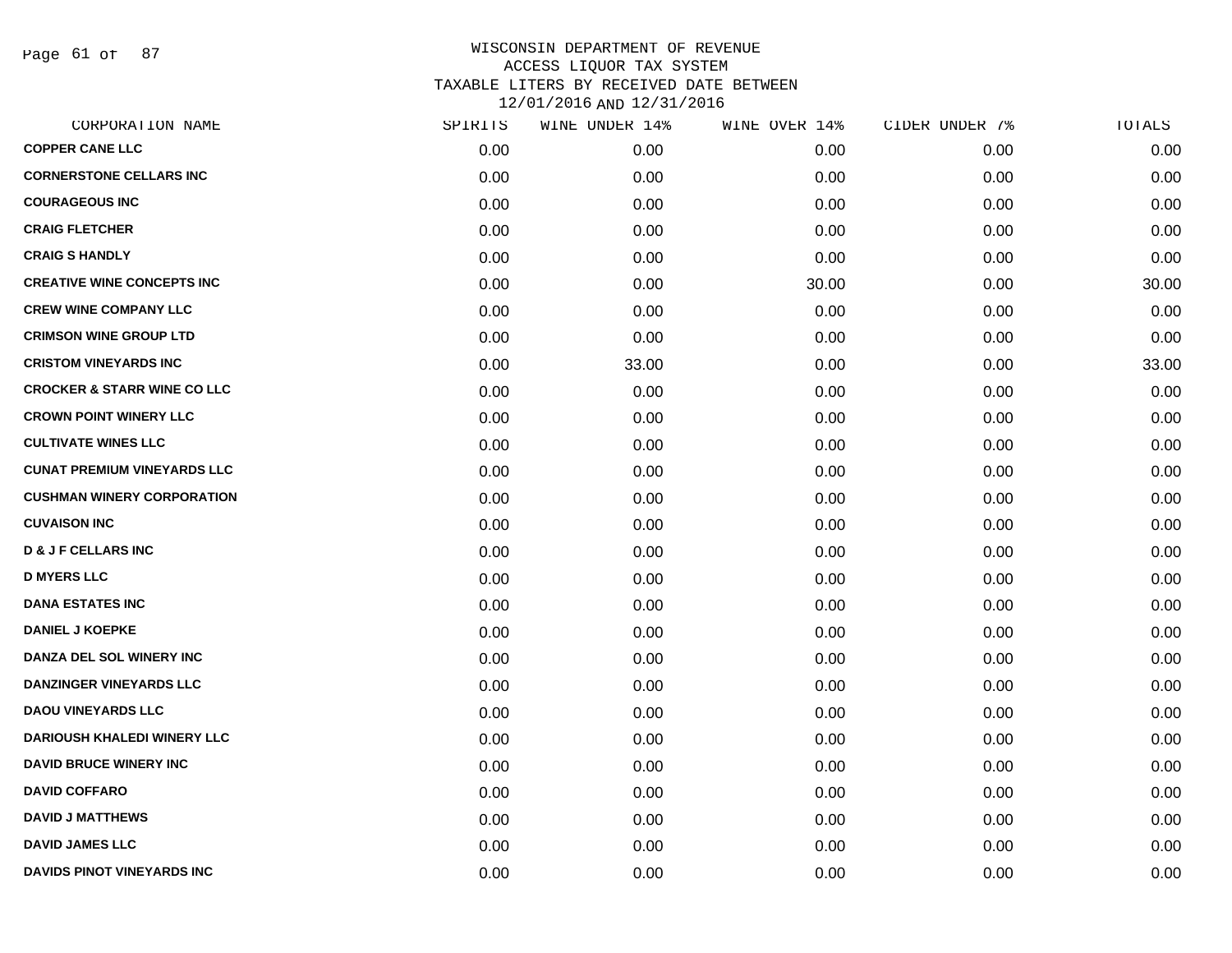Page 62 of 87

| CORPORATION NAME                                              | SPIRITS | WINE UNDER 14% | WINE OVER 14% | CIDER UNDER 7% | TOTALS |
|---------------------------------------------------------------|---------|----------------|---------------|----------------|--------|
| DE LA MONTANYA WINERY INC                                     | 0.00    | 0.00           | 0.00          | 0.00           | 0.00   |
| DEERFIELD RANCH WINERY LLC                                    | 0.00    | 0.00           | 0.00          | 0.00           | 0.00   |
| DEL DOTTO VINEYARDS INC                                       | 0.00    | 0.00           | 0.00          | 0.00           | 0.00   |
| <b>DELICATO VINEYARDS INC</b>                                 | 0.00    | 0.00           | 0.00          | 0.00           | 0.00   |
| <b>DELILLE CELLARS LLC</b>                                    | 0.00    | 0.00           | 0.00          | 0.00           | 0.00   |
| <b>DENNER WINERY INC</b>                                      | 0.00    | 0.00           | 0.00          | 0.00           | 0.00   |
| <b>DENNIS R ONEIL</b>                                         | 0.00    | 0.00           | 0.00          | 0.00           | 0.00   |
| <b>DEREK ROHLFFS</b>                                          | 0.00    | 0.00           | 0.00          | 0.00           | 0.00   |
| DH GUSTAFSON FAMILY VINEYARDS LLC                             | 0.00    | 0.00           | 0.00          | 0.00           | 0.00   |
| <b>DIAMOND MOUNTAIN VINEYARD</b>                              | 0.00    | 0.00           | 0.00          | 0.00           | 0.00   |
| <b>DIANA HOBSON</b>                                           | 0.00    | 0.00           | 0.00          | 0.00           | 0.00   |
| <b>DOMAINE CARNEROS LTD</b>                                   | 0.00    | 0.00           | 0.00          | 0.00           | 0.00   |
| <b>DOMAINE CHANDON INC</b>                                    | 0.00    | 0.00           | 0.00          | 0.00           | 0.00   |
| <b>DOMAINE DE MARIA SOTER LLC</b>                             | 0.00    | 0.00           | 0.00          | 0.00           | 0.00   |
| <b>DOMAINE DROUHIN OREGON LLC</b>                             | 0.00    | 0.00           | 0.00          | 0.00           | 0.00   |
| <b>DOMAINE MB LLC</b>                                         | 0.00    | 0.00           | 0.00          | 0.00           | 0.00   |
| <b>DOMAINE SERENE VINEYARDS &amp; WINERY INC</b>              | 0.00    | 0.00           | 0.00          | 0.00           | 0.00   |
| <b>DOMINICK CHIRICHILLO</b>                                   | 0.00    | 0.00           | 0.00          | 0.00           | 0.00   |
| DON SEBASTIANI & SONS INTERNATIONAL WINE<br><b>NEGOCIANTS</b> | 0.00    | 0.00           | 0.00          | 0.00           | 0.00   |
| <b>DONALD PHILLIPS HILL JR</b>                                | 0.00    | 0.00           | 0.00          | 0.00           | 0.00   |
| DONATI FAMILY VINEYARD INC                                    | 0.00    | 0.00           | 0.00          | 0.00           | 0.00   |
| DONELAN FAMILY WINE CELLARS LLC                               | 0.00    | 0.00           | 0.00          | 0.00           | 0.00   |
| <b>DOUBLE CANYON VINEYARDS LLC</b>                            | 0.00    | 0.00           | 0.00          | 0.00           | 0.00   |
| <b>DOUBLE D WINERY LLC</b>                                    | 0.00    | 0.00           | 0.00          | 0.00           | 0.00   |
| <b>DRINKS LICENSING LLC</b>                                   | 0.00    | 0.00           | 0.00          | 0.00           | 0.00   |
| <b>DRUMLIN RIDGE WINERY LLC</b>                               | 0.00    | 0.00           | 0.00          | 0.00           | 0.00   |
| DRY CREEK VINEYARD INC                                        | 0.00    | 0.00           | 0.00          | 0.00           | 0.00   |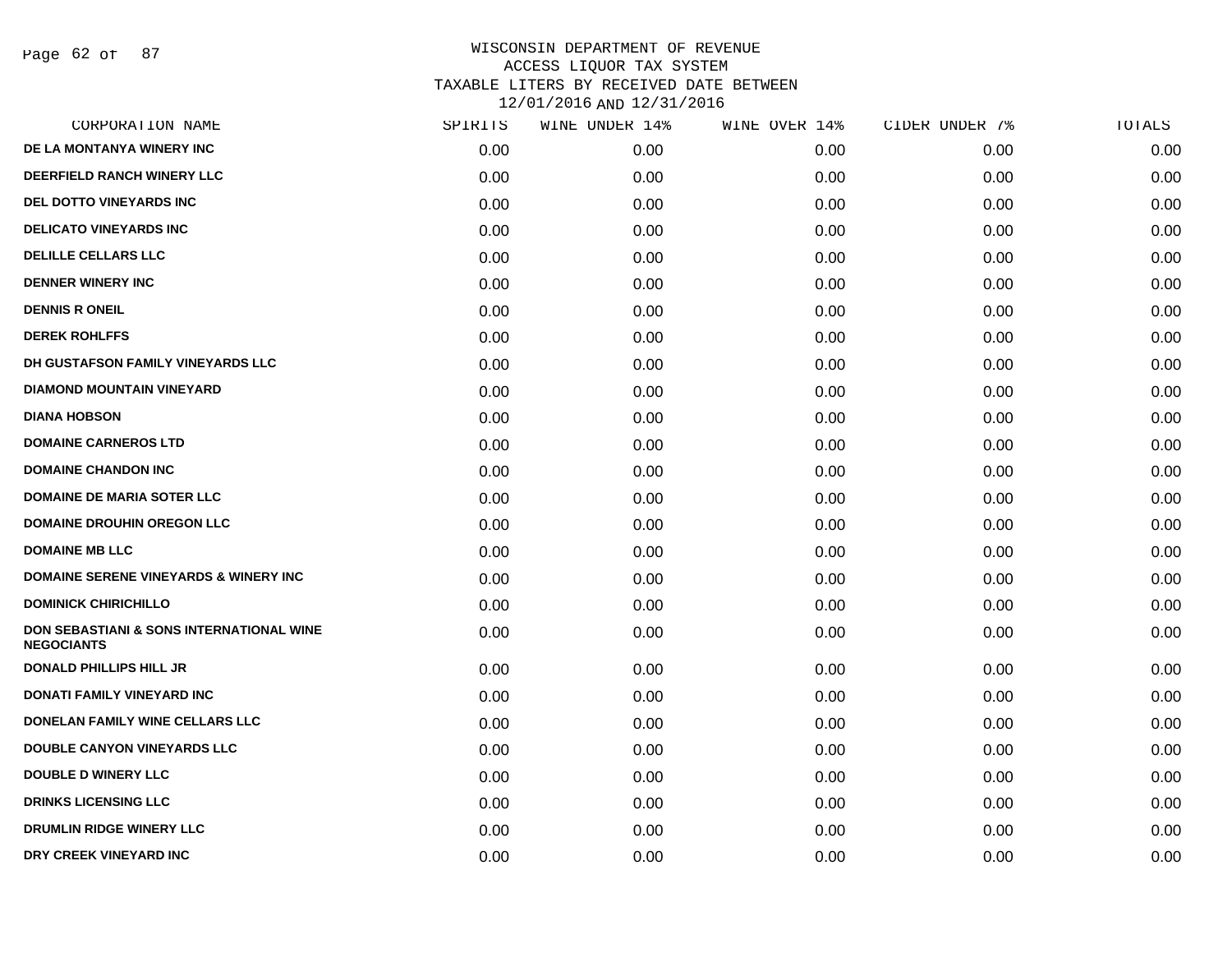Page 63 of 87

| CORPORATION NAME                                 | SPIRITS | WINE UNDER 14% | WINE OVER 14% | CIDER UNDER 7% | TOTALS |
|--------------------------------------------------|---------|----------------|---------------|----------------|--------|
| <b>DSC INVESTORS INC</b>                         | 0.00    | 0.00           | 0.00          | 0.00           | 0.00   |
| <b>DUCKHORN WINE COMPANY</b>                     | 0.00    | 0.00           | 0.00          | 0.00           | 0.00   |
| <b>DUNHAM CELLARS LLC</b>                        | 0.00    | 0.00           | 0.00          | 0.00           | 0.00   |
| <b>DUNN VINEYARDS LLC</b>                        | 0.00    | 0.00           | 0.00          | 0.00           | 0.00   |
| <b>DUPLIN WINE CELLARS INC</b>                   | 0.00    | 0.00           | 0.00          | 0.00           | 0.00   |
| DUTTON GOLDFIELD WINERY LLC                      | 0.00    | 0.00           | 0.00          | 0.00           | 0.00   |
| <b>E &amp; J GALLO WINERY</b>                    | 0.00    | 0.00           | 0.00          | 0.00           | 0.00   |
| <b>EAGLES LANDING WINERY LLC</b>                 | 0.00    | 0.00           | 0.00          | 0.00           | 0.00   |
| <b>EARL E BROWN &amp; SONS INC</b>               | 0.00    | 0.00           | 0.00          | 0.00           | 0.00   |
| <b>EBERLE WINERY LP</b>                          | 0.00    | 0.00           | 0.00          | 0.00           | 0.00   |
| <b>EDWARD J RINK</b>                             | 0.00    | 0.00           | 0.00          | 0.00           | 0.00   |
| EHREN JORDAN WINE CELLARS LLC                    | 0.00    | 0.00           | 0.00          | 0.00           | 0.00   |
| <b>ELISABETH W KLEIN</b>                         | 0.00    | 0.00           | 0.00          | 0.00           | 0.00   |
| ELK COVE VINEYARDS INC                           | 0.00    | 0.00           | 0.00          | 0.00           | 0.00   |
| <b>ELV-OREGON LLC</b>                            | 0.00    | 0.00           | 0.00          | 0.00           | 0.00   |
| <b>ELYSE WINERY LLC</b>                          | 0.00    | 0.00           | 0.00          | 0.00           | 0.00   |
| <b>EMILIO GUGLIELMO WINERY INC</b>               | 0.00    | 0.00           | 0.00          | 0.00           | 0.00   |
| <b>ERIC J KEATING</b>                            | 0.00    | 0.00           | 0.00          | 0.00           | 0.00   |
| <b>ERNEST VINEYARDS LLC</b>                      | 0.00    | 0.00           | 0.00          | 0.00           | 0.00   |
| <b>ESCALERA-BOULET LLC</b>                       | 0.00    | 0.00           | 0.00          | 0.00           | 0.00   |
| <b>ESTERLINA VINEYARDS &amp; WINERY LLC</b>      | 0.00    | 0.00           | 0.00          | 0.00           | 0.00   |
| <b>F KORBEL &amp; BROS INC</b>                   | 0.00    | 0.00           | 0.00          | 0.00           | 0.00   |
| <b>FANTESCA LLC</b>                              | 0.00    | 0.00           | 0.00          | 0.00           | 0.00   |
| <b>FAT BOYS INC</b>                              | 0.00    | 0.00           | 0.00          | 0.00           | 0.00   |
| <b>FAWN CREEK WINERY LLC</b>                     | 0.00    | 0.00           | 0.00          | 0.00           | 0.00   |
| <b>FENESTRA WINERY INC</b>                       | 0.00    | 0.00           | 0.00          | 0.00           | 0.00   |
| <b>FERMENTING CELLARS LLC</b>                    | 0.00    | 0.00           | 0.00          | 0.00           | 0.00   |
| <b>FERRARI CARANO VINEYARDS &amp; WINERY LLC</b> | 0.00    | 0.00           | 0.00          | 0.00           | 0.00   |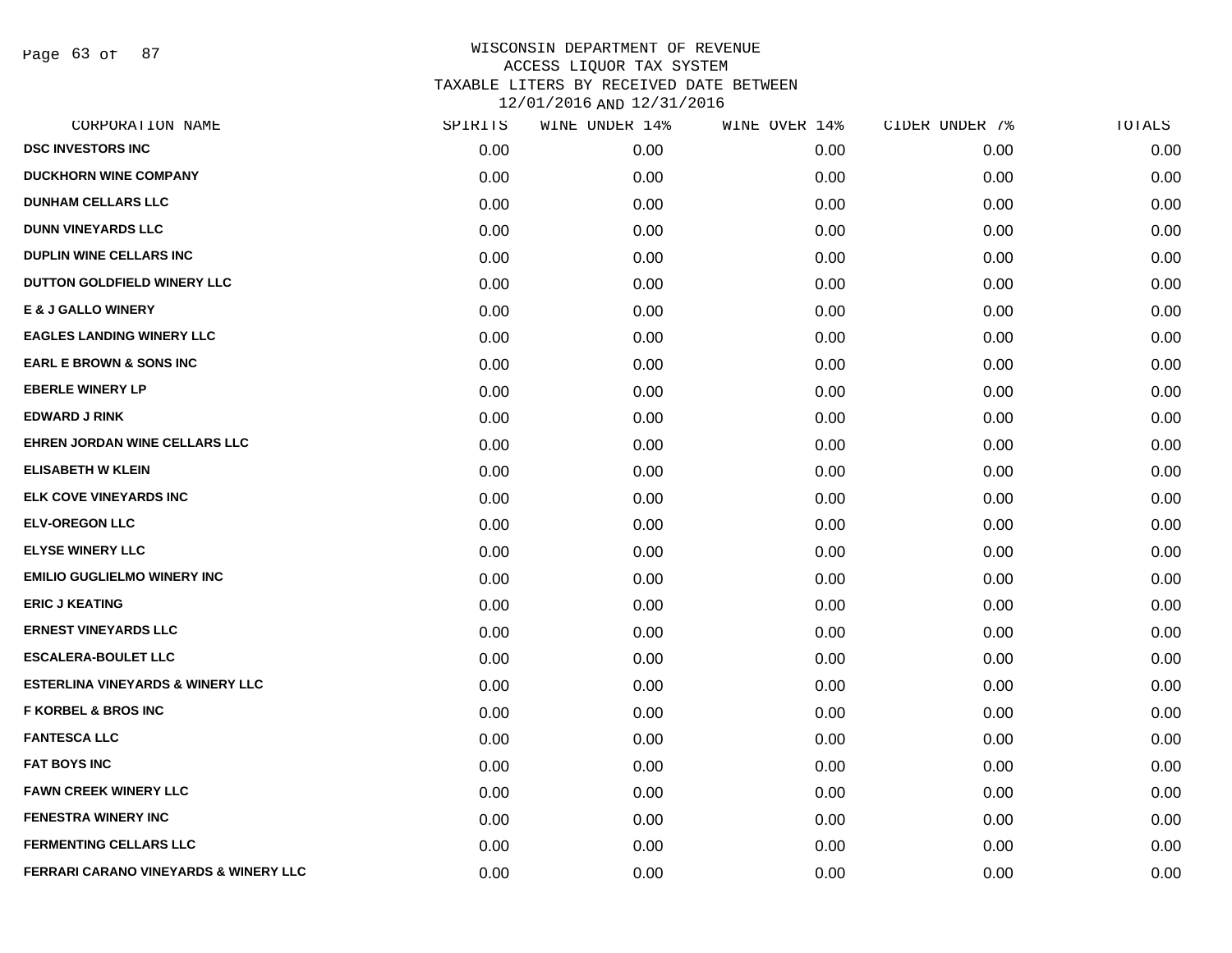Page 64 of 87

| CORPORATION NAME                               | SPIRITS | WINE UNDER 14% | WINE OVER 14% | CIDER UNDER 7% | TOTALS |
|------------------------------------------------|---------|----------------|---------------|----------------|--------|
| <b>FETZER VINEYARDS</b>                        | 0.00    | 0.00           | 0.00          | 0.00           | 0.00   |
| <b>FIDDLEHEAD CELLARS LP</b>                   | 0.00    | 0.00           | 0.00          | 0.00           | 0.00   |
| <b>FIDELITAS WINES LLC</b>                     | 0.00    | 0.00           | 0.00          | 0.00           | 0.00   |
| FIELD STONE WINERY & VINEYARD INC              | 0.00    | 0.00           | 0.00          | 0.00           | 0.00   |
| <b>FIESTA VINEYARD &amp; WINERY LLC</b>        | 0.00    | 0.00           | 0.00          | 0.00           | 0.00   |
| FIJI WATER COMPANY HOLDINGS LLC                | 0.00    | 0.00           | 0.00          | 0.00           | 0.00   |
| <b>FINKELSTEIN VINEYARDS INC</b>               | 0.00    | 0.00           | 0.00          | 0.00           | 0.00   |
| <b>FIRESTEED CORPORATION</b>                   | 0.00    | 0.00           | 0.00          | 0.00           | 0.00   |
| FISHER KING WINERY, LLC                        | 0.00    | 0.00           | 0.00          | 0.00           | 0.00   |
| <b>FISHER VINEYARDS</b>                        | 0.00    | 0.00           | 0.00          | 0.00           | 0.00   |
| <b>FIVE VINES LLC</b>                          | 0.00    | 0.00           | 0.00          | 0.00           | 0.00   |
| <b>FLORA SPRINGS WINE COMPANY</b>              | 0.00    | 0.00           | 0.00          | 0.00           | 0.00   |
| <b>FLOWERS VINEYARD AND WINERY, LLC</b>        | 0.00    | 0.00           | 0.00          | 0.00           | 0.00   |
| <b>FLYING B VINEYARD LP</b>                    | 0.00    | 0.00           | 0.00          | 0.00           | 0.00   |
| <b>FN CELLARS LLC</b>                          | 0.00    | 0.00           | 0.00          | 0.00           | 0.00   |
| <b>FOLEY ESTATES VINEYARD &amp; WINERY LLC</b> | 0.00    | 0.00           | 0.00          | 0.00           | 0.00   |
| <b>FOLEY FAMILY WINES INC</b>                  | 0.00    | 0.00           | 0.00          | 0.00           | 0.00   |
| <b>FOLIO WINE COMPANY LLC</b>                  | 0.00    | 0.00           | 0.00          | 0.00           | 0.00   |
| <b>FORT ROSS VINEYARD &amp; WINERY LLC</b>     | 0.00    | 0.00           | 0.00          | 0.00           | 0.00   |
| <b>FOXEN VINEYARD INC</b>                      | 0.00    | 0.00           | 0.00          | 0.00           | 0.00   |
| <b>FRANCIS COPPOLA WINERY LLC</b>              | 0.00    | 0.00           | 0.00          | 0.00           | 0.00   |
| <b>FRANCISCAN VINEYARDS INC</b>                | 0.00    | 0.00           | 0.00          | 0.00           | 0.00   |
| <b>FRANK FAMILY VINEYARDS LLC</b>              | 0.00    | 0.00           | 0.00          | 0.00           | 0.00   |
| <b>FRED C SCHERRER</b>                         | 0.00    | 0.00           | 0.00          | 0.00           | 0.00   |
| <b>FREIXENET SONOMA CAVES INC</b>              | 0.00    | 0.00           | 0.00          | 0.00           | 0.00   |
| <b>FREY VINEYARDS LTD</b>                      | 0.00    | 0.00           | 0.00          | 0.00           | 0.00   |
| <b>FROGS LEAP WINERY</b>                       | 0.00    | 0.00           | 0.00          | 0.00           | 0.00   |
| <b>FROGTOWN CELLARS LLP</b>                    | 0.00    | 4.50           | 0.00          | 0.00           | 4.50   |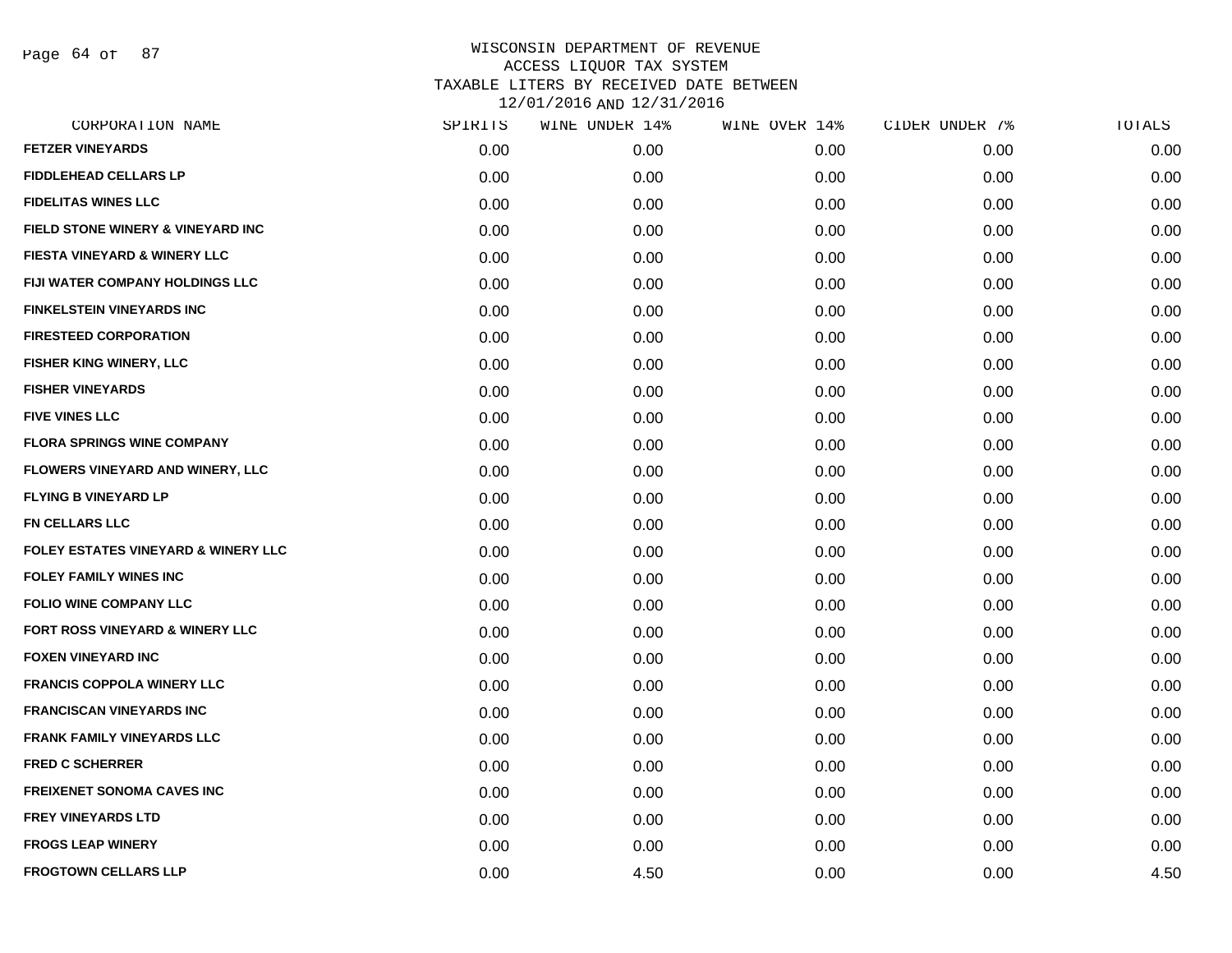Page 65 of 87

| CORPORATION NAME                                    | SPIRITS | WINE UNDER 14% | WINE OVER 14% | CIDER UNDER 7% | TOTALS |
|-----------------------------------------------------|---------|----------------|---------------|----------------|--------|
| FRUIT OF THE WOODS WINE CELLAR, INC.                | 0.00    | 0.00           | 0.00          | 0.00           | 0.00   |
| <b>FULCRUM WINES LLC</b>                            | 0.00    | 0.00           | 0.00          | 0.00           | 0.00   |
| <b>FULKERSON WINE CELLARS LLC</b>                   | 0.00    | 0.00           | 0.00          | 0.00           | 0.00   |
| <b>FURTHERMORE LLC</b>                              | 0.00    | 0.00           | 0.00          | 0.00           | 0.00   |
| <b>G GRAHAM WINES INC</b>                           | 0.00    | 0.00           | 0.00          | 0.00           | 0.00   |
| <b>GALENA CELLARS INC</b>                           | 0.00    | 0.00           | 0.00          | 0.00           | 0.00   |
| <b>GALLICA WINES LLC</b>                            | 0.00    | 0.00           | 0.00          | 0.00           | 0.00   |
| <b>GAMBLE FAMILY VINEYARDS LLC</b>                  | 0.00    | 0.00           | 0.00          | 0.00           | 0.00   |
| <b>GARROD TRUST</b>                                 | 0.00    | 0.00           | 0.00          | 0.00           | 0.00   |
| <b>GARVIN HEIGHTS VINEYARDS, LLC</b>                | 0.00    | 0.00           | 0.00          | 0.00           | 0.00   |
| <b>GEARY MARKET INVESTMENT COMPANY LTD</b>          | 0.00    | 0.00           | 0.00          | 0.00           | 0.00   |
| <b>GEMSTONE VINEYARDS LLC</b>                       | 0.00    | 0.00           | 0.00          | 0.00           | 0.00   |
| <b>GENERATIONS OF SONOMA LLC</b>                    | 0.00    | 0.00           | 0.00          | 0.00           | 0.00   |
| <b>GENESEO PARTNERS LP</b>                          | 0.00    | 0.00           | 0.00          | 0.00           | 0.00   |
| <b>GEORGE O HENDRY</b>                              | 0.00    | 0.00           | 0.00          | 0.00           | 0.00   |
| <b>GERBER, GERBER &amp; GERBER DISCLAIMER TRUST</b> | 0.00    | 0.00           | 0.00          | 0.00           | 0.00   |
| <b>GF WINES LLC</b>                                 | 0.00    | 0.00           | 0.00          | 0.00           | 0.00   |
| <b>GIFT SERVICES INC</b>                            | 0.00    | 0.00           | 0.00          | 0.00           | 0.00   |
| <b>GLOBAL UNIVERSAL SRL</b>                         | 0.00    | 0.00           | 0.00          | 0.00           | 0.00   |
| <b>GOLDIN INVESTMENT II INC</b>                     | 0.00    | 0.00           | 0.00          | 0.00           | 0.00   |
| <b>GOLDRIDGEPINOT.COM LLC</b>                       | 0.00    | 0.00           | 0.00          | 0.00           | 0.00   |
| <b>GOOD FOUNDATIONS INC</b>                         | 0.00    | 0.00           | 0.00          | 0.00           | 0.00   |
| <b>GOOSE RIDGE LLC</b>                              | 0.00    | 0.00           | 0.00          | 0.00           | 0.00   |
| <b>GRAPE VISIONS LLC</b>                            | 0.00    | 0.00           | 0.00          | 0.00           | 0.00   |
| <b>GRAPESEED WINE FUND LLC</b>                      | 0.00    | 0.00           | 0.00          | 0.00           | 0.00   |
| <b>GRASSINI FAMILY VINEYARDS LLC</b>                | 0.00    | 0.00           | 0.00          | 0.00           | 0.00   |
| <b>GREEN FAMILY WINERY LLC</b>                      | 0.00    | 0.00           | 0.00          | 0.00           | 0.00   |
| <b>GRGICH HILLS CELLAR</b>                          | 0.00    | 0.00           | 0.00          | 0.00           | 0.00   |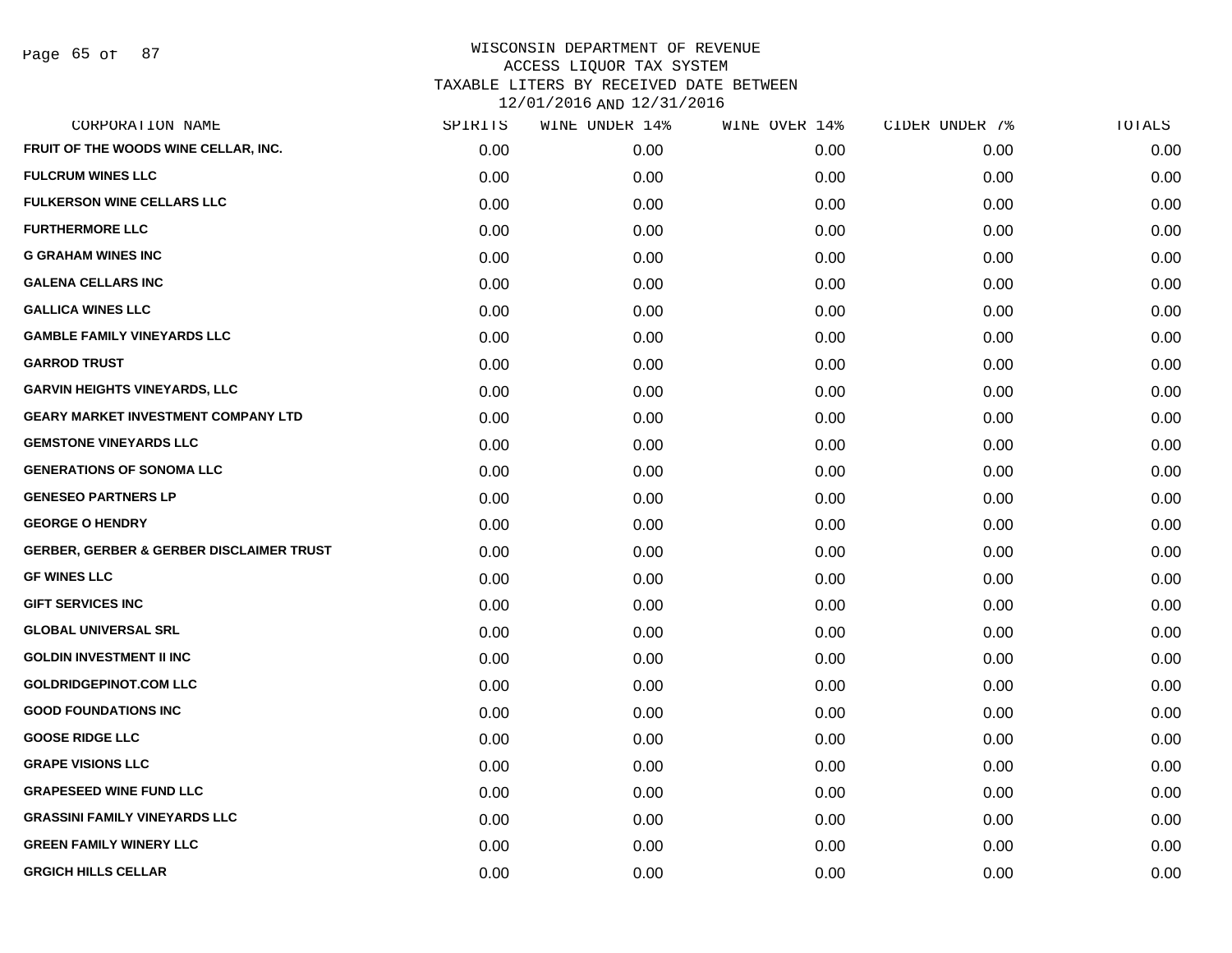Page 66 of 87

| CORPORATION NAME                        | SPIRITS | WINE UNDER 14% | WINE OVER 14% | CIDER UNDER 7% | TOTALS |
|-----------------------------------------|---------|----------------|---------------|----------------|--------|
| <b>GRIEB OPTIMAL WINECRAFTING LLC</b>   | 0.00    | 0.00           | 0.00          | 0.00           | 0.00   |
| <b>GROTH VINEYARDS &amp; WINERY LLC</b> | 0.00    | 0.00           | 0.00          | 0.00           | 0.00   |
| <b>GULLETT &amp; GULLETT</b>            | 0.00    | 0.00           | 0.00          | 0.00           | 0.00   |
| H DE V LLC                              | 0.00    | 0.00           | 0.00          | 0.00           | 0.00   |
| HAFNER VINEYARD LLC                     | 0.00    | 0.00           | 0.00          | 0.00           | 0.00   |
| <b>HAGAFEN CELLARS INC</b>              | 0.00    | 0.00           | 0.00          | 0.00           | 0.00   |
| <b>HAHN ESTATE</b>                      | 0.00    | 29.25          | 624.00        | 0.00           | 653.25 |
| <b>HALF KRAKT LLC</b>                   | 0.00    | 0.00           | 0.00          | 0.00           | 0.00   |
| <b>HALL WINES LLC</b>                   | 0.00    | 0.00           | 0.00          | 0.00           | 0.00   |
| <b>HALTER WINERY LLC</b>                | 0.00    | 0.00           | 0.00          | 0.00           | 0.00   |
| <b>HAMEL FAMILY WINES LLC</b>           | 0.00    | 0.00           | 0.00          | 0.00           | 0.00   |
| <b>HAMMLER WINE CORP</b>                | 0.00    | 0.00           | 0.00          | 0.00           | 0.00   |
| HANDLEY CELLARS LIMITED PARTNERSHIP     | 0.00    | 0.00           | 0.00          | 0.00           | 0.00   |
| <b>HANNA WINERY INC</b>                 | 0.00    | 0.00           | 0.00          | 0.00           | 0.00   |
| <b>HARALD TOMESCH</b>                   | 0.00    | 0.00           | 0.00          | 0.00           | 0.00   |
| <b>HARBOR HILL FRUIT FARMS INC</b>      | 0.00    | 0.00           | 0.00          | 0.00           | 0.00   |
| <b>HARBOR RIDGE WINERY INC.</b>         | 0.00    | 0.00           | 0.00          | 0.00           | 0.00   |
| <b>HARLAN ESTATE WINERY INC</b>         | 0.00    | 0.00           | 0.00          | 0.00           | 0.00   |
| <b>HARMELL CELLARS LLC</b>              | 0.00    | 0.00           | 0.00          | 0.00           | 0.00   |
| <b>HARRIS &amp; HARRIS</b>              | 0.00    | 0.00           | 0.00          | 0.00           | 0.00   |
| <b>HARRY &amp; DAVID HOLDINGS INC</b>   | 0.00    | 0.00           | 0.00          | 0.00           | 0.00   |
| HARTWELL VINEYARDS LLC                  | 0.00    | 0.00           | 0.00          | 0.00           | 0.00   |
| <b>HAWKES LLC</b>                       | 0.00    | 0.00           | 0.00          | 0.00           | 0.00   |
| HDD LLC                                 | 0.00    | 0.00           | 0.00          | 0.00           | 0.00   |
| <b>HEITZ WINE CELLARS</b>               | 0.00    | 0.00           | 0.00          | 0.00           | 0.00   |
| HEMISPHERE WINE COMPANY INC             | 0.00    | 0.00           | 0.00          | 0.00           | 0.00   |
| <b>HERB LAMB VINEYARDS, LLC</b>         | 0.00    | 0.00           | 0.00          | 0.00           | 0.00   |
| <b>HERDIE BAISDEN</b>                   | 0.00    | 0.00           | 0.00          | 0.00           | 0.00   |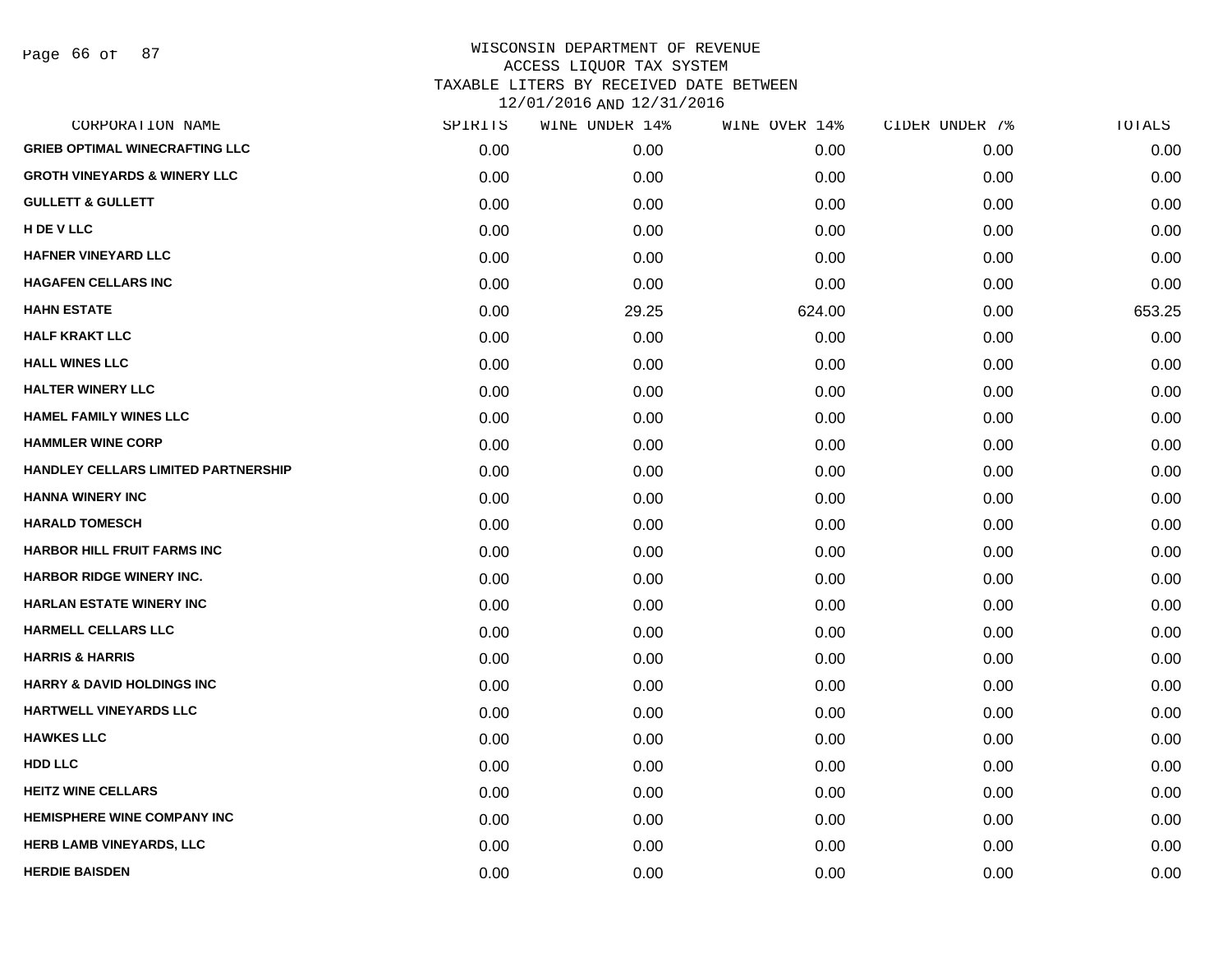Page 67 of 87

| CORPORATION NAME                  | SPIRITS | WINE UNDER 14% | WINE OVER 14% | CIDER UNDER 7% | TOTALS |
|-----------------------------------|---------|----------------|---------------|----------------|--------|
| <b>HERON HILL VINEYARDS INC</b>   | 0.00    | 0.00           | 0.00          | 0.00           | 0.00   |
| <b>HERRERA &amp; HERRERA</b>      | 0.00    | 0.00           | 0.00          | 0.00           | 0.00   |
| <b>HESTAN VINEYARDS LLC</b>       | 0.00    | 0.00           | 0.00          | 0.00           | 0.00   |
| <b>HILL ESTATES INC</b>           | 0.00    | 0.00           | 0.00          | 0.00           | 0.00   |
| <b>HIRSCH WINERY LLC</b>          | 0.00    | 0.00           | 0.00          | 0.00           | 0.00   |
| <b>HOFFMAN AND HOFFMAN</b>        | 0.00    | 0.00           | 0.00          | 0.00           | 0.00   |
| HOLLYS HILL VINEYARDS LLC         | 0.00    | 0.00           | 0.00          | 0.00           | 0.00   |
| HONIG VINEYARD AND WINERY LLC     | 0.00    | 0.00           | 0.00          | 0.00           | 0.00   |
| <b>HOOKSTONE INC.</b>             | 0.00    | 0.00           | 0.00          | 0.00           | 0.00   |
| <b>HOPE WINE LLC</b>              | 0.00    | 0.00           | 0.00          | 0.00           | 0.00   |
| <b>HOUDINI INC</b>                | 0.00    | 0.00           | 0.00          | 0.00           | 0.00   |
| <b>HOURGLASS WINE COMPANY INC</b> | 0.00    | 0.00           | 0.00          | 0.00           | 0.00   |
| <b>HUNEEUS VINTNERS LLC</b>       | 0.00    | 0.00           | 0.00          | 0.00           | 0.00   |
| HUNT COUNTRY VINEYARDS LLC        | 0.00    | 0.00           | 0.00          | 0.00           | 0.00   |
| <b>HUSCH VINEYARDS INC</b>        | 0.00    | 0.00           | 0.00          | 0.00           | 0.00   |
| <b>INCEPTION WINES LLC</b>        | 0.00    | 0.00           | 0.00          | 0.00           | 0.00   |
| <b>INMAN FAMILY WINES LLC</b>     | 0.00    | 0.00           | 0.00          | 0.00           | 0.00   |
| <b>INVESTOR'S OF AMERICA LP</b>   | 0.00    | 0.00           | 0.00          | 0.00           | 0.00   |
| <b>IRON HORSE VINEYARDS LP</b>    | 0.00    | 0.00           | 0.00          | 0.00           | 0.00   |
| <b>ISENHOWER CELLARS LLC</b>      | 0.00    | 0.00           | 0.00          | 0.00           | 0.00   |
| <b>ISLAND ORCHARD CIDER LLC</b>   | 0.00    | 0.00           | 0.00          | 0.00           | 0.00   |
| <b>ISR VINEYARDS ASSOCIATION</b>  | 0.00    | 0.00           | 0.00          | 0.00           | 0.00   |
| <b>J CELLARS INVESTMENTS LLC</b>  | 0.00    | 0.00           | 0.00          | 0.00           | 0.00   |
| <b>J LOHR WINERY CORP</b>         | 0.00    | 0.00           | 0.00          | 0.00           | 0.00   |
| J PEDRONCELLI WINERY              | 0.00    | 0.00           | 0.00          | 0.00           | 0.00   |
| <b>J RICKARDS WINERY LLC</b>      | 0.00    | 0.00           | 0.00          | 0.00           | 0.00   |
| <b>J-NH WINE GROUP LLC</b>        | 0.00    | 0.00           | 0.00          | 0.00           | 0.00   |
| <b>J.W. THOMAS LLC</b>            | 0.00    | 0.00           | 0.00          | 0.00           | 0.00   |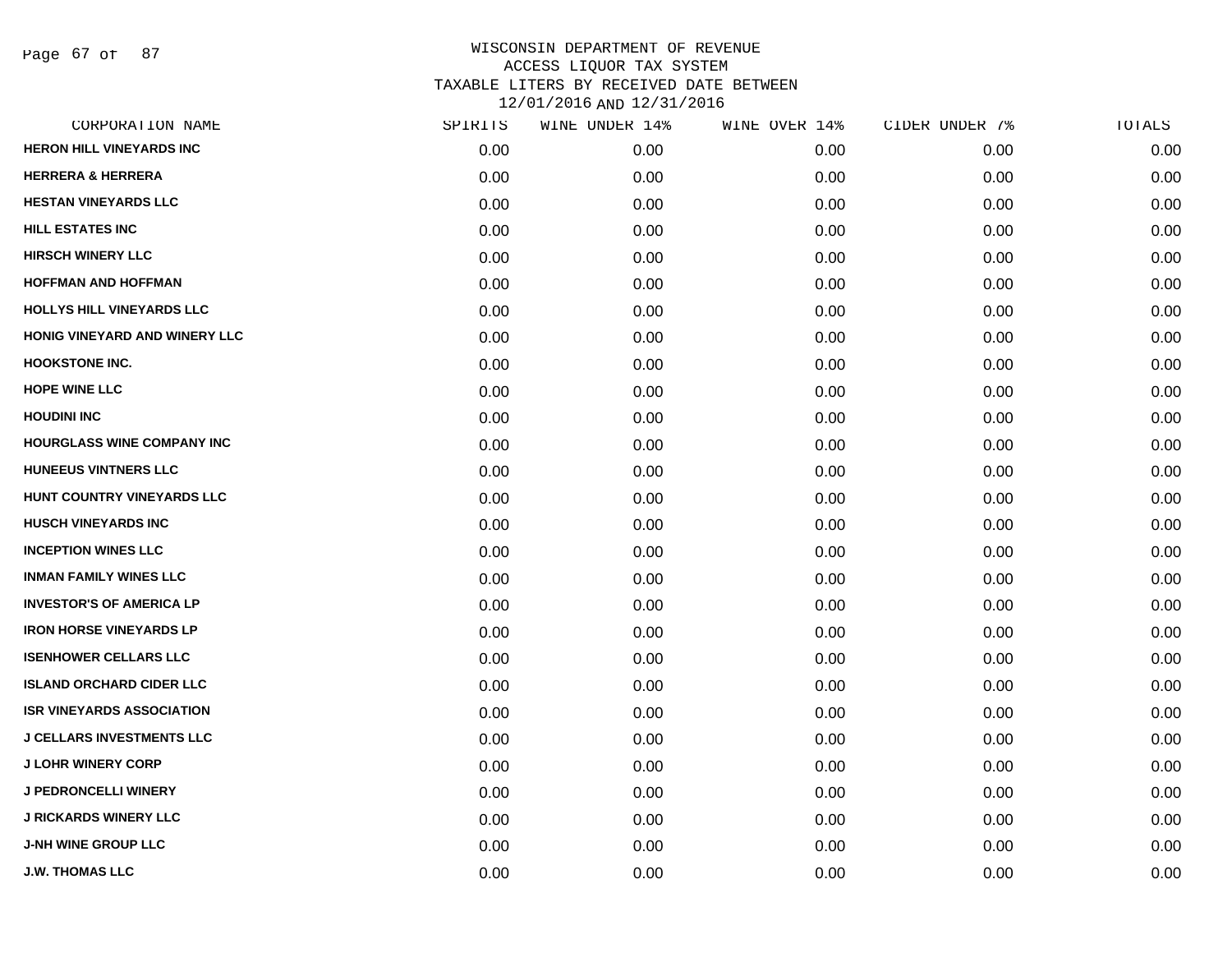Page 68 of 87

| CORPORATION NAME                      | SPIRITS | WINE UNDER 14% | WINE OVER 14% | CIDER UNDER 7% | TOTALS |
|---------------------------------------|---------|----------------|---------------|----------------|--------|
| <b>J3 WINE PARTNERS LLC</b>           | 0.00    | 0.00           | 0.00          | 0.00           | 0.00   |
| JACK JOHN INVESTMENTS INC             | 0.00    | 0.00           | 0.00          | 0.00           | 0.00   |
| <b>JACKSON FAMILY WINES INC</b>       | 0.00    | 0.00           | 0.00          | 0.00           | 0.00   |
| <b>JACKSON WINE LLC</b>               | 0.00    | 0.00           | 0.00          | 0.00           | 0.00   |
| <b>JACKSON WINERY &amp; VINEYARDS</b> | 0.00    | 0.00           | 0.00          | 0.00           | 0.00   |
| <b>JACUZZI FAMILY VINEYARDS LLC</b>   | 0.00    | 36.75          | 148.50        | 0.00           | 185.25 |
| <b>JAM CELLARS INC</b>                | 0.00    | 0.00           | 0.00          | 0.00           | 0.00   |
| <b>JAMES L LAMBERT</b>                | 0.00    | 0.00           | 0.00          | 0.00           | 0.00   |
| <b>JAMES P PROSSER</b>                | 0.00    | 0.00           | 0.00          | 0.00           | 0.00   |
| <b>JAZMIN ENTERPRISES</b>             | 0.00    | 0.00           | 0.00          | 0.00           | 0.00   |
| <b>JB GEORGE LLC</b>                  | 0.00    | 0.00           | 0.00          | 0.00           | 0.00   |
| <b>JC CELLARS INC</b>                 | 0.00    | 0.00           | 0.00          | 0.00           | 0.00   |
| <b>JEFFERY M GORDON</b>               | 0.00    | 0.00           | 0.00          | 0.00           | 0.00   |
| <b>JEFFREY L STOEGER</b>              | 0.00    | 0.00           | 0.00          | 0.00           | 0.00   |
| <b>JENNIFER L JACKSON-HARTFORD</b>    | 0.00    | 0.00           | 0.00          | 0.00           | 0.00   |
| <b>JESSUP CELLARS HOLDING CO LLC</b>  | 0.00    | 0.00           | 0.00          | 0.00           | 0.00   |
| <b>JM CELLARS COMPANY</b>             | 0.00    | 0.00           | 0.00          | 0.00           | 0.00   |
| JOHN ANTHONY VINEYARDS LLC            | 0.00    | 0.00           | 0.00          | 0.00           | 0.00   |
| <b>JOHN E NICOLOZAKES</b>             | 0.00    | 0.00           | 0.00          | 0.00           | 0.00   |
| <b>JOHN M STEWART</b>                 | 0.00    | 0.00           | 0.00          | 0.00           | 0.00   |
| <b>JONATHAN DALE</b>                  | 0.00    | 0.00           | 0.00          | 0.00           | 0.00   |
| <b>JONES FAMILY WINERY LLC</b>        | 0.00    | 0.00           | 0.00          | 0.00           | 0.00   |
| <b>JORNY'S END LLC</b>                | 0.00    | 0.00           | 0.00          | 0.00           | 0.00   |
| <b>JOSEPH ALEXANDER VILLICANA II</b>  | 0.00    | 0.00           | 0.00          | 0.00           | 0.00   |
| <b>JOSEPH CALLOW</b>                  | 0.00    | 0.00           | 0.00          | 0.00           | 0.00   |
| <b>JOSEPH CALLOW</b>                  | 0.00    | 0.00           | 0.00          | 0.00           | 0.00   |
| JOSEPH PHELPS VINEYARDS LLC           | 0.00    | 0.00           | 0.00          | 0.00           | 0.00   |
| <b>JOSEPH STALLER</b>                 | 0.00    | 0.00           | 0.00          | 0.00           | 0.00   |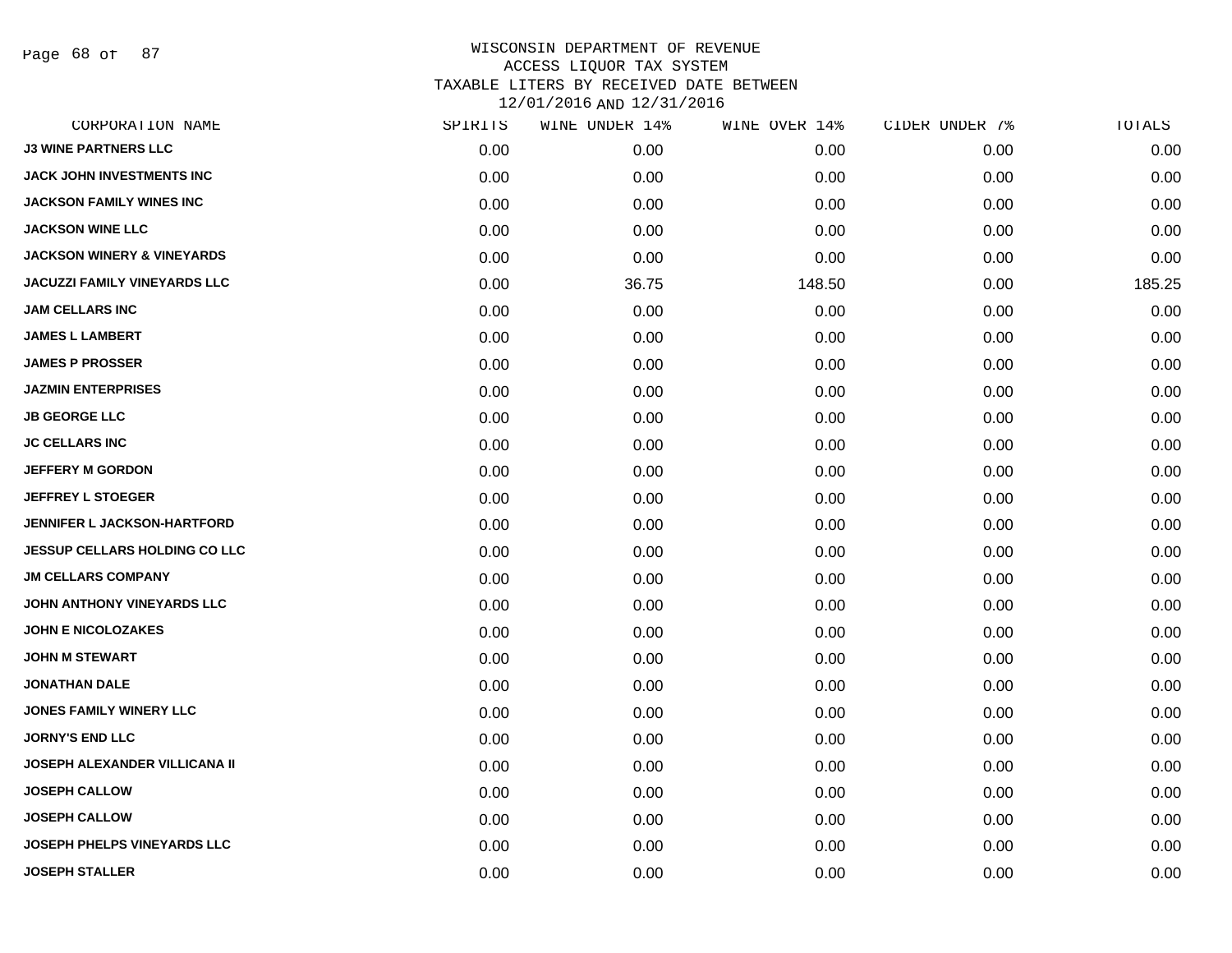Page 69 of 87

| CORPORATION NAME                         | SPIRITS | WINE UNDER 14% | WINE OVER 14% | CIDER UNDER 7% | TOTALS |
|------------------------------------------|---------|----------------|---------------|----------------|--------|
| <b>JOSEPH WYNIMKO</b>                    | 0.00    | 0.00           | 0.00          | 0.00           | 0.00   |
| <b>JOYCE VINEYARDS LLC</b>               | 0.00    | 0.00           | 0.00          | 0.00           | 0.00   |
| <b>JRV LLC</b>                           | 0.00    | 0.00           | 0.00          | 0.00           | 0.00   |
| JUDD FAMILY VINEYARDS LP                 | 0.00    | 0.00           | 0.00          | 0.00           | 0.00   |
| <b>JULIE A ANDRZEJCZAK</b>               | 0.00    | 0.00           | 0.00          | 0.00           | 0.00   |
| <b>JUSTIN VINEYARDS &amp; WINERY LLC</b> | 0.00    | 0.00           | 0.00          | 0.00           | 0.00   |
| <b>JVW CORPORATION</b>                   | 0.00    | 0.00           | 0.00          | 0.00           | 0.00   |
| <b>K VINTNERS LLC</b>                    | 0.00    | 0.00           | 0.00          | 0.00           | 0.00   |
| <b>KACHINA CELLARS LLC</b>               | 0.00    | 0.00           | 0.00          | 0.00           | 0.00   |
| <b>KAMEN WINES LLC</b>                   | 0.00    | 0.00           | 0.00          | 0.00           | 0.00   |
| <b>KANGARU ENTERPRISES LLC</b>           | 0.00    | 0.00           | 0.00          | 0.00           | 0.00   |
| <b>KB WINES LLC</b>                      | 0.00    | 0.00           | 0.00          | 0.00           | 0.00   |
| <b>KEEVER VINEYARDS LLC</b>              | 0.00    | 0.00           | 0.00          | 0.00           | 0.00   |
| <b>KEN BROWN WINES LLC</b>               | 0.00    | 0.00           | 0.00          | 0.00           | 0.00   |
| <b>KENEFICK RANCHES WINERY LLC</b>       | 0.00    | 0.00           | 0.00          | 0.00           | 0.00   |
| <b>KENT HUMPHREY</b>                     | 0.00    | 0.00           | 0.00          | 0.00           | 0.00   |
| KENWARD FAMILY VINEYARDS, LLC            | 0.00    | 0.00           | 0.00          | 0.00           | 0.00   |
| <b>KENZO ESTATE INC</b>                  | 0.00    | 0.00           | 0.00          | 0.00           | 0.00   |
| <b>KERWIN ESTATE LLC</b>                 | 0.00    | 0.00           | 0.00          | 0.00           | 0.00   |
| <b>KESTREL PROPERTIES LLC</b>            | 0.00    | 0.00           | 0.00          | 0.00           | 0.00   |
| <b>KING ESTATE WINERY LP</b>             | 0.00    | 0.00           | 0.00          | 0.00           | 0.00   |
| <b>KISTLER VINEYARDS, LLC</b>            | 0.00    | 0.00           | 0.00          | 0.00           | 0.00   |
| <b>KLEIN FOODS INC</b>                   | 0.00    | 0.00           | 0.00          | 0.00           | 0.00   |
| <b>KNIGHTS BRIDGE WINERY LLC</b>         | 0.00    | 0.00           | 0.00          | 0.00           | 0.00   |
| <b>KOEHLER WINERY LLC</b>                | 0.00    | 0.00           | 0.00          | 0.00           | 0.00   |
| <b>KONSTANTIN D FRANK &amp; SONS</b>     | 0.00    | 0.00           | 0.00          | 0.00           | 0.00   |
| <b>KOPRI INC</b>                         | 0.00    | 0.00           | 0.00          | 0.00           | 0.00   |
| <b>KRUPP BROTHERS LLC</b>                | 0.00    | 0.00           | 0.00          | 0.00           | 0.00   |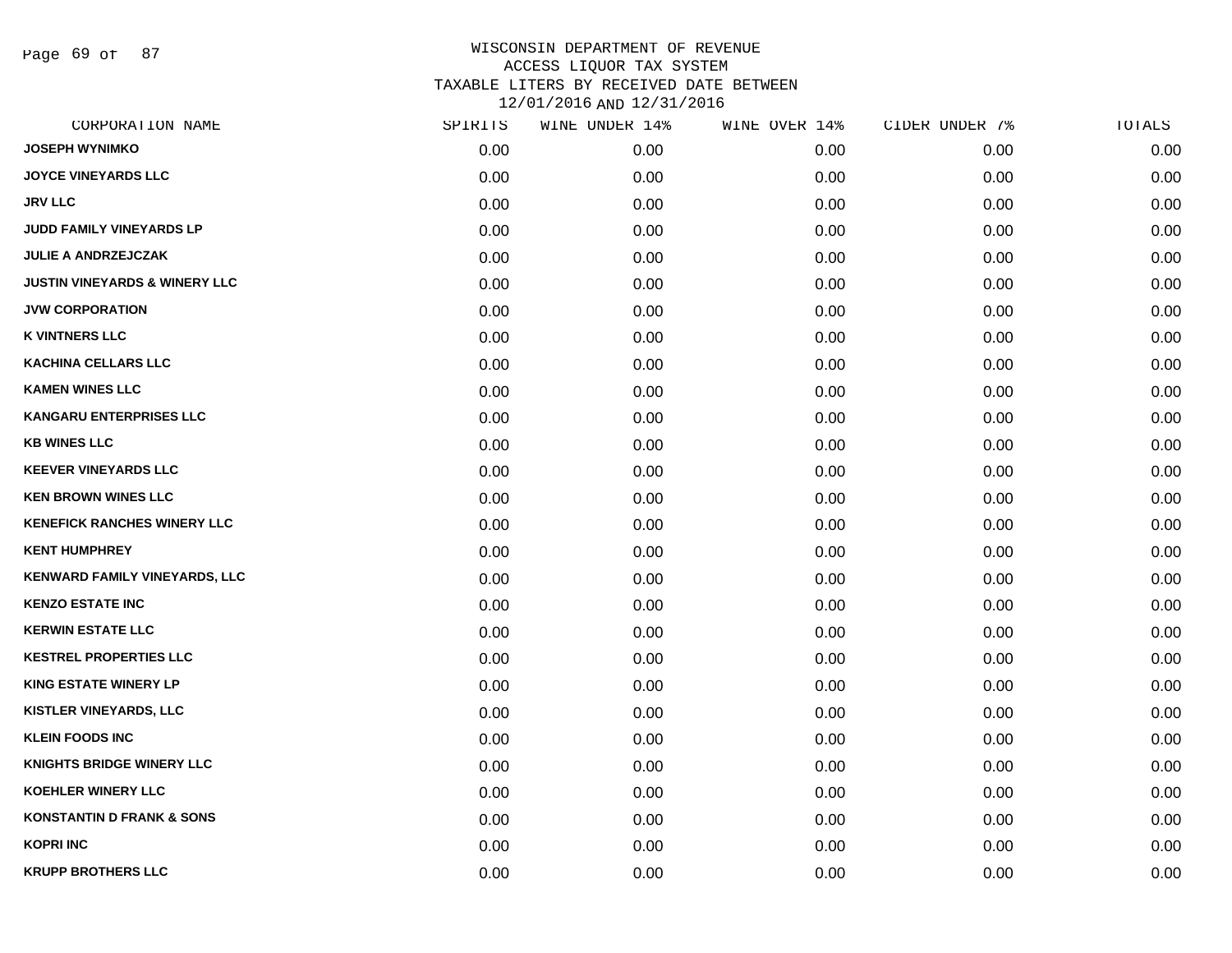Page 70 of 87

| CORPORATION NAME                                  | SPIRITS | WINE UNDER 14% | WINE OVER 14% | CIDER UNDER 7% | TOTALS |
|---------------------------------------------------|---------|----------------|---------------|----------------|--------|
| <b>KSSM LLC</b>                                   | 0.00    | 0.00           | 0.00          | 0.00           | 0.00   |
| <b>KT WINECO LLC</b>                              | 0.00    | 0.00           | 0.00          | 0.00           | 0.00   |
| <b>KULETO VILLA LLC</b>                           | 0.00    | 0.00           | 0.00          | 0.00           | 0.00   |
| <b>KUNDE ENTERPRISES INC</b>                      | 0.00    | 0.00           | 0.00          | 0.00           | 0.00   |
| <b>L C WINE</b>                                   | 0.00    | 0.00           | 0.00          | 0.00           | 0.00   |
| L FOPPIANO WINE CO INC                            | 0.00    | 0.00           | 0.00          | 0.00           | 0.00   |
| <b>L18 WINES LLC</b>                              | 0.00    | 0.00           | 0.00          | 0.00           | 0.00   |
| <b>LADERA WINERY LLC</b>                          | 0.00    | 0.00           | 0.00          | 0.00           | 0.00   |
| <b>LAETITIA VINEYARD &amp; WINERY INC</b>         | 0.00    | 0.00           | 0.00          | 0.00           | 0.00   |
| <b>LAGUNA OAKS VINEYARD &amp; WINERY INC.</b>     | 0.00    | 0.00           | 0.00          | 0.00           | 0.00   |
| <b>LAIL VINEYARDS LLC</b>                         | 0.00    | 0.00           | 0.00          | 0.00           | 0.00   |
| <b>LAIRD FAMILY ESTATE LLC</b>                    | 0.00    | 0.00           | 0.00          | 0.00           | 0.00   |
| <b>LAKE NOKOMIS CRANBERRIES INC</b>               | 0.00    | 0.00           | 0.00          | 0.00           | 0.00   |
| <b>LAMBERT BRIDGE WINERY INC</b>                  | 0.00    | 0.00           | 0.00          | 0.00           | 0.00   |
| <b>LANCASTER ESTATE VINEYARD &amp; WINERY LLC</b> | 0.00    | 2.25           | 2.25          | 0.00           | 4.50   |
| <b>LANGE WINERY LLC</b>                           | 0.00    | 0.00           | 0.00          | 0.00           | 0.00   |
| <b>LANGETWINS WINE CO INC</b>                     | 0.00    | 0.00           | 0.00          | 0.00           | 0.00   |
| <b>LARKMEAD VINEYARDS INC</b>                     | 0.00    | 0.00           | 0.00          | 0.00           | 0.00   |
| <b>LARSON &amp; LARSON</b>                        | 0.00    | 0.00           | 0.00          | 0.00           | 0.00   |
| <b>LARSON FAMILY WINERY INC</b>                   | 0.00    | 0.00           | 0.00          | 0.00           | 0.00   |
| <b>LASSETER FAMILY WINERY LLC</b>                 | 0.00    | 0.00           | 0.00          | 0.00           | 0.00   |
| <b>LATITUDE BEVERAGE COMPANY</b>                  | 0.00    | 0.00           | 0.00          | 0.00           | 0.00   |
| LAUTENBACH'S ORCHARD COUNTRY INC                  | 0.00    | 0.00           | 0.00          | 0.00           | 0.00   |
| <b>LAVA SPRINGS INC</b>                           | 0.00    | 0.00           | 0.00          | 0.00           | 0.00   |
| <b>LAW ESTATE WINES</b>                           | 0.00    | 0.00           | 0.00          | 0.00           | 0.00   |
| <b>LAWER FAMILY WINERY INC</b>                    | 0.00    | 0.00           | 0.00          | 0.00           | 0.00   |
| LE CEP II INC                                     | 0.00    | 0.00           | 0.00          | 0.00           | 0.00   |
| <b>LEDGE STONE VINEYARDS LLC</b>                  | 0.00    | 0.00           | 0.00          | 0.00           | 0.00   |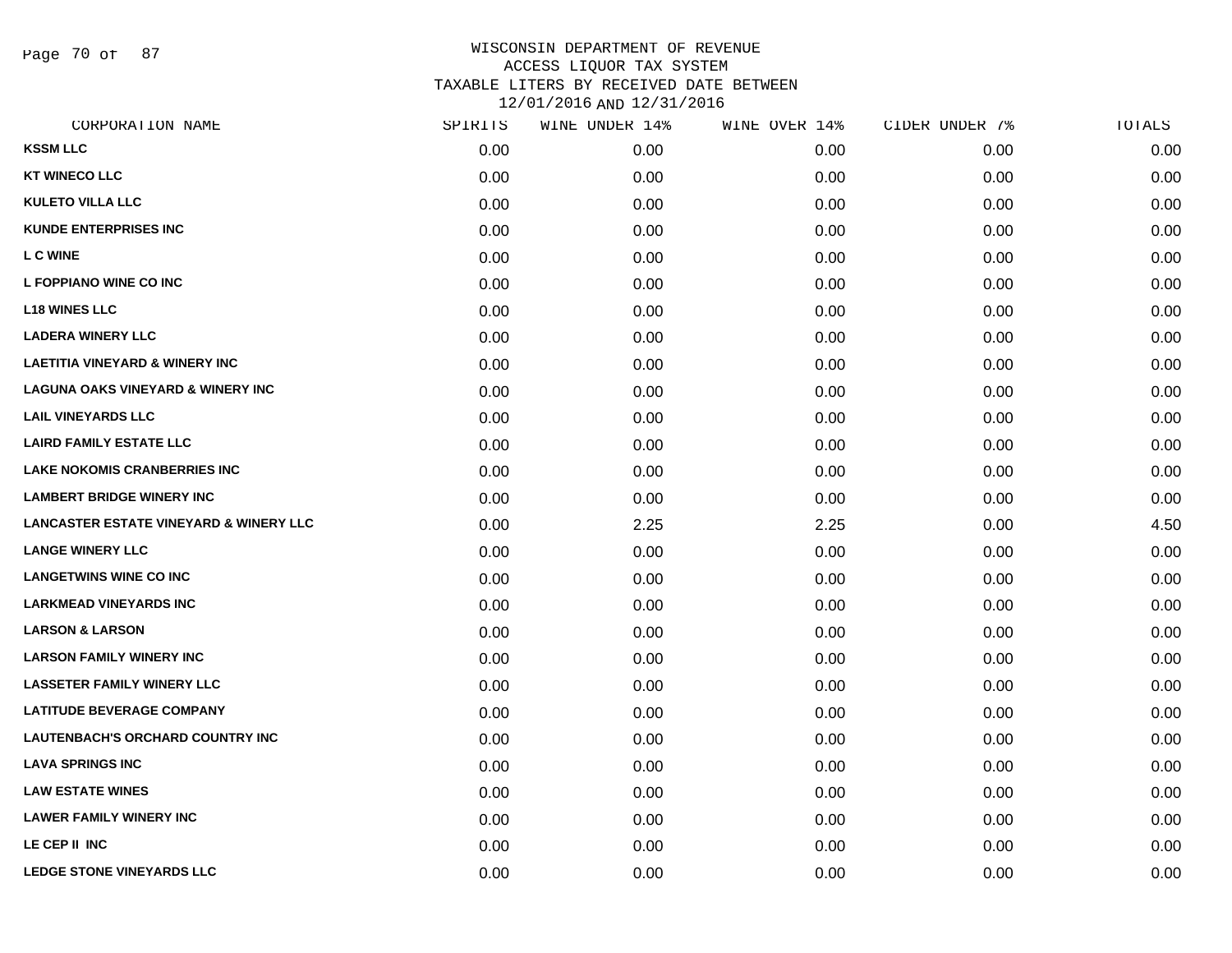Page 71 of 87

| SPIRITS |      | WINE OVER 14%  | CIDER UNDER 7% | TOTALS |
|---------|------|----------------|----------------|--------|
| 0.00    | 0.00 | 0.00           | 0.00           | 0.00   |
| 0.00    | 9.00 | 0.00           | 0.00           | 9.00   |
| 0.00    | 0.00 | 0.00           | 0.00           | 0.00   |
| 0.00    | 0.00 | 0.00           | 0.00           | 0.00   |
| 0.00    | 0.00 | 0.00           | 0.00           | 0.00   |
| 0.00    | 0.00 | 0.00           | 0.00           | 0.00   |
| 0.00    | 0.00 | 0.00           | 0.00           | 0.00   |
| 0.00    | 0.00 | 0.00           | 0.00           | 0.00   |
| 0.00    | 0.00 | 0.00           | 0.00           | 0.00   |
| 0.00    | 0.00 | 0.00           | 0.00           | 0.00   |
| 0.00    | 0.00 | 0.00           | 0.00           | 0.00   |
| 0.00    | 0.00 | 0.00           | 0.00           | 0.00   |
| 0.00    | 0.00 | 0.00           | 0.00           | 0.00   |
| 0.00    | 0.00 | 0.00           | 0.00           | 0.00   |
| 0.00    | 0.00 | 0.00           | 0.00           | 0.00   |
| 0.00    | 0.00 | 0.00           | 0.00           | 0.00   |
| 0.00    | 0.00 | 0.00           | 0.00           | 0.00   |
| 0.00    | 0.00 | 0.00           | 0.00           | 0.00   |
| 0.00    | 0.00 | 0.00           | 0.00           | 0.00   |
| 0.00    | 0.00 | 0.00           | 0.00           | 0.00   |
| 0.00    | 0.00 | 0.00           | 0.00           | 0.00   |
| 0.00    | 0.00 | 0.00           | 0.00           | 0.00   |
| 0.00    | 0.00 | 42.00          | 0.00           | 42.00  |
| 0.00    | 0.00 | 0.00           | 0.00           | 0.00   |
| 0.00    | 0.00 | 0.00           | 0.00           | 0.00   |
| 0.00    | 0.00 | 0.00           | 0.00           | 0.00   |
| 0.00    | 0.00 | 0.00           | 0.00           | 0.00   |
| 0.00    | 0.00 | 0.00           | 0.00           | 0.00   |
|         |      | WINE UNDER 14% |                |        |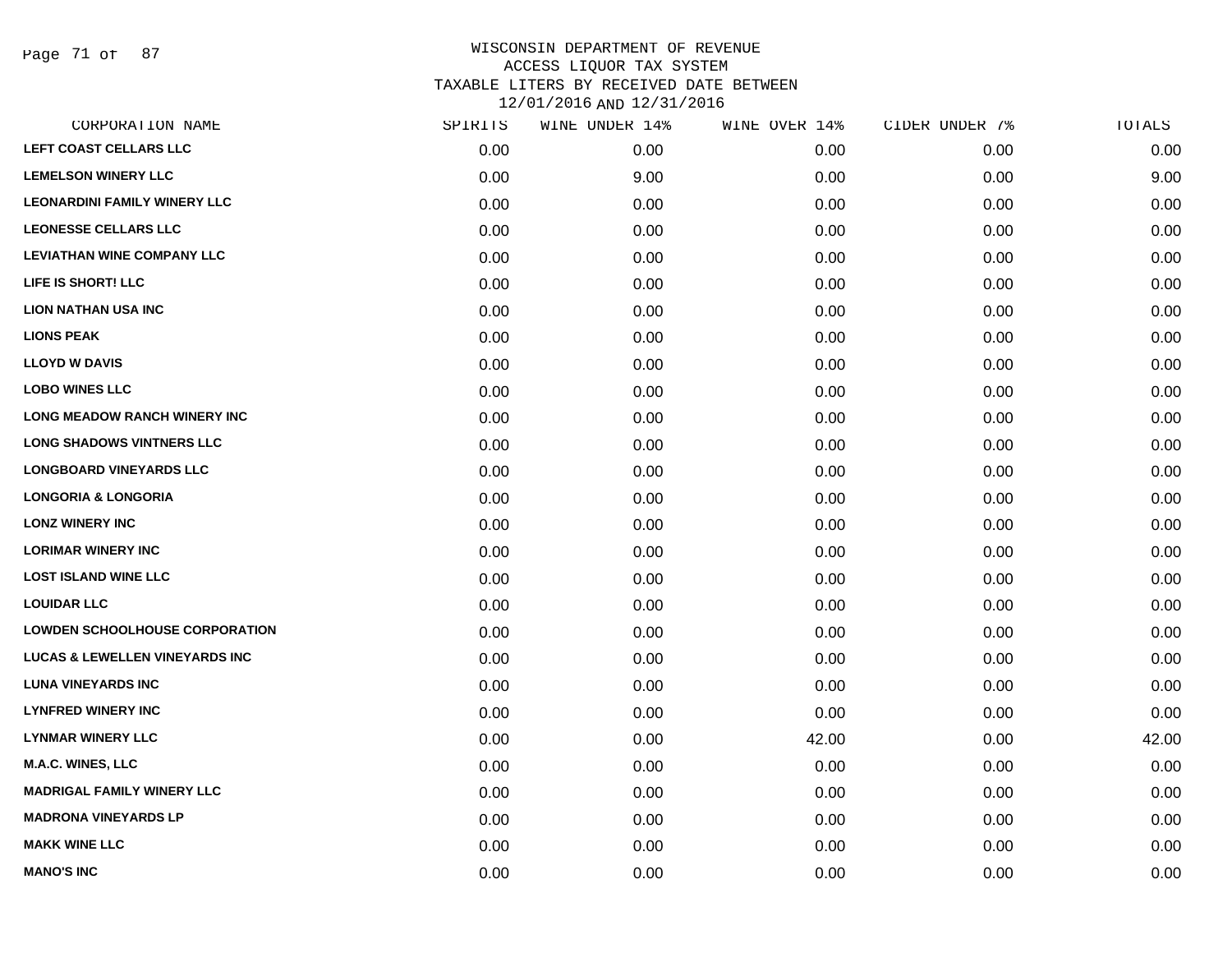| CORPORATION NAME                               | SPIRITS | WINE UNDER 14% | WINE OVER 14% | CIDER UNDER 7% | TOTALS |
|------------------------------------------------|---------|----------------|---------------|----------------|--------|
| <b>MARGERUM WINE COMPANY INC</b>               | 0.00    | 0.00           | 0.00          | 0.00           | 0.00   |
| <b>MARIA A KLEIN</b>                           | 0.00    | 0.00           | 0.00          | 0.00           | 0.00   |
| <b>MARIETTA CELLARS INC</b>                    | 0.00    | 0.00           | 0.00          | 0.00           | 0.00   |
| <b>MARION J WEGLARZ AND MARLYS A BOCK PTRS</b> | 0.00    | 0.00           | 0.00          | 0.00           | 0.00   |
| <b>MARK HEROLD</b>                             | 0.00    | 0.00           | 0.00          | 0.00           | 0.00   |
| <b>MARKHAM VINEYARDS</b>                       | 0.00    | 0.00           | 0.00          | 0.00           | 0.00   |
| <b>MARTIN E SELL</b>                           | 0.00    | 0.00           | 0.00          | 0.00           | 0.00   |
| <b>MARTIN RAY WINERY INC</b>                   | 0.00    | 0.00           | 0.00          | 0.00           | 0.00   |
| <b>MARTINELLI WINERY INC</b>                   | 0.00    | 0.00           | 0.00          | 0.00           | 0.00   |
| <b>MATHY WINERY LLC</b>                        | 0.00    | 0.00           | 0.00          | 0.00           | 0.00   |
| <b>MATTHEW RICK</b>                            | 0.00    | 0.00           | 0.00          | 0.00           | 0.00   |
| <b>MATTHIAS A PIPPIG &amp; JAMIE M KINSER</b>  | 0.00    | 0.00           | 0.00          | 0.00           | 0.00   |
| <b>MAUI WINE LTD</b>                           | 0.00    | 0.00           | 0.00          | 0.00           | 0.00   |
| <b>MAURITSON FAMILY WINERY</b>                 | 0.00    | 0.00           | 0.00          | 0.00           | 0.00   |
| <b>MAYACAMAS VINEYARDS</b>                     | 0.00    | 0.00           | 0.00          | 0.00           | 0.00   |
| <b>MAYNARD J KEENAN</b>                        | 0.00    | 0.00           | 0.00          | 0.00           | 0.00   |
| <b>MCILQUHAM LLC</b>                           | 0.00    | 0.00           | 0.00          | 0.00           | 0.00   |
| <b>MCKAHN FAMILY CELLARS, LLC</b>              | 0.00    | 0.00           | 0.00          | 0.00           | 0.00   |
| <b>MCNAB RIDGE WINERY LLC</b>                  | 0.00    | 0.00           | 0.00          | 0.00           | 0.00   |
| <b>MELROSE CELLARS LLC</b>                     | 0.00    | 0.00           | 0.00          | 0.00           | 0.00   |
| <b>MELVILLE VINEYARDS SOUTH LLC</b>            | 0.00    | 0.00           | 0.00          | 0.00           | 0.00   |
| <b>MENDOCINO WINE GROUP LLC</b>                | 0.00    | 0.00           | 0.00          | 0.00           | 0.00   |
| <b>MER ET SOLEIL LLC</b>                       | 0.00    | 0.00           | 0.00          | 0.00           | 0.00   |
| <b>MERCER WINE ESTATES LLC</b>                 | 0.00    | 0.00           | 0.00          | 0.00           | 0.00   |
| <b>MEREDITH VINEYARD ESTATE INC</b>            | 0.00    | 0.00           | 0.00          | 0.00           | 0.00   |
| <b>MERRYVALE VINEYARDS LLC</b>                 | 0.00    | 0.00           | 0.00          | 0.00           | 0.00   |
| <b>MERSHONIAN CIDERY LLC</b>                   | 0.00    | 0.00           | 0.00          | 0.00           | 0.00   |
| <b>METROPOLITAN WINES LLC</b>                  | 0.00    | 0.00           | 0.00          | 0.00           | 0.00   |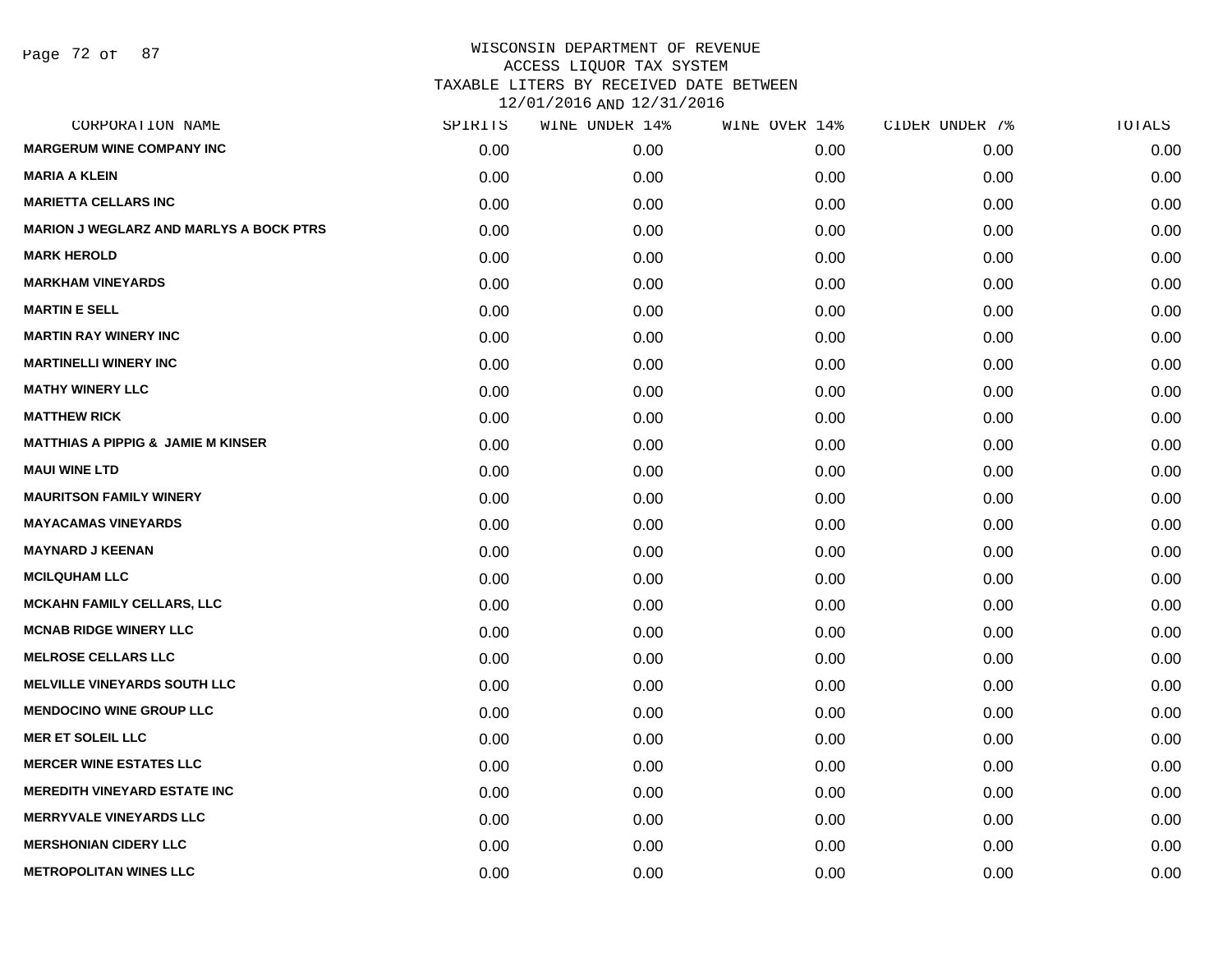Page 73 of 87

|      | WINE UNDER 14% |      |               | TOTALS         |
|------|----------------|------|---------------|----------------|
| 0.00 | 0.00           | 0.00 | 0.00          | 0.00           |
| 0.00 | 0.00           | 0.00 | 0.00          | 0.00           |
| 0.00 | 0.00           | 0.00 | 0.00          | 0.00           |
| 0.00 | 0.00           | 0.00 | 0.00          | 0.00           |
| 0.00 | 0.00           | 0.00 | 0.00          | 0.00           |
| 0.00 | 0.00           | 0.00 | 0.00          | 0.00           |
| 0.00 | 0.00           | 0.00 | 0.00          | 0.00           |
| 0.00 | 0.00           | 0.00 | 0.00          | 0.00           |
| 0.00 | 0.00           | 0.00 | 0.00          | 0.00           |
| 0.00 | 0.00           | 0.00 | 0.00          | 0.00           |
| 0.00 | 0.00           | 0.00 | 0.00          | 0.00           |
| 0.00 | 0.00           | 0.00 | 0.00          | 0.00           |
| 0.00 | 0.00           | 0.00 | 0.00          | 0.00           |
| 0.00 | 0.00           | 0.00 | 0.00          | 0.00           |
| 0.00 | 0.00           | 0.00 | 0.00          | 0.00           |
| 0.00 | 0.00           | 0.00 | 0.00          | 0.00           |
| 0.00 | 0.00           | 0.00 | 0.00          | 0.00           |
| 0.00 | 0.00           | 0.00 | 0.00          | 0.00           |
| 0.00 | 0.00           | 0.00 | 0.00          | 0.00           |
| 0.00 | 0.00           | 0.00 | 0.00          | 0.00           |
| 0.00 | 0.00           | 0.00 | 0.00          | 0.00           |
| 0.00 | 0.00           | 0.00 | 0.00          | 0.00           |
| 0.00 | 0.00           | 0.00 | 0.00          | 0.00           |
| 0.00 | 0.00           | 0.00 | 0.00          | 0.00           |
| 0.00 | 0.00           | 0.00 | 0.00          | 0.00           |
| 0.00 | 0.00           | 0.00 | 0.00          | 0.00           |
| 0.00 | 0.00           | 4.50 | 0.00          | 4.50           |
| 0.00 | 0.00           | 0.00 | 0.00          | 0.00           |
|      | SPIRITS        |      | WINE OVER 14% | CIDER UNDER 7% |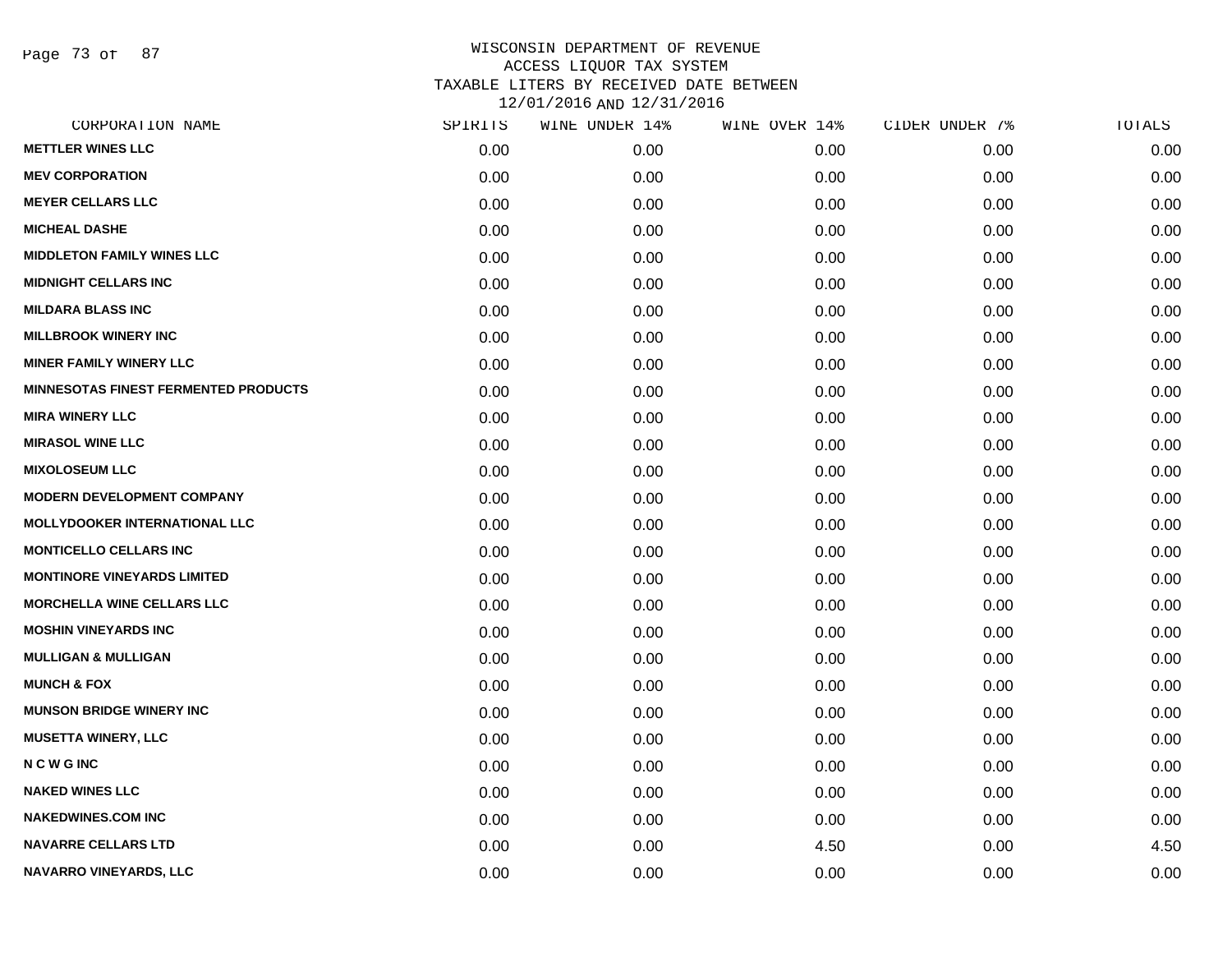Page 74 of 87

| CORPORATION NAME                     | SPIRITS | WINE UNDER 14% | WINE OVER 14% | CIDER UNDER 7% | TOTALS |
|--------------------------------------|---------|----------------|---------------|----------------|--------|
| <b>NEVADA WINE CELLARS INC</b>       | 0.00    | 0.00           | 0.00          | 0.00           | 0.00   |
| <b>NEW VAVIN INC</b>                 | 0.00    | 0.00           | 0.00          | 0.00           | 0.00   |
| <b>NEWTON VINEYARD LLC</b>           | 0.00    | 0.00           | 0.00          | 0.00           | 0.00   |
| <b>NICALI, LLC</b>                   | 0.00    | 0.00           | 0.00          | 0.00           | 0.00   |
| <b>NICHOLSON RANCH LLC</b>           | 0.00    | 0.00           | 0.00          | 0.00           | 0.00   |
| NIEBAUM-COPPOLA ESTATE WINERY LP     | 0.00    | 0.00           | 0.00          | 0.00           | 0.00   |
| <b>NORTHLEAF WINERY, LLC</b>         | 0.00    | 0.00           | 0.00          | 0.00           | 0.00   |
| <b>NOVA WINES, INC.</b>              | 0.00    | 0.00           | 0.00          | 0.00           | 0.00   |
| <b>NV AWG LTD</b>                    | 0.00    | 0.00           | 0.00          | 0.00           | 0.00   |
| <b>NW WINE COMPANY LLC</b>           | 0.00    | 0.00           | 0.00          | 0.00           | 0.00   |
| O'SHAUGHNESSY DEL OSO LLC            | 0.00    | 0.00           | 0.00          | 0.00           | 0.00   |
| OAK RIDGE WINERY LLC                 | 0.00    | 0.00           | 0.00          | 0.00           | 0.00   |
| <b>OAKVILLE HILLS CELLARS INC</b>    | 0.00    | 0.00           | 0.00          | 0.00           | 0.00   |
| <b>OAKVILLE RANCH WINERY INC</b>     | 0.00    | 0.00           | 0.00          | 0.00           | 0.00   |
| OAT HILL CORPORATION                 | 0.00    | 0.00           | 0.00          | 0.00           | 0.00   |
| <b>OBRIEN FAMILY VINEYARD LLC</b>    | 0.00    | 0.00           | 0.00          | 0.00           | 0.00   |
| <b>OGB PARTNERS LLC</b>              | 0.00    | 0.00           | 0.00          | 0.00           | 0.00   |
| OLD VINE WINE PARTNERS LLC           | 0.00    | 0.00           | 0.00          | 0.00           | 0.00   |
| <b>OLIVER WINE COMPANY INC</b>       | 0.00    | 0.00           | 0.00          | 0.00           | 0.00   |
| <b>OPOLO WINES LP</b>                | 0.00    | 0.00           | 0.00          | 0.00           | 0.00   |
| <b>OPUS ONE WINERY LLC</b>           | 0.00    | 0.00           | 0.00          | 0.00           | 0.00   |
| ORCA PROPERTIES LLC                  | 0.00    | 0.00           | 0.00          | 0.00           | 0.00   |
| OREGON WINE SERVICES AND STORAGE LLC | 0.00    | 0.00           | 0.00          | 0.00           | 0.00   |
| <b>ORFILA VINEYARDS INC</b>          | 0.00    | 0.00           | 0.00          | 0.00           | 0.00   |
| ORIN SWIFT CELLARS LLC               | 0.00    | 0.00           | 0.00          | 0.00           | 0.00   |
| <b>OWEN ROE LLC</b>                  | 0.00    | 0.00           | 0.00          | 0.00           | 0.00   |
| <b>PAHLMEYER LLC</b>                 | 0.00    | 0.00           | 0.00          | 0.00           | 0.00   |
| PALI WINE COMPANY LP                 | 0.00    | 0.00           | 0.00          | 0.00           | 0.00   |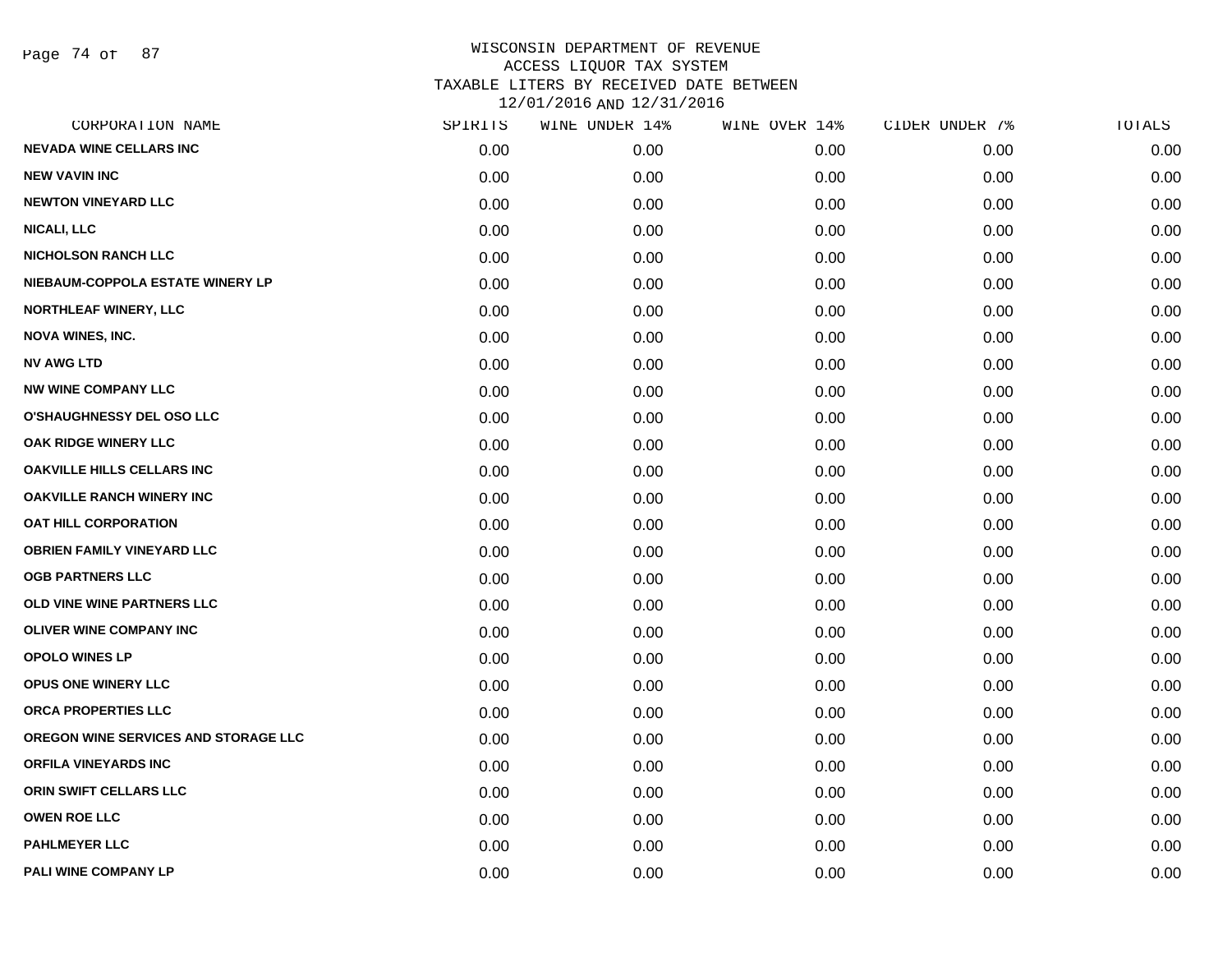Page 75 of 87

| CORPORATION NAME                     | SPIRITS | WINE UNDER 14% | WINE OVER 14% | CIDER UNDER 7% | TOTALS |
|--------------------------------------|---------|----------------|---------------|----------------|--------|
| PALOMA VINEYARD LLC                  | 0.00    | 0.00           | 0.00          | 0.00           | 0.00   |
| PARAGON VINEYARD CO INC              | 0.00    | 0.00           | 0.00          | 0.00           | 0.00   |
| PARALLEL 44 VINEYARD & WINERY, INC.  | 0.00    | 0.00           | 0.00          | 0.00           | 0.00   |
| <b>PARKER STATION INC</b>            | 0.00    | 0.00           | 0.00          | 0.00           | 0.00   |
| PATEL WINERY LLC                     | 0.00    | 0.00           | 0.00          | 0.00           | 0.00   |
| <b>PATRICIA A HOOVER</b>             | 0.00    | 0.00           | 0.00          | 0.00           | 0.00   |
| <b>PATRICK A RONEY</b>               | 0.00    | 0.00           | 0.00          | 0.00           | 0.00   |
| <b>PATRICK ARNDT</b>                 | 0.00    | 0.00           | 0.00          | 0.00           | 0.00   |
| PATZ & HALL WINE COMPANY INC         | 0.00    | 0.00           | 0.00          | 0.00           | 0.00   |
| <b>PAUL D ASPER</b>                  | 0.00    | 0.00           | 0.00          | 0.00           | 0.00   |
| <b>PAUL G BLOMMEL</b>                | 0.00    | 0.00           | 0.00          | 0.00           | 0.00   |
| PAUL HOBBS WINERY LP                 | 0.00    | 0.00           | 0.00          | 0.00           | 0.00   |
| <b>PAUL J FRANZEN</b>                | 0.00    | 0.00           | 0.00          | 0.00           | 0.00   |
| <b>PAVI WINES LLC</b>                | 0.00    | 0.00           | 0.00          | 0.00           | 0.00   |
| PCJ, INC.                            | 0.00    | 0.00           | 0.00          | 0.00           | 0.00   |
| PEACHY CANYON WINERY                 | 0.00    | 0.00           | 0.00          | 0.00           | 0.00   |
| PEAR VALLEY VINEYARD, INC.           | 0.00    | 0.00           | 0.00          | 0.00           | 0.00   |
| PEAY VINEYARDS LLC                   | 0.00    | 0.00           | 0.00          | 0.00           | 0.00   |
| PEJU FAMILY OPERATING PARTNERSHIP LP | 0.00    | 0.00           | 0.00          | 0.00           | 0.00   |
| PELLEGRINI RANCHES INC               | 0.00    | 0.00           | 0.00          | 0.00           | 0.00   |
| PENROSE LANE LIMITED                 | 0.00    | 0.00           | 0.00          | 0.00           | 0.00   |
| PEPPER BRIDGE WINERY LLC             | 0.00    | 0.00           | 0.00          | 0.00           | 0.00   |
| PERNOD RICARD KENWOOD HOLDING LLC    | 0.00    | 0.00           | 0.00          | 0.00           | 0.00   |
| PERNOD RICARD USA LLC                | 0.00    | 0.00           | 0.00          | 0.00           | 0.00   |
| PETER FRANUS WINE COMPANY INC        | 0.00    | 0.00           | 0.00          | 0.00           | 0.00   |
| <b>PETER HOEHN</b>                   | 0.00    | 0.00           | 0.00          | 0.00           | 0.00   |
| PETER MICHAEL WINERY                 | 0.00    | 0.00           | 0.00          | 0.00           | 0.00   |
| PETRONI VINEYARDS LLC                | 0.00    | 0.00           | 0.00          | 0.00           | 0.00   |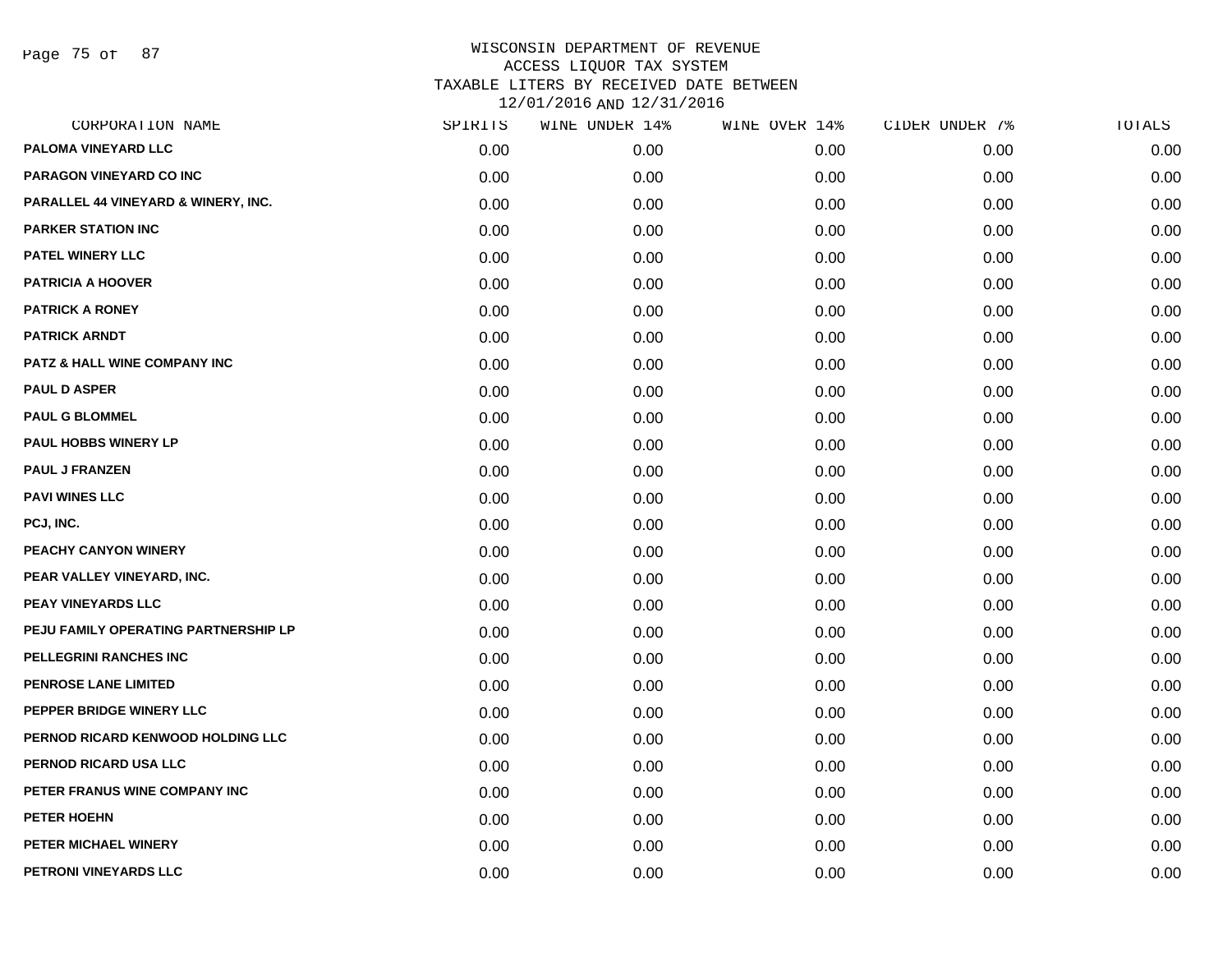Page 76 of 87

| CORPORATION NAME                         | SPIRITS | WINE UNDER 14% | WINE OVER 14% | CIDER UNDER 7% | TOTALS |
|------------------------------------------|---------|----------------|---------------|----------------|--------|
| PHILIP TOGNI VINEYARD LP                 | 0.00    | 0.00           | 0.00          | 0.00           | 0.00   |
| PHILLIPS FARMS LLC                       | 0.00    | 0.00           | 0.00          | 0.00           | 0.00   |
| <b>PIEPERTK LLC</b>                      | 0.00    | 0.00           | 0.00          | 0.00           | 0.00   |
| <b>PINA CELLARS LP</b>                   | 0.00    | 0.00           | 0.00          | 0.00           | 0.00   |
| PINE RIDGE WINERY LLC                    | 0.00    | 0.00           | 0.00          | 0.00           | 0.00   |
| <b>PJK WINERY LLC</b>                    | 0.00    | 0.00           | 0.00          | 0.00           | 0.00   |
| POPE VALLEY WINERY LLC                   | 0.00    | 0.00           | 0.00          | 0.00           | 0.00   |
| PORTER FAMILY VINEYARDS LLC              | 0.00    | 0.00           | 0.00          | 0.00           | 0.00   |
| PRAGER WINERY & PORT WORKS, INC.         | 0.00    | 0.00           | 0.00          | 0.00           | 0.00   |
| <b>PRAIRIE BERRY LLC</b>                 | 0.00    | 0.00           | 0.00          | 0.00           | 0.00   |
| <b>PRECEPT BRANDS LLC</b>                | 0.00    | 0.00           | 0.00          | 0.00           | 0.00   |
| PREMIUM VINTNERS LLC                     | 0.00    | 0.00           | 0.00          | 0.00           | 0.00   |
| PRIDE MOUNTAIN VINEYARDS LLC             | 0.00    | 0.00           | 0.00          | 0.00           | 0.00   |
| <b>PRINCE MICHEL LLC</b>                 | 0.00    | 0.00           | 0.00          | 0.00           | 0.00   |
| <b>PROMONTORY LLC</b>                    | 0.00    | 0.00           | 0.00          | 0.00           | 0.00   |
| <b>PWG LLC</b>                           | 0.00    | 0.00           | 0.00          | 0.00           | 0.00   |
| <b>QUADY SOUTH WINERY LLC</b>            | 0.00    | 0.00           | 0.00          | 0.00           | 0.00   |
| QUILCEDA CREEK VINTNERS INC              | 0.00    | 0.00           | 0.00          | 0.00           | 0.00   |
| <b>QUPE WINE CELLARS LLC</b>             | 0.00    | 0.00           | 0.00          | 0.00           | 0.00   |
| <b>R LAWSON ENTERPRISES LLC</b>          | 0.00    | 0.00           | 0.00          | 0.00           | 0.00   |
| RADIO-COTEAU WINE CELLARS LLC            | 0.00    | 0.00           | 0.00          | 0.00           | 0.00   |
| <b>RAINIER WINE LLC</b>                  | 0.00    | 0.00           | 0.00          | 0.00           | 0.00   |
| <b>RAMAZZOTTI WINES LLC</b>              | 0.00    | 0.00           | 0.00          | 0.00           | 0.00   |
| <b>RAMEY WINE CELLARS INC</b>            | 0.00    | 0.00           | 0.00          | 0.00           | 0.00   |
| <b>RAPTOR RIDGE WINERY LLC</b>           | 0.00    | 0.00           | 0.00          | 0.00           | 0.00   |
| RASA VINEYARDS, LLC                      | 0.00    | 0.00           | 0.00          | 0.00           | 0.00   |
| <b>RAYMOND SIGNORELLO</b>                | 0.00    | 0.00           | 0.00          | 0.00           | 0.00   |
| <b>RAYMOND VINEYARD &amp; CELLAR INC</b> | 0.00    | 0.00           | 0.00          | 0.00           | 0.00   |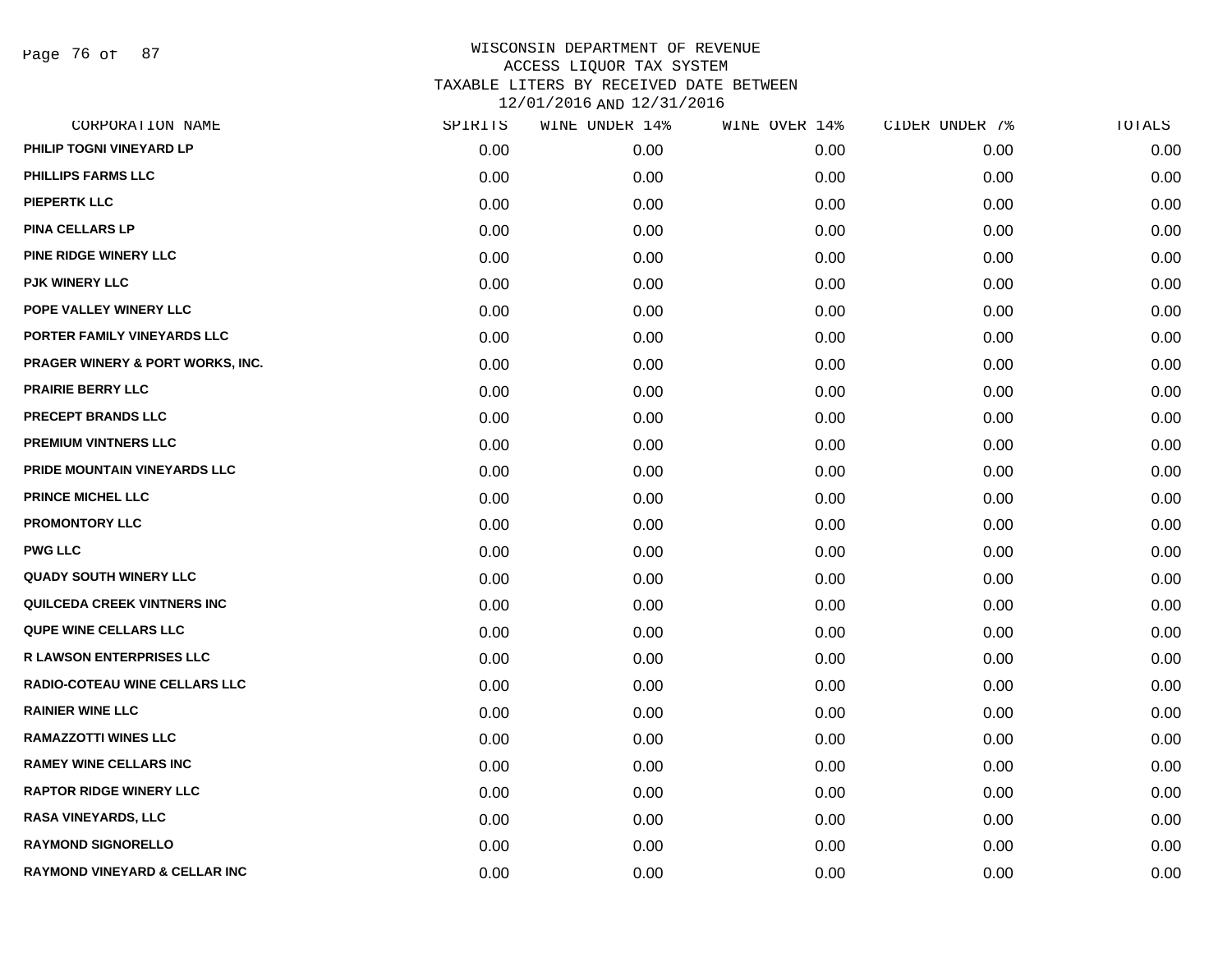Page 77 of 87

| CORPORATION NAME                       | SPIRITS | WINE UNDER 14% | WINE OVER 14% | CIDER UNDER 7% | TOTALS |
|----------------------------------------|---------|----------------|---------------|----------------|--------|
| <b>RB WINE ASSOCIATES LLC</b>          | 0.00    | 0.00           | 0.00          | 0.00           | 0.00   |
| <b>RBZ VINEYARDS LLC</b>               | 0.00    | 0.00           | 0.00          | 0.00           | 0.00   |
| <b>RED CAR WINE COMPANY LLC</b>        | 0.00    | 0.00           | 0.00          | 0.00           | 0.00   |
| <b>RED MARE WINES LLC</b>              | 0.00    | 0.00           | 0.00          | 0.00           | 0.00   |
| <b>RED OAK VINEYARD INC</b>            | 0.00    | 0.00           | 0.00          | 0.00           | 0.00   |
| <b>REGUSCI WINERY INC</b>              | 0.00    | 0.00           | 0.00          | 0.00           | 0.00   |
| <b>REN ACQUISITION INC</b>             | 0.00    | 0.00           | 0.00          | 0.00           | 0.00   |
| REVANA FAMILY PARTNERS LP              | 0.00    | 0.00           | 0.00          | 0.00           | 0.00   |
| REVANA FAMILY PARTNERS LP              | 0.00    | 0.00           | 0.00          | 0.00           | 0.00   |
| <b>REYNOLDS CREATIVE PRODUCTS INC.</b> | 0.00    | 0.00           | 0.00          | 0.00           | 0.00   |
| <b>RHYS VINEYARDS LLC</b>              | 0.00    | 0.00           | 0.00          | 0.00           | 0.00   |
| <b>RIC JORANLIEN</b>                   | 0.00    | 0.00           | 0.00          | 0.00           | 0.00   |
| <b>RICHARD E LIBBY</b>                 | 0.00    | 0.00           | 0.00          | 0.00           | 0.00   |
| <b>RICHARD FORTUNE</b>                 | 0.00    | 0.00           | 0.00          | 0.00           | 0.00   |
| <b>RIDGE VINEYARDS INC</b>             | 0.00    | 0.00           | 0.00          | 0.00           | 0.00   |
| <b>RIGHT SIDE LLC</b>                  | 0.00    | 0.00           | 0.00          | 0.00           | 0.00   |
| RIVER BEND VINEYARD & WINERY LLC       | 0.00    | 0.00           | 0.00          | 0.00           | 0.00   |
| RIVER VALLEY VINEYARD INC              | 0.00    | 0.00           | 0.00          | 0.00           | 0.00   |
| <b>RIVER VIEW WINERY LLC</b>           | 0.00    | 0.00           | 0.00          | 0.00           | 0.00   |
| <b>RIVERBENCH LLC</b>                  | 0.00    | 0.00           | 0.00          | 0.00           | 0.00   |
| <b>ROBERT BORUCKI</b>                  | 0.00    | 0.00           | 0.00          | 0.00           | 0.00   |
| <b>ROBERT CRAIG WINERY LP</b>          | 0.00    | 0.00           | 0.00          | 0.00           | 0.00   |
| <b>ROBERT FOLEY LLC</b>                | 0.00    | 0.00           | 0.00          | 0.00           | 0.00   |
| ROBERT HALL WINERY LLC                 | 0.00    | 0.00           | 0.00          | 0.00           | 0.00   |
| <b>ROBERT MUELLER CELLARS</b>          | 0.00    | 0.00           | 13.50         | 0.00           | 13.50  |
| ROBERT YOUNG ESTATE WINERY LLC         | 0.00    | 0.00           | 0.00          | 0.00           | 0.00   |
| ROCCA FAMILY VINEYARDS INC             | 0.00    | 0.00           | 0.00          | 0.00           | 0.00   |
| ROCK N WOOL WINERY LLC                 | 0.00    | 0.00           | 0.00          | 0.00           | 0.00   |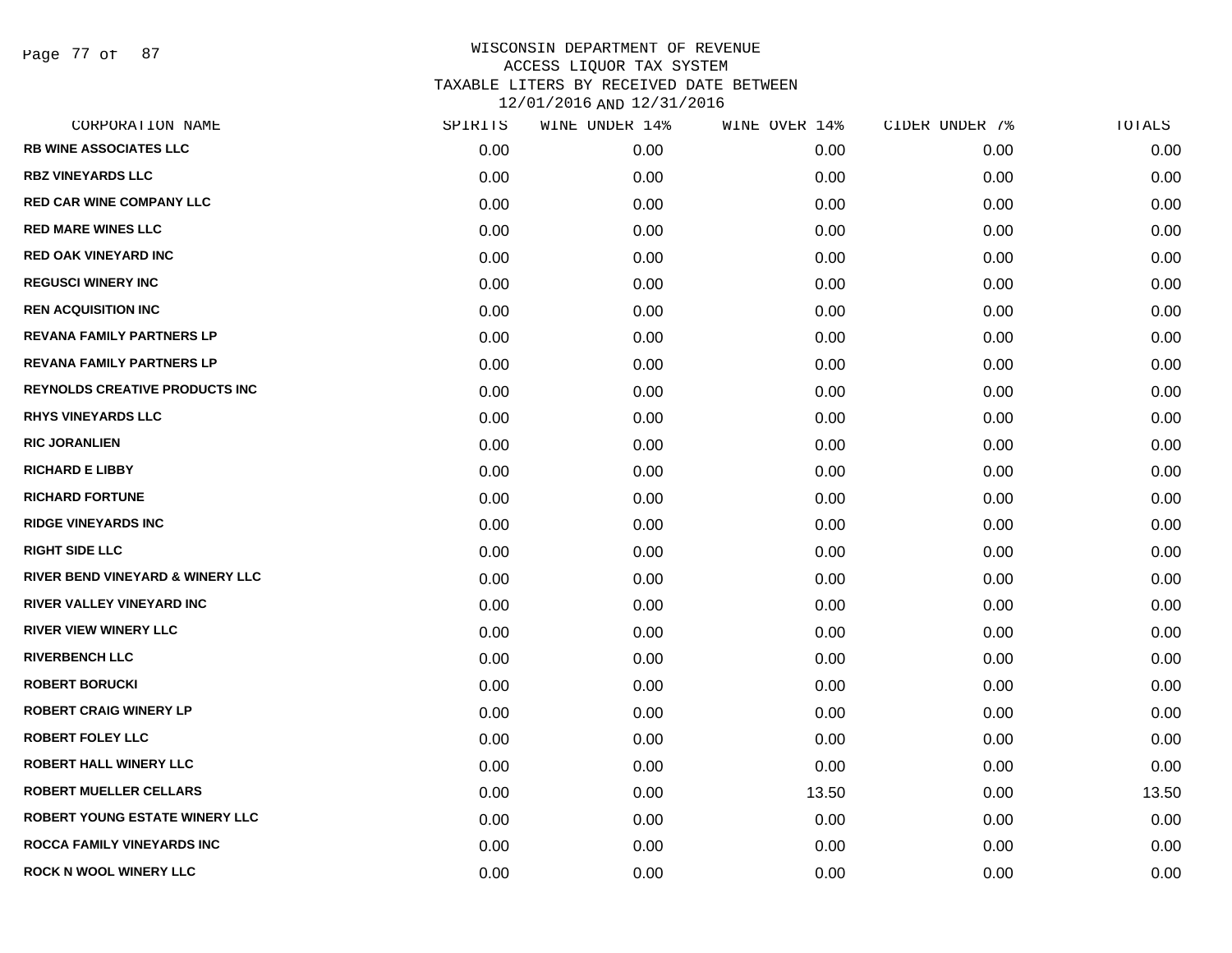Page 78 of 87

| CORPORATION NAME                       | SPIRITS | WINE UNDER 14% | WINE OVER 14% | CIDER UNDER 7% | TOTALS |
|----------------------------------------|---------|----------------|---------------|----------------|--------|
| <b>ROCK WALL WINE COMPANY INC</b>      | 0.00    | 0.00           | 0.00          | 0.00           | 0.00   |
| <b>ROEDERER ESTATE INC</b>             | 0.00    | 0.00           | 0.00          | 0.00           | 0.00   |
| <b>ROMBAUER VINEYARDS INC</b>          | 0.00    | 0.00           | 0.00          | 0.00           | 0.00   |
| <b>RONALD L FENOLIO</b>                | 0.00    | 0.00           | 0.00          | 0.00           | 0.00   |
| <b>RONALD T RUBIN</b>                  | 0.00    | 0.00           | 0.00          | 0.00           | 0.00   |
| <b>ROUND POND ESTATE LLC</b>           | 0.00    | 0.00           | 0.00          | 0.00           | 0.00   |
| <b>ROWLEY ESTATES LLC</b>              | 0.00    | 0.00           | 0.00          | 0.00           | 0.00   |
| <b>RRJ REAL PROPERTIES LLC</b>         | 0.00    | 0.00           | 0.00          | 0.00           | 0.00   |
| <b>RSB VINEYARDS LLC</b>               | 0.00    | 0.00           | 0.00          | 0.00           | 0.00   |
| <b>RUDD WINES INC</b>                  | 0.00    | 0.00           | 0.00          | 0.00           | 0.00   |
| <b>RUDIUS WINES, LLC</b>               | 0.00    | 0.00           | 0.00          | 0.00           | 0.00   |
| <b>RUSHFORD MEADERY AND WINERY LLC</b> | 0.00    | 0.00           | 0.00          | 0.00           | 0.00   |
| <b>RUTHERFORD HILL WINERY LLC</b>      | 0.00    | 0.00           | 0.00          | 0.00           | 0.00   |
| <b>RYAN PRELLWITZ</b>                  | 0.00    | 0.00           | 0.00          | 0.00           | 0.00   |
| <b>SAINTSBURY LLC</b>                  | 0.00    | 0.00           | 0.00          | 0.00           | 0.00   |
| SANDSTONE RIDGE VINEYARD & WINERY LLC  | 0.00    | 0.00           | 0.00          | 0.00           | 0.00   |
| <b>SANFORD WINERY COMPANY LP</b>       | 0.00    | 0.00           | 0.00          | 0.00           | 0.00   |
| <b>SARACINA VINEYARDS LLC</b>          | 0.00    | 0.00           | 0.00          | 0.00           | 0.00   |
| SAVANNAH CHANELLE VINEYARDS INC        | 0.00    | 0.00           | 0.00          | 0.00           | 0.00   |
| <b>SAVIAH ROSE WINERY LLC</b>          | 0.00    | 0.00           | 0.00          | 0.00           | 0.00   |
| <b>SAXUM VINEYARDS INC</b>             | 0.00    | 0.00           | 0.00          | 0.00           | 0.00   |
| <b>SBRAGIA FAMILY VINEYARDS LLC</b>    | 0.00    | 0.00           | 0.00          | 0.00           | 0.00   |
| <b>SCHEID VINEYARDS CALIFORNIA INC</b> | 0.00    | 0.00           | 0.00          | 0.00           | 0.00   |
| <b>SCHRADER CELLARS LLC</b>            | 0.00    | 0.00           | 0.00          | 0.00           | 0.00   |
| <b>SCHRAMSBERG VINEYARDS CO INC</b>    | 0.00    | 0.00           | 0.00          | 0.00           | 0.00   |
| <b>SCHUG WINERY LLC</b>                | 0.00    | 0.00           | 0.00          | 0.00           | 0.00   |
| <b>SCREAMING EAGLE LLC</b>             | 0.00    | 0.00           | 0.00          | 0.00           | 0.00   |
| <b>SEAVER VINEYARDS LLC</b>            | 0.00    | 0.00           | 0.00          | 0.00           | 0.00   |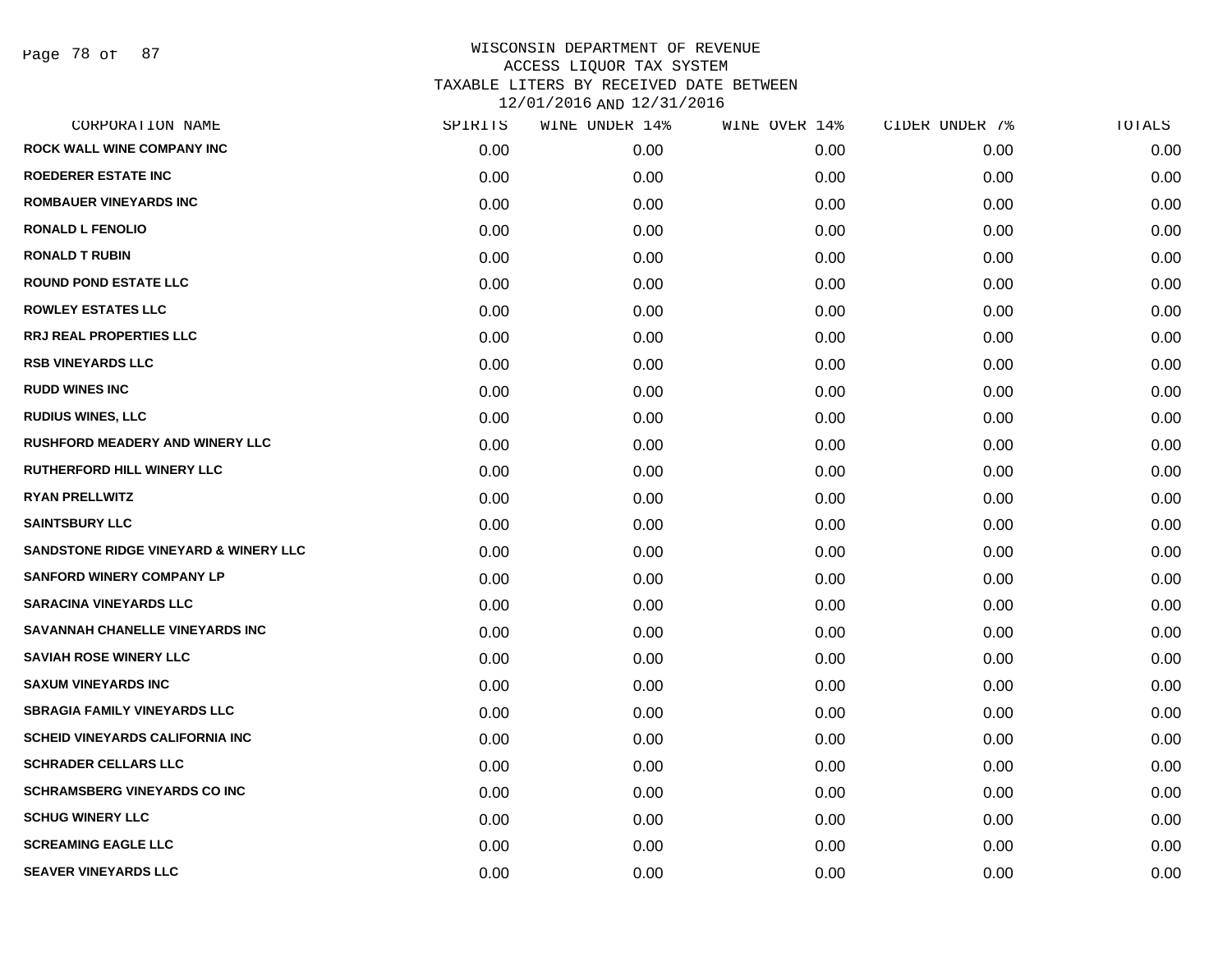Page 79 of 87

| SPIRITS | WINE UNDER 14% | WINE OVER 14% | CIDER UNDER 7% | TOTALS |
|---------|----------------|---------------|----------------|--------|
| 0.00    | 0.00           | 0.00          | 0.00           | 0.00   |
| 0.00    | 0.00           | 0.00          | 0.00           | 0.00   |
| 0.00    | 0.00           | 0.00          | 0.00           | 0.00   |
| 0.00    | 0.00           | 0.00          | 0.00           | 0.00   |
| 0.00    | 0.00           | 0.00          | 0.00           | 0.00   |
| 0.00    | 0.00           | 0.00          | 0.00           | 0.00   |
| 0.00    | 0.00           | 0.00          | 0.00           | 0.00   |
| 0.00    | 0.00           | 0.00          | 0.00           | 0.00   |
| 0.00    | 0.00           | 0.00          | 0.00           | 0.00   |
| 0.00    | 0.00           | 0.00          | 0.00           | 0.00   |
| 0.00    | 0.00           | 0.00          | 0.00           | 0.00   |
| 0.00    | 0.00           | 0.00          | 0.00           | 0.00   |
| 0.00    | 0.00           | 0.00          | 0.00           | 0.00   |
| 0.00    | 0.00           | 0.00          | 0.00           | 0.00   |
| 0.00    | 0.00           | 0.00          | 0.00           | 0.00   |
| 0.00    | 0.00           | 0.00          | 0.00           | 0.00   |
| 0.00    | 0.00           | 0.00          | 0.00           | 0.00   |
| 0.00    | 0.00           | 0.00          | 0.00           | 0.00   |
| 0.00    | 0.00           | 0.00          | 0.00           | 0.00   |
| 0.00    | 0.00           | 0.00          | 0.00           | 0.00   |
| 0.00    | 0.00           | 0.00          | 0.00           | 0.00   |
| 0.00    | 0.00           | 0.00          | 0.00           | 0.00   |
| 0.00    | 0.00           | 0.00          | 0.00           | 0.00   |
| 0.00    | 0.00           | 0.00          | 0.00           | 0.00   |
| 0.00    | 0.00           | 0.00          | 0.00           | 0.00   |
| 0.00    | 0.00           | 0.00          | 0.00           | 0.00   |
| 0.00    | 7.50           | 0.00          | 0.00           | 7.50   |
| 0.00    | 0.00           | 0.00          | 0.00           | 0.00   |
|         |                |               |                |        |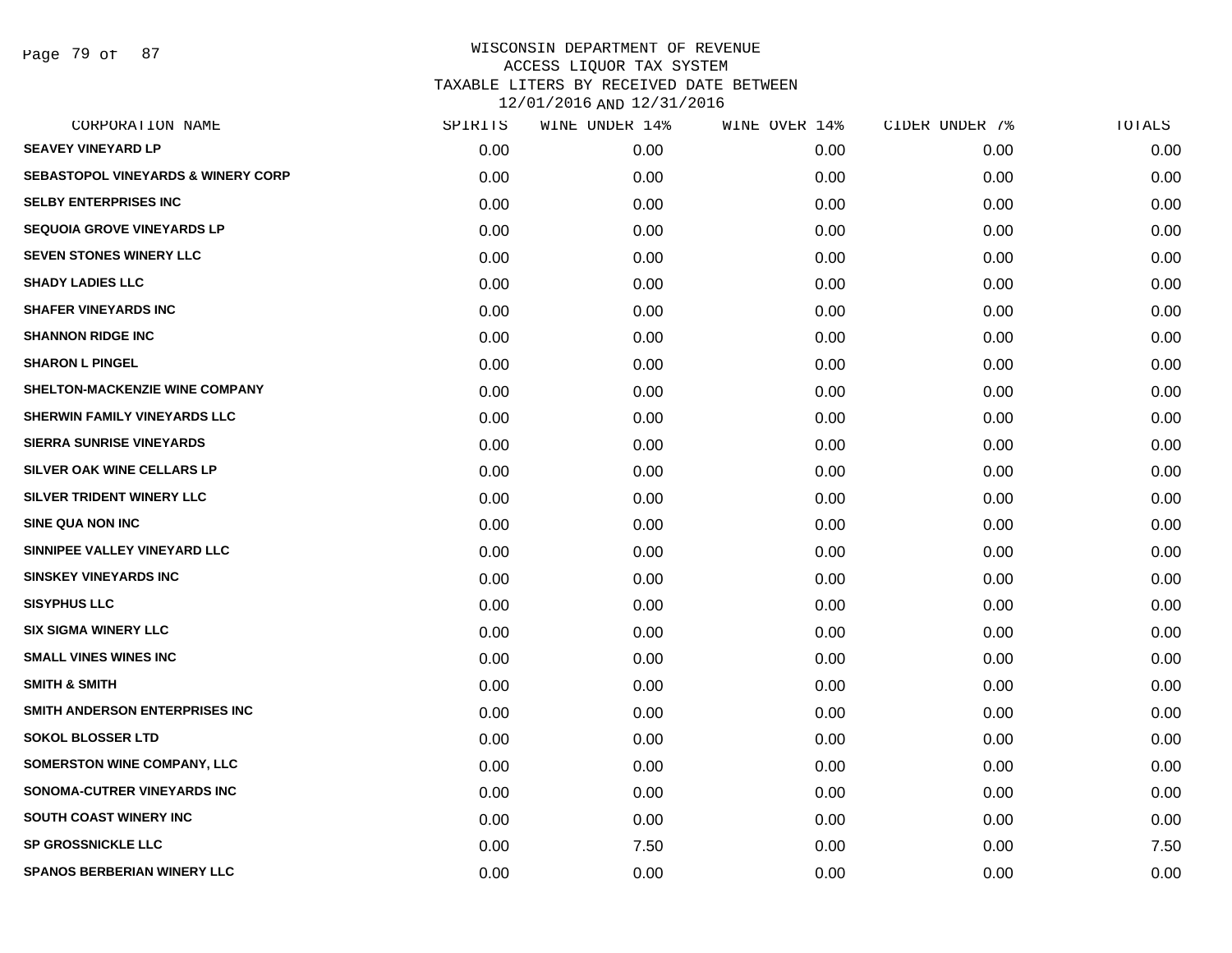Page 80 of 87

| CORPORATION NAME                           | SPIRITS           | WINE UNDER 14% | WINE OVER 14% | CIDER UNDER 7% | TOTALS  |
|--------------------------------------------|-------------------|----------------|---------------|----------------|---------|
| <b>SPARKLING OREGON LLC</b>                | 0.00 <sub>1</sub> | 0.00           | 0.00          | 0.00           | 0.00    |
| SPIRITS OF NORWAY VINEYARD LLC             | 0.00              | 0.00           | 0.00          | 0.00           | 0.00    |
| <b>SPOTTSWOODE WINERY INC</b>              | 0.00              | 0.00           | 0.00          | 0.00           | 0.00    |
| SPRECHER BREWING COMPANY, INC.             | 0.00              | 0.00           | 0.00          | 0.00           | 0.00    |
| <b>SPRING MOUNTAIN VINEYARD INC</b>        | 0.00              | 0.00           | 0.00          | 0.00           | 0.00    |
| <b>SPURGEON VINEYARDS &amp; WINERY LLC</b> | 0.00              | 0.00           | 0.00          | 0.00           | 0.00    |
| <b>ST HELENA ESTATE LLC</b>                | 0.00              | 0.00           | 0.00          | 0.00           | 0.00    |
| <b>ST JAMES WINERY INC</b>                 | 0.00              | 0.00           | 0.00          | 0.00           | 0.00    |
| <b>ST JULIAN WINE COMPANY INC</b>          | 0.00              | 0.00           | 0.00          | 0.00           | 0.00    |
| <b>ST SUPERY INC</b>                       | 0.00              | 0.00           | 0.00          | 0.00           | 0.00    |
| ST. FRANCIS WINERY & VINEYARD L.P.         | 0.00              | 0.00           | 0.00          | 0.00           | 0.00    |
| <b>STAG'S LEAP WINE CELLARS LLC</b>        | 0.00              | 0.00           | 0.00          | 0.00           | 0.00    |
| <b>STAGLIN FAMILY VINEYARD LLC</b>         | 0.00              | 0.00           | 0.00          | 0.00           | 0.00    |
| <b>STANDING JOURNEY LLC</b>                | 0.00              | 0.00           | 0.00          | 0.00           | 0.00    |
| <b>STE MICHELLE WINE ESTATES LTD</b>       | 0.00              | 0.00           | 0.00          | 0.00           | 0.00    |
| <b>STEPHAN VINEYARD INC</b>                | 0.00              | 0.00           | 0.00          | 0.00           | 0.00    |
| <b>STEPHEN M KENNEDY</b>                   | 0.00              | 0.00           | 0.00          | 0.00           | 0.00    |
| <b>STEPHEN M REUSTLE</b>                   | 0.00              | $-8.25$        | 0.00          | 0.00           | $-8.25$ |
| STEPHEN W. PARRY AND SUSAN F. PARRY        | 0.00              | 0.00           | 0.00          | 0.00           | 0.00    |
| <b>STEVEN J DE BAKER</b>                   | 0.00              | 0.00           | 0.00          | 0.00           | 0.00    |
| <b>STEVEN KENT LLC</b>                     | 0.00              | 0.00           | 0.00          | 0.00           | 0.00    |
| STEVEN M & JUDITH A JACOBSON LLC           | 0.00              | 0.00           | 0.00          | 0.00           | 0.00    |
| <b>STEVEN N LEDSON</b>                     | 0.00              | 0.00           | 0.00          | 0.00           | 0.00    |
| <b>STOLLER VINEYARDS INC</b>               | 0.00              | 0.00           | 0.00          | 0.00           | 0.00    |
| <b>STOLPMAN VINEYARDS LLC</b>              | 0.00              | 0.00           | 0.00          | 0.00           | 0.00    |
| <b>STONE EDGE WINERY LLC</b>               | 0.00              | 0.00           | 0.00          | 0.00           | 0.00    |
| <b>STONE HILL WINE CO INC</b>              | 0.00              | 0.00           | 0.00          | 0.00           | 0.00    |
| <b>STONECUSHION INC</b>                    | 0.00              | 0.00           | 0.00          | 0.00           | 0.00    |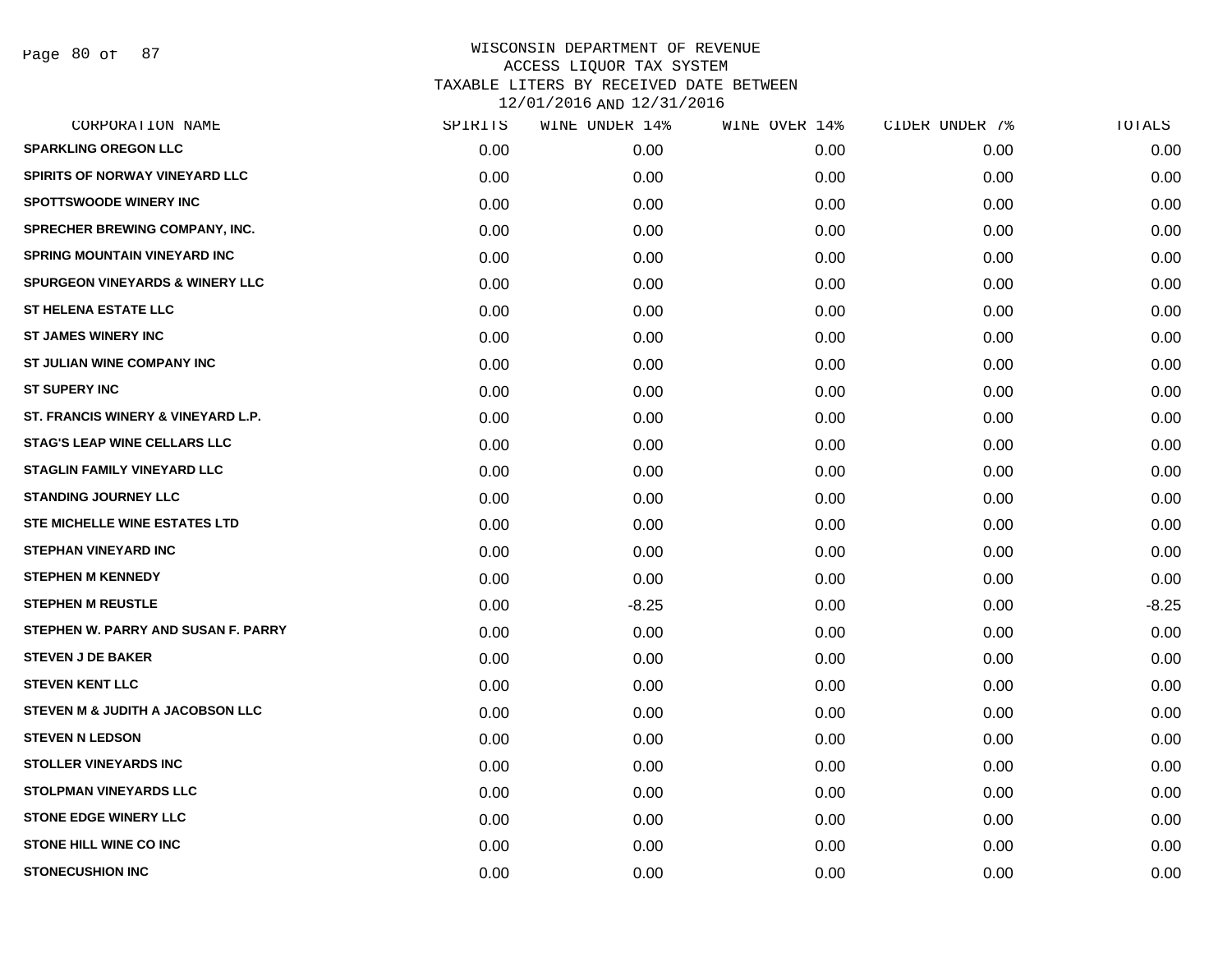Page 81 of 87

| CORPORATION NAME                           | SPIRITS | WINE UNDER 14% | WINE OVER 14% | CIDER UNDER 7% | TOTALS |
|--------------------------------------------|---------|----------------|---------------|----------------|--------|
| STONEHAUS WINERY, INC.                     | 0.00    | 0.00           | 0.00          | 0.00           | 0.00   |
| <b>STONY HILL VINEYARD INC</b>             | 0.00    | 0.00           | 0.00          | 0.00           | 0.00   |
| <b>STORYBOOK MOUNTAIN WINERY INC</b>       | 0.00    | 0.00           | 0.00          | 0.00           | 0.00   |
| <b>STRYKER SONOMA WINERY LLC</b>           | 0.00    | 0.00           | 0.00          | 0.00           | 0.00   |
| SULLIVAN VINEYARDS CORPORATION             | 0.00    | 0.00           | 0.00          | 0.00           | 0.00   |
| SULPHUR SPRINGS WINERY LLC                 | 0.00    | 0.00           | 0.00          | 0.00           | 0.00   |
| <b>SUMMERS WINERY LLC</b>                  | 0.00    | 0.00           | 0.00          | 0.00           | 0.00   |
| <b>SUMMERWOOD WINERY &amp; INN INC</b>     | 0.00    | 0.00           | 0.00          | 0.00           | 0.00   |
| <b>SUNSET POINT WINERY LLC</b>             | 0.00    | 0.00           | 0.00          | 0.00           | 0.00   |
| <b>SUNSTONE VINEYARDS &amp; WINERY INC</b> | 0.00    | 0.00           | 0.00          | 0.00           | 0.00   |
| <b>SUSAN M BOSWELL</b>                     | 0.00    | 0.00           | 0.00          | 0.00           | 0.00   |
| <b>SUTTER HOME WINERY INC</b>              | 0.00    | 0.00           | 0.00          | 0.00           | 0.00   |
| SWEAZEY WINERY INVESTMENT LLC              | 0.00    | 0.00           | 0.00          | 0.00           | 0.00   |
| <b>SWEET CHEEKS VINEYARDS INC</b>          | 0.00    | 0.00           | 0.00          | 0.00           | 0.00   |
| <b>TABLAS CREEK VINEYARD LP</b>            | 0.00    | 0.00           | 0.00          | 0.00           | 0.00   |
| <b>TAFT STREET INC</b>                     | 0.00    | 0.00           | 0.00          | 0.00           | 0.00   |
| <b>TAKARA SAKE USA INC</b>                 | 0.00    | 0.00           | 0.00          | 0.00           | 0.00   |
| <b>TALLEY VINEYARDS INC</b>                | 0.00    | 0.00           | 0.00          | 0.00           | 0.00   |
| <b>TAMBER BEY VINEYARDS LLC</b>            | 0.00    | 0.00           | 0.00          | 0.00           | 0.00   |
| <b>TANDEM WINES LLC</b>                    | 0.00    | 0.00           | 0.00          | 0.00           | 0.00   |
| <b>TARA BELLA WINERY LLC</b>               | 0.00    | 0.00           | 0.00          | 0.00           | 0.00   |
| <b>TEALE CREEK ASSOCIATES</b>              | 0.00    | 0.00           | 0.00          | 0.00           | 0.00   |
| <b>TENBA RIDGE WINERY LLC</b>              | 0.00    | 0.00           | 0.00          | 0.00           | 0.00   |
| <b>TERRA SPRINGS LLC</b>                   | 0.00    | 0.00           | 0.00          | 0.00           | 0.00   |
| <b>TERRA VINUM LLC</b>                     | 0.00    | 0.00           | 0.00          | 0.00           | 0.00   |
| TERRAVANT WINE COMPANY LLC                 | 0.00    | 0.00           | 0.00          | 0.00           | 0.00   |
| <b>TESTAROSSA VINEYARDS LLC</b>            | 0.00    | 0.00           | 0.00          | 0.00           | 0.00   |
| THE BIALE ESTATE                           | 0.00    | 0.00           | 0.00          | 0.00           | 0.00   |
|                                            |         |                |               |                |        |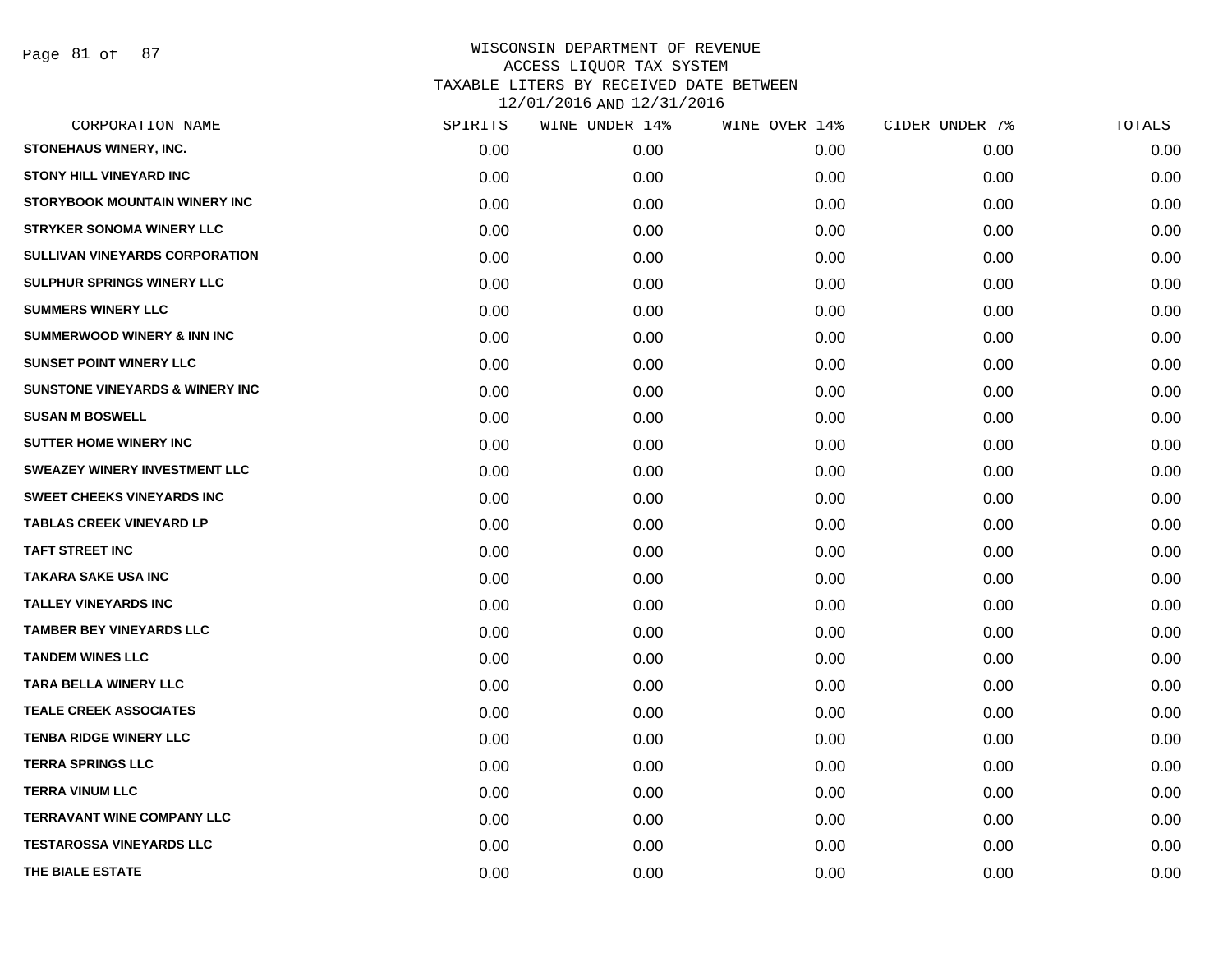Page 82 of 87

| CORPORATION NAME                          | SPIRITS | WINE UNDER 14% | WINE OVER 14% | CIDER UNDER 7% | TOTALS |
|-------------------------------------------|---------|----------------|---------------|----------------|--------|
| THE BRANDER VINEYARD                      | 0.00    | 0.00           | 0.00          | 0.00           | 0.00   |
| THE HESS COLLECTION WINERY                | 0.00    | 0.00           | 0.00          | 0.00           | 0.00   |
| THE HOGUE CELLARS LTD                     | 0.00    | 0.00           | 0.00          | 0.00           | 0.00   |
| THE INFINITE MONKEY THEOREM INC           | 0.00    | 0.00           | 0.00          | 0.00           | 0.00   |
| THE LITTORAI WINES                        | 0.00    | 0.00           | 0.00          | 0.00           | 0.00   |
| THE MEEKER VINEYARD                       | 0.00    | 0.00           | 0.00          | 0.00           | 0.00   |
| THE MORLET SELECTION INC                  | 0.00    | 0.00           | 0.00          | 0.00           | 0.00   |
| THE MORNE WINE COMPANY                    | 0.00    | 0.00           | 0.00          | 0.00           | 0.00   |
| THE RUM TREE, INC.                        | 0.00    | 0.00           | 0.00          | 0.00           | 0.00   |
| THE SHORES OF FAIRHAVEN INC               | 0.00    | 0.00           | 0.00          | 0.00           | 0.00   |
| THE SILVERADO VINEYARDS                   | 0.00    | 0.00           | 0.00          | 0.00           | 0.00   |
| THE WILLIAMSBURG WINERY LTD               | 0.00    | 0.00           | 0.00          | 0.00           | 0.00   |
| THE WINE GROUP INC                        | 0.00    | 0.00           | 0.00          | 0.00           | 0.00   |
| THE WINE VINEYARD LLC                     | 0.00    | 0.00           | 0.00          | 0.00           | 0.00   |
| THE WOODLAND TRAIL BEVERAGE COMPANY, INC. | 0.00    | 0.00           | 0.00          | 0.00           | 0.00   |
| THIS REALM LLC                            | 0.00    | 0.00           | 0.00          | 0.00           | 0.00   |
| <b>THOMAS C HOFFMAN</b>                   | 0.00    | 0.00           | 0.00          | 0.00           | 0.00   |
| THOMAS FOGARTY WINERY LLC                 | 0.00    | 0.00           | 0.00          | 0.00           | 0.00   |
| <b>THURMAN J RODGERS</b>                  | 0.00    | 0.00           | 0.00          | 0.00           | 0.00   |
| TI BEVERAGE GROUP LTD                     | 0.00    | 0.00           | 0.00          | 0.00           | 0.00   |
| TIM BLUE WINES LLC                        | 0.00    | 0.00           | 0.00          | 0.00           | 0.00   |
| TMR WINE COMPANY LLC                      | 0.00    | 0.00           | 0.00          | 0.00           | 0.00   |
| <b>TOAD HOLLOW VINEYARDS INC</b>          | 0.00    | 0.00           | 0.00          | 0.00           | 0.00   |
| <b>TOBIN JAMES CELLARS</b>                | 0.00    | 0.00           | 0.00          | 0.00           | 0.00   |
| <b>TODD ANDERSON</b>                      | 0.00    | 0.00           | 0.00          | 0.00           | 0.00   |
| <b>TOLLIVER RANCH BRANDS LLC</b>          | 0.00    | 0.00           | 0.00          | 0.00           | 0.00   |
| <b>TOMMYS TOO HIGH WINES LLC</b>          | 0.00    | 0.00           | 0.00          | 0.00           | 0.00   |
| <b>TORII MOR WINERY LLC</b>               | 0.00    | 0.00           | 0.00          | 0.00           | 0.00   |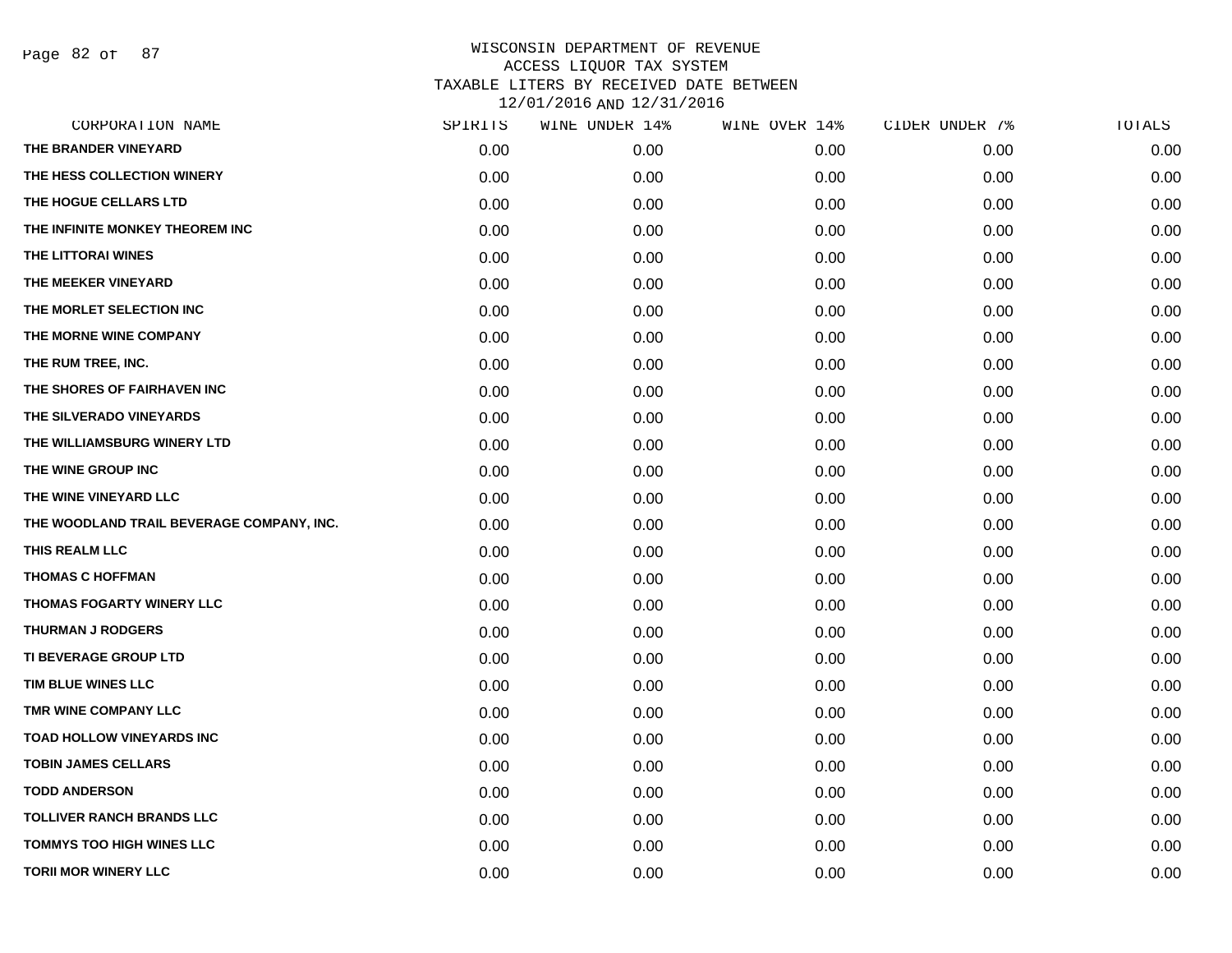Page 83 of 87

| CORPORATION NAME                              | SPIRITS | WINE UNDER 14% | WINE OVER 14% | CIDER UNDER 7% | TOTALS |
|-----------------------------------------------|---------|----------------|---------------|----------------|--------|
| <b>TREANA WINERY LLC</b>                      | 0.00    | 0.00           | 0.00          | 0.00           | 0.00   |
| <b>TREASURY CHATEAU &amp; ESTATES</b>         | 0.00    | 0.00           | 0.00          | 0.00           | 0.00   |
| <b>TREASURY WINE ESTATES AMERICAS COMPANY</b> | 0.00    | 0.00           | 0.00          | 0.00           | 0.00   |
| TREFETHEN VINEYARDS WINERY INC                | 0.00    | 0.00           | 0.00          | 0.00           | 0.00   |
| <b>TRENTADUE WINERY LLC</b>                   | 0.00    | 5.25           | 25.50         | 0.00           | 30.75  |
| <b>TRINITAS CELLARS LLC</b>                   | 0.00    | 0.00           | 0.00          | 0.00           | 0.00   |
| <b>TRIONE VINEYARDS LLC</b>                   | 0.00    | 0.00           | 0.00          | 0.00           | 0.00   |
| <b>TROY LANDWEHR</b>                          | 0.00    | 0.00           | 0.00          | 0.00           | 0.00   |
| <b>TSG LLC</b>                                | 0.00    | 0.00           | 0.00          | 0.00           | 0.00   |
| <b>TURKOVICH FAMILY WINES LLC</b>             | 0.00    | 0.00           | 0.00          | 0.00           | 0.00   |
| <b>TURLEY WINE CELLARS INC</b>                | 0.00    | 0.00           | 0.00          | 0.00           | 0.00   |
| <b>TURNBULL WINE CELLARS</b>                  | 0.00    | 0.00           | 0.00          | 0.00           | 0.00   |
| <b>TWIN PEAKS WINERY INC</b>                  | 0.00    | 0.00           | 0.00          | 0.00           | 0.00   |
| <b>TWIN RIDGE ESTATES LLC</b>                 | 0.00    | 0.00           | 0.00          | 0.00           | 0.00   |
| <b>TWISTED OAK WINERY LLC</b>                 | 0.00    | 0.00           | 0.00          | 0.00           | 0.00   |
| <b>TWO LADS LLC</b>                           | 0.00    | 0.00           | 0.00          | 0.00           | 0.00   |
| <b>TWOMEY CELLARS LLC</b>                     | 0.00    | 0.00           | 0.00          | 0.00           | 0.00   |
| <b>UNTI WINE CO LLC</b>                       | 0.00    | 0.00           | 0.00          | 0.00           | 0.00   |
| <b>URBAN CELLARS LLC</b>                      | 0.00    | 0.00           | 0.00          | 0.00           | 0.00   |
| <b>V&amp;CLLC</b>                             | 0.00    | 0.00           | 0.00          | 0.00           | 0.00   |
| <b>V SATTUI WINERY INC</b>                    | 0.00    | 0.00           | 0.00          | 0.00           | 0.00   |
| VAN RUITEN FAMILY WINERY LLC                  | 0.00    | 0.00           | 0.00          | 0.00           | 0.00   |
| VAN WYCHEN WINES INC.                         | 0.00    | 0.00           | 0.00          | 0.00           | 0.00   |
| <b>VENTANA VINTNERS LLC</b>                   | 0.00    | 0.00           | 0.00          | 0.00           | 0.00   |
| <b>VERMEIL WINE GROUP LLC</b>                 | 0.00    | 0.00           | 0.00          | 0.00           | 0.00   |
| <b>VERMONT HARD CIDER COMPANY LLC</b>         | 0.00    | 0.00           | 0.00          | 0.00           | 0.00   |
| <b>VERNON VINEYARDS LTD</b>                   | 0.00    | 0.00           | 0.00          | 0.00           | 0.00   |
| <b>VETRO WINERY LLC</b>                       | 0.00    | 0.00           | 0.00          | 0.00           | 0.00   |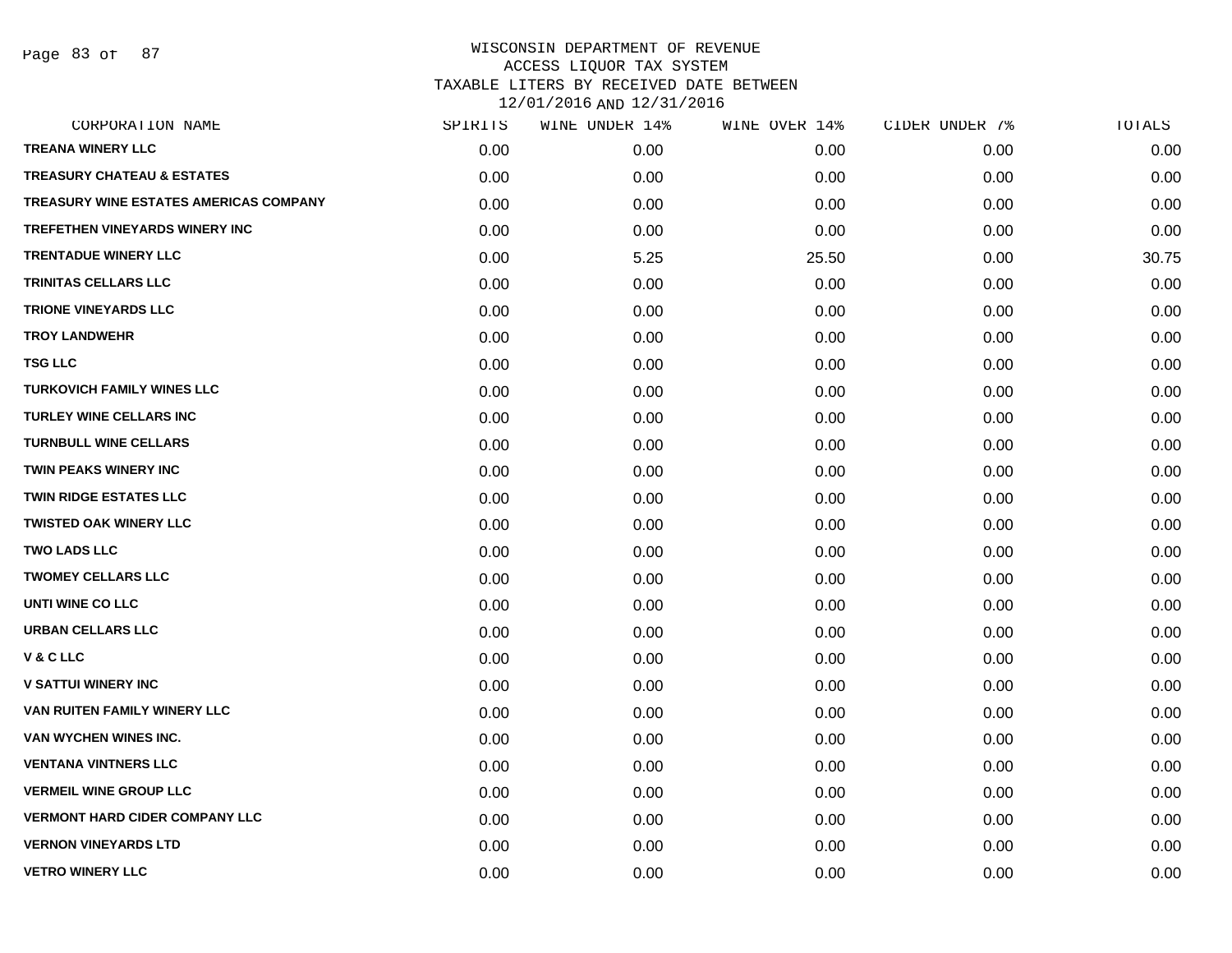Page 84 of 87

| CORPORATION NAME                     | SPIRITS | WINE UNDER 14% | WINE OVER 14% | CIDER UNDER 7% | TOTALS |
|--------------------------------------|---------|----------------|---------------|----------------|--------|
| <b>VICINI ENTERPRISES LLC</b>        | 0.00    | 0.00           | 0.00          | 0.00           | 0.00   |
| <b>VIGNETTE WINERY LLC</b>           | 0.00    | 0.00           | 0.00          | 0.00           | 0.00   |
| VILLA AMOROSA INC                    | 0.00    | 0.00           | 0.00          | 0.00           | 0.00   |
| <b>VILLA ENCINAL PARTNERS LP</b>     | 0.00    | 0.00           | 0.00          | 0.00           | 0.00   |
| <b>VILLA TOSCANO INC</b>             | 0.00    | 0.00           | 0.00          | 0.00           | 0.00   |
| <b>VIN DE ZO LLC</b>                 | 0.00    | 0.00           | 0.00          | 0.00           | 0.00   |
| <b>VINA ROBLES INC</b>               | 0.00    | 0.00           | 0.00          | 0.00           | 0.00   |
| <b>VINCENT ARROYO WINERY INC</b>     | 0.00    | 0.00           | 0.00          | 0.00           | 0.00   |
| <b>VINE &amp; SUN LLC</b>            | 0.00    | 0.00           | 0.00          | 0.00           | 0.00   |
| <b>VINE CLIFF WINERY INC</b>         | 0.00    | 0.00           | 0.00          | 0.00           | 0.00   |
| <b>VINEBURG LLC</b>                  | 0.00    | 0.00           | 0.00          | 0.00           | 0.00   |
| <b>VINEOAKS LLC</b>                  | 0.00    | 0.00           | 0.00          | 0.00           | 0.00   |
| <b>VINES TO CELLAR, INC.</b>         | 0.00    | 0.00           | 0.00          | 0.00           | 0.00   |
| <b>VINEYARD 29 LLC</b>               | 0.00    | 0.00           | 0.00          | 0.00           | 0.00   |
| <b>VINTAGE WINE ESTATES, INC.</b>    | 0.00    | 0.00           | 0.00          | 0.00           | 0.00   |
| <b>VINTAGE WINE ESTATES, INC.</b>    | 0.00    | 0.00           | 0.00          | 0.00           | 0.00   |
| <b>VINTAGE WINE ESTATES, INC.</b>    | 0.00    | 0.00           | 0.00          | 0.00           | 0.00   |
| <b>VINTAGE WINE ESTATES, INC.</b>    | 0.00    | 0.00           | 0.00          | 0.00           | 0.00   |
| <b>VINTAGE WINE ESTATES, INC.</b>    | 0.00    | 0.00           | 0.00          | 0.00           | 0.00   |
| <b>VINUM CELLARS INC</b>             | 0.00    | 0.00           | 0.00          | 0.00           | 0.00   |
| VON STIEHL WINERY LTD.               | 0.00    | 0.00           | 0.00          | 0.00           | 0.00   |
| W G BEST WEINKELLEREI INC            | 0.00    | 0.00           | 0.00          | 0.00           | 0.00   |
| <b>W J DEUTSCH &amp; SONS LTD</b>    | 0.00    | 0.00           | 0.00          | 0.00           | 0.00   |
| <b>WAITS-MAST FAMILY CELLARS LLC</b> | 0.00    | 0.00           | 0.00          | 0.00           | 0.00   |
| <b>WASHINGTON VINTNERS LLC</b>       | 0.00    | 0.00           | 0.00          | 0.00           | 0.00   |
| <b>WEIBEL INCORPORATED</b>           | 0.00    | 6.00           | 3.00          | 0.00           | 9.00   |
| <b>WELLINGTON VINEYARDS, INC.</b>    | 0.00    | 0.00           | 0.00          | 0.00           | 0.00   |
| <b>WENTE BROS</b>                    | 0.00    | 0.00           | 0.00          | 0.00           | 0.00   |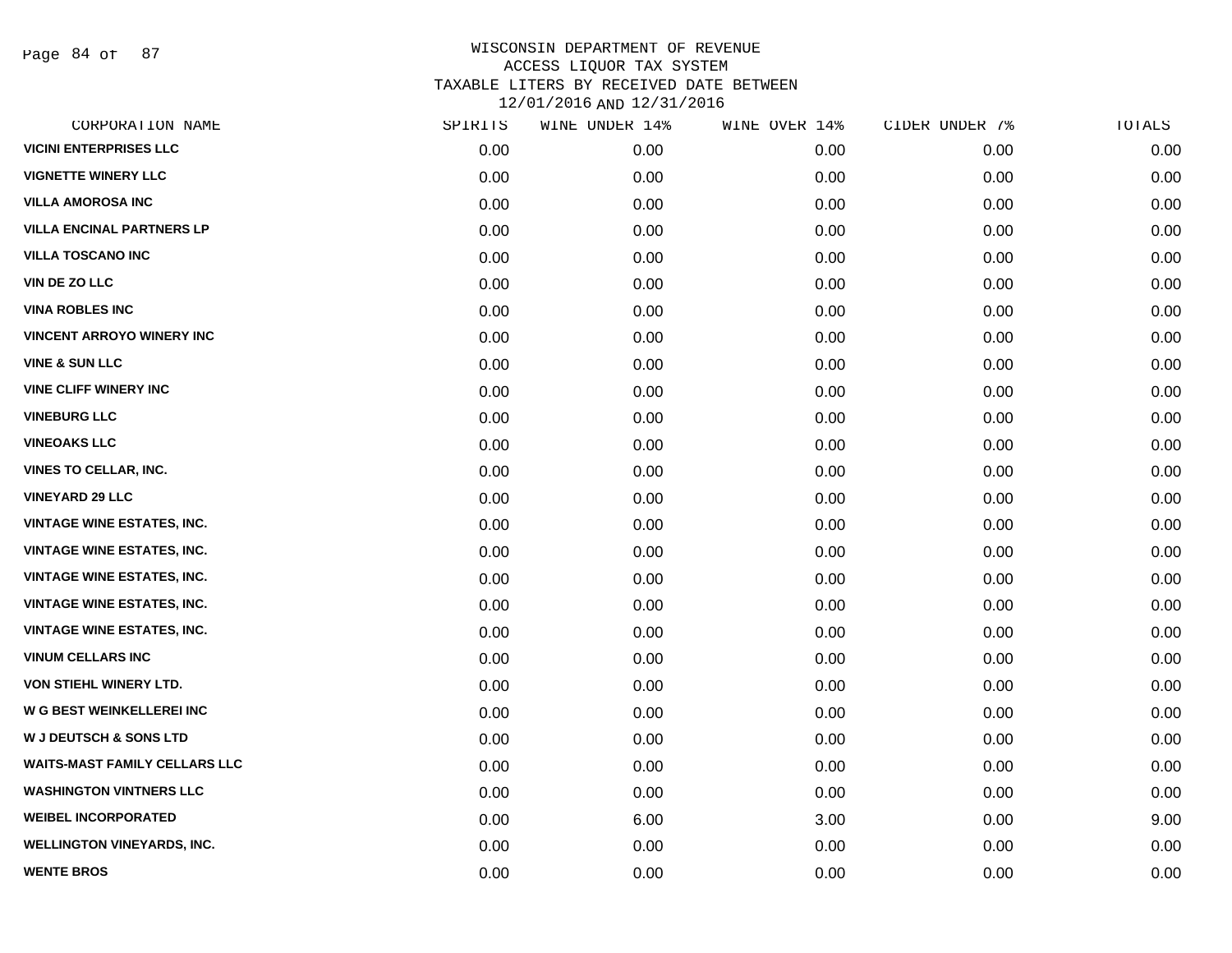Page 85 of 87

| CORPORATION NAME                                   | SPIRITS | WINE UNDER 14% | WINE OVER 14% | CIDER UNDER 7% | TOTALS |
|----------------------------------------------------|---------|----------------|---------------|----------------|--------|
| <b>WEST COAST WINE PARTNERS LLC</b>                | 0.00    | 0.00           | 0.00          | 0.00           | 0.00   |
| <b>WEST PRAIRIE WINERY LLC</b>                     | 0.00    | 0.00           | 0.00          | 0.00           | 0.00   |
| <b>WESTFALL WINERY LLC</b>                         | 0.00    | 0.00           | 0.00          | 0.00           | 0.00   |
| <b>WESTPORT WINERY LLC</b>                         | 0.00    | 0.00           | 0.00          | 0.00           | 0.00   |
| <b>WHEELER WINERY INC</b>                          | 0.00    | 0.00           | 0.00          | 0.00           | 0.00   |
| <b>WHETSTONE WINE CELLARS LLC</b>                  | 0.00    | 0.00           | 0.00          | 0.00           | 0.00   |
| <b>WHISPERING BLUFFS VINEYARD &amp; WINERY LTD</b> | 0.00    | 0.00           | 0.00          | 0.00           | 0.00   |
| <b>WHISPERING WINDS WINERY LLC</b>                 | 0.00    | 0.00           | 0.00          | 0.00           | 0.00   |
| <b>WHITE BEAR SPIRITS LLC</b>                      | 0.00    | 0.00           | 0.00          | 0.00           | 0.00   |
| <b>WHITE OAK VINEYARDS &amp; WINERY LLC</b>        | 0.00    | 0.00           | 0.00          | 0.00           | 0.00   |
| <b>WHITE WINTER WINERY INC</b>                     | 0.00    | 0.00           | 0.00          | 0.00           | 0.00   |
| <b>WIENS CELLARS LLC</b>                           | 0.00    | 0.00           | 0.00          | 0.00           | 0.00   |
| <b>WILD MOUNTAIN WINERY INC</b>                    | 0.00    | 0.00           | 0.00          | 0.00           | 0.00   |
| <b>WILDEROTTER WINERY LLC</b>                      | 0.00    | 0.00           | 0.00          | 0.00           | 0.00   |
| <b>WILLAKENZIE ESTATE INC</b>                      | 0.00    | 0.00           | 0.00          | 0.00           | 0.00   |
| <b>WILLAMETTE VALLEY VINEYARDS INC</b>             | 0.00    | 0.00           | 0.00          | 0.00           | 0.00   |
| <b>WILLIAM F BLUHM</b>                             | 0.00    | 0.00           | 0.00          | 0.00           | 0.00   |
| <b>WILLIAM K PARSONS &amp; MARY ELLEN PARSONS</b>  | 0.00    | 0.00           | 0.00          | 0.00           | 0.00   |
| <b>WILLIAM MOSBY</b>                               | 0.00    | 0.00           | 0.00          | 0.00           | 0.00   |
| <b>WILLIAMS &amp; SELYEM LLC</b>                   | 0.00    | 0.00           | 0.00          | 0.00           | 0.00   |
| <b>WILRONA LLC</b>                                 | 0.00    | 0.00           | 0.00          | 0.00           | 0.00   |
| <b>WILSON CREEK WINERY &amp; VINEYARDS INC</b>     | 0.00    | 0.00           | 0.00          | 0.00           | 0.00   |
| <b>WIND GAP WINES LLC</b>                          | 0.00    | 0.00           | 0.00          | 0.00           | 0.00   |
| <b>WINDERLEA WINE COMPANY LLC</b>                  | 0.00    | 0.00           | 0.00          | 0.00           | 0.00   |
| <b>WINDWARD VINEYARD LLC</b>                       | 0.00    | 0.00           | 0.00          | 0.00           | 0.00   |
| <b>WINE BY JOE LLC</b>                             | 0.00    | 0.00           | 0.00          | 0.00           | 0.00   |
| WINE OF THE MONTH CLUB, INC.                       | 0.00    | 0.00           | 0.00          | 0.00           | 0.00   |
| <b>WINE ROAD VINTNERS LLC</b>                      | 0.00    | 0.00           | 0.00          | 0.00           | 0.00   |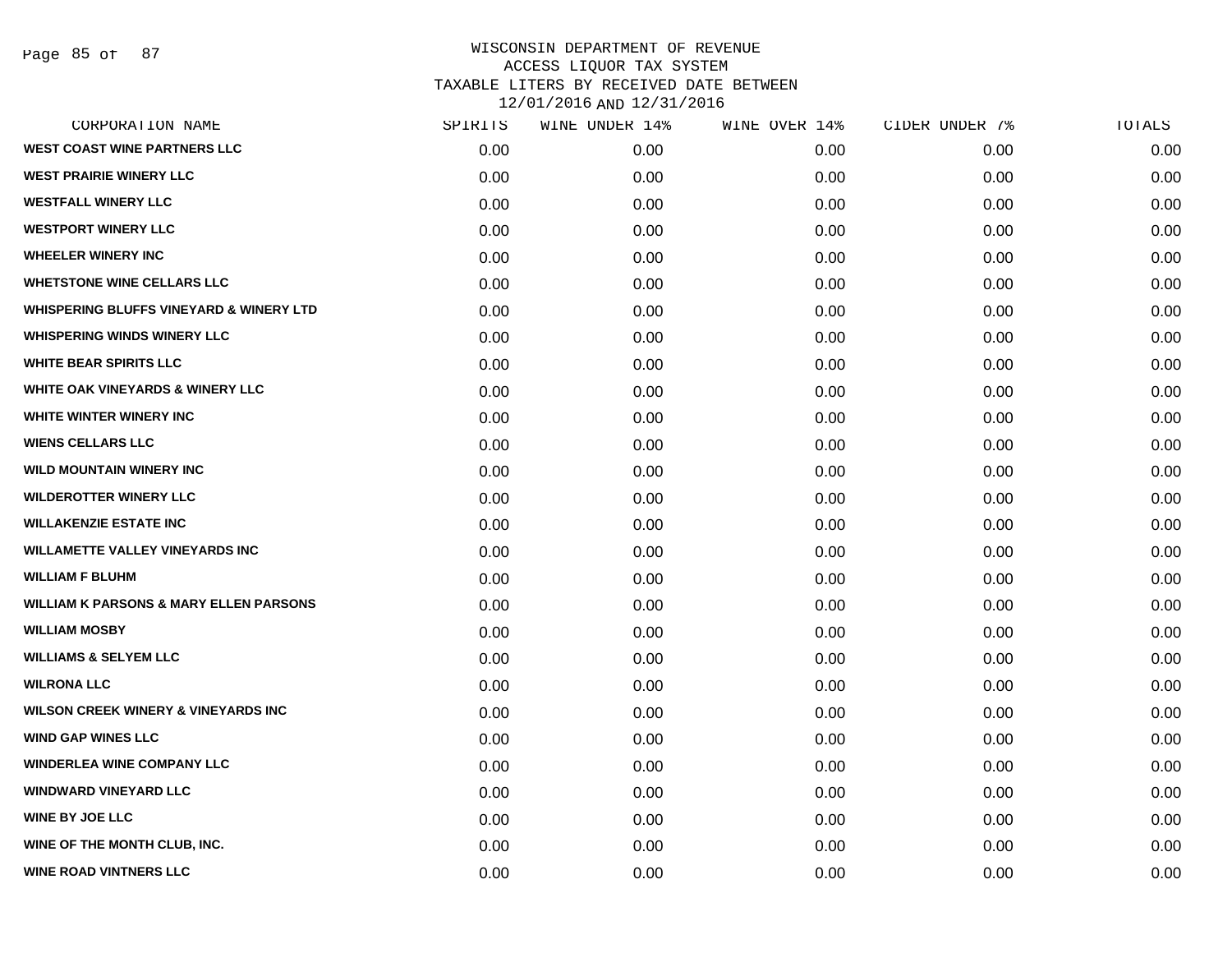Page 86 of 87

| CORPORATION NAME                       | SPIRITS | WINE UNDER 14% | WINE OVER 14% | CIDER UNDER 7% | TOTALS   |
|----------------------------------------|---------|----------------|---------------|----------------|----------|
| <b>WINE STATION HUDSON LLC</b>         | 0.00    | 0.00           | 0.00          | 0.00           | 0.00     |
| <b>WINE.COM OF TEXAS LLC</b>           | 0.00    | 0.00           | 0.00          | 0.00           | 0.00     |
| <b>WINEGREETING.COM INC</b>            | 0.00    | 0.00           | 0.00          | 0.00           | 0.00     |
| <b>WINERY AT BLACK STAR FARMS LLC</b>  | 0.00    | 0.00           | 0.00          | 0.00           | 0.00     |
| <b>WINERY EXCHANGE, INC.</b>           | 0.00    | 0.00           | 0.00          | 0.00           | 0.00     |
| <b>WINERY FULFILLMENT SERVICES LLC</b> | 0.00    | 0.00           | 0.00          | 0.00           | 0.00     |
| <b>WINESITTER BREWHOUSE LLC</b>        | 0.00    | 0.00           | 0.00          | 0.00           | 0.00     |
| <b>WINNESHIEK WILDBERRY WINERY LLC</b> | 0.00    | 0.00           | 0.00          | 0.00           | 0.00     |
| <b>WINSIDE USA INC</b>                 | 0.00    | 0.00           | 0.00          | 0.00           | 0.00     |
| <b>WOLFF VINEYARD LLC</b>              | 0.00    | 0.00           | 0.00          | 0.00           | 0.00     |
| <b>WOLLERSHEIM WINERY, INC.</b>        | 0.00    | 0.00           | 0.00          | 0.00           | 0.00     |
| <b>WOLLERSHEIM WINERY, INC.</b>        | 0.00    | 0.00           | 0.00          | 0.00           | 0.00     |
| <b>WOODSON WINES LLC</b>               | 0.00    | 0.00           | 0.00          | 0.00           | 0.00     |
| <b>WOODWARD CANYON WINERY INC.</b>     | 0.00    | 0.00           | 0.00          | 0.00           | 0.00     |
| <b>WORLD'S END LLC</b>                 | 0.00    | 0.00           | 0.00          | 0.00           | 0.00     |
| <b>WRH PARTNERS LLC</b>                | 0.00    | 0.00           | 0.00          | 0.00           | 0.00     |
| YORKVILLE CELLARS INC                  | 0.00    | 0.00           | 0.00          | 0.00           | 0.00     |
| <b>ZD WINES LLC</b>                    | 0.00    | 0.00           | 0.00          | 0.00           | 0.00     |
| <b>ZERO LINK MARKETS INC</b>           | 0.00    | 0.00           | 0.00          | 0.00           | 0.00     |
| TOTAL LITERS FOR 12/31/2016            | 0.00    | 202.50         | 1,048.35      | 0.00           | 1,250.85 |